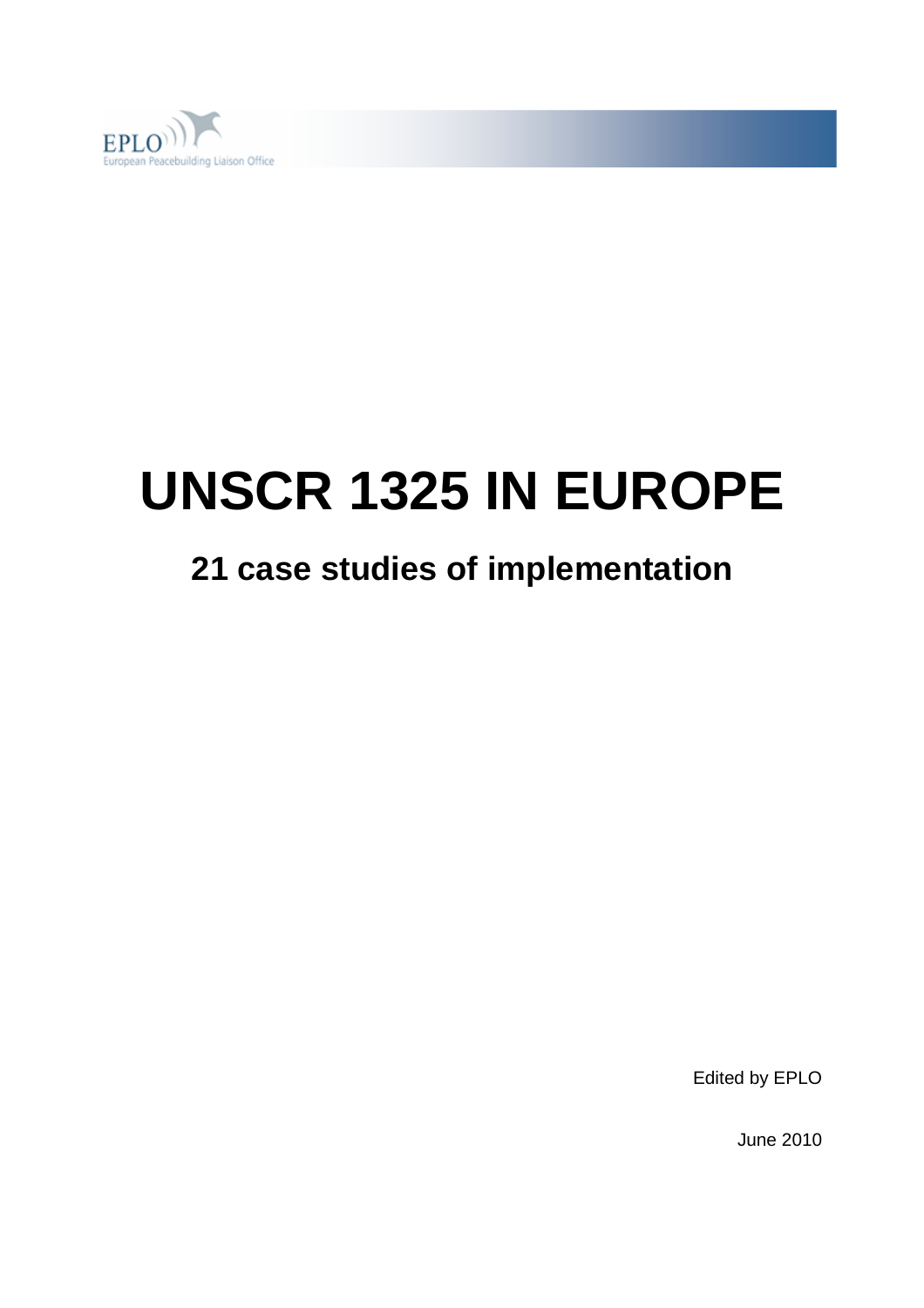### **Table of Contents**

| <b>INTRODUCTION</b>                                                                                                                                                                                                                                                               | p. 4  |
|-----------------------------------------------------------------------------------------------------------------------------------------------------------------------------------------------------------------------------------------------------------------------------------|-------|
| <b>KEY FINDINGS</b>                                                                                                                                                                                                                                                               | p. 5  |
| <b>BACKGROUND</b>                                                                                                                                                                                                                                                                 | p. 8  |
| <b>CASE STUDIES</b>                                                                                                                                                                                                                                                               |       |
| Austria<br>Key author(s): Barbara Kühhas<br>Organisation(s) involved: CARE Österreich                                                                                                                                                                                             | p. 12 |
| <b>Belgium</b><br>Key author(s): Hilde Deman (Pax Christi Vlaanderen - Broederlijk Delen)<br>Organisation(s) involved: Pax Christi Vlaanderen - Broederlijk Delen, Nederlandstalige Vrouwenraad, Marie Stopes<br>International - RAISE Initiative, Assistant MP Marleen Temmerman | p. 16 |
| Cyprus<br>Key author(s): Magda Zenon (Cyprus Women's Lobby) and Maria Hadjipavlou (University of Cyprus)<br>Organisation(s) involved: Cyprus Women's Lobby and University of Cyprus                                                                                               | p. 19 |
| <b>Czech Republic</b><br>Key author(s): Mila O'Sullivan<br>Organisation(s) involved: ProEquality Centre of the Open Society, p.b.c.                                                                                                                                               | p. 21 |
| <b>Finland</b><br>Key author(s): Eeva Koskinen, Elina Hatakka and Oili Alm (KATU)<br>Organisation(s) involved: Finland's 1325 Network                                                                                                                                             | p. 24 |
| <b>France</b><br>Key author(s): Aymeric Elluin, Anne Castagnos-Sen and Renée Combal-Weiss<br>Organisation(s) involved: Amnesty International France                                                                                                                               | p. 27 |
| Germany<br>Key author(s): Heidi Meinzolt<br>Organisation(s) involved: German Women Security Council/WSC, WILPF                                                                                                                                                                    | p. 29 |
| <b>Ireland</b><br>Key author(s): Deirdre Ní Cheallaigh (Trócaire)<br>Organisation(s) involved: Irish Joint Consortium on Gender Based Violence                                                                                                                                    | p. 31 |
| <b>Italy</b><br>Key author(s): Luisa Del Turco<br>Organisation(s) involved: Civilian Defence Research Centre (CSDC) and the European Network for Civil Peace<br>Services (EN.CPS), in consultation with the Italian Gender Working Group                                          | p. 36 |
| Kosovo<br>Key author(s): Igballe Rogova and Nicole Farnsworth<br>Organisation(s) involved: Kosova Women's Network (KWN)                                                                                                                                                           | p. 39 |
| Latvia<br>Key author(s): Inete lelite (Coordinator of the Latvian Network of International Humanitarian Law Experts)<br>Organisation(s) involved: Women's NGO Network of Latvia and Coalition for Gender Equality in Latvia                                                       | p. 42 |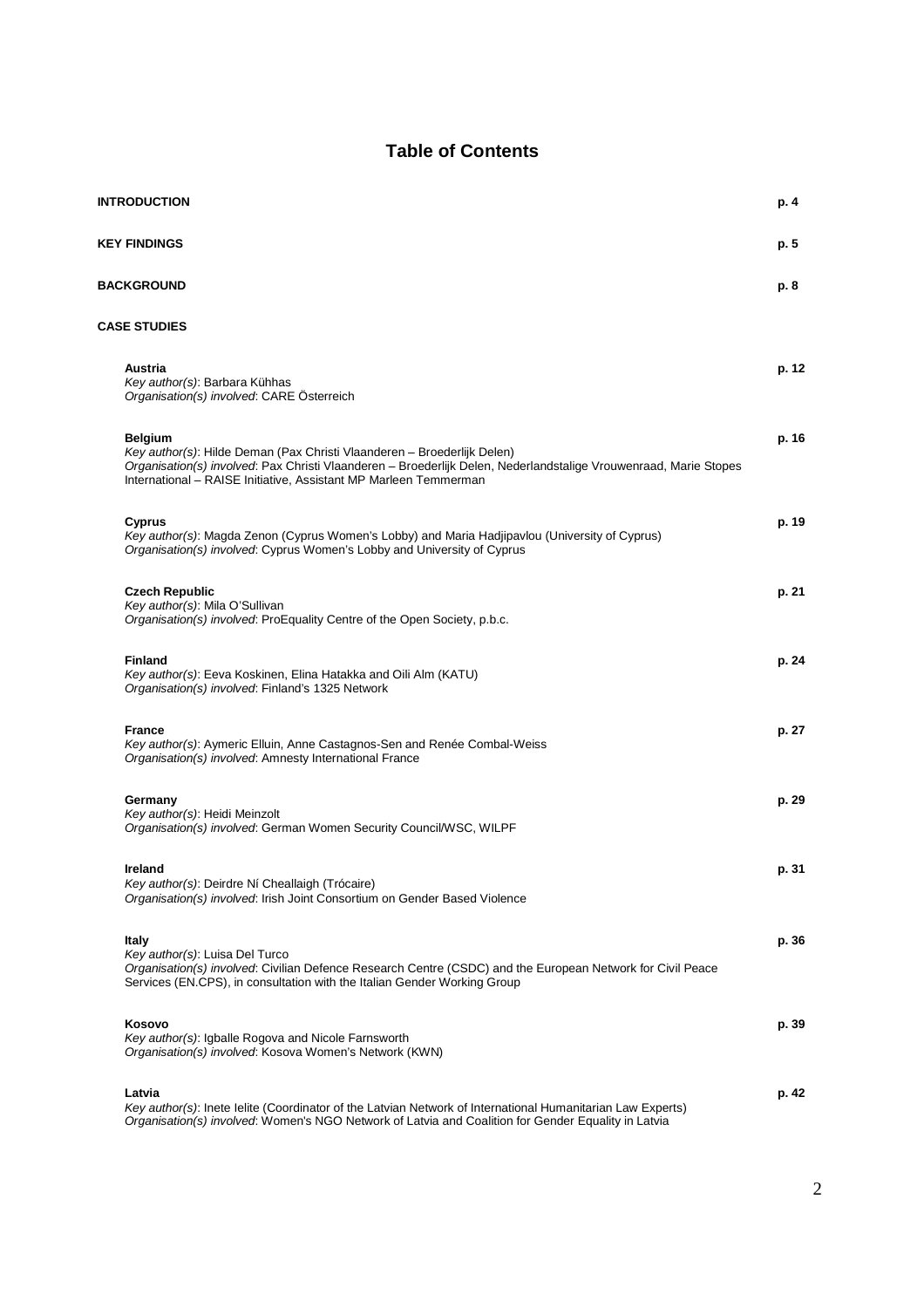| <b>Republic of Macedonia</b><br>Key author(s): Blagorodna Shopova<br>Organisation(s) involved: National Council of Women of Republic of Macedonia (UWOM)                                                                                                                                                                                                                                                                                                                                                                                                                                                             | p. 44 |
|----------------------------------------------------------------------------------------------------------------------------------------------------------------------------------------------------------------------------------------------------------------------------------------------------------------------------------------------------------------------------------------------------------------------------------------------------------------------------------------------------------------------------------------------------------------------------------------------------------------------|-------|
| <b>Netherlands</b><br>Key author(s): Zairah Khan, inputs from Ted Strop, Dewi Suralaga, Steven Schoofs et al.<br>Organisation(s) involved: Dutch Working Group 1325 (WG 1325)                                                                                                                                                                                                                                                                                                                                                                                                                                        | p. 46 |
| <b>Northern Ireland</b><br>Key author(s): Irene Miskimmon and Kate McCullough<br>Organisation(s) involved: Northern Ireland Women's European Platform (NIWEP)                                                                                                                                                                                                                                                                                                                                                                                                                                                        | p. 49 |
| Norway<br>Key author(s): Sidsel Aas and Toiko Tõnisson Kleppe<br>Organisation(s) involved: Forum Norway 1325 (FN 1325) and FOKUS                                                                                                                                                                                                                                                                                                                                                                                                                                                                                     | p. 52 |
| Portugal<br>Key author(s): Portugese Platform for Women's Rights (PpDM)<br>Organisation(s) involved: PpDM's member NGOs: The GRAIL, Portuguese Network of Young People for Gender<br>Equality, Alliance for Parity Democracy, Association of Women Against Violence, Association of Women XXI Century,<br>Association for the Advancement of Portuguese Roma Women and Foundation ADFP - Assistance, Development and<br>Professional Training, with contributions also from the Portuguese Section of Amnesty International and OGiVA - the<br>Observatory on Gender and Armed Violence of the University of Coimbra | p. 55 |
| Slovenia<br>Key author(s): Sonja Lokar and Mija Javornik<br>Organisation(s) involved: CEE Network for Gender Issues                                                                                                                                                                                                                                                                                                                                                                                                                                                                                                  | p. 58 |
| <b>Spain</b><br>Key author(s): Manuela Mesa<br>Organisation(s) involved: Spanish Association of Peace Research (AIPAZ)                                                                                                                                                                                                                                                                                                                                                                                                                                                                                               | p. 60 |
| <b>Sweden</b><br>Key author(s): Isabelle Nilsson (Kvinna till Kvinna)<br>Organisation(s) involved: IKFF / WILPF Sweden, Operation 1325, Kvinna till Kvinna                                                                                                                                                                                                                                                                                                                                                                                                                                                           | p. 63 |
| <b>Switzerland</b><br>Key author(s): Ursula Keller<br>Organisation(s) involved: Christlicher Friedensdienst (The Feminist Peace Organisation, or CFD) and KOFF Center for<br>Peacebuilding                                                                                                                                                                                                                                                                                                                                                                                                                           | p. 66 |
| <b>United Kingdom</b><br>Key author(s): Charlotte Onslow<br>Organisation(s) involved: Gender Action for Peace and Security (GAPS)                                                                                                                                                                                                                                                                                                                                                                                                                                                                                    | p. 70 |

#### **ANNEX I: NATIONAL ACTION PLANS FOR IMPLEMENTATION OF SCR 1325 IN EUROPE**

#### **ANNEX II: RECOMMENDATIONS**

**ANNEX II: CASE STUDY GUIDELINES**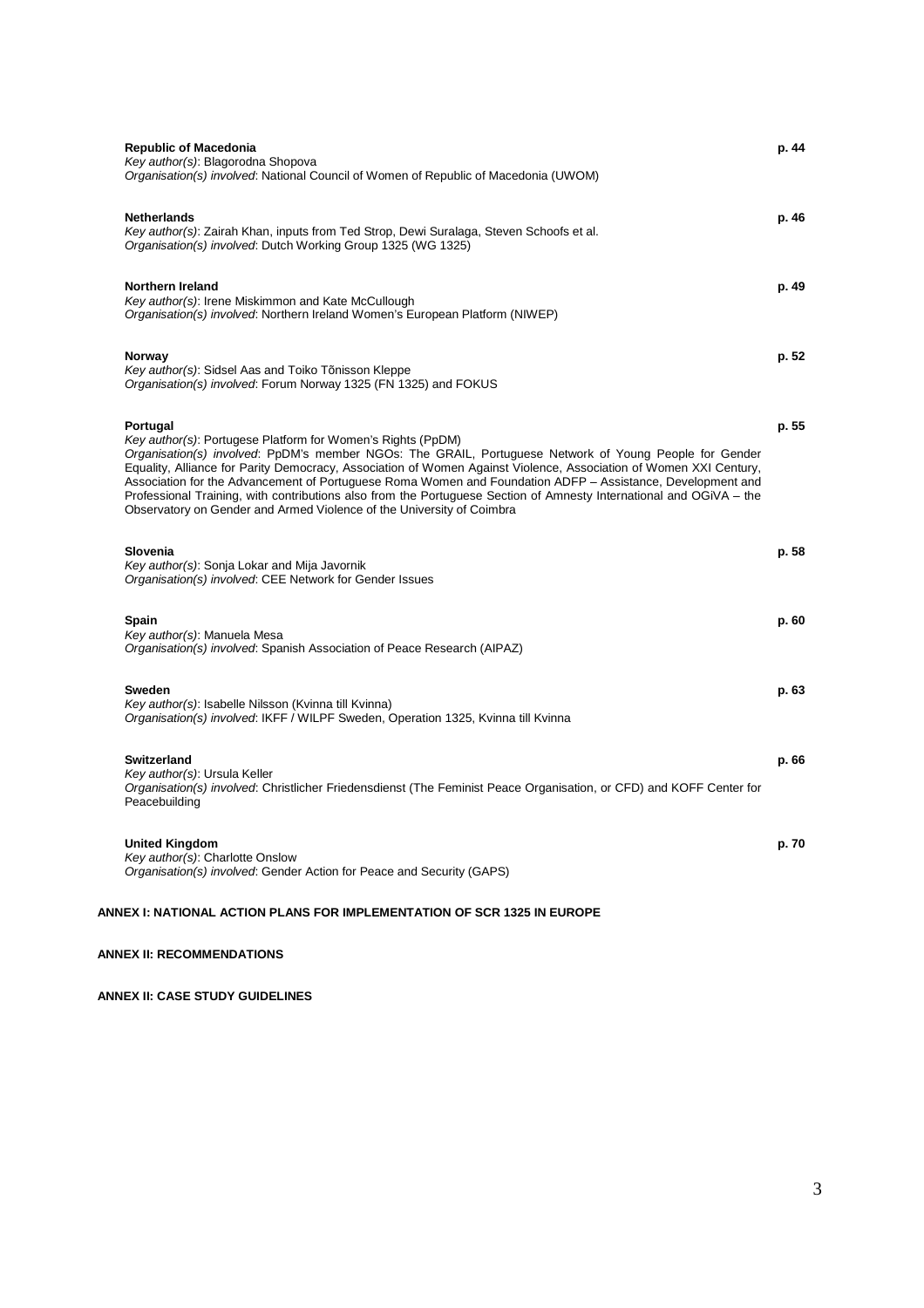### **Introduction**

This case studies publication documents civil society experiences of working on women, peace and security (WPS) policy and practice in Europe, particularly on National Action Plans (NAPs) for implementation of UN Security Council Resolution 1325 (UNSCR 1325) and related commitments. The studies describe in-country efforts made by civil society to advocate for implementation of UNSCR 1325 and, where relevant, CSO engagement in NAP processes – from development to implementation to monitoring and evaluation.

For those studying implementation of UNSCR 1325, Europe is an interesting case to look at. The majority of WPS NAPs originates in Europe. Currently, there are 12 countries in Europe which have developed a NAP, nine of those being EU Member States (see annex I). This publication covers a wide variety of European countries, including nations with and without action plans; new, old and non-EU Member States (MS); and several conflict-affected countries. More precisely, the countries covered by the case studies are Austria, Belgium, Cyprus, the Czech Republic, Finland, France, Macedonia, Germany, Ireland, Italy, Kosovo, Latvia, The Netherlands, Northern Ireland, Norway, Portugal, Slovenia, Spain, Sweden, Switzerland and the United Kingdom.

The idea for this publication was born at a CSO conference on the implementation of UNSCR 1325 in Europe, jointly organised by the European Peacebuilding Liaison Office (EPLO) and International Alert, with funding from the Initiative for Peacebuilding. The conference took place on 7/8 September 2009 and brought together representatives of civil society organisations from 18 countries across Europe to share good practices and experiences with respect to advocacy for and development, implementation and monitoring of WPS NAPs.<sup>1</sup> In preparation for the CSO conference, every participant was asked to prepare a study on the state of implementation of UNSCR 1325 in their respective countries. More precisely, registered participants were sent a survey including questions about CSO advocacy for implementation of UNSCR 1325, and CSO participation in and views on the development, implementation and monitoring of NAPs (see annex III). The 18 case studies prepared turned out to contain such a wealth of information that participants and organisers alike thought it would be a good idea to turn them into a publication.

Over the past months EPLO has invited CSOs from countries in Europe not yet covered to also prepare case studies, resulting in a total number of 21 case studies on implementation of UNSCR 1325 in Europe. EPLO, with the help of International Alert, has edited and formatted the studies prepared. Final updates were provided by most case studies authors in April and May 2010. The last general editing was undertaken in June 2010.

A big thank you should go to all case studies authors for writing down their views on implementation of UNSCR 1325 in Europe. By sharing their valuable insights of processes in different European countries, the authors allow others interested to learn from their experiences. EPLO would also like to thank International Alert, and in particular Minna Lyytikäinen, Karen Barnes, David Ackers, Steven Schoofs and Cynthia Gaigals, for their hard work on this document. Moreover, important feedback and support was provided by other members of EPLO's working group on Gender, Peace and Security (EPLO-GPS).

EPLO Brussels, June 2010

For more information about the case studies, please contact Sanne Tielemans (stielemans@eplo.org), policy officer at EPLO and coordinator of EPLO-GPS.

 1 The main outcome of the CSO conference was a list of recommendations on implementation of UNSCR 1325 in Europe (see annex II), which was presented to EU decision-makers at the first open exchange among EU Member States on national implementation of UNSCR 1325 on 2 October 2009.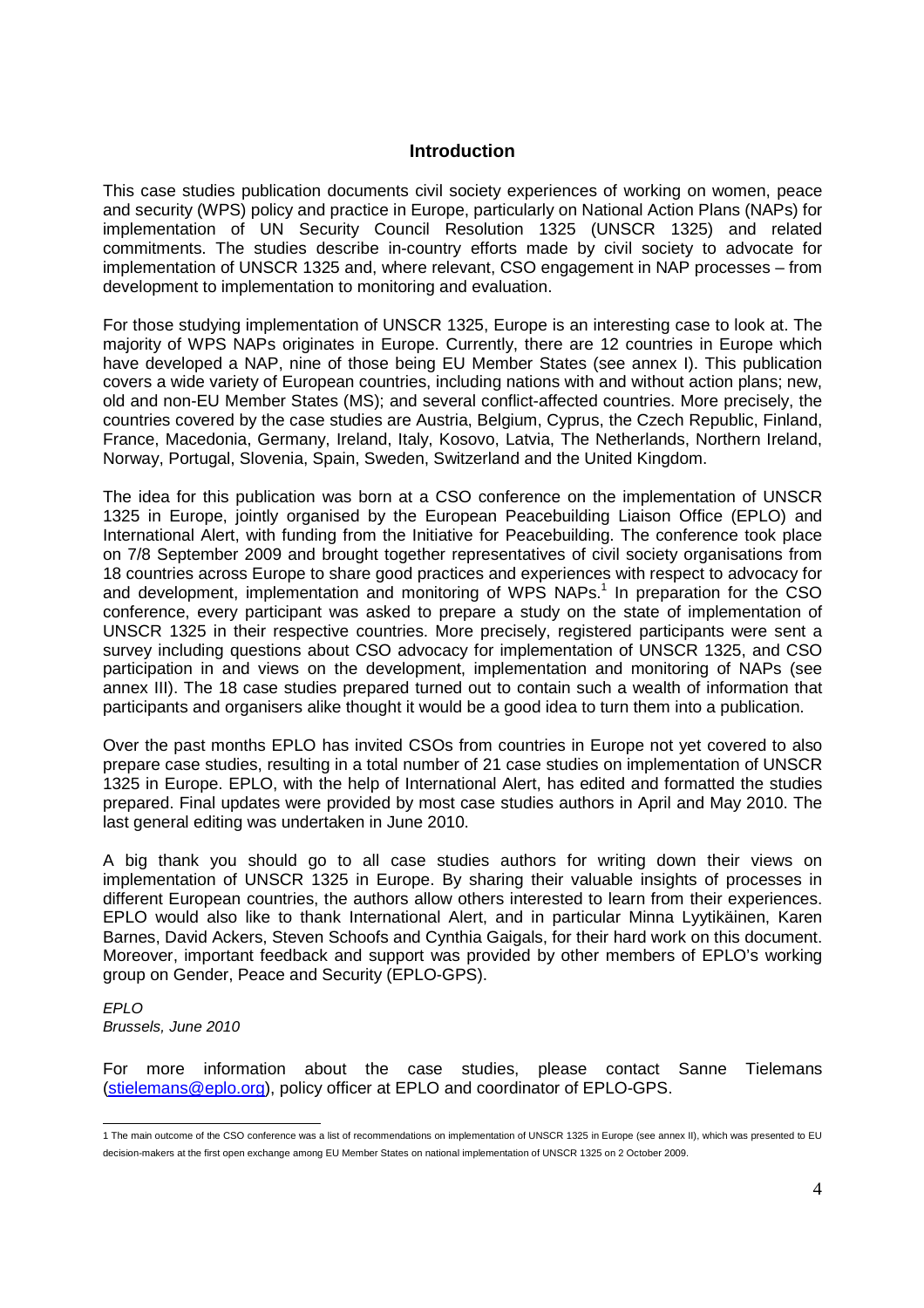### **Key Findings**

Based on information included in the 21 case studies, just some of the key findings about implementation of UNSCR 1325 by countries in Europe include:

• Currently, there are **12 countries in Europe with a NAP** for implementation of UNSCR 1325 / women, peace and security (WPS) commitments, of which nine are EU Member States: Austria (NAP adopted in August 2007); Belgium (February 2009); Denmark (first plan in June 2005; second in 2008); Finland (September 2008); Iceland (March 2008); The Netherlands (December 2007); Norway (March 2006); Portugal (August 2009); Spain (November 2007); Sweden (first plan in June 2006; second plan in early 2009); Switzerland (January 2007); and the United Kingdom (March 2006). The map below indicates the countries in Europe that have adopted a NAP on WPS. NAPs are about to be launched in Bosnia and Herzegovina, France and Ireland.



© Map adapted from Wikimedia Commons

• In many countries the move towards developing a NAP resulted from a combination of the following **enabling factors**: (personal) high-level or government commitment to implementation of UNSCR 1325 (e.g. in Austria former Minister for Foreign and European Affairs Ursula Plassnik was active in the field of WPS, resulting in the Office for International Law, situated within the Ministry, being tasked with the development of a NAP); international peer pressure (e.g. Belgium moved towards the development of an NAP while member of the UN Security Council; France started developing its NAP following the first exchange among EU Member States on implementation of UNSCR 1325 in October 2009; and, in general, developments in neighbouring or close countries and the  $10<sup>th</sup>$  anniversary of UNSCR 1325 have helped MS to realise the need to show that efforts have been made on implementation); and civil society advocacy efforts (e.g. in Finland a book and seminar on women in peacebuilding, followed by continued lobbying efforts from civil society, eventually resulted in the Finnish government starting to develop a NAP).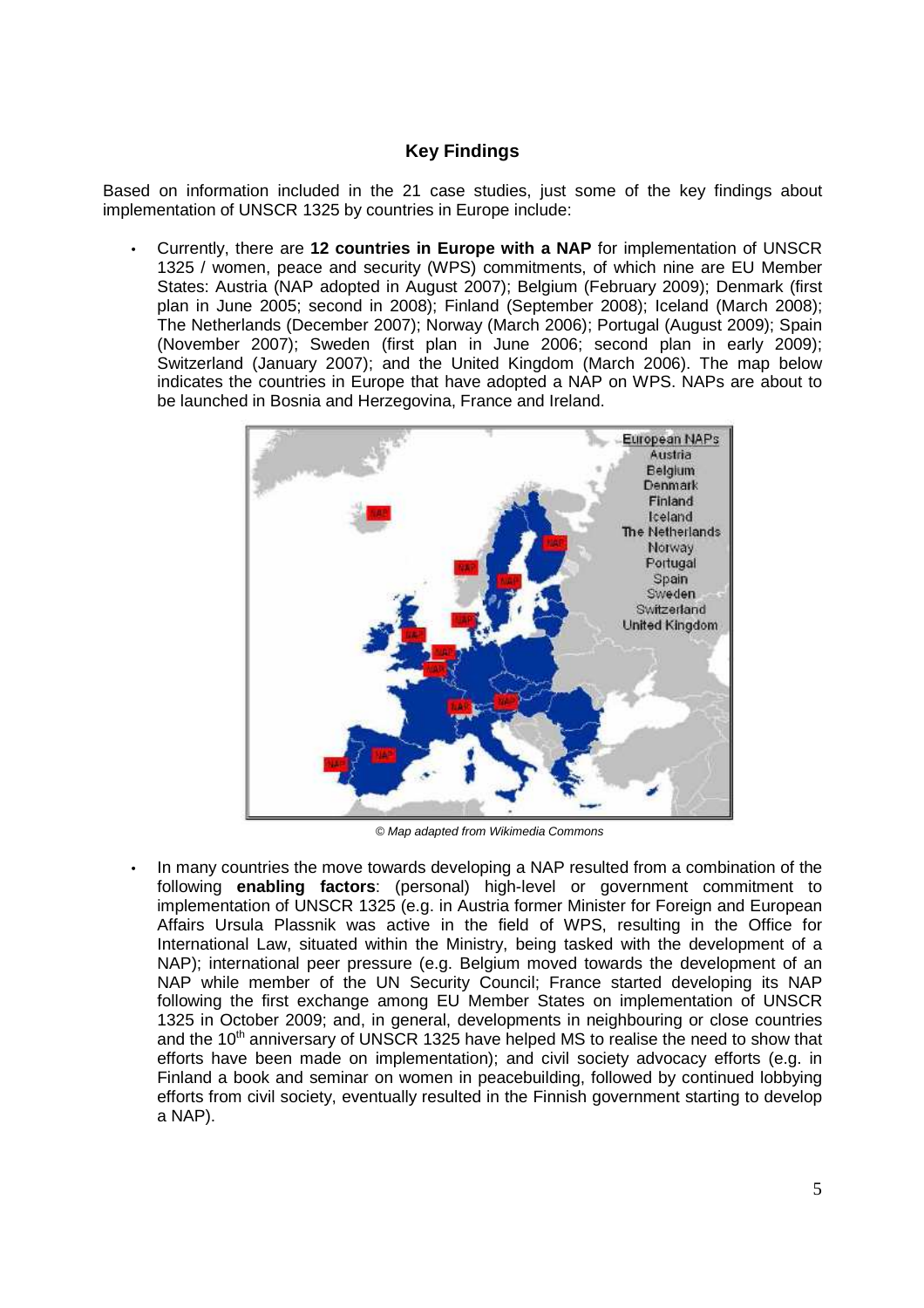- In European countries that still **lack** an NAP, there is generally low acceptance, no prioritisation and/or little understanding of gender issues among government officials and the population at large. In new EU Member States there is also often limited experience of peacebuilding, conflict response, civilian/military crisis management, etc. One of the EU's big Member States, Germany, argues that it does not need a specific NAP for implementation of UNSCR 1325 because it has already adopted gender mainstreaming and because it has two other actions plans which incorporate elements of UNSCR 1325 – one on civilian crisis prevention; the other on combating violence against women.
- The majority of NAPs developed is described as **comprehensive**, though some are critised for focusing too much on one aspect of SCR 1325 (often peace operations).
- All NAPs developed in Europe are **public documents**, with the exception of the first UK NAP (currently under review). Several European NAPs are working documents.
- A problem with most the NAPs that have been developed in Europe is that they **lack key elements** that help ensure action, such as specific and realistic goals, objectives and priority actions; clear timelines; a dedicated budget; indicators, benchmarks and targets; clear lines of responsibility (e.g. indicating which unit within which ministry is responsible for implementation of each specific commitment); and results-oriented and transparent monitoring and evaluation mechanisms.
- In some countries **CSO** platforms, networks, coalitions or working groups were created to enable joint advocacy for implementation of UNSCR 1325 (e.g. Belgium, Finland, Ireland, the Netherlands, Norway, Sweden, and the UK). In other countries, so-called broader groups were (also) convened, bringing together, for example, government officials, NGOs, researchers and international organisations to discuss ways to implement WPS commitments (e.g. Austria, France, Ireland and Kosovo). Civil society has engaged in a variety of activities, including organising meetings, conferences and public campaigns on UNSCR 1325, writing articles and doing media work, and directly lobbying national and international bodies. CSOs advocating for implementation of UNSCR 1325 include organisations focussing on peacebuilding, development, humanitarian, human rights and, in most cases, women's issues. Governments have reacted in different ways to CSO advocacy and involvement – from completely ignoring calls for further implementation of SCR 1325 (e.g. Cyprus) to acknowledging civil society as a key partner (e.g. Netherlands). Successful CSO advocacy strategies include: awareness-raising campaigns on UNSCR 1325, targeted at politicians, civil servants and/or the public at large; training for decision-makers; drawing international comparisons, in particular with 'close countries' (e.g. in the case of Finland: other Nordic countries); sharing learning with as wide a range of partners and stakeholders as possible; getting MPs to ask questions in parliament; monitoring implementation of UNSCR 1325; and organising meetings between MPs, government officials, etc., and women from conflict-affected areas.
- Regarding the **development** of European NAPs on UNSCR 1325, this process is usually in the hands of an inter-ministerial working group. These working groups, often led by the Ministry of Foreign Affairs, tend to include representatives of the Ministries of Foreign Affairs, Defence, Development Cooperation, Interior and Justice – in a few cases there are also representatives of Ministries dealing with work, education, health and/or social affairs. In some cases, civil society representatives have been invited to participate in working group meetings (e.g. Austria and Finland) or to provide input (e.g. Norway and Spain); in others, direct consultation with civil society has been limited to allowing (a select number of) CSOs to comment on (final) draft version of the NAP, often within a short timeframe (e.g. France and Portugal). In the Netherlands, civil society organisations have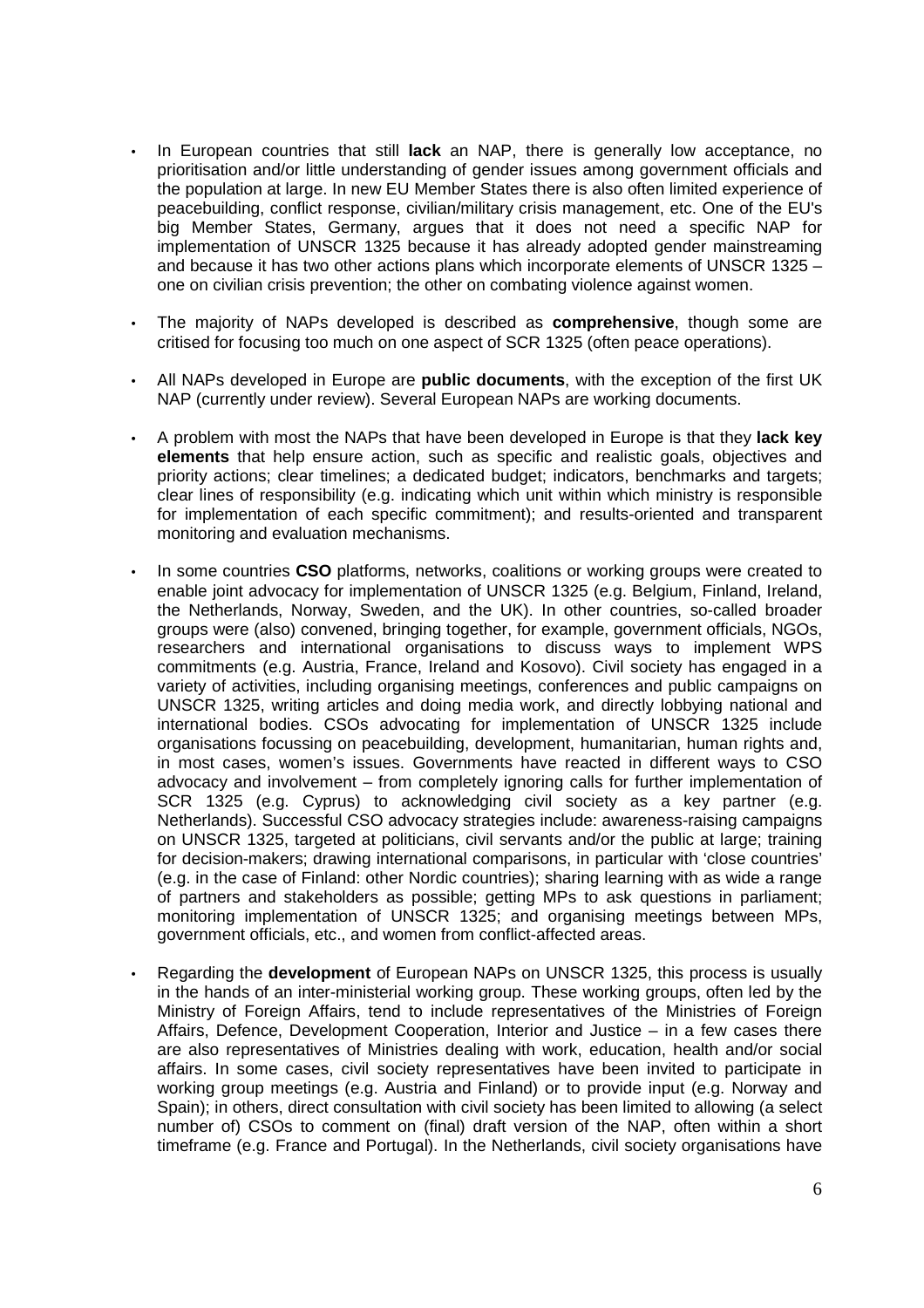been an integral part of the drafting process. People from conflict-affected areas were never directly involved in the development of any NAP in Europe. In some cases diaspora groups are part of CSO groups working on UNSCR 1325 (e.g. The Netherlands). Regarding the UK NAP, neither the Northern Assembly nor civil society in Northern Ireland was formally consulted. Representatives from conflict-affected communities from Northern Ireland, Timor Leste and Liberia are presently engaged in a series of cross-learning exercises initiated by the Irish Department of Foreign Affairs, but this initiative has developed in parallel to the NAP process and there are no formal links between the two. In most countries in Europe, the actual NAP drafting process took little longer than a few months.

- **Implementation** of NAPs is hindered by the lack of the key elements mentioned earlier. Consultation with civil society envisaged in the NAP has sometimes failed to take place. In most cases, it is too soon to comment on implementation, however, early success stories concerning the impact of NAPs include use of training modules on gender for personnel to be deployed, an increase in efforts to recruit female personnel, and support for women's participation in peace processes and financial support for NGOs working on gender issues in conflict-affected countries.
- **Monitoring and evaluation** mechanisms for European NAPs often lack clarity and tend not to be very strong. Insufficient reporting is taking place. The focus tends to be on evaluation of process rather than of impact. Civil society is usually not included in monitoring and evaluation mechanisms. Some interesting points related to M&E: In Switzerland, a country analysis workshop focusing on Colombia was organised in October 2009 to assess strategies, instruments and lessons learnt by various Swiss actors and their partners. In Finland, CEDAW reports are to include an evaluation of the implementation of the NAP. In the UK, the Associate Parliamentary Group on WPS is the forum for discussion and critical analysis of issues related to UNSCR 1325 and has proved the most useful monitoring mechanism and tool for ensuring that government complies with its UNSCR 1325 commitments. Moreover, civil society in the UK has monitored activities on WPS and recently published a first Global Monitoring Checklist on WPS aimed to measure progress for women in regions affected by conflict. In the Netherlands, civil society conducted its own fact-finding mission. In Sweden, civil society assessed implementation in training courses and EU missions in recent years. In Belgium, evaluation by civil society is envisaged in the NAP.

### **Recommendations**

For suggestions as to how to further implementation of SCR 1325 and related WPS commitments, please consult the list of recommendations in annex II. This document was developed during and after the CSO conference in September 2009.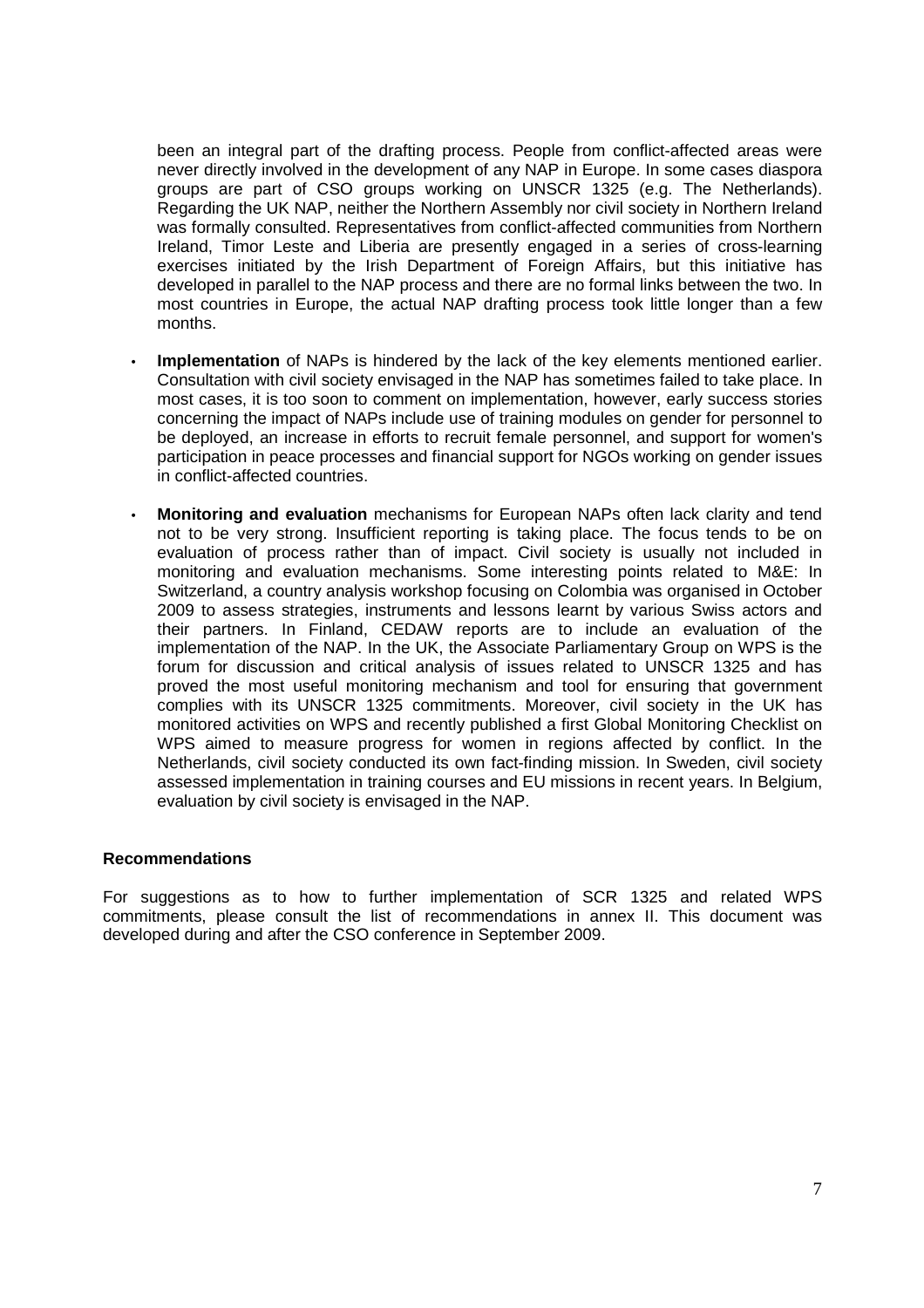### **Background**

### **UNSCR 1325**

On 31 October 2000, the United Nations Security Council unanimously adopted resolution 1325 on women, peace and security (WPS). The passing of UNSCR 1325 should be regarded as groundbreaking as it denotes the first time that the Security Council, the UN organ tasked with maintaining international peace and security, recognised the distinct experiences as well as roles and contributions of women in the context of peace and security.

UNSCR 1325 is wide in scope. Firstly, it calls for increased participation of women in all peace and security initiatives – at decision-making levels in institutions and mechanisms for conflict prevention, management, and resolution; in peace negotiations; as UN special representatives and envoys; in field-based operations; and in all of the implementation mechanisms of peace agreements. Secondly, the resolution calls for the integration of a gender perspective in peace and security work – in UN peacekeeping operations, SC missions and reporting, peace processes and post-conflict activities. It specifically demands gender-sensitive training in peacekeeping operations. The resolution further requests action to ensure that women's specific (protection) needs are met and their rights respected, during conflicts and thereafter.

UNSCR 1325 addresses several actors, including the UN system, Member States and parties to armed conflict. Textbox 1 provides an overview of provisions directly relevant to countries in Europe.

### **Textbox 1: UNSCR 1325 and Europe**

#### **…all states**:

• to put an end to **impunity** and to prosecute those responsible for genocide, crimes against humanity and war crimes including those relating to sexual violence against women and girls, and to exclude these crimes, where feasible, from amnesty provisions (11).

#### **…UN Member States**:

- to ensure increased **representation** of women at all decision-making levels in national, regional and international institutions and mechanisms for the prevention, management, and resolution of conflict (1);
- to provide female candidates for special representatives and envoys to the Secretary-General (3);
- to incorporate **training** guidelines and materials on the protection, rights and particular needs of women, as well as on the importance of involving women in all peacekeeping and peace-building measures, together with HIV/AIDS awareness training, into their national, pre-deployment training programmes for military and civilian policy personnel (6); and
- to increase their support (financial, technical and logistical) for gender-sensitive training efforts (7).

#### **…all actors involved, when negotiating and implementing peace agreements**:

• to adopt a **gender perspective**, including attention for the special needs of women and girls; support for local women's peace initiatives and indigenous processes for conflict resolution; measures that involve women in the implementation process of peace agreements; and protection of and respect for the human rights of women and girls in the constitution, electoral system, policy and judiciary (8)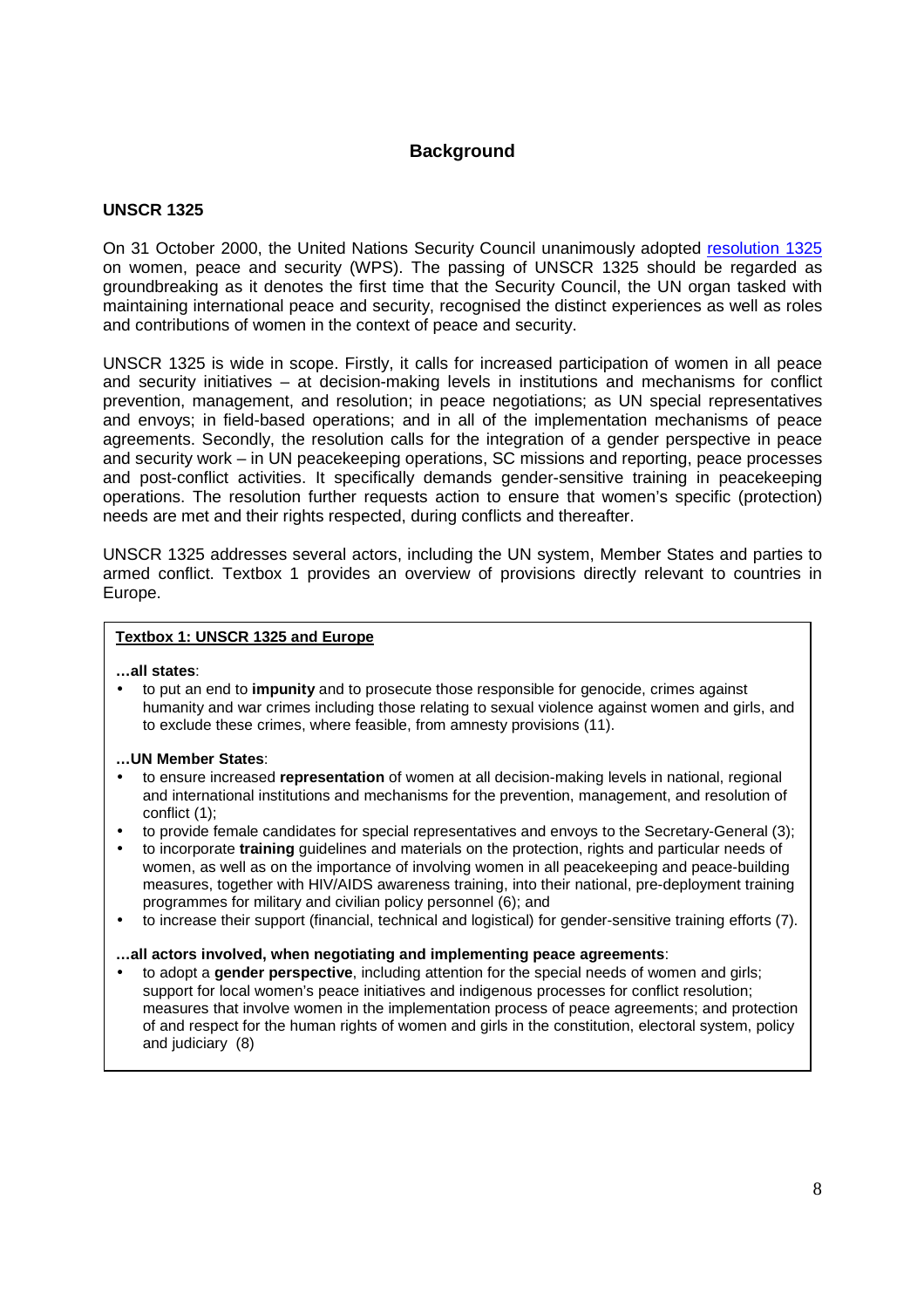#### **Textbox 1: UNSCR 1325 and Europe** (cont.)

**…all those involved in planning for disarmament, demobilisation and reintegration (DDR)**:

- to consider the different **needs** of female and male ex-combatants and to take into account the needs of their dependants (13)
- **…all parties to armed conflict**:
- to respect fully international law applicable to the **rights** and **protection** of women and girls, especially a civilians (9)
- to take special measures to protect women and girls from gender-based violence (GBV) and all other forms of violence in situations of armed conflict (10)
- to respect the civilian and humanitarian character of refugee camps and settlements, and to take into account the particular needs of women and girls, including in design (12)

### **What about UNSCR 1820, 1888 and 1889?**

On 19 June 2008 the UN Security Council adopted resolution 1820. This UNSCR directly links sexual violence as a tool of war with the maintenance of international peace and security. UNSCR 1820 should be seen as a vital complement to UNSCR 1325. By recognising sexual violence as a potential crime of concern to the international community, it enables targeted international action. UNSCR 1820 links prevention of sexual violence against women to their participation in peace and security matters.

UNSCR 1888, adopted in September 2009, specifically strengthens UNSCR 1820, asking the Secretary-General for example to rapidly deploy a team of experts to situations of particular concerns regarding sexual violence and to appointment a Special Representative to lead efforts to end conflict-related sexual violence.

UNSCR 1889, adopted in October 2009, reaffirms the provisions of UNSCR 1325. It stresses for example the need for measures to improve women's participation during all stages of peace processes, calls upon the Secretary-General to develop a strategy to increase the number of women appointed to pursue good offices on the SG's behalf and requests the SG to submit a set of indicators to track and monitor implementation.

UNSCRs 1820, 1888 and 1889 should be seen as complementary to SCR 1325.

For **more information about the WPS resolutions**, please click on the hyperlinks above. Regarding UNSCR 1325, please also consult UNIFEM's annotated version of the resolution, available here.

### **Action Plans**

Summarising the provisions of UNSCR 1325 in a few words is not easy – and that immediately flags a first problem with it: the resolution is wide in scope. Furthermore, the mandate offers little guidance as to what exact steps should be taken by the actors addressed. For these and other reasons, such as a lack of political will and the absence of a clear accountability mechanism, implementation of UNSCR 1325 remains a major challenge. Continuing reports of sexual violence from conflict-affected areas and the lack of women in peace negotiations and post-conflict decision-making show that there are still huge gaps in achieving the aims of resolution SCR 1325. The most effective way to move from words to action on UNSCR 1325 (and related WPS commitments) is through the creation of action plans or strategies. A UN system-wide plan for implementation was developed by UN Member States, the Inter-Agency Task Force on WPS and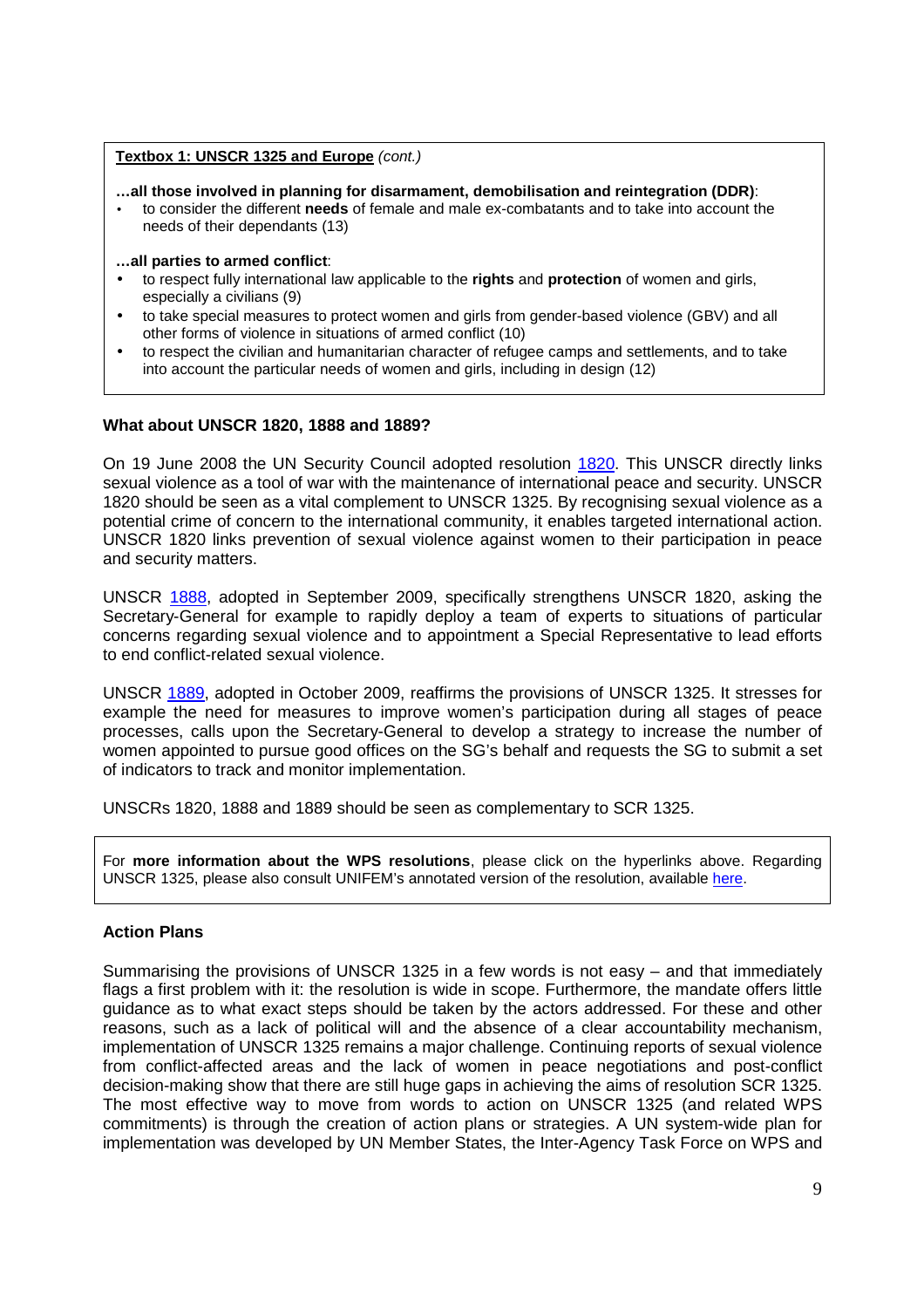NGOs in 2004. The UN Secretary-General has called upon all UN Member States to prepare similar plans or strategies to implement the resolution.

There is no set template for the development of a WPS action plan or strategy, but ideally an action plan is a written document that deals with the "what", "why", "how", "who", and "when" of implementation. This means, for example, that strategic actions are initiated, priorities and resources are identified, and responsibilities are pinpointed. A plan for implementation allows for a holistic approach that takes equal account of the diverse aspects of UNSCR 1325 and brings together different "departments" affected, preventing duplication or counter-effects while ensuring effective use of resources. Moreover, it can ensure accountability by listing those responsible for implementation and setting a clear timeframe. When providing benchmarks and indicators, a strategy can also help monitoring and evaluation processes. And a participatory process of developing an action plan, in turn, enables awareness-raising and capacity-building by providing a space to discuss gender, peace and security issues, as well as bringing about a sense of ownership and responsibility, further ensuring action will be undertaken.

To this date only 18 countries worldwide have launched a national action plan (NAP) for implementation of UNSCR 1325 and related WPS commitments.

For **more information about NAPs**, please consult the UN-INSTRAW publication Security Equality, Engendering Peace: A guide to policy and planning on women, peace and security (UN UNSCR 1325), available here.

#### **What has been done by countries in Europe?**

The majority of NAPs has been developed in Europe. Currently, there are currently 12 countries in Europe with a NAP, of which nine are EU Member States: Austria (August 2007); Belgium (February 2009); Denmark (first plan in June 2005; second in 2008); Finland (September 2008); Iceland (March 2008); The Netherlands (December 2007); Norway (March 2006); Portugal (August 2009); Spain (early 2008); Sweden (first plan in June 2006; second plan in early 2009); Switzerland (March 2007); and the United Kingdom (March 2006). NAPs are about to be launched in Bosnia and Herzegovina, France and Ireland. For more information about the development, implementation and monitoring of these plans, please consult the case studies.

In September 2009 a group of European civil society organisations developed during and following a CSO conference co-organised by EPLO and International Alert a **list of recommendations** aimed at furthering implementation of UNSCR 1325 in Europe. Please click here for the document.

EPLO's working group on Gender, Peace and Security (GPS) regularly updates a **comparative table** on NAPs in Europe. Please click here for the latest version of the table.

#### **What about the European Union?**

In December 2008, the Council of the European Union adopted two documents outlining the EU strategy to further implementation of UNSCRs 1325 and 1820. These two, complementary WPSspecific documents are the Comprehensive EU Approach to the implementation of UNSCR 1325 and 1820 and Implementation of SCR 1325 as reinforced by 1820 in the context of European Security and Defence Policy (post-Lisbon known as Common Security and Defence Policy).

The Comprehensive Approach (CA) sets out a common EU approach to implementation of UNSCRs 1325 and 1820. It is basically aimed at complementing what already exists at national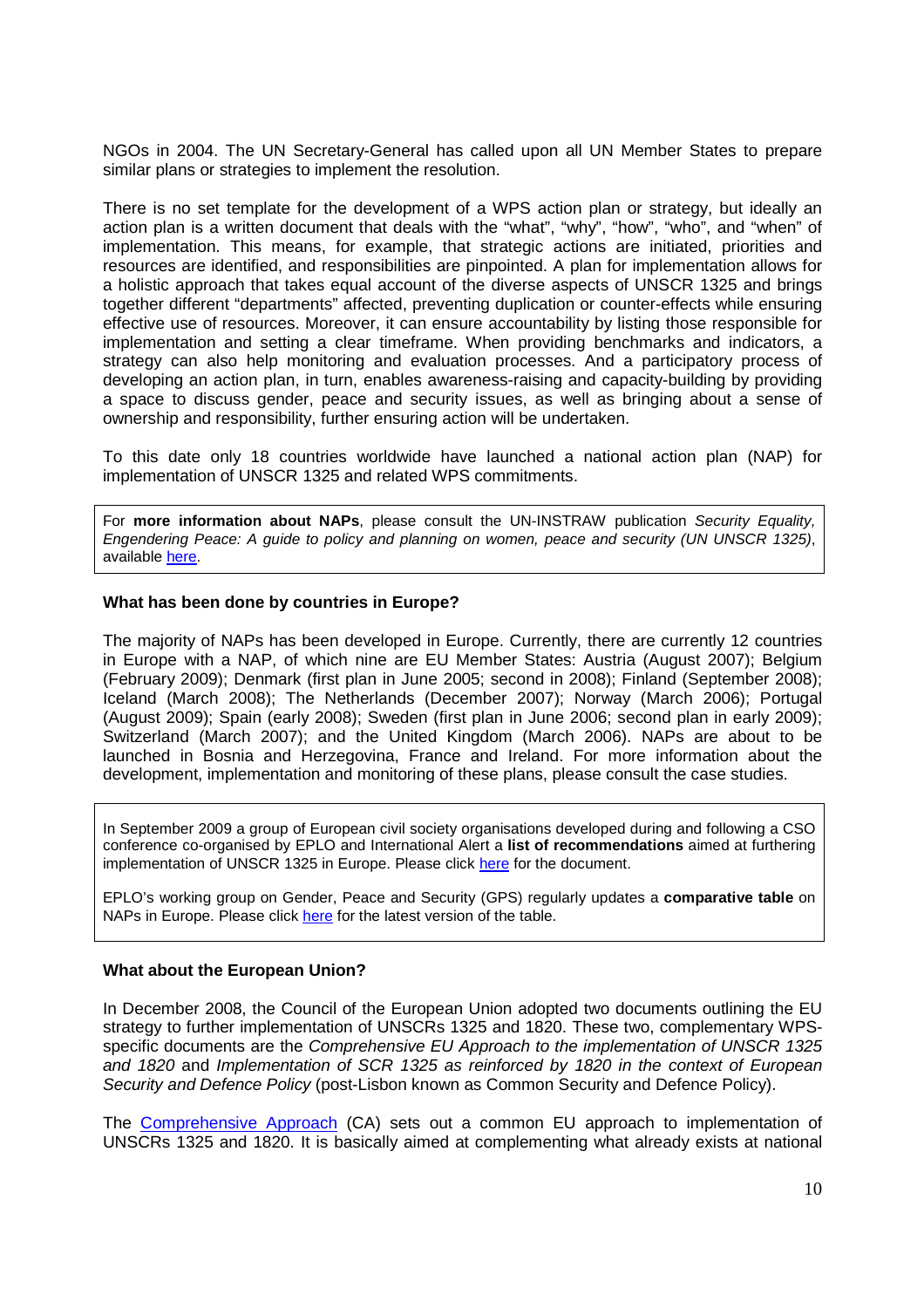level in terms of NAPs. It tries to ensure that the Union's external actions are shaped to protect women and that they contribute to increased gender equality during and after armed conflict and in situations of fragility. Following an overview of definitions, challenges and basic principles (e.g. need for a holistic approach), and preceding an assessment of existing EU policy and practice on WPS, the CA lists a series of specific measures. Some of these measures are to be performed by the EU as a whole, others by particular actors. These measures or activities have been divided into the following categories:

- Political support for UNSCR 1325 and 1820 (e.g. the CA states that the EU will promote the implementation of the WPS resolutions through its political and human rights dialogues with partner countries, and through political statements within international fora and through different women networks);
- Training on WPS issues (e.g. the Commission commits to organising HQ-based training);
- Exchange of information and best practices (e.g. the CA establishes a WPS Task Force (TF), composed of staff working on both gender equality and security issues across the relevant Council Secretariat and Commission services, and open to EU MS participation);
- Action at country and regional levels (this categories includes a commitment to ensure that EU financial instruments with a conflict prevention, crisis management or post-conflict component will incorporate a gender dimension in their programming and implementation);
- Integration of WPS considerations in sector activity covering briefly security, governance and civil society, economic security, health, education and humanitarian aid;
- Cooperation with the UN and other international actors; and
- Monitoring and evaluation (includes a TF commitment to further develop indicators for progress regarding the protection and empowerment of women in conflict-affected situations).

The Comprehensive Approach is complemented by a paper on implementation of UNSCR 1325 as reinforced by 1820 in the context of ESDP (post-Lisbon: CSDP), initially meant as an annex to the CA. This CSDP document aims to specifically ensure gender mainstreaming and implementation of 1325 and 1820 throughout all phases of EU CSDP missions and operations. The CSDP operational document is basically a revised version of an earlier operational paper on implementation of UNSCR 1325 in the context of CSDP and the 2006 checklist on gender mainstreaming and implementation of UNSCR 1325 in the planning and conduct of ESDP (as was) operations. It includes commitments to increase women's representation at all decisionmaking levels and to further implementation of UNSCR 1325 more generally - in advance planning, operational planning, force generation, etc.

With the adoption of the CA, complemented by the CSDP document, the EU has quite a comprehensive strategy to guide its actions on women, peace and security. Some interesting initiatives have resulted from the CA, including the establishment of an inter-institutional WPS TF and a yearly open exchange among EU Member States on national implementation of UNSCR 1325. The TF has also been working on a set of indicators to assess implementation of the CA. That said, the CA, like most NAPs, lacks clear lines of responsibility, a specific budget, timelines, and other elements that help ensure implementation. Moreover, there is a tendency to stick with process; instead of also looking at really changing the situation in conflict-affected countries. There is also the issue of 'practising what is preached', one challenge being the relatively low number of (full-time) staff dedicated to working on gender in external action; another the lack of gender balance in certain parts of the EU institutions, particularly in senior positions. In this respect, but also for example in relation to CSDP missions, it should be kept in mind that MS play a key role.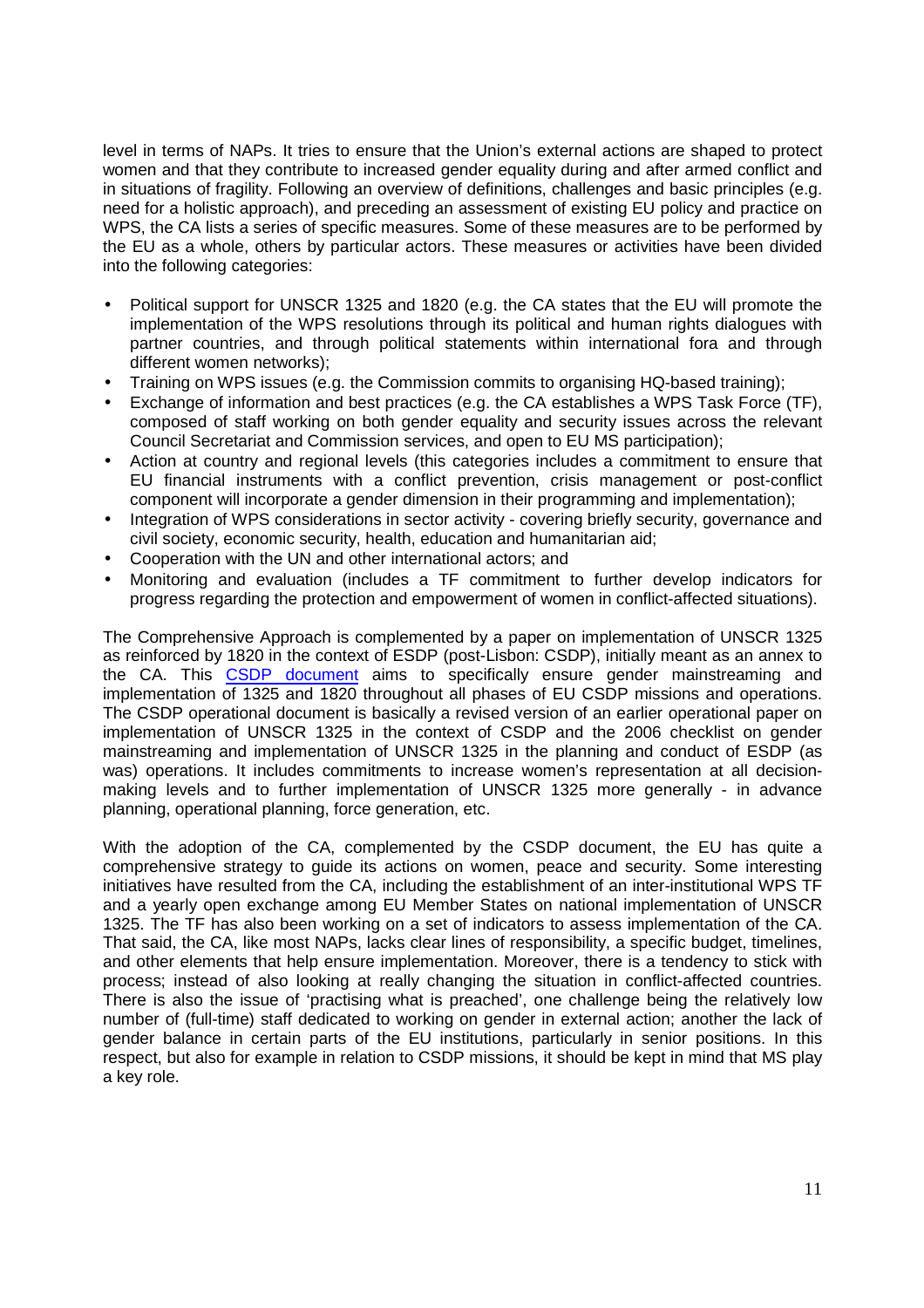### **Austria \_ \_**

Barbara Kühhas (CARE Österreich)

### **Introduction**

Austria endorsed a National Action Plan (NAP) for implementation of UNSCR 1325 in August  $2007<sup>2</sup>$  The contents of this document are part of the governmental programme under its international peacebuilding component. The Austria NAP is a comprehensive document, focused on (1) increasing participation of women in the promotion of peace and conflict resolution, including local level initiatives; (2) the prevention of GBV and protecting the needs of women and girls in peace missions, humanitarian operations and refugee and IDP camps; and (3) increasing representation of Austrian women in international peace operations and at decision-making level in regional and international bodies. There is no specific timeframe attached to the plan, though several activities have time-commitments linked to them, like the annual meeting of the Interministerial Working Group for reporting. No special budget is envisaged for implementation of the NAP.<sup>3</sup> Each Ministry involved is supposed to implement activities and interventions using its general budget. The NAP also lacks a clear mechanism for coordinating with NGOs – the plan stresses that there should be one consultation meeting a year, but so far no such meeting has taken place formally, though on an ad-hoc and informal level meetings take place frequently.

### **Advocacy for UNSCR 1325**

Austria's former Minister of European and Foreign Affairs, Ursula Plassnik (2004 to 2008), was quite active in the field of UNSCR 1325, which resulted in the Office for International Law (situated within the BMeiA, the Ministry of European and Foreign Affairs) being charged with the development of a NAP in late 2006, under the lead of Elisabeth Kögler. Ms Kögler invited the Federal Ministries for European and International Affairs (BMeiA), Health, Family and Youth, Interior (BMI), Justice (BMJ), Defence (BMV), the Federal Chancellery (BKA) and the Austrian Development Agency (ADA), as well as several civil society organisations (Ludwig Boltzmann Institute of Human Rights, BIM, University of Vienna and CARE Österreich)<sup>4</sup> to discuss the document in a series of meetings, and asked the same group for feedback on the draft NAP in 2006. The BMeiA also organised several events, including a large conference on the implementation of UNSCR 1325 entitled Building Peace – Empowering Women (April 2006), an event on Women Leaders – Networking for Peace and Security in the Middle East (May 2007), and the symposium Shaping our European Future – Networking of Serbian and Kosovar Women (November 2007).

Since September 2008, CARE Österreich has initiated and hosted the informal Group of Friends of UN SCR 1325, which has met more or less every 3 months during the past year. Representatives from the BMeiA, ADA, the Ministry of Interior and NGOs from the development and humanitarian relief sector participate in these meetings. CARE Österreich, together with BIM, has recently prepared a proposal for organisation of two conferences around the  $10<sup>th</sup>$  anniversary of UNSCR 1325 in 2010. Participating institutions do predominantly focus on gender and development or emergency relief. The Austrian Study Center for Peace and Conflict Resolution (ASPR) has included a specialisation course on women and armed conflict within its International

\_<br><sup>2</sup> http://www.bmeia.gv.at/fileadmin/user\_upload/bmeia/media/2-

<sup>&</sup>lt;u>Aussenpolitik\_Zentrale/UN\_Security\_Council/4389\_\_sterr\_aktionsplan.pdf</u><br><sup>3</sup> When elaborating the NAP, the responsible staff wanted to get it through the Council of Ministers before the summer vacation time, so there was no time left for discussing an extra budget – but it was assumed at the time that the NAP is a living document and that a budget could always be added at a later time.

<sup>4</sup> Other NGOs were invited, but did not take part – possibly due to resource constraints or disinterest.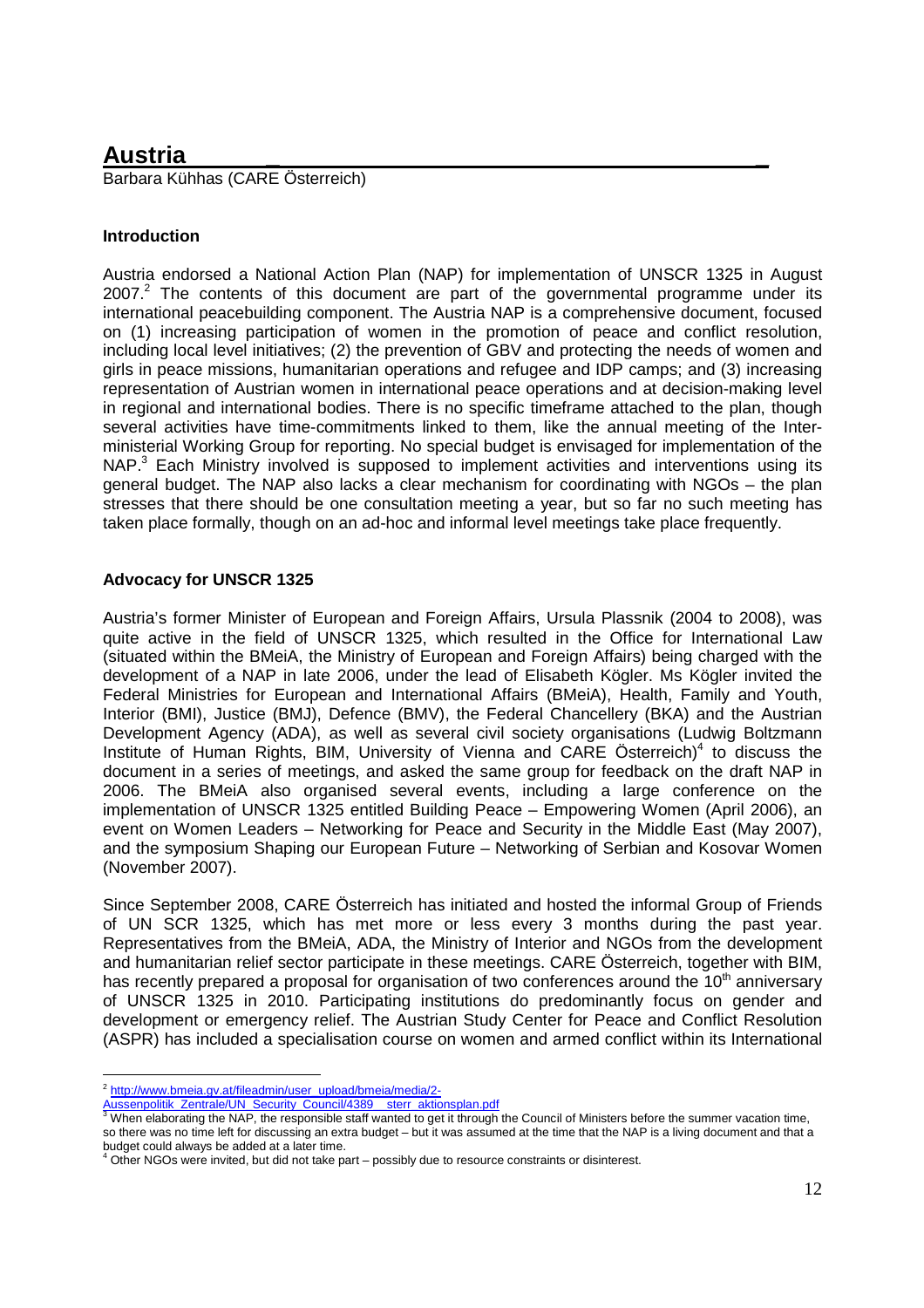Civilian Peace-keeping and Peace-building Training Program (IPT).<sup>5</sup> In general, civil society still lacks a clear focus on the issue. CARE is lobbying within the AG Globale Verantwortung (the umbrella organisation for Austrian development and emergency NGOs) for the meaningful inclusion of UNSCR 1325 (and related UNSCRs) into policy papers.

The government's reaction and cooperation have been excellent (especially the BMeiA under Mrs Plassnik and during 2010 also the offices of Ms Freudenschuss-Reichl and Ms Riederer) $6$  and is ongoing, although the pace slowed down during 2009. Government counterparts respond when they are called for meetings and these meetings often take place in a friendly, collaborative and to some extent forward-looking atmosphere. Up to now, the governmental working group has issued two reports on implementation, which took place without a civil society consultation meeting as stipulated in the NAP. Moreover, it is difficult to approach the inter-ministerial working group. The meetings related to the conference in Vienna in 2010 for the run up to the 10-year anniversary were the first time that Austrian civil society had been invited to give input and cooperate (the events organised by Mrs Plassnik were agreed on at ministerial or international level).

Nevertheless, Austria is strongly supporting the women, peace and security agenda within the United Nations Security Council, of which it is a member in 2009 and 2010. The current efforts of the UN system to develop indicators for monitoring implementation of 1325 is financed through the multilateral funds provided by Austria to UNIFEM, and strongly supported by it within the Security Council. That said, political will for implementation of the NAP was lacking in late 2008 and early 2009, but then increased again in 2010.

CARE Österreich's key advocacy strategies include:

- Raising awareness about UNSCR 1325 (and 1820, 1888 and 1889) with other NGOs in meetings and networks.
- Working on women's empowerment in conflict-affected countries and using exchanges of experience.
- Supporting the voices of women from conflict-affected countries in international fora, for example the Women, Peace and Security Network in New York.
- Advocating for women's rights within international networks (Care International has an advocacy person in New York, another one in Geneva and another one in Brussels who are carrying the voices forward, developing international reports on WPS).
- Cooperating in the development of programmes and projects submitted to the EC and other donors.
- Elaborating scientific studies for Ministries around UNSCR 1325.

### **Engaging with the NAP Process**

Civil society (initiated by BIM, which gives technical assistance to ADA) was asked to participate in the meetings of the inter-ministerial working group when it started to meet. During the drafting process, and after comments on the final draft were provided, most of BIM and Care's comments were included in the final action plan. People from conflict-affected areas were not directly

 5 Austrian Study Center for Peace and Conflict Resolution (ASPR) http://www.aspr.ac.at/aspr/

<sup>6</sup> Examples of engagement of the Austrian Minister of Foreign Affairs / Mrs Plassnik in 2008:**Jan. 08** Media seminar for female Journalists from the Near East in Vienna; **Feb. 08** Meeting with engaged women Israel and Ramallah; **Feb. 08** Symposiums on Implementation of SCR 1325 "Frauen, Friede und Sicherheit" with Elisabeth Rehn at the Academy of Defense; **March 08:**  Participation with leading female politicians at the conference "Women stabilising an insecure world" in Brussels; **June 08** Participation in a conference in Athens which focused on "Women in Economy"; **June 08** Workshop "Inter-religious and Intercultural Dialogue from Gender Perspectives"; **June 08:** Signing of UNIFEM-Initiative "Say NO to Violence against Women" at an international Donorconference for Lebanon in Wien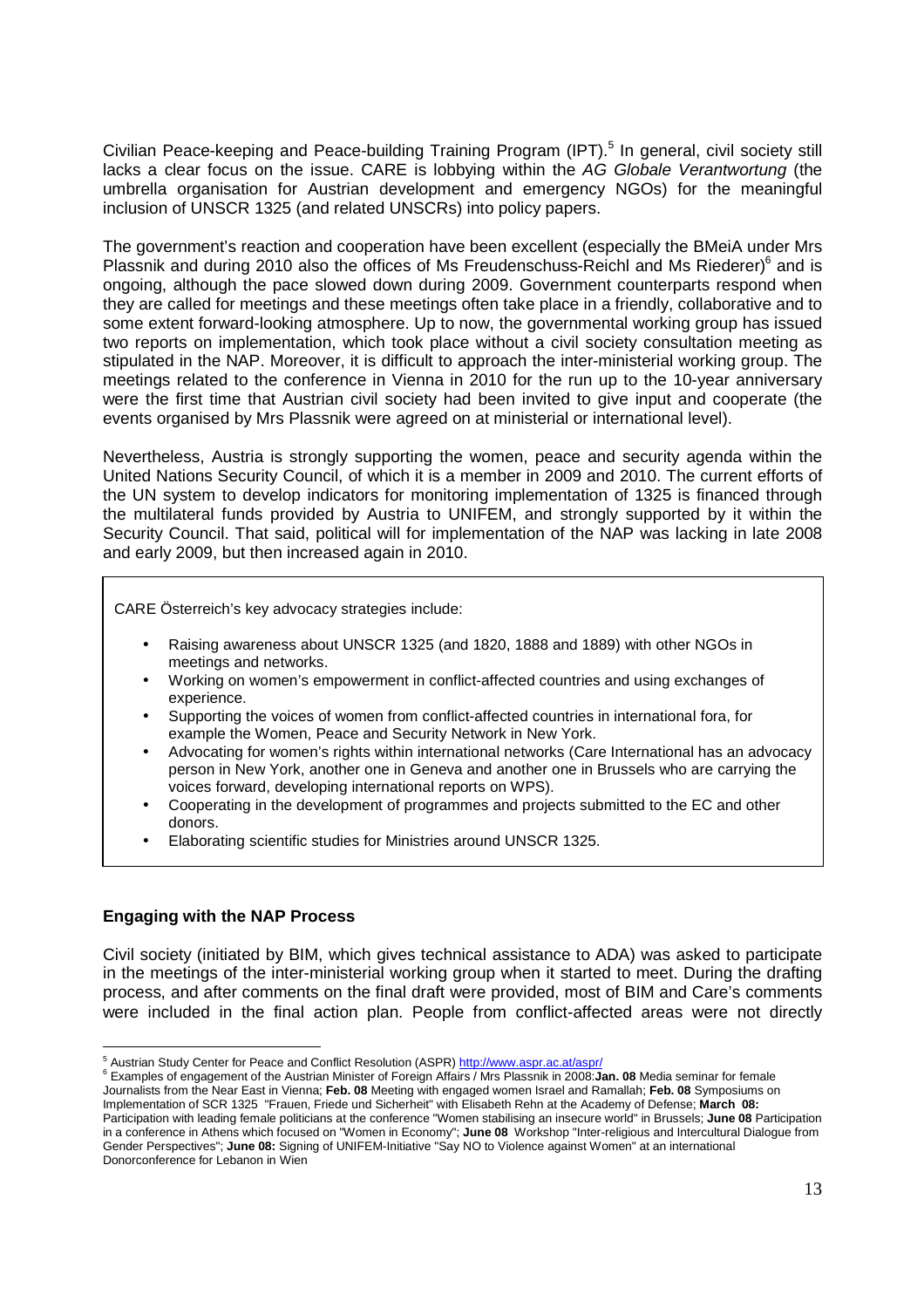consulted due to time constraints – though the Austrian Development Agency did report on the projects and programmes financed bilaterally and multilaterally and on NGO efforts in countries affected by armed conflict.

The final plan's priority goals include: (1) increasing participation of women in peace and conflict resolution efforts, including local level initiatives; (2) preventing GBV and protecting the needs of women and girls in peace missions, humanitarian operations and refugee and IDP camps; and (3) increasing representation of Austrian women in international peace operations and at decisionmaking levels in regional and international bodies.

Although the NAP does identify the Ministries responsible for implementation, it does not point out the Sektion or concrete position responsible within each Ministry. Up to now two reports on implementation have been released. Although consultation meeting(s) with civil society are envisaged in the NAP, these have yet to take place.

Regarding the impact of the NAP, ongoing engagement of Austrian NGOs has led to specific UNSCR 1325 programming contributions by ADA in the field of development cooperation in the Caucasus, Burundi, Uganda and Nepal. Financing for these projects happened in parallel to the development of the NAP, but without direct links – the ADA developed its focus paper on Women, Peace and Security at this time. Regarding the percentage of women in civilian crisismanagement, police and military peacekeeping, peacebuilding and election-observation missions, the most recent data was published in December 2009. CARE Österreich has recently undertaken a study for the Austrian Ministry of the Interior on how to increase the number of Austrian police women in international peace missions. Up to now, the military and police services do their own UNSCR 1325 pre-deployment trainings, with the support of BMeiA. There is scope for various institutions (for example the Friedenszentrum Schlaining which does courses for specialised UN, OSCE and EU institutions, as well as for NGOs) to develop modules and to do more in-depth training courses that emphasise the interrelatedness of human security, women's rights, etc. For 2010, another training course on women in armed conflict is envisaged.<sup>7</sup>

### **Monitoring Implementation at National Level**

Monitoring mechanisms included in the NAP are not very strong and evaluations are not envisaged. Annual data gathering is to take place through the focal point within the Ministry of Foreign Affairs, which is responsible for monitoring and reporting to the Council of Ministers. The governmental working group tasked with implementation of the NAP had difficulties getting data from all the ministries involved last year. There are progress indicators listed in the NAP, yet these lack clear benchmarks and timelines.

As the monitoring mechanisms included in the Austria NAP are not very strong and consultation meeting(s) with civil society, prescribed in the NAP, have not yet taken place, CARE Österreich and BIM have prepared a proposal for two conferences to be held around the 10<sup>th</sup> anniversary of UNSCR 1325. The first is to be a consultation meeting on the Austria NAP with the Austrian Ministries involved and NGOs, the second a conference aimed at strengthening accountability of EU Member States and Delegations. On 20 October, an expert conference on Women´s Participation in Peace and Reconciliation, and Post-Conflict Reconstruction: Challenges and the Way Forward, will be organised by ADA, BMeiA, CARE and other NGOs active in the field of WPS.

<sup>-</sup><sup>7</sup> ASPR: http://www.aspr.ac.at/aspr/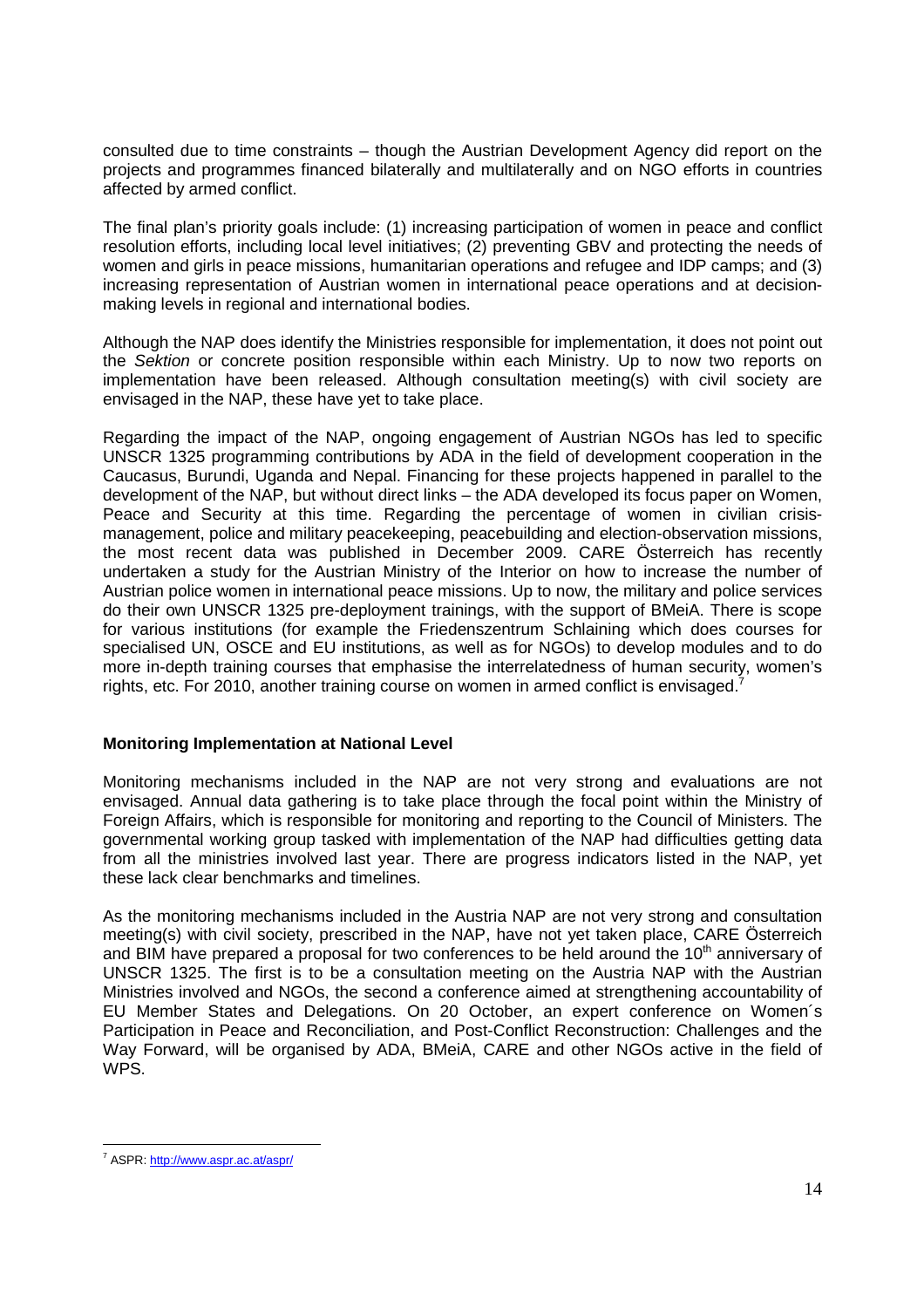### **Concluding Remarks**

During the development phase, the Austria NAP was seen as a living document – and a review for the existing one is planned for 2011<sup>8</sup>. This, in turn, should allow for the inclusion of further provisions, for example regarding UNSCRs 1820, 1888 and 1889. The way forward in 2010 and beyond will include regular meetings with stakeholders and an attempt to broaden the group within Austria. CARE Österreich will also start a public awareness campaign from early next year in order to reach the public. Regular networking initiatives are also foreseen – at Austrian, European and international levels. CARE Österreich will furthermore remain active in supporting partner countries and networking with Austrian civil society and other stakeholders.

<sup>-</sup><sup>8</sup> Information derived from meetings held with the focal person within BMEIA, ms. Elisabeth Riederer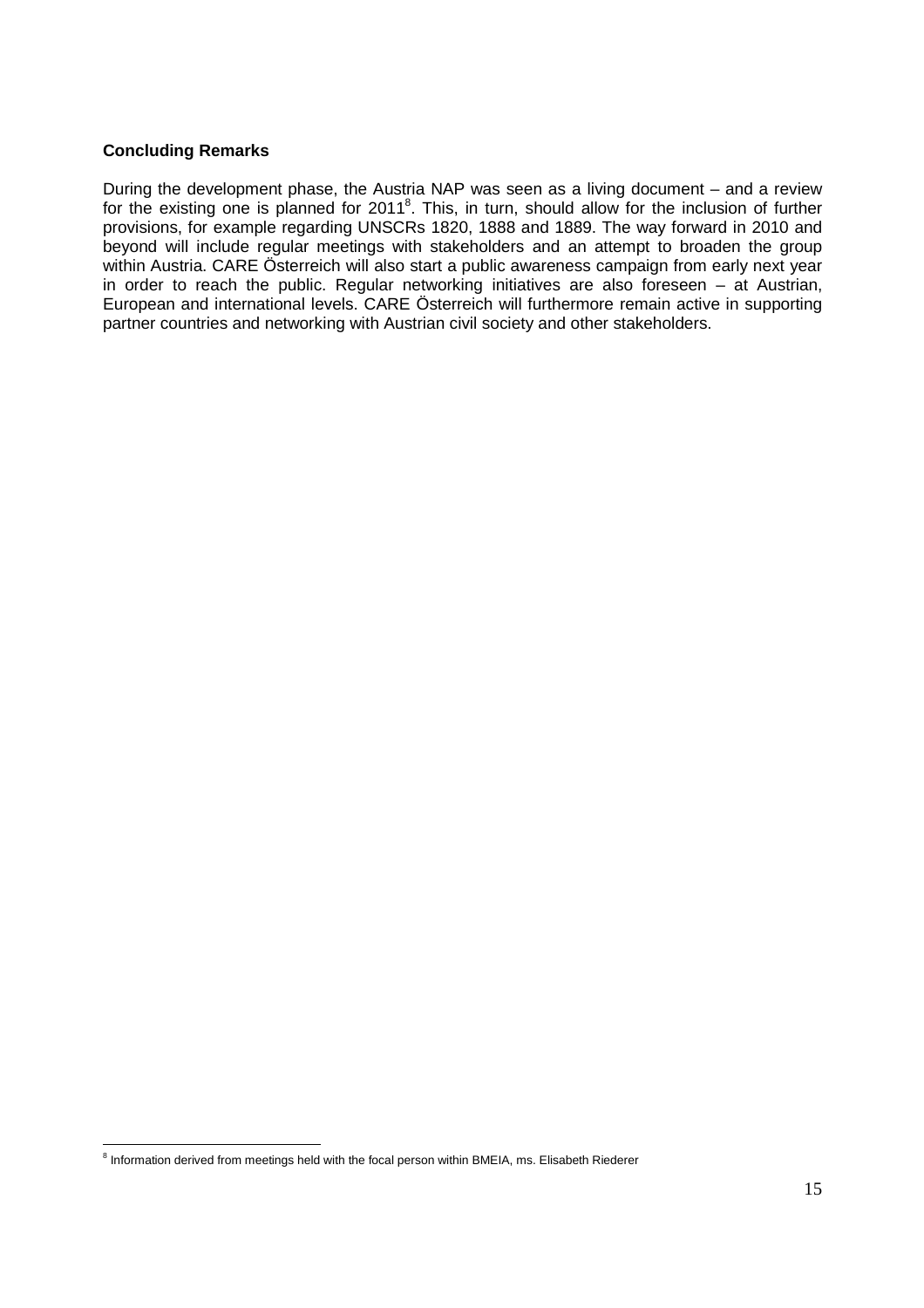### **Belgium \_\_\_\_\_\_\_\_\_\_**

Pax Christi Vlaanderen – Broederlijk Delen, Nederlandstalige Vrouwenraad, Marie Stopes International – RAISE Initiative, Assistant to MP Marleen Temmerman Hilde Deman (Pax Christi Vlaanderen – Broederlijk Delen)

### **Introduction**

Belgium adopted a national action plan for implementation of UNSCR 1325 in February 2009. The plan was presented to civil society in May 2009. The Belgian NAP 1325 focuses on the following areas:

- (1) Increased protection of women and children against all forms of violence, particularly sexual violence. (The Belgian NAP also explicitly covers UNSCR 1820. Particular attention is paid to the specific needs of female refugees and IDPs; to the impact of cluster munitions and antipersonnel mines on women and children; to women's needs when delivering humanitarian aid; and to the promotion of an integrated approach and increased coordination in the fight against sexual violence.)
- (2) Promoting women and women's organisations as actors in peacebuilding, conflict prevention and election processes, for example by providing capacity building and training to women's groups; supporting organisations that promote gender equality; and promoting consultation with women's groups during peace negotiations.
- (3) Promoting gender equality and women's rights in international bodies; advocate for signature of international treaties and resolutions that protect women (most importantly: CEDAW, 1325, 1820); promoting inclusion of gender dimension in UNSC missions, resolutions and sanctions (e.g. by consulting with women's groups when UN missions are being discusses in UNSC); supporting the mandate of UN Special Rapporteurs on Violence against Women and on Human Trafficking.
- (4) Promoting a gender dimension in SSR programmes: increasing the number of women and gender expertise within police, army and judiciary apparatus in third countries; integrating a gender dimension into rule of law and transitional justice; the fight against impunity; support to the ICC (e.g. Belgium is willing to provide air transport for arrested suspects); supporting initiatives that promote women's access to justice, development of legislation on sexual violence and increased punishment for perpetrators.
- (5) Increasing gender expertise and gender balance in the recruitment of staff members; increasing participation of women in peacekeeping missions; proposing more women as candidates for international organisations; organising gender trainings for military personnel, police, diplomats, etc; systematically including reporting on gender issues as part of the mission statement of embassies; zero tolerance of sexual violence in peacekeeping missions; monitoring "early warning indicators" on women's situation in fragile states where Belgian units are deployed.

Overall, the NAP is quite comprehensive. Nevertheless, one important element is missing: HIV/AIDS. At this stage the NAP remains very theoretical; it does not include many concrete actions for implementation, nor does it comprise indicators or a specific budget – though Belgium has a specific gender budget law and the Ministry of Defense has earmarked a specific budget for implementation of its commitments under NAP 1325. The NAP covers a period of four years (2009-2012). A working group composed of representatives from the different ministries involved is now meeting on a 3 months-basis under the lead of the Ministry for Foreign Affairs to work out a more detailed action plan. EU-specific actions are clearly visible in the NAP. This can partly be explained by the Belgian presidency of the EU in the second half of 2010. The fact that Belgium was a member of the UN Security Council in 2007-2008 undoubtedly also played a role in moving towards the adoption of a NAP. Belgium plans to advocate for reinforced implementation of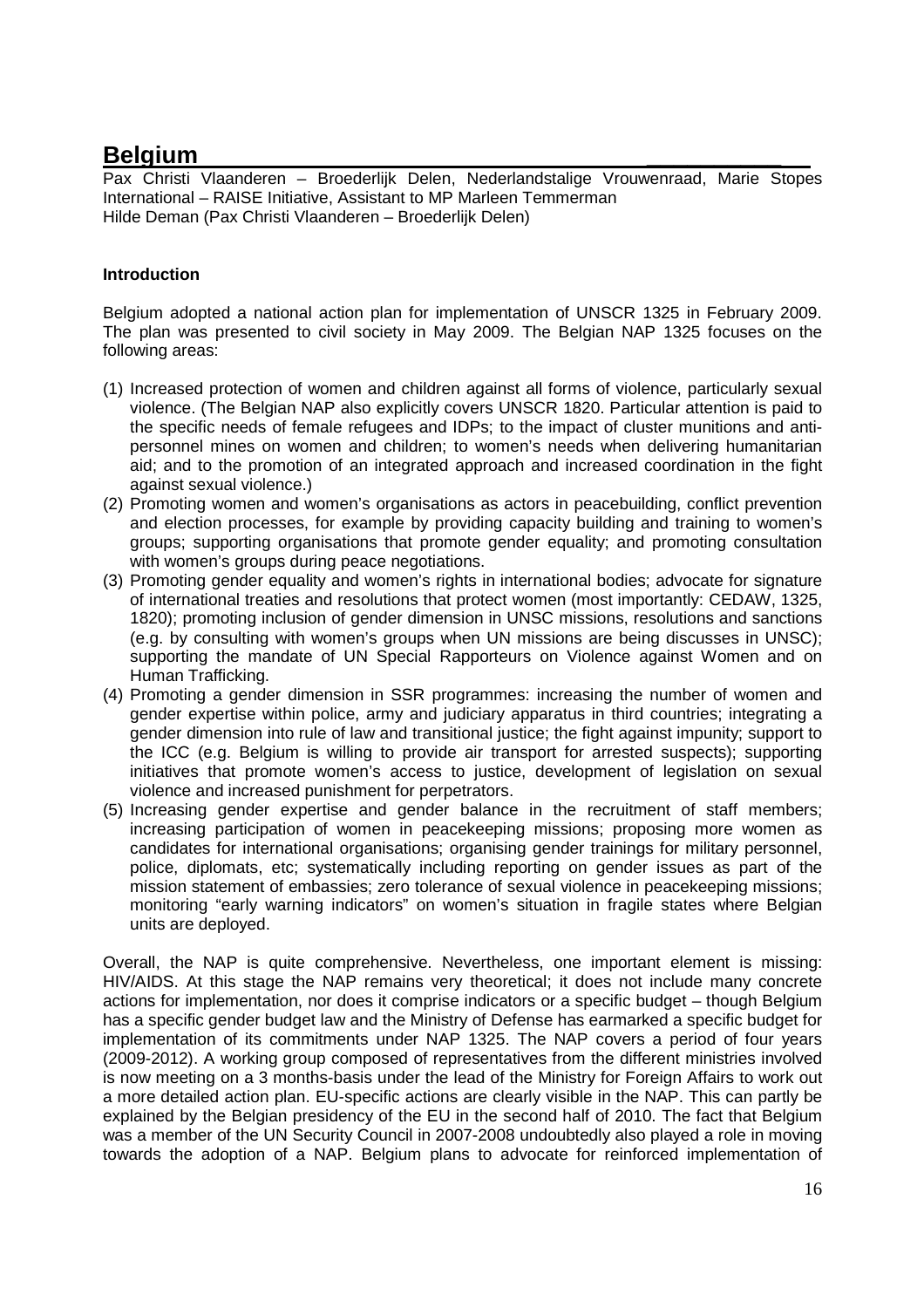UNSCR 1325 and 1820 within the EU (e.g. through Belgian participation in the EU Battle Groups). Overall, the NAP is a good theoretical document, but it lacks concrete actions. Continued follow-up on implementation and further clarification of responsibilities, budget and indicators will increase the quality of the NAP.

### **Advocacy for UNSCR 1325**

Since 2001, women's organisations in Belgium, united in two platforms for women's organisations – the Nederlandstalige Vrouwenraad (NVR) on the Flemish side and the Conseil des Femmes Francophones de Belgique (CFFB) on the French-speaking side – have lobbied together with the peace movement for the implementation of UNSCR 1325 and for the adoption of a Belgian NAP. The Commission Women and Development, an official advisory body to the Belgian Minister for Development Cooperation composed of NGOs, academics and women's organisations, has also been heavily involved in the promotion of UNSCR 1325. The focus of the women's movement has been on women's rights and liberties, the promotion of equal rights, on the right of women to decide on their own life and on their right to participate in policy making and in society at large.

Among other activities, civil society has organised several conferences,<sup>9</sup> a public campaign on UNSCR 1325 in 2004, which included an exhibition, website and petitions, and intense political lobbying work in national and international bodies. Also worth mentioning in this regard were the negotiations by NVR and CFFB with the Belgian army, which resulted in the signing of a charter in March 2007 on the implementation of SCR 1325 in the internal structure of the army and in its field missions.

Those advocating for implementation of UNSCR 1325 are mainly organisations working on women's issues, however, the support of other types of organisations (e.g. peace movement) has been vital. Also worth mentioning are the efforts of the Congolese and other Diaspora women's organisations. After six years of intense lobbying and advocacy by civil society, the Belgian government finally began to develop a NAP in 2008. In that sense, we can say that the efforts have been successful.

Key strategies of Belgian civil society advocating for implementation of UNSCR 1325 include:

- Advocacy and lobbying efforts of the women's movement as well as other organisations in parallel to high-level commitment to women's issues and to the fight against violence against women (e.g. Ministers for Foreign Affairs and Development Cooperation).
- "Marrainage" of UNSCR 1325 by female politicians from different political parties.
- Sustained, long-term awareness raising campaigns on UNSCR 1325 targeting the wider public, including petitions, website, exhibitions, etc.

### **Engaging with the NAP Process**

Five ministries were involved in the development of the NAP: the Ministries for Foreign Affairs,

 9 For example, in 2002 the NVR, the Commission on Women and Development (CWD) and Unicef co-organised a conference on children in armed conflict, which paid particular attention to the girl child soldier. Another conference on women, war and peace took place in 2003, co-organised by the NVR and the CWD. Patronage was sought with female politicians from different political parties to push forward the adoption of a Belgian NAP. Lastly, in 2007 the NVR and the CWD organised a roundtable entitled, Resolution 1325: An opportunity for women in DR Congo.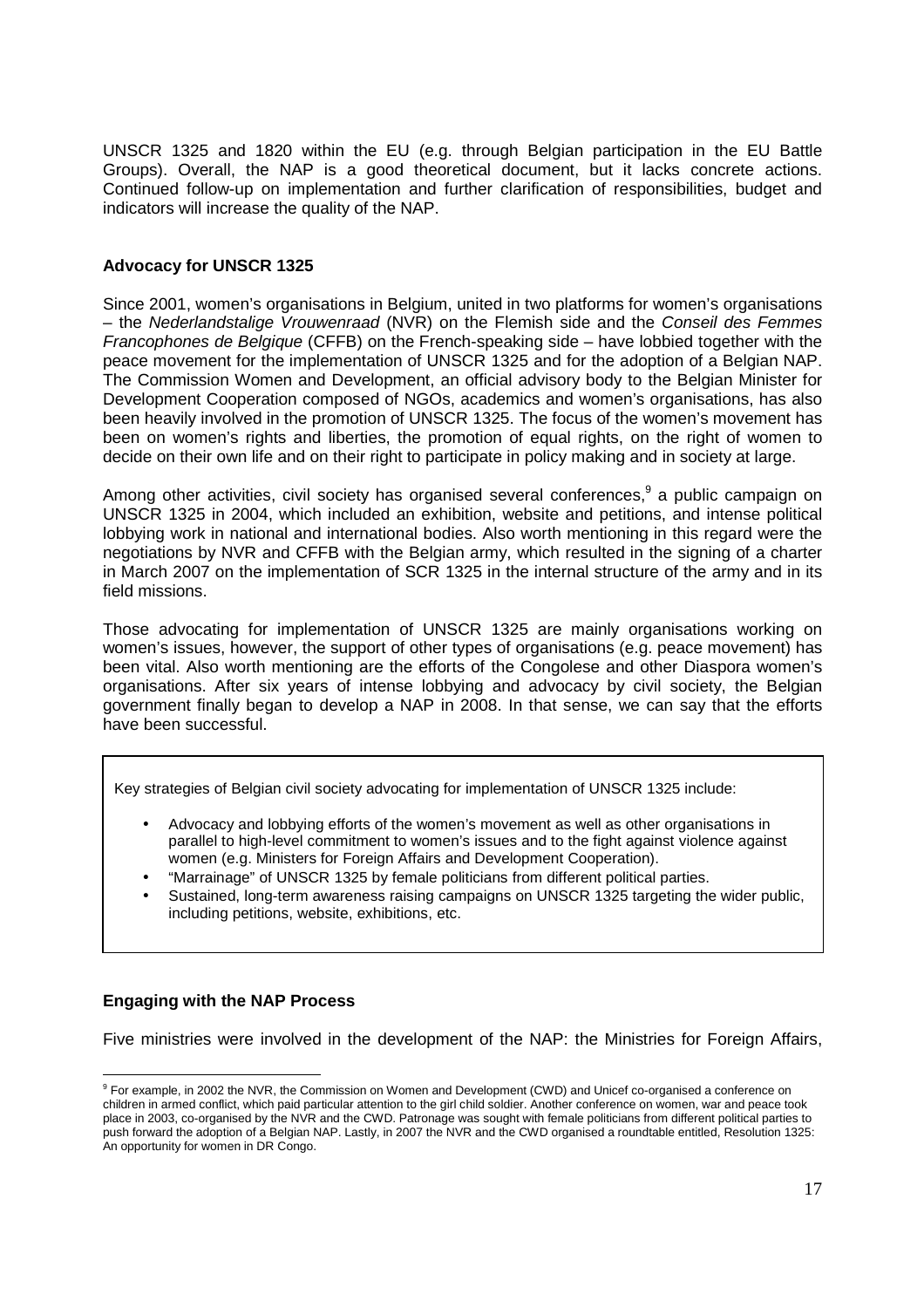Interior, Defence, Development Cooperation and Justice. Coordination was carried out by the Ministry of Foreign Affairs. The exercise started with a first brainstorming session in May 2008. This was followed by a mapping of the state of play in Belgium. Subsequently, a focal point within each Ministry was appointed to coordinate efforts. These focal points met regularly as the Working Group on NAP 1325. Different drafts were circulated for comments amongst the ministries, and the Commission on Women and Development, which has a small working group on UNSCR 1325, was asked for inputs at different moments during the development process. Bilateral consultation with other civil society organisations (Belgian and international) and with relevant UN agencies based in Brussels was limited. People or organisations from conflictaffected areas were not consulted. Though not all issues and concerns of civil society have been taken into account, most see the adoption of the NAP as a first step in the right direction. The development process of the NAP was definitely groundbreaking: this type of intense collaboration between different ministries on women, peace and security issues is new and very progressive. Mid-term and final evaluations will hopefully provide opportunities for improving the NAP.

Regarding implementation, an action matrix has been included in the NAP and each chapter is clearly linked to a specific Minister. What is lacking, however, is clarity on who is responsible for implementation within the different Ministries, as well as a timeline, specific budget and indicators. In the upcoming months the working group of the different ministries will work on further defining the different responsibilities. The regional governments will also be called upon, since research and sensitisation with respect to UNSCR 1325 are responsibilities that fall under the regional governments. Since implementation has just started, it is difficult to judge any progress made or to evaluate the plan's impact in conflict-affected areas.

### **Monitoring Implementation at National Level**

The NAP foresees a yearly evaluation by all administrative bodies involved. The NAP initially also included reference to a first mid-term evaluation by civil society in 2010, but the government now wanted the evaluation to take place by the end of 2009, to enable them to present the results during the Belgian Presidency of the EU. In 2012 a joint final evaluation by civil society and the different administrations is planned. Civil society is now in the process of getting organised to monitor the implementation of the NAP. A Belgian Platform 1325 was created in September 2009, consisting of women's organisations, NGOs, parliamentarians, and representatives of the ministries involved. This platform will perform a first evaluation of the Belgian NAP 1325 in the run-up to the  $10<sup>th</sup>$  anniversary of UNSCR 1325, which coincides with the Belgian Presidency of the EU. The evaluation will focus on activities of the Ministries of Development Cooperation, Foreign Affairs and Defence.

### **Concluding Remarks**

The current NAP is a good theoretical document, but it lacks concrete actions and commitments. Continued monitoring of implementation and further clarification of responsibilities, budget, timeline and indicators will increase the quality of the NAP. Hopefully this will lead to the development of an ambitious second NAP after 2012, based on a wider civil society involvement both in Belgium and in conflict-affected countries, and underpinned with the necessary means to implement the different activities spelled out.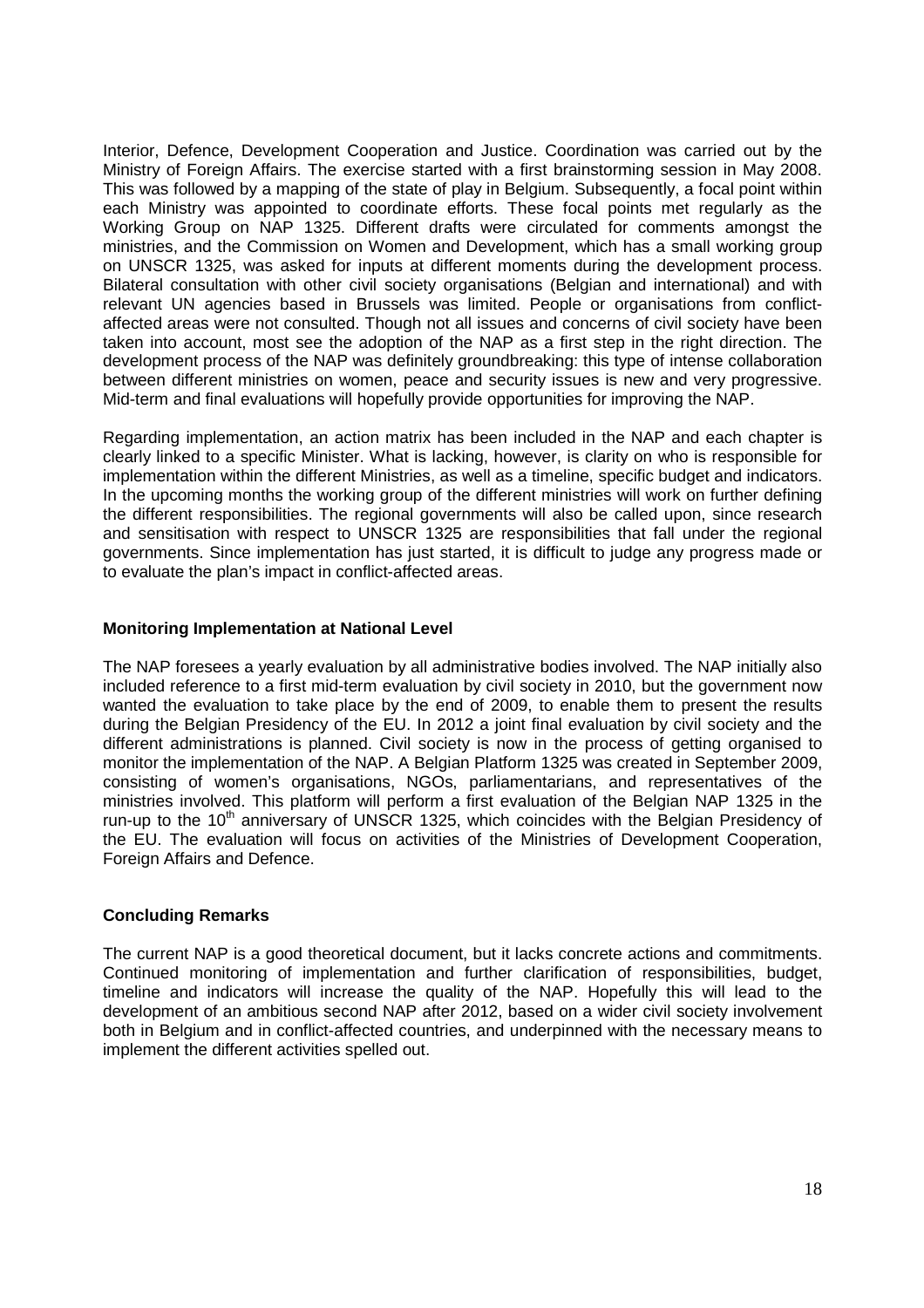### **Cyprus**

Magda Zenon (Cyprus Women's Lobby) Maria Hadjipavlou (Assistant Professor, University of Cyprus)

### **Introduction**

Since 1974 Cyprus has been a divided island, with the south (the Greek Cypriot side) being under effective control of the government of the Republic of Cyprus, and the north (the Turkish Cypriot side) controlled by a Turkish Cypriot Administration and the presence of the Turkish army. Since March 2008 peace negotiations for a comprehensive settlement have been held between the leaders of the two main communities in Cyprus under the auspices of the special representative of the United Nations in Cyprus. The first phase of the negotiations ended in early August 2009. The second phase, which has been labelled 'a give–and-take' process, began in early September. During the early months of the first phase, working groups and committees of experts were set up by the two leaders to facilitate work in the various sections of the negotiations, such as governance, property, security, the EU, and cultural heritage. What is evident from the composition of these working groups is the negligible presence of women. Only one woman was appointed to a key position – chair of the property issue working group (she has now being appointed Minister of Communications and Transport and no other woman replaced her), the advisors to the negotiators are all men and no woman has had a seat at the negotiating table. In other words, women's voices are still missing, despite the call for increased participation of women in UNSCR 1325 which the Republic of Cyprus has signed.

Cyprus does not yet have a National Action Plan (NAP) for the implementation of UNSCR 1325 and because of the division of the island and the different statuses of the two parts, it would not be possible at this stage to have a NAP for the entire island. Gender has also not been part of the political and/or peace discourse as this has been dominated by purely ethnic concerns. What would be possible but would require focused work would be for the women of Cyprus to work together and come up with actions to raise awareness throughout the island, to put together joint recommendations and then lobby the two leaders to include these in the proposed peace settlement. In fact, a core group of women from both communities have worked together and produced a set of recommendations on integrating a gender equality perspective in the peace negotiations and peacebuilding processes and have submitted it to the leaders' advisors without yet receiving any response.

### **Advocacy for UNSCR 1325**

Research has shown that women across the Green Line (the ceasefire line that divides the island) share a number of concerns, including concerns about a political culture which is a mixture of nationalism, militarism and patriarchy.<sup>10</sup> As a consequence, few women can be found in highlevel jobs, including decision-making positions dealing with 'the Cyprus problem'. In fact, the 'national problem' has dominated the agenda for decades and other serious social issues, including women's issues, have been undervalued and undermined.

The NGO Hands Across the Divide is one of the few civil society organisations that has been working on role of women in peacebuilding and looks at the conflict through a gender lens, aspiring to reunification, a democratic future and gender equality.<sup>11</sup>

<sup>-</sup><sup>10</sup> Women in the Cypriot Communities (2002-2004) - Project Co-ordinator Maria Hadjipavlou

<sup>&</sup>lt;sup>11</sup> One of the projects Hands Across the Divide undertook before the 2004 referendum on settling the Cyprus dispute was entitled "Imagining a Post-solution Cyprus: The Gender Dimension". 5 groups of civil society representatives were created to create proposals on the following subjects: 1) Political and Legislative Structures, 2) Economy, Employment and Training, 3) Security, Militarism and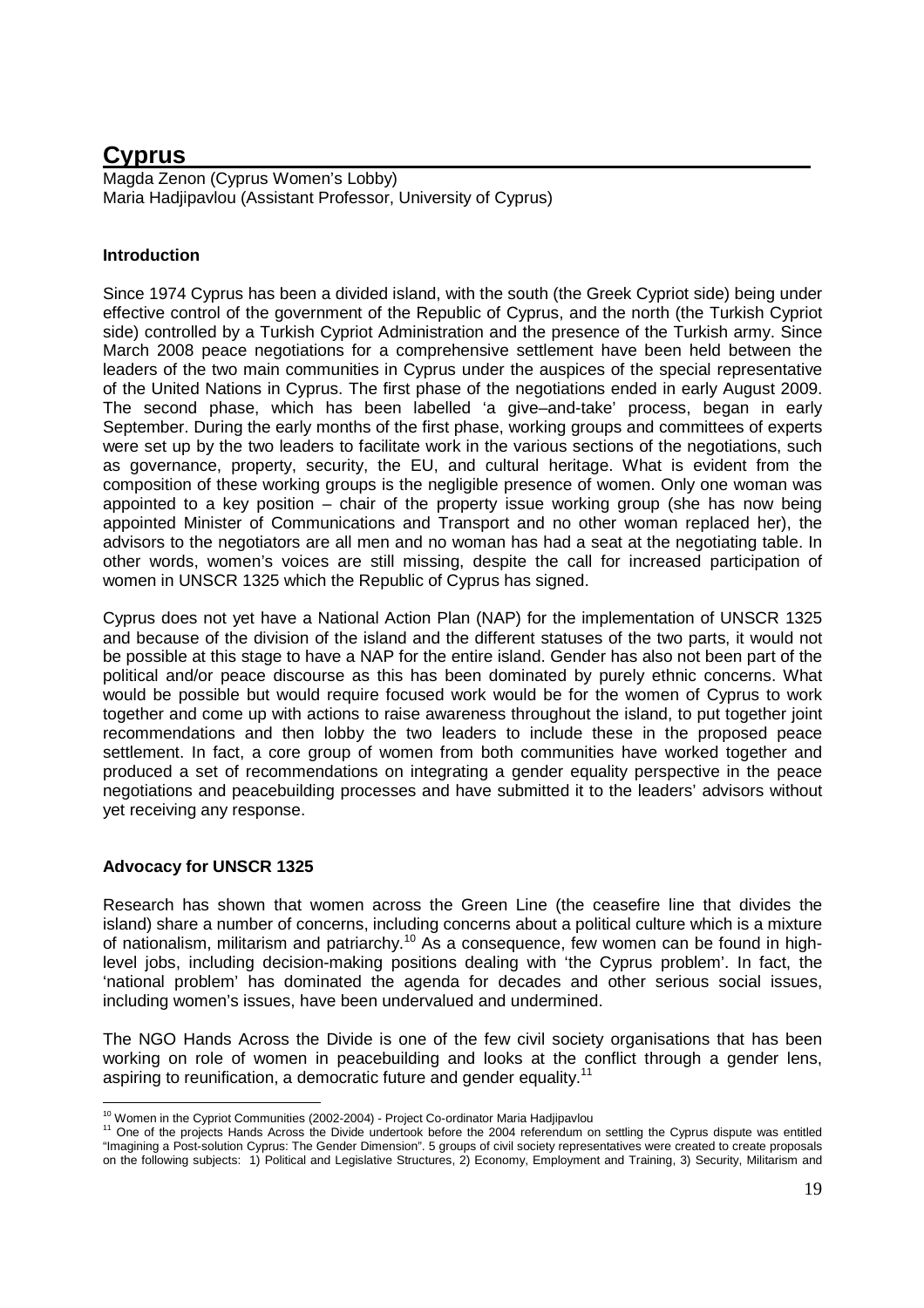An interesting initiative was started by individual women involved in women's and peace movements throughout Cyprus in 2008. It intends to educate women from across the island on the basic instruments related to gender, peacebuilding and gender mainstreaming. More precisely, the aim of this initiative is three-fold: a) to open a public discussion on the importance of women in the peace and conflict resolution process in Cyprus as an issue of democracy, human rights and compliance with UN and EU resolutions; b) to exert pressure on the macro-level negotiation teams in both communities so as to have more women appointed and to create a Gender Equality Consultative Group within the context of official mechanism; and c) to open channels of communication and support with UN personnel and EU offices. This initiative was taken one step further by the UNDP in November 2009, when they appointed a gender consultant who met with women and policy makers from both sides and is expected to write a report on her observations and provide recommendations for joint action. More women from across the island were brought in to discuss UNSCR 1325 and how awareness about it can be increased, as well as what can actually be done about promoting it. What the UNDP gender consultant found out was that even female members of parliament in both communities were not aware of UNSCR 1325, let alone the newest UNSCRs 1820, 1888 and 1889. The idea behind the initiative is that by raising awareness and educating women on peace and security matters with the help of UNSCR 1325, a real voice can be created to ensure there is a gender perspective within the present peace negotiations. To date, the government has merely ignored or side-stepped any calls for a more gender-balanced peace negotiating team that would help ensure a more genderfriendly peace plan.

### **Concluding Remarks**

l

The group of women committed to promoting UNSCR 1325 from throughout Cyprus continue to work at both levels: first, at the macro-level, raising awareness among political leaders about the need for a gender perspective in the peace process and a future constitution (which requires both research and legal expertise) and, second, at grassroots level, organising a series of events and activities, including education, discussion groups, workshops, media activities, etc. For this, funding and gender expertise are required and following the report of the UNDP-appointed gender consultant who met with the group of women and relevant policy makers from both sides, a long-term multi-faceted project is in the process of being developed and finalised which includes both research and advocacy processes at the grassroots level. This does not preclude the necessity of also developing networks and alliances of women from various women's organisations and other NGOs.

Violence, 4) The Family, Everyday Life and the Community, and 5) Education, Media and Culture. A final report on these 5 groups, which included a lot of practical suggestions, was presented at a conference on "Gender in the Mediterranean: Emerging Discourses and Practices" in March 2004 and subsequently delivered to all the parties involved in peace negotiations, including UN Special Envoy Mr Alvaro de Soto. In March 2008 when peace negotiations were set to recommence between the leaders of the 2 communities mediated by the UN Special Envoy, Hands Across the Divide presented a statement as well as 2 olive wreaths to a representative of UN Special Envoy Alexander Downed to remind all the parties involved that progress needed to be made on ethnic as well as gender lines for there to ever be a chance of a sustainable solution being achieved. Unfortunately, the patriarchal structures are so firmly entrenched in Cypriot society that women's groups have never attempted to change or influence this, and it is a perspective that the international bodies or mediators in the negotiation process have also appeared to embrace.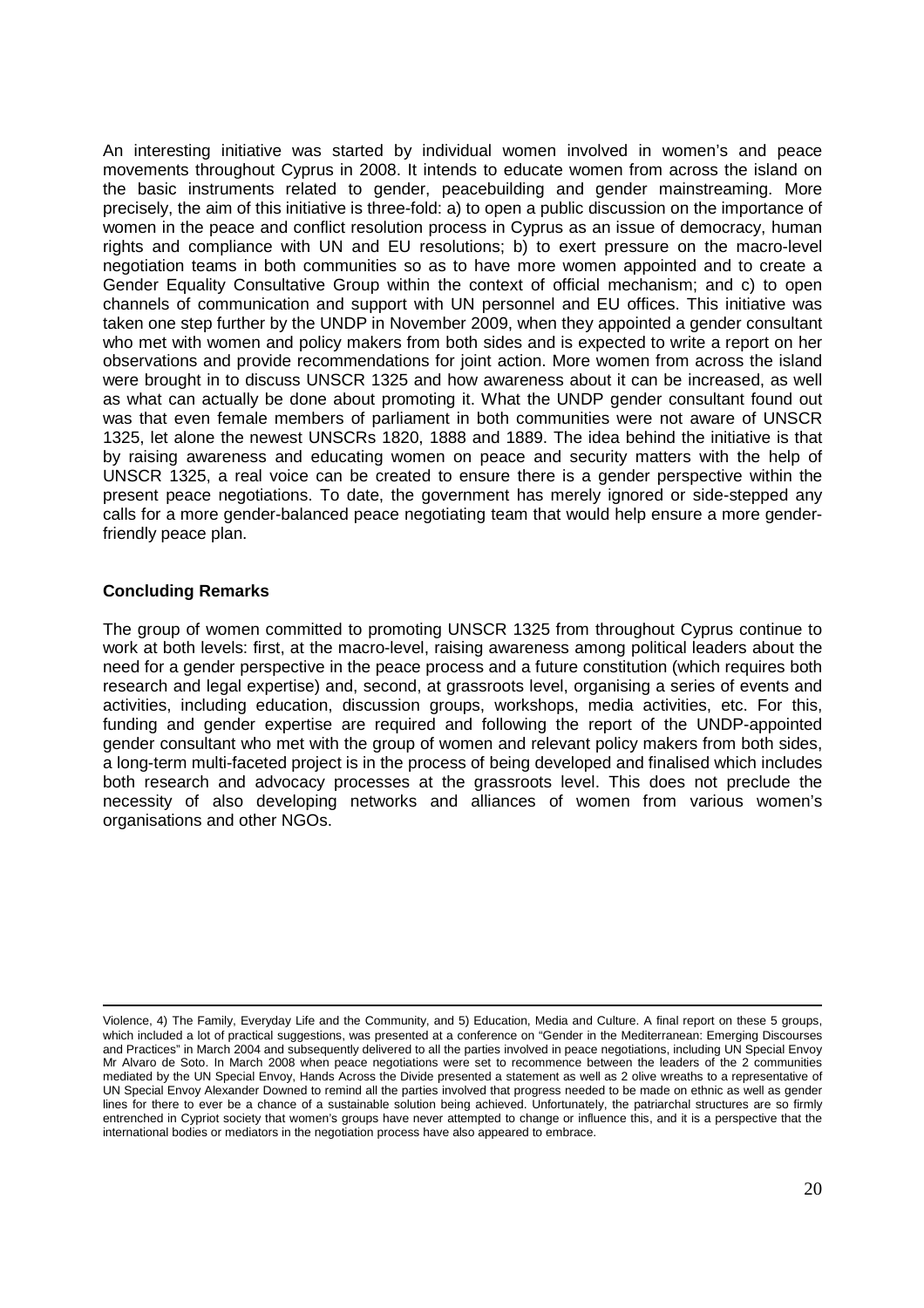### **Czech Republic**

Mila O'Sullivan (ProEquality Centre of the Open Society, p.b.c.)

### **Introduction**

The Czech Republic has not yet developed a National Action Plan for the implementation of UNSCR 1325 on women, peace and security. This can be attributed mainly to the low acceptance and understanding of gender issues among government officials and more generally among the Czech people. Another reason is that UNSCR 1325 encompasses themes such as peacebuilding, conflict prevention, post-conflict reconstruction and human security, which are all rather new to the Czech academic community, civil society organisations and the administration, despite the fact that the Czech Republic's foreign activities have features that correspond to these themes (e.g. stabilisation of post-conflict countries, transformation cooperation and development cooperation).

In the Czech Republic, the question of equality between men and women is to a great extent associated with communist attempts at spreading egalitarianism, also meaning equality between the sexes, which caused a double burden for women at that time. Interest in and support for the promotion of gender equality among political representatives is quite low – for example an antidiscrimination act was only passed in 2009. While on the national level gender equality issues are on the agenda mainly due to the EU's influence, a gender perspective is almost non-existent in Czech foreign policy activities.

As a new Member State of the EU, the Czech Republic is a re-emerging donor country, currently undergoing transformation of its foreign development cooperation system. Promotion of gender equality and women's empowerment remain among the challenges to be tackled in the Czech Development Cooperation (CZDC). Gender is not effectively mainstreamed as a cross-cutting issue in the CZDC, there have been very few projects focused specifically on women's empowerment and, although human rights are of high importance in Czech foreign policy, women's rights are not specifically mentioned.

The Czech Republic has a Provincial Reconstruction Team (PRT) in Logar, Afghanistan. Although it has stated that women's rights are to be promoted through various projects (e.g. building two schools for girls), gender equality is not considered a cross-cutting issue, and so far there has been no evaluation of the projects' impact. The new strategic document of the Ministry of Foreign Affairs on the Czech Republic's participation in stabilisation of Afghanistan for the period 2010 to 2012, which could serve as a model for the implementation of UNSCR 1325 within the framework of the PRT work, is gender blind.

It is important to mention that many Czech development NGOs work in conflict-affected areas (Afghanistan, Georgia, the Balkans, Iraq, Sri Lanka, Indonesia, Democratic Republic of Congo, etc.) and their projects can be classified as peacebuilding activities related to UNSCR 1325 and 1820. Moreover, an integral part of the Czech Republic's foreign activities realised by NGOs consists of projects about democratic transition and/or supporting human rights in non-democratic regimes (NGOs work in Bosnia and Herzegovina, Cuba, Burma, and Belarus, for example). Some minimal progress has been made by development NGOs in terms of mainstreaming a gender perspective into projects, even though more capacity building is needed. In December 2009, Caritas Czech Republic became the first organisation to have a gender policy for its internal organisational processes and for its humanitarian aid and development assistance, also covering projects in conflict/post-conflict areas.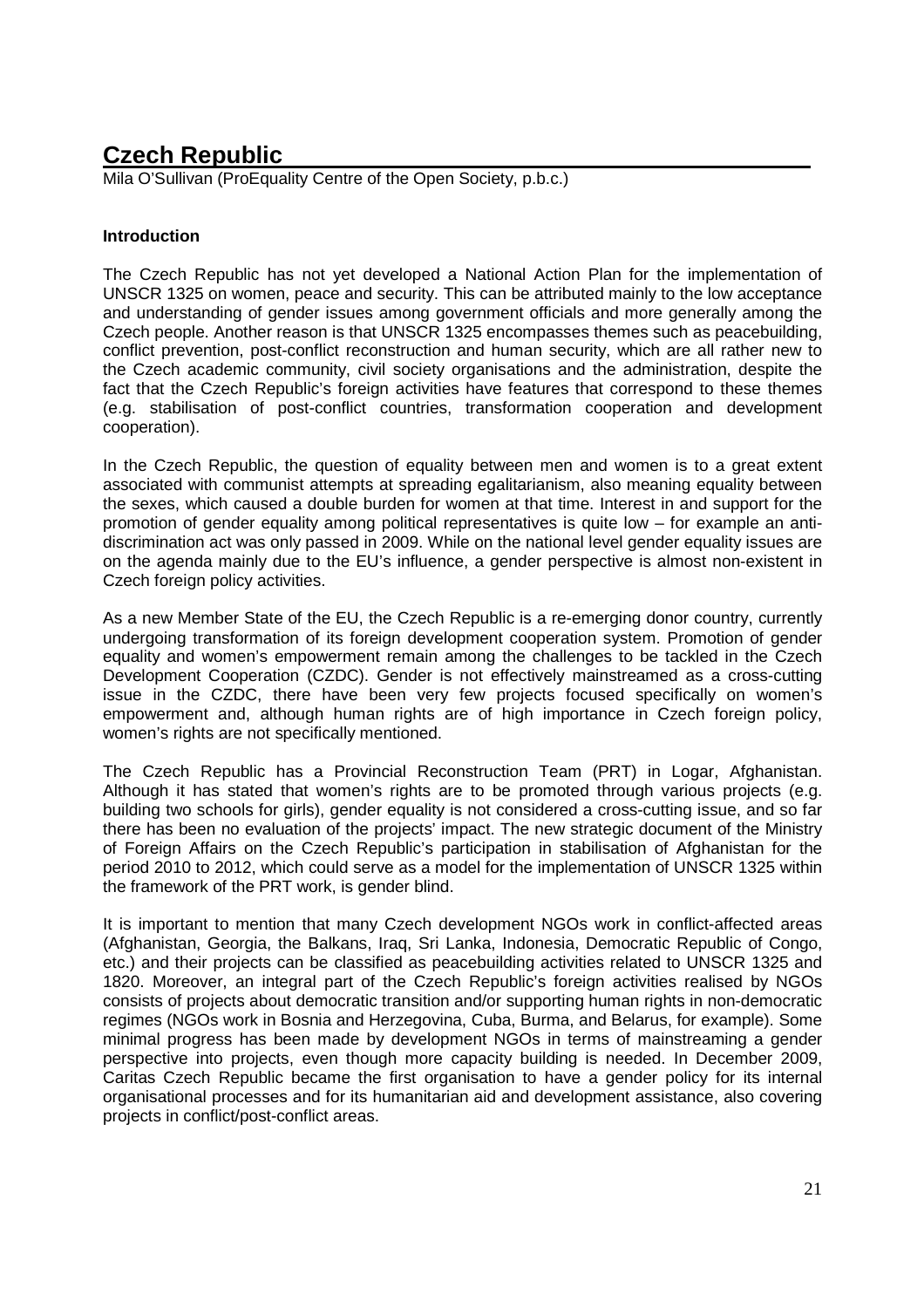### **Advocacy for UNSCR 1325**

Czech women/gender organisations have played a crucial role in promotion of gender equality, although these organisations often focus on domestic gender issues (equal opportunities in the labour market, domestic violence, women in politics, family policy, legislative changes, etc.). Gender in development cooperation and in external relations in general, including UNSCR 1325, is a rather new issue, advocated for by only a few gender and development/international relations experts, among them the ProEquality Centre.

The first advocacy event on implementation of UNSCR 1325 was organised by the platform the Czech Women's Lobby in December 2009. The event, entitled Women in Armed Conflicts and Peace Processes: Conference on the Implementation of UN Security Council Resolutions 1325 on women, peace and security, and 1820 on immediate cessation of sexual violence in conflict zones, brought together all key actors: representatives of relevant ministries, academics, humanitarian and development NGOs, as well as NGOs focusing specifically on women/gender issues. As a first initiative of this kind in the Czech Republic, the event aimed to raise awareness about UNSCRs 1325 and 1820 and open up a debate among different stakeholders about the process of their implementation by the Czech Republic.

Furthermore, individual actions have been taken by the Institute of International Relations and the ProEquality Centre in a form of a policy paper Strategy of Mainstreaming Gender into Czech Development Cooperation: Not a Fashion but a Prerequisite to an Effective Development (released September 2009). This paper advocates for gender equality to be considered part and parcel of basic human rights. Although promotion of human rights is considered a priority under Czech foreign policy, women's human rights are not included. The document emphasizes that, if the Czech Republic continues with its gender-blind approach to human rights, the country will lose its credibility in the international arena and efforts at effective gendered development will fail. The policy paper provides recommendations on how to mainstream gender into development cooperation, and among other things, stresses the need to integrate gender equality as a crosscutting issue into the operations and activities realised in (post-)conflict zones, recommending the preparation of a NAP for the implementation of 1325.

Most recently, an extensive Shadow Report on the Implementation of the Beijing Platform for Action in the Czech Republic (Beijing +15) was released by the ProEquality Centre, covering all 12 critical areas including the area of Women and Armed Conflicts.<sup>12</sup> The report demonstrates that the Czech Republic meets standards in this critical area only marginally and unsystematically. It points to the lack of sufficient basic data on the existing indicators on women and armed conflicts for the review of the implementation of BPfA, introduced by the Council of the EU during the French Presidency.

Hence, until now, the few CSOs advocating for implementation of 1325 have been mostly focused on women's issues. CSOs focusing solely on peacebuilding activities are more or less nonexistent in the Czech Republic. The subject of post-conflict reconstruction is better covered, but lacks a gender dimension and systematic women's empowerment projects.

As for the government's reaction to CSO advocacy activities, following a request by the ProEquality Centre about the state of play concerning implementation of UNSCR 1325, the United Nations Department of the Ministry of Foreign Affairs answered in June 2009 that it has started mapping the activities of different ministries and institutions in the field of UNSCR 1325, namely the Ministry of Foreign Affairs, Ministry of Defence, Ministry of Interior, and the Office of the Government whose Gender Equality Unit is the national coordinator of gender equality issues.

-

 $12$  Shadow Report Beijing  $+15$  is available at: www.proequality.cz/en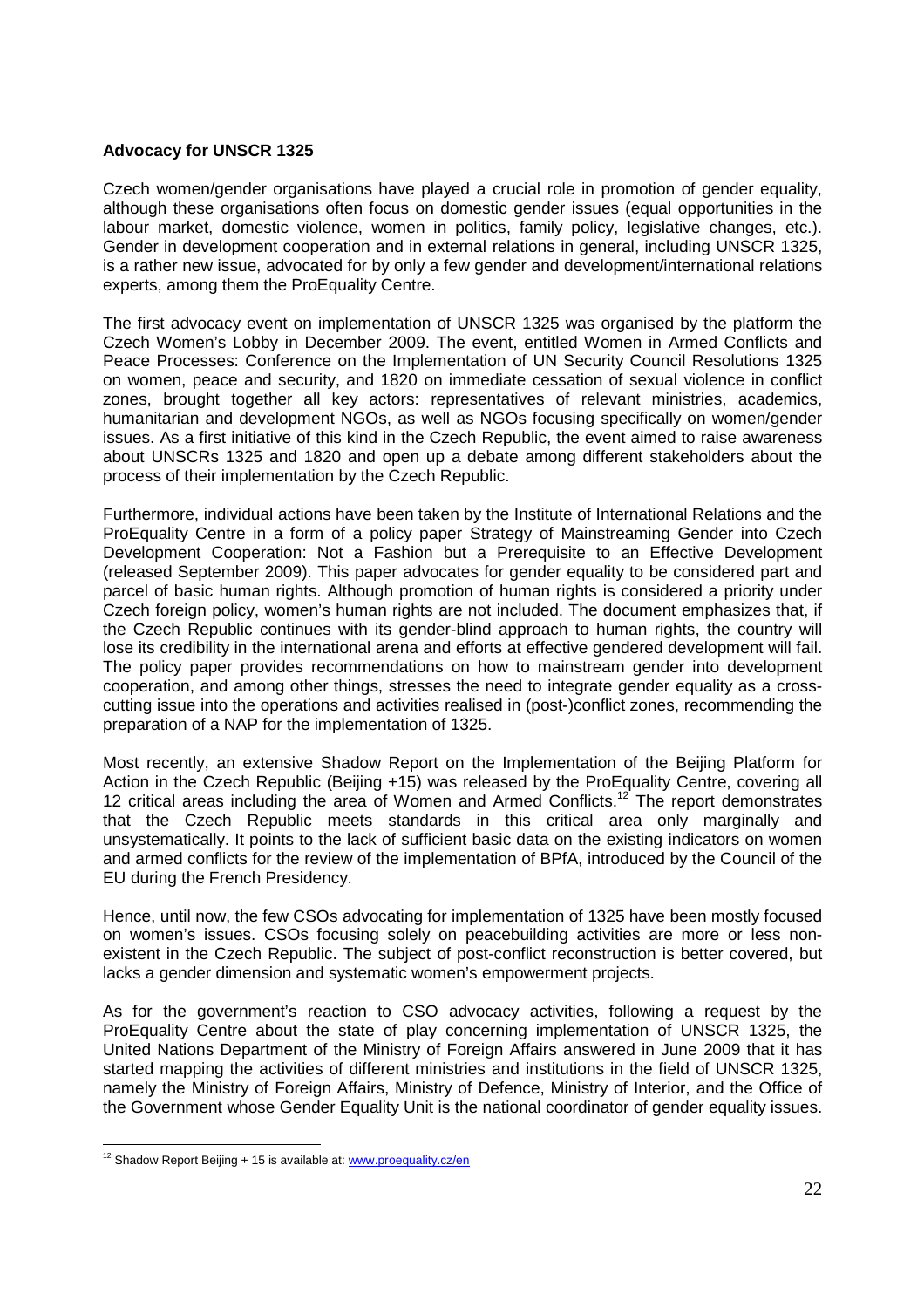According to the UN Department, this material could serve as a foundation for a future NAP, though this possibility has not yet been discussed. As a follow up to the mapping, in February 2010, a first inter-ministerial meeting took place on the subject of implementation of UNSCR 1325 by the Czech Republic. It is expected that more detailed material may be prepared in a near future, outlining concrete actions to be taken by different ministries.

Overall, the little information that is available in relation to UNSCR 1325 on a national level reveals to a great extent a lack of understanding or expertise, which has an impact beyond the national level. For example, this is evident from Improving the Gender Balance, a booklet issued in 2008 by the Committee on Women in the NATO Forces. According to this committee the national delegates, who are mostly senior ranking officers of the armed forces, were requested to submit information on implementation of UNSCR 1325 at national level. The Czech national delegate, however, provided incorrect information, saying that the Czech Republic has created a NAP, confirming that, 'The Ministry of Defence actively participated in the elaboration of a National Action Plan for the Application of UNSC Resolution 1325'.<sup>13</sup> Another example is the incorrect data provided by Czech government officials for the report of the French EU Presidency on indicators concerning women and armed conflict for the review of the implementation by the Member States and the EU institutions of the Beijing Platform for Action. It is stated in the report that gender is 'at the heart of Czech development policy.<sup>14</sup>

### **Concluding Remarks**

Although UNSCR 1325 was passed in 2000, its implementation is a new issue for the Czech government. Advocacy on UNSCR 1325 is also just beginning. When looking at the possible way forward and the possible focus of a NAP, the theme of UNSCR 1325 could be integrated into many of the foreign affairs activities of the Czech government and civil society organisations, specifically activities in the area of post-conflict reconstruction, development assistance and transformation cooperation.

Preparation of a NAP is a long-term process and one of the first initiatives should be an in-depth analysis of the level of implementation of 1325 by the Czech Republic. Besides all relevant government institutions, it should also involve academics and a wide spectrum of the civil society organisations, such as gender NGOs, development NGOs and think tanks.

<sup>-</sup><sup>13</sup> Best Practices to Improve the Gender Balance, CWINF, NATO, 2008, p. 21 http://www.nato.int/issues/women\_nato/2008-11ender\_balance.pd

Review of the implementation by the Member States and the EU institutions of the Beijing Platform for Action – Indicators concerning Women and Armed Conflicts = Draft Council Conclusions, ADD 2, Council of the EU, 2008, p. 22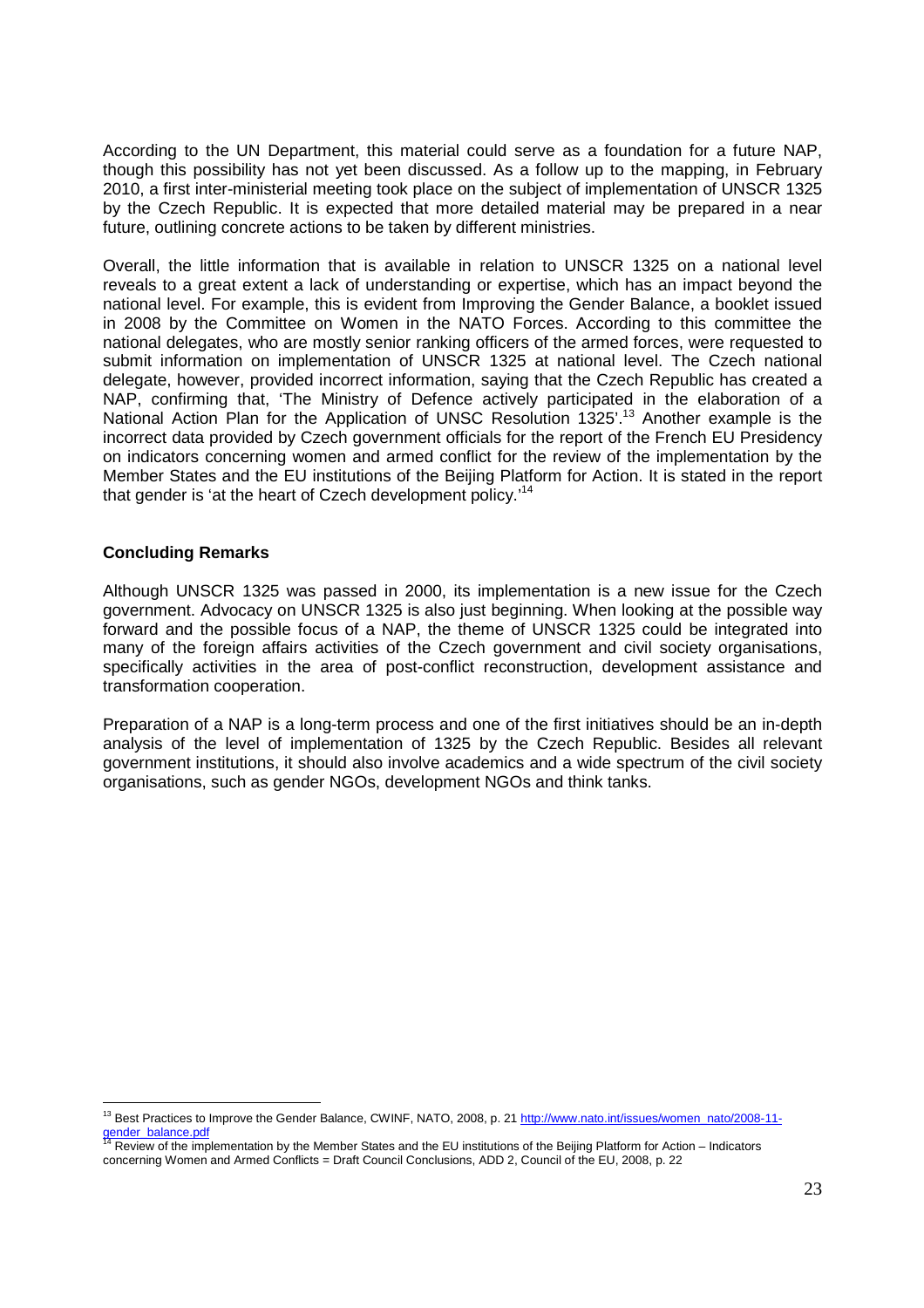### **Finland**

Finland's 1325 Network Eeva Koskinen, Elina Hatakka and Oili Alm (KATU)

### **Introduction**

In Finland, a National Action Plan for the implementation of UNSCR 1325 exists. The Plan was launched in September 2008 and is to be considered a set of general guidelines on the implementation of UNSCR 1325 for the different ministries involved. The NAP's main focus is on training and education of peacekeepers and crisis management personnel, including increasing the number of women sent on missions. The Finnish NAP covers the years 2008-2011. A major problem with the Finnish NAP is that the ministries have not created a specific budget for implementation of the Plan – even though the Plan states that "the Ministries and other parties listed in the Plan shall carry out their areas of responsibility and arrange the financing required for the implementation work". Another problem is the lack of clear indicators. The Finnish 1325 Network, consisting mainly of NGOs and women researchers, also has pointed out that the NAP should be written so that it could be used as a tool by NGOs, including development aid projects and missions in recipient countries. The follow-up group for the NAP lacks a clear supervisory mandate.

### **Advocacy for UNSCR 1325**

The first discussions on how to promote UNSCR 1325 started among a group of researchers and NGO representatives in 2001. More specific discussions between NGOs took place in 2005, and in 2006 the so-called 1325 Network was established. The 1325 Network consists of 12 different NGOs and several independent conflict researchers from a number of universities.

In Finland, organisations advocating for implementation of UNSCR 1325 are mainly focused on humanitarian and women's issues: UNIFEM Finland; the Finnish League for Human Rights; Amnesty International's Finnish Section; KATU (Civil Society Conflict Prevention Network); The Family Federation; The Feminist Association Unioni; NYTKIS, The Coalition on Finnish Women's Associations; the National Council of Women in Finland; the UN Association of Finland; the Crisis Management Initiative; Women journalists in Finland; and the YWCA of Finland.

The 1325 Network has a part-time coordinator, holds regular meetings and has an e-mail list for discussing current topics and spreading information.

At the beginning, the principal aim of the network was to improve any training given to crisis management or peacekeeping personnel. However, the focus soon changed to lobbying for the development of a Finnish NAP. The group organised several meetings with key stakeholders within the different Ministries, the Ministry for Foreign Affairs being the primary target. Furthermore, the group wrote articles in papers, including Helsingin Sanomat, the number one daily newspaper of the country. Interviews were given to a few special papers (one of them the bulletin of the Finnish Army). Moreover, gender experts from other countries, such as Charlotte Isaksson, Senior Gender Advisor for the Swedish Armed Forces, were invited to talk about implementation of UNSCR 1325.

It took some time to convince the MFA of the importance of getting a roadmap to the implementation of UNSCR 1325, but once the decision to develop a NAP was taken in 2007, the process progressed quite smoothly and, importantly, the 1325 Network was invited to participate in the working group set up to prepare the NAP.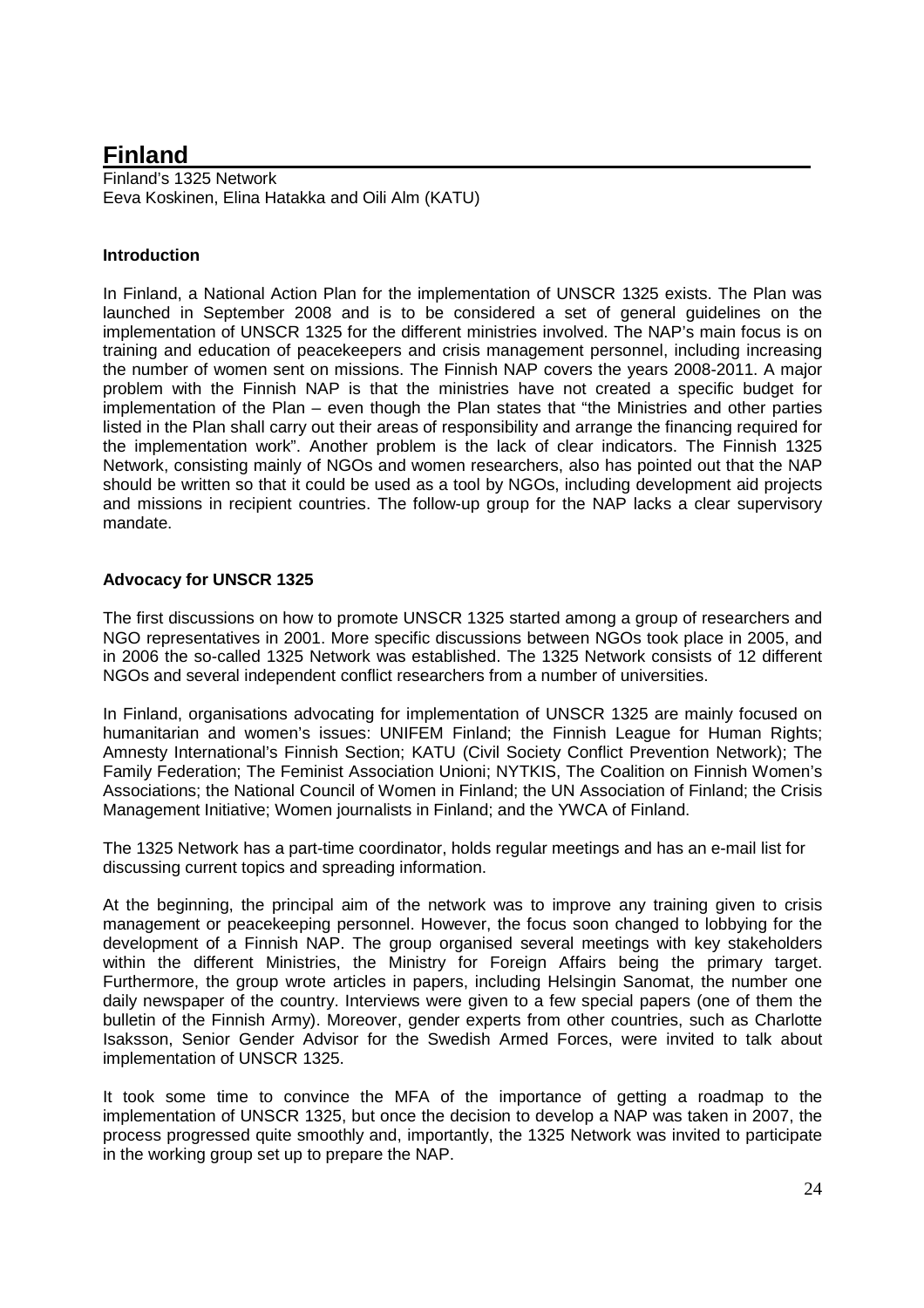Key strategies of Finnish civil society advocating for implementation of SCR 1325 have included:

- Making international comparisons, in particular pointing to developments in other Nordic countries and the fact that they had written NAPs – a kind of "name and shame" activity.
- Organising seminars for key people responsible for implementing the resolution within the ministries and civil society organisations.
- Co-operating with the female MP caucus, which resulted in a parliamentary question and a budget initiative on 1325.

### **Engaging with the NAP Process**

In 2002, a book about women in peacebuilding, Bridge Builders - Women Preventing Conflicts, written by Marjaana Jauhola, was published. In 2003 this was followed by a seminar organised by UNIFEM, KATU and International Alert on the same theme. The book and seminar together triggered first developments on UNSCR 1325 in Finland. Continued lobbying efforts from civil society eventually resulted in the Finnish government deciding to go ahead with a plan to write the Finnish NAP. An inter-ministerial working group, led by the Ministry for Foreign Affairs and consisting of representatives from Ministries of Justice, Interior, Defence and, to a smaller degree, Social and Health Affairs, was set up to develop the NAP. Two representatives of the 1325 Network took part in this working group, which met on a regular basis in 2007-2008 and prepared various drafts. The NGO network, in turn, held regular meetings where drafts were discussed and further suggestions for improvement were made. People from conflict-affected areas were not directly involved in the development of the NAP.

The Finnish NAP has three focus areas: (1) conflict prevention, peace negotiations and peacebuilding; (2) crisis management; and (3) strengthening, protecting and safeguarding the human rights of women and girls.<sup>15</sup> The plan's overall goals are good, but the NAP lacks an overview of measures that should be taken in order to achieve those goals as well as a specific budget for UNSCR 1325-related activities.

Key actors responsible for the implementation are identified in the Finnish NAP, namely the Ministries for Foreign Affairs, Justice, Interior and Defence. A follow-up group has been set up to evaluate what has been done or is on the agenda, though it lacks a clear mandate to supervise. Within each Ministry one person or a small group have been designated as key persons responsible for implementation of the NAP, and these people belong to the follow-up group, as do a few representatives of the 1325 Network. The follow-up group has been meeting on a regular basis (six times in 2009). There are no clear timelines in the NAP, but it covers the years 2008– 2011.

As for the impact of the NAP on the situation in Finland and in conflict-affected areas, the civilian crisis management training now includes some modules on gender; CMC Finland (the training institution for crisis management) has set up a special 1325 steering group; and those responsible for recruiting personnel for crisis management, peacebuilding and conflict prevention now make an effort to find female personnel. Furthermore, Finland has financially supported the development and implementation of National Action Plan projects in Rwanda, Burundi and the DRC (2007 to 2009). A so-called twinning project with Kenya is being planned, and two meetings, one in Kenya and another one in Finland, have taken place as a preliminary step towards this.

<sup>-</sup><sup>15</sup> For more information, please visit http://formin.finland.fi/public/default.aspx?contentId=137348&nodeId=32278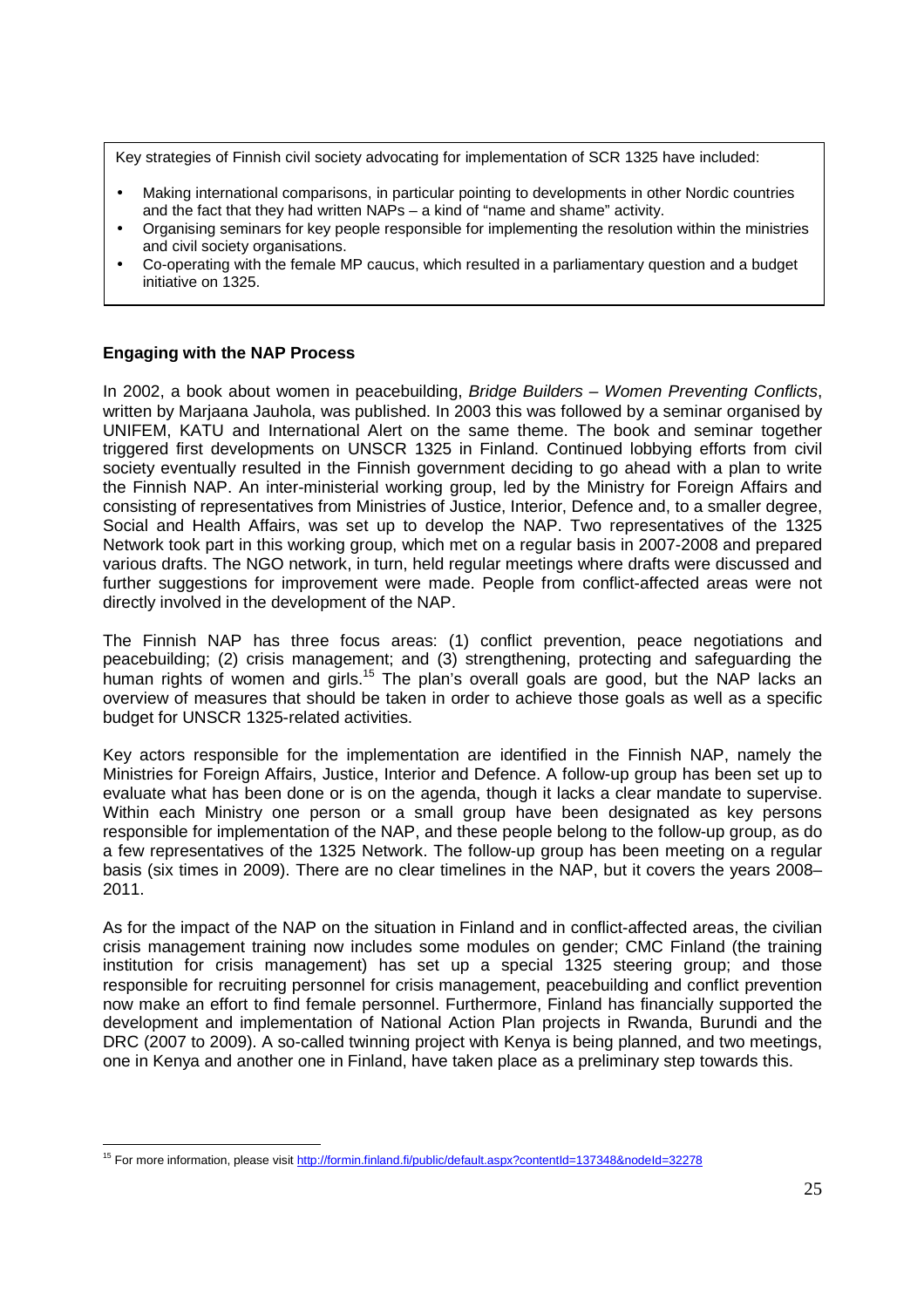### **Monitoring Implementation at National Level**

The Finnish NAP does not include clear monitoring and evaluation mechanisms. Once a year, though, the Advisory Board on Human Rights is to report on implementation of UNSCR 1325. So far, this has not yet happened.

In the future, Finland's periodic reports to the CEDAW-committee will include an evaluation of the implementation process, as will the annual report of the Government to the Finnish Parliament on foreign aid and development policies. As the NAP has been in force just over a year, it is yet early to say if these measures are adequate.

The 1325 Network is trying to monitor the implementation of the Finnish NAP. It is not always easy, however, to know what is happening or not happening inside the Ministries. One approach taken by the 1325 Network has been to call Heads of Ministries directly in order to get more information about budgeting. None of the Finnish Ministries have a specific budget for UNSCR 1325.

### **Concluding Remarks**

As mentioned before, the Finnish Ministry for Foreign Affairs is starting a UNSCR 1325 twinning project with Kenya. The MFA has also ordered an independent evaluation study on how well the implementation of UNSCR 1325 is carried out in the official foreign aid policies of Finland. The results of this study, which was undertaken by an international work group, will be published in 2010.

The 1325 Network is planning to stick to the watchdog role it has adopted, at least until the end of 2011. It also aims to collaborate with other Nordic civil society organisations, which work to enhance the implementation of UNSCR 1325 in their respective countries. One possible step forward is to investigate whether Baltic countries, some of which send quite a few peacekeepers to conflict-affected areas, have like-minded NGOs and would appreciate co-operation.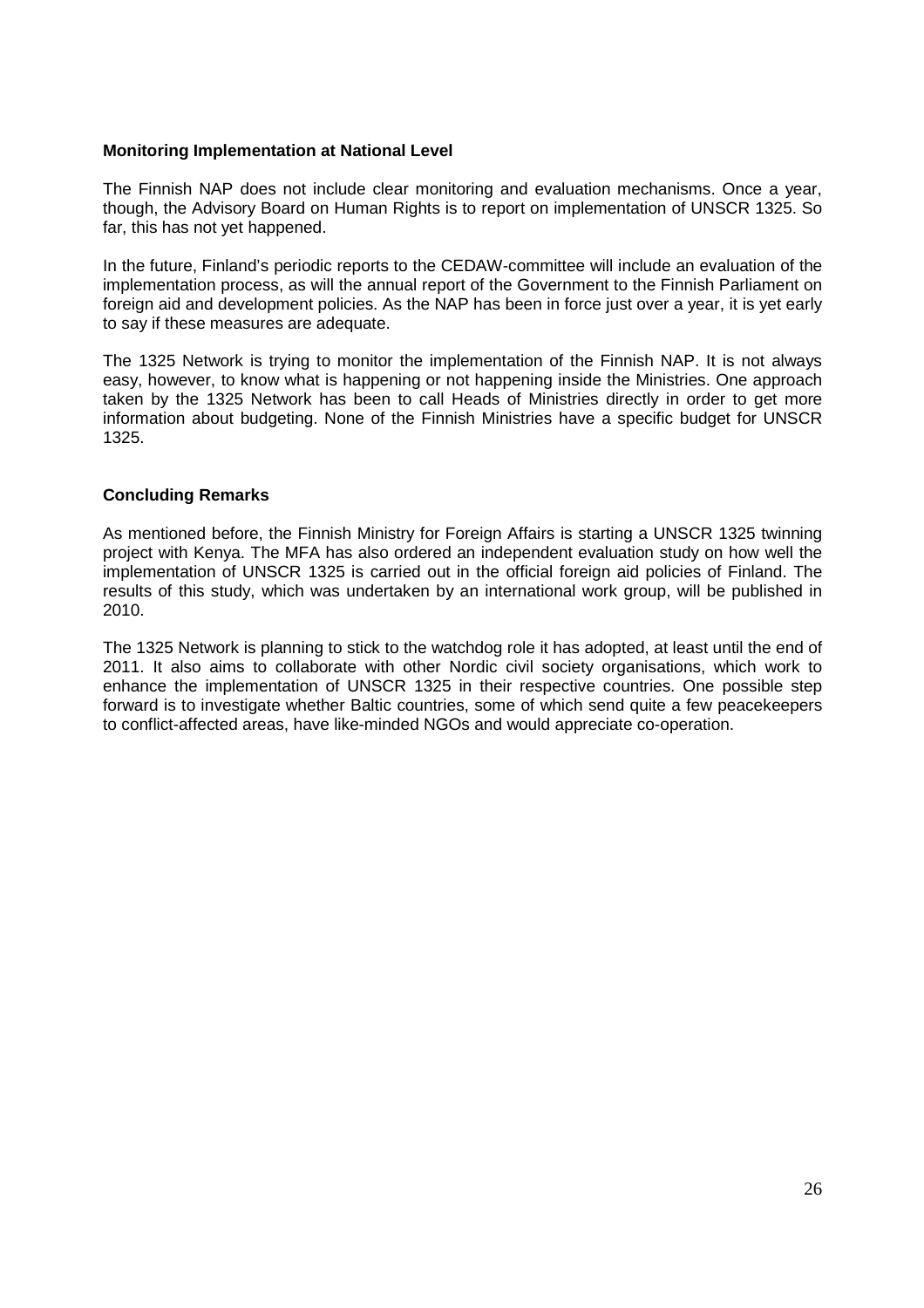### **France**

Amnesty International France Aymeric Elluin, Anne Castagnos-Sen and Renée Combal-Weiss

### **Introduction**

France does not yet have a national action plan for implementation of United Nations Security Council Resolution (UNSCR) 1325, but is currently working on it in consultation with civil society and plans to adopt it by June 2010.

### **Advocacy for UNSCR 1325**

On the occasion of the International Day for the Elimination of Violence against Women (25 November 2008), Amnesty International (AI) France organised a postcard campaign targeted at the French MFA. The campaign called for the MFA to strongly support the adoption of a set of indicators and a National Action Plan (NAP) for implementation of UNSCR 1325. This action did not directly result in action, but it is likely that the MFA was unhappy to have received so many postcards.

In mid-October 2009, following the adoption of UNSCRs 1888 and 1889, AI France decided to contact the MFA directly to encourage the French government to adopt a NAP, in view of the  $10<sup>th</sup>$ anniversary of UNSCR 1325 and the  $15<sup>th</sup>$  anniversary of the Beijing Declaration and Platform for Action.

In early December 2009, La Commission nationale consultative des droits de l'homme (CNCDH), the French national human rights body, set up a working group on how to use the opportunity presented by Beijing +15 to lobby for the implementation of the Beijing Platform.<sup>16</sup> The CNCDH consists of NGOs, independent experts, trade unions, churches and representatives of ministries concerned (as non-voting members). It adopted a recommendation addressed to the French government covering all topics in the Beijing Platform and its follow-up, including women in armed conflicts and peace keeping process, violence against women, indicators, women and poverty/economic development, NAP, etc. (AI France is a full and active member of the CNCDH.)

Few other civil society organisations advocate for implementation of UNSCR 1325 because developments are so recent. It is likely that future advocacy work will carried out by the CNCDH members which are involved in the working group on the draft NAP which was recently set up, plus those that participated in the conference on women in armed conflicts organised by AI France in March 2008. The conference, entitled Les violences faites aux femmes lors des conflits armés – Evaluer pour mieux agir (Violence Against Women in Armed Conflict – Assessment in order to act more effectively), was held at the French Senate, under the auspices of Christian Poncelet, President of the Senate, and sponsored by Senator Gisèle Gautier. During this conference particular attention was paid to the violence suffered by African women.<sup>17</sup>

### **Engaging with the NAP Process**

-

The first open exchange among EU Member States (called for in the EU Comprehensive Approach) on elaboration and implementation of UNSCR 1325 NAPs, which was organised in

<sup>&</sup>lt;sup>16</sup> For more information about the CNCDH, please visit: www.cncdh.fr

<sup>&</sup>lt;sup>17</sup> Please note that Amnesty International has focused its attention on all violence against women during armed conflict.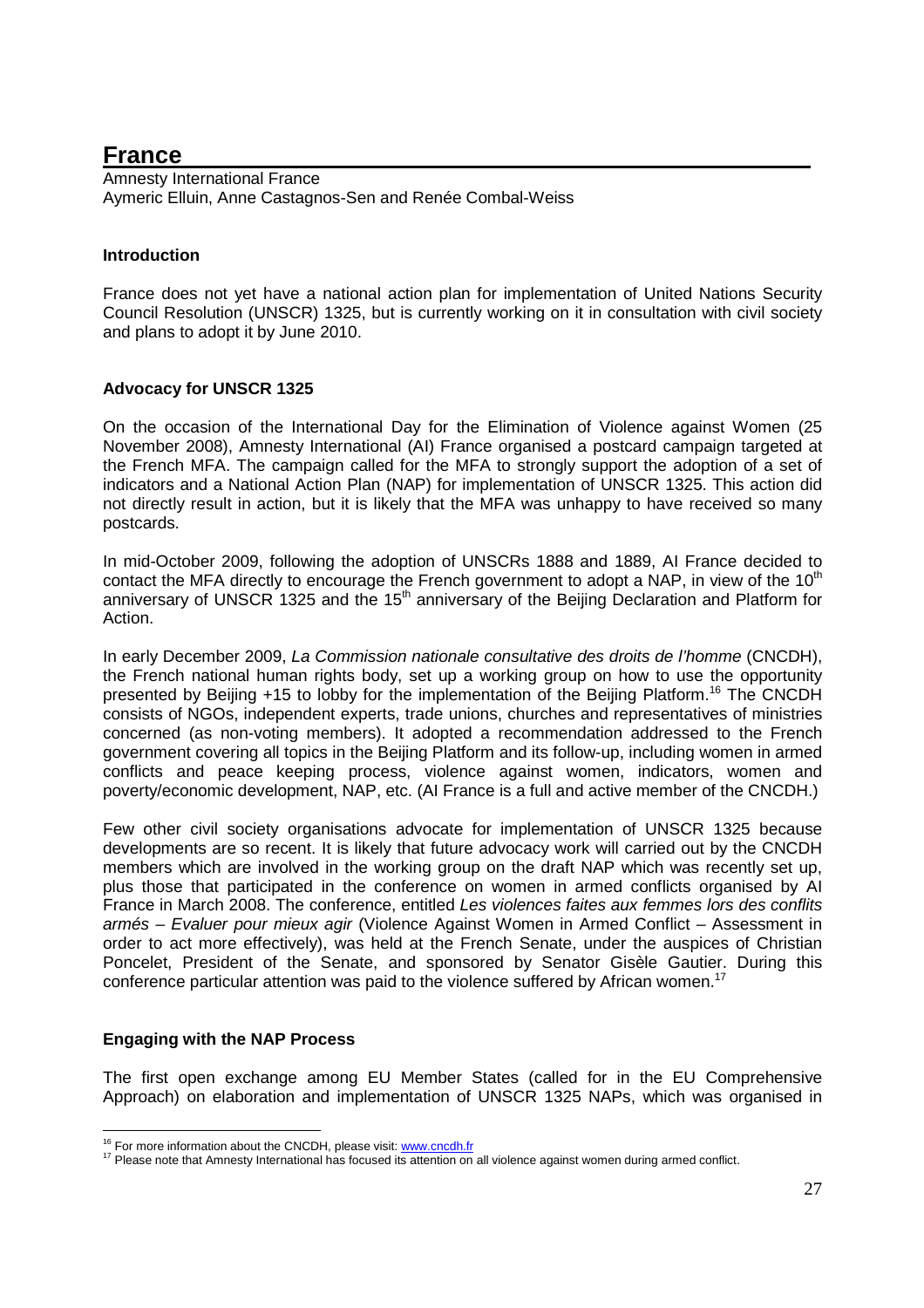Brussels on 2 October 2009, was important as it provided an awareness-raising opportunity and enabled those working on implementation of WPS SC resolutions to compare their (absence of) records with other EU Member States.

Following that Brussels meeting, two inter-ministerial meetings on a French NAP for implementation of UNSCR 1325 took place under the leadership of the Ministry for foreign Affairs in January and March 2010. Besides the MoFA, participants in the first meeting included the Ministries of the Interior, of Defence and of Employment, Solidarity and the Civil Service. During the second meeting, participation was widened to include representatives of the Ministries of Justice and of Immigration. The Ministry of Foreign Affairs, which is in charge of drafting the NAP, has circulated a modified version, asking all ministries involved for their feedback by early April.

Despite Amnesty International France's request, NGOs were not invited to participate in the two inter-ministerial meetings. However, the French MoFA shared the final draft of the NAP with the CNCDH and charged it with providing comments within six weeks.

The CNCDH decided therefore to set up a working group on this specific issue, inviting all interested members to participate. The working group will proceed by hearing experts – among them EPLO, the ICRC and individual experts – before drafting a note on the draft NAP containing comments and suggestions. On 20 April, the first general meeting of the CNCDH committee in charge of international affairs provided the first opportunity to share concerns, comments and suggestions with representatives of the MoFA, who warmly welcomed the input.

### **Concluding Remarks**

The current version of the draft NAP is a positive step towards full implementation of UNSCR 1325 and toward consultation of civil society both in drafting and implementation of the NAP. It is still lacking clear reference to international human rights and humanitarian law, strong commitments to the implementation of the international penal justice provisions, the treatment of asylum seekers and refugees and concrete measure for instance in access to health care.

AI France is also pushing for parliamentary oversight of the implementation of the NAP. An annual government report to the parliament on women and follow-up to UNSCR WPS resolutions could help civil society to start a real debate on the topic.

Along the line it followed for the conference organised in March 2008 with the contribution of women human rights defenders from Burundi and DRC, AI France is also encouraging the French government to develop its NAP in close cooperation with conflict-affected countries.

In conclusion, AI France underlines the special responsibility of France in the full implementation of the UNSCR 1325 in accordance with the EU Comprehensive Approach adopted under the French Presidency of the EU in December 2008 and taking into account French leadership in security issue at the EU level.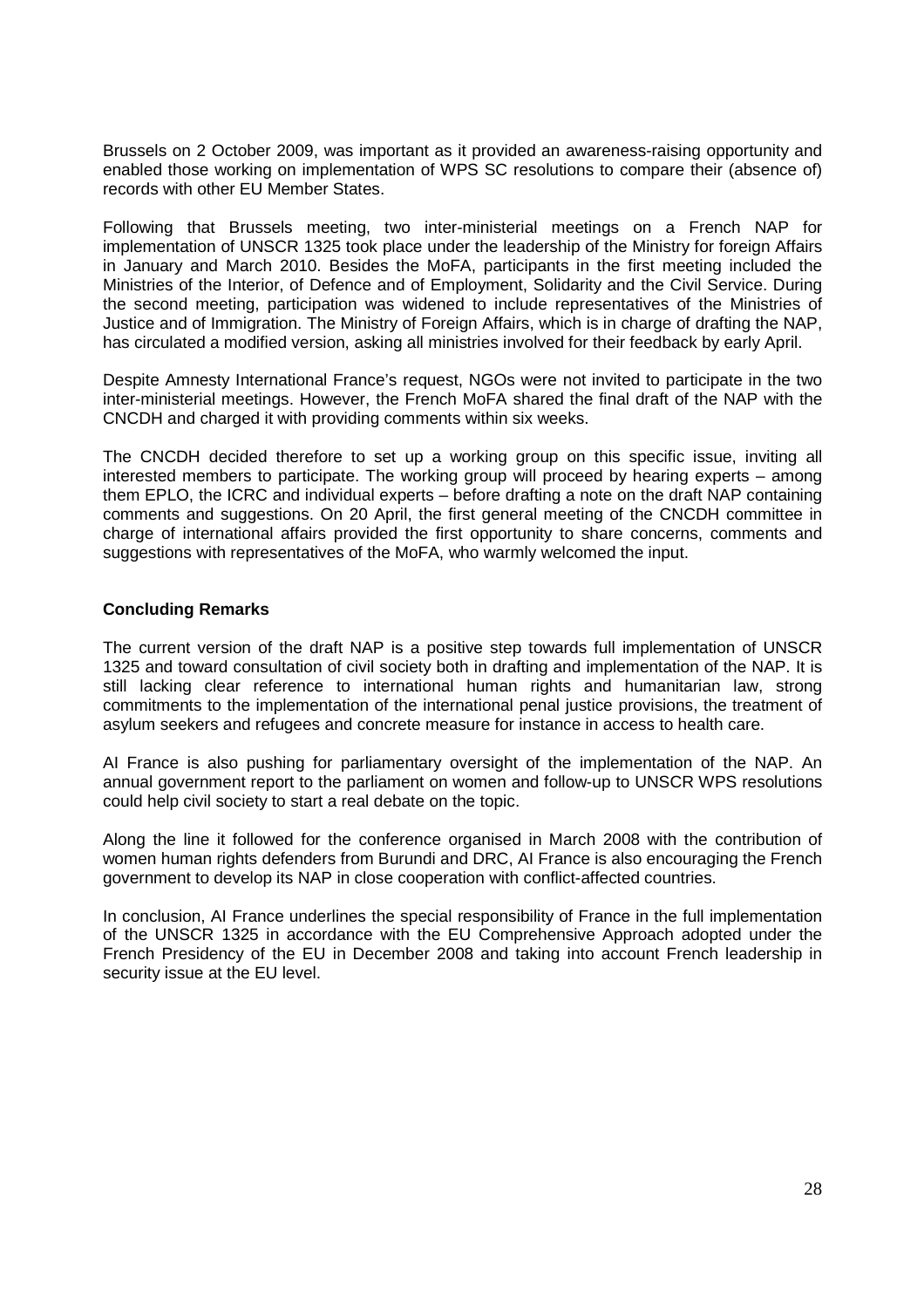### **Germany**

German Women Security Council (WSC), WILPF Heidi Meinzolt

### **Introduction**

Germany does not have a National Action Plan (NAP) for UNSCR 1325. There are some politicians in the governing coalition and the opposition who are interested in the issue, but foreign and security policy as such remains gender-blind. There has been resistance in the government to developing a NAP for implementation of UNSCR 1325 ever since the resolution was adopted in 2000. This resistance started when the Red-Green government was in power (until 2005) – even though former state secretary, Kerstin Müller, was in favour of developing a plan. The current Black-Red government also does not intend to develop a German NAP, arguing that gender mainstreaming has been "incorporated as leading doctrine in the rules and regulations of the government" since the year 2000. Another argument is that there are already two action plans which incorporate components of UNSCR 1325, namely the action plans on civilian crisis prevention and combating violence against women. While the government refers to many individual actions, a coherent strategy, linked to criteria for the evaluation and monitoring of implementation of UNSCR 1325, is lacking. The German Women Security Council (WSC) believes that the reference to the other action plans and the "instrument" of gender mainstreaming are mere excuses to avoid political commitment and tracking implementation. Through shadow reports on the governmental implementation reports (2004/2007) and numerous lobbying activities on the national and European level, the WSC, WILPF and other organisations continue to push for a NAP on UNSCR 1325.

### **Advocacy for UNSCR 1325**

The German Women Security Council (WSC) is a network of peace researchers, peace activists, members of political institutions and development organisations, trying to raise awareness and to further implementation of UNSCR 1325, while also promoting civil rather than military interventions and gender-sensitive security policies. It was founded in March 2003 when Germany was a member of the UN Security Council. The WSC strongly recommends a coherent, overall strategic plan for gender-sensitive peace and security policies, as defined in UNSCR 1325. A NAP would allow for precise time targets and quotas for different policy areas and could also include punitive measures. WILPF is an active member of the WSC and links the WSC with the PeaceWomen project. The WSC is the only group in Germany lobbying explicitly for the implementation of UNSCR 1325. Different advocacy actions have been taken by the WSC:

- 1. It prepared shadow reports to the national report on implementation of UNSCR 1325 in Germany in 2004 and 2007. The official report mentioned individual actions on women's participation in peacebuilding, without supporting a NAP on UNSCR 1325.
- 2. It commented on the lack of gender-sensitive security policies in the action plan on civilian conflict prevention in 2006, through different publications (website), media campaigns, lobbying of politicians, letters, postcard actions and participation in discussion rounds.
- 3. It organised several conferences, including in May 2007 Roadmap to 1325, a pan-European conference (organised in co-operation with the Gunda Werner Institute of the Heinrich Böll Foundation (GWI)). This conference noted the beginnings of a "European relay race" which started in Germany during the German EU Presidency and passed to the next country in charge (Portugal and then Slovenia). It was followed by an international/pan-Balkan women's conference on Peace, Security and Pacifism in Slovenia in June 2008 (during the Slovenian EU Presidency).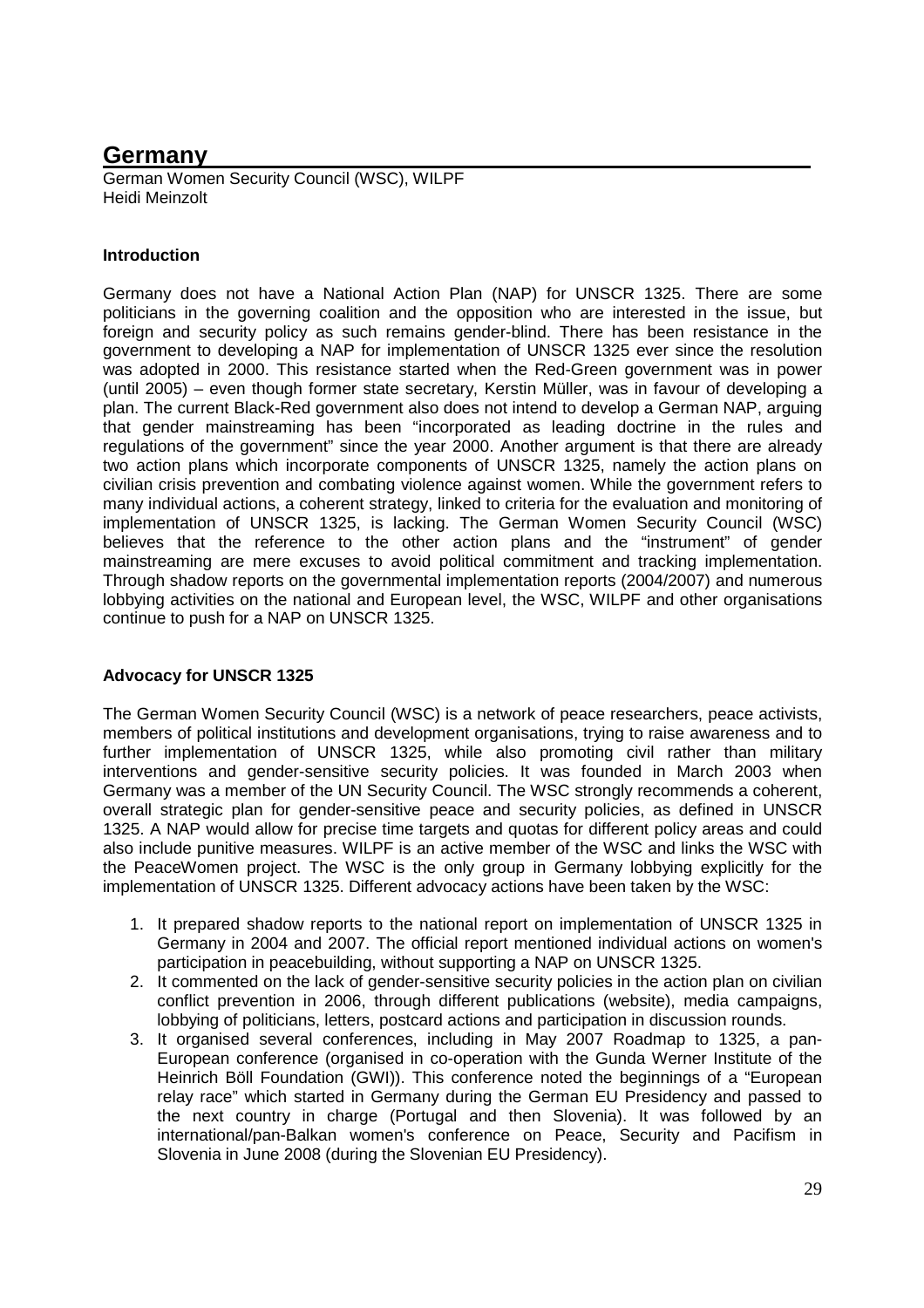- 4. It organised several expert meetings and debates in co-operation with the Feminist Institute of the Heinrich Böll Foundation and the Friedrich Ebert Foundation.
- 5. It entered into dialogue with politicians and representatives of the German Foreign Ministry and the Women's Ministry.
- 6. It appealed to the German government and the German representation to the UN to increase participation of women in the reconstruction processes in Iraq and to respect women's rights in Afghanistan.
- 7. It wrote letters to government representatives (e.g. Chancellor Angela Merkel and the Minister for Development Cooperation, Heidemarie Wieczorek-Zeul).

The WSC, as the core group lobbying for implementation of UNSCR 1325, tries to bring together humanitarian, Peacebuilding, women's issues and gender issues. The WSC considers the growing integration of women into military structures (both nationally and internationally through NATO cooperation) very dangerous. This will be a main topic for future discussion on alternative strategies for peace-making. The focus is increasingly on gender and peace than on women and peace in order to make clear respective responsibilities clear.

Regarding the government's reaction to CSO advocacy around a NAP for UNSCR1325, the Ministries concerned (Foreign Affairs, Development, Women (combined with family, youth and sports) and Defence) are acting on their own and are not ready for a joint strategy.

### **Concluding Remarks**

Action at both member state- and EU-level on implementation of UNSCR 1325 is necessary. The Women's Security Council sees it as imperative that the EU draws up a Europe-wide action plan itself to implement UNSCR 1325. Germany, as one of the bigger Member States, should be an advocate for such a plan. The sharp increase in the number of crisis interventions under the Common Security and Defence Policy (CSDP) in recent years is one key reason to have a coherent gender-sensitive overall strategy.

Regarding Germany, the WSC, together with other institutions, is planning activities for the  $10<sup>th</sup>$ anniversary of UNSCR 1325. WSC organised a coordination meeting for all initiatives on 29 January in Berlin, a conference co-sponsored by the Women's Ministry took place on 18 to 20 March and there are plans for a conference at the end of the year to be organised by the Heinrich Böll foundation.<sup>18</sup>

<sup>&</sup>lt;u>.</u> <sup>18</sup> For more information, please visit the websites of:

The German Women Security Council, www.un1325.de

<sup>•</sup> The Gunda-Werner-Institute of the Heinrich-Böll-Foundation/GWI at www.gwi-boell.de

WILPF Germany, www.wilpf.de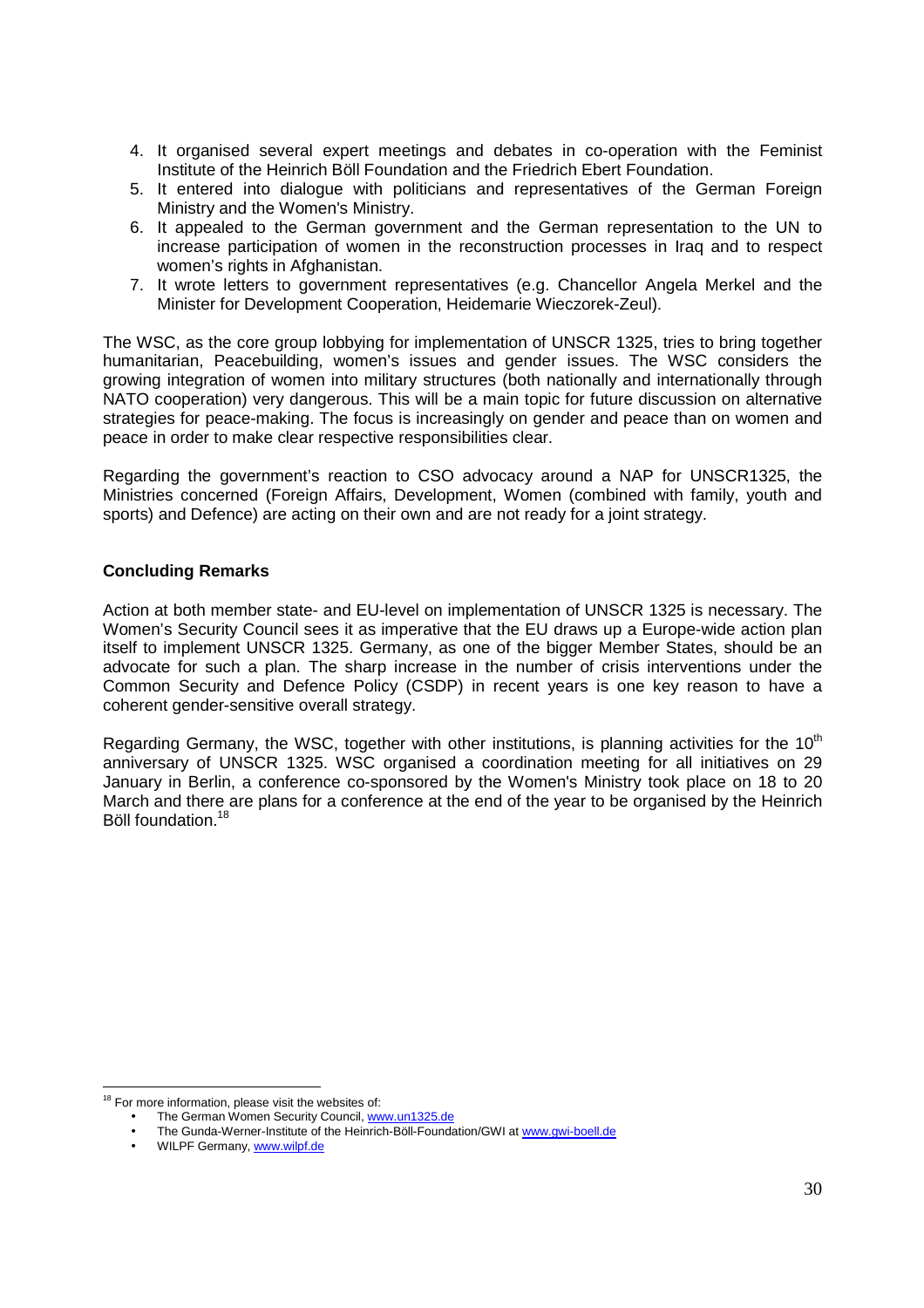### **Ireland \_**

Irish Joint Consortium on Gender Based Violence Deirdre Ní Cheallaigh

### **Introduction**

Ireland does not currently have a National Action Plan for UNSCR 1325, although the intention to draft a National Action Plan was announced by Micháel Martin, the Minster for Foreign Affairs, in March 2008. Since then, progress towards the development of a National Action Plan has been made, including the creation of an Inter-departmental Reference Group on UNSCR 1325 (consisting of Irish Aid, the Department of Foreign Affairs, the Department of Justice and the national police force, Gardai), the initiation of the process to form a Civil Society Consultative Group on UNSCR 1325<sup>19</sup>, the launch of a cross learning process on UNSCR 1325 between Timor Leste, Liberia and Northern Ireland (to conclude in advance of the  $10<sup>th</sup>$  anniversary of the resolution), and the appointment in March 2009 of Dame Nuala O'Loan as the Irish Government's Special Envoy on Security Council Resolution 1325. Pending the drafting of a National Action Plan, Ireland's commitment to the implementation of the resolution is currently addressed through the National Women's Strategy 2007-2016.<sup>20</sup>

### **Advocacy for UNSCR 1325**

While individual organisations have taken action in relation to UNSCR 1325 and called for an Irish NAP,<sup>21</sup> there are two main umbrella groups involved in the process: 1) the Joint Consortium on Gender Based Violence, which comprises Irish human rights, humanitarian and development agencies and representatives from two Irish government Departments and 2) the National Women's Council of Ireland (NWCI), which is the national representative organisation for women and women's groups in Ireland (promoting equality, human rights and empowerment for all women).

The Joint Consortium on Gender Based Violence (JCGBV) comprises Irish human rights, humanitarian and development organisations, together with Irish Aid and the Defence Forces, all working together to tackle gender-based violence (GBV). The Consortium came together in 2005, following reports of widespread and systematic abuse of women in the Darfur Conflict. The consortium's vision is for "a world free of gender based violence". Its mission statement is: "believing that GBV is a key manifestation of gender inequality, the Consortium works collectively to promote action in order to eliminate GBV in international development and humanitarian contexts".

The objectives for the three year period of it 2009-2010 Strategic Plan are:

- **1.** To ensure that actions to prevent and respond to GBV are visible and systematically addressed in the policies, procedures and programmes of all members agencies
- **2.** To develop and strengthen skills and capacities of member organisations for more effective prevention of, and response to, GBV, at programme level.
- **3.** To inform, effect and monitor policy implementation to improve actions on prevention of and response to GBV

 19 Nominations for this group were sought from civil society organisations (those with a domestic focus as well as those with an international focus) by the Conflict Resolution Unit within the Department of Foreign Affairs, and the first meeting of the group is to take place in September 2009.

<sup>20</sup>http://www.justice.ie/en/JELR/National%20Womens%20Strategy%20PDF.pdf/Files/National%20Womens%20Strategy%20PDF.pdf

<sup>21</sup> For instance Trócaire's postcard action on women and conflict during the Gender Lenten campaign in 2007, calling for an Irish NAP on SCR 1325.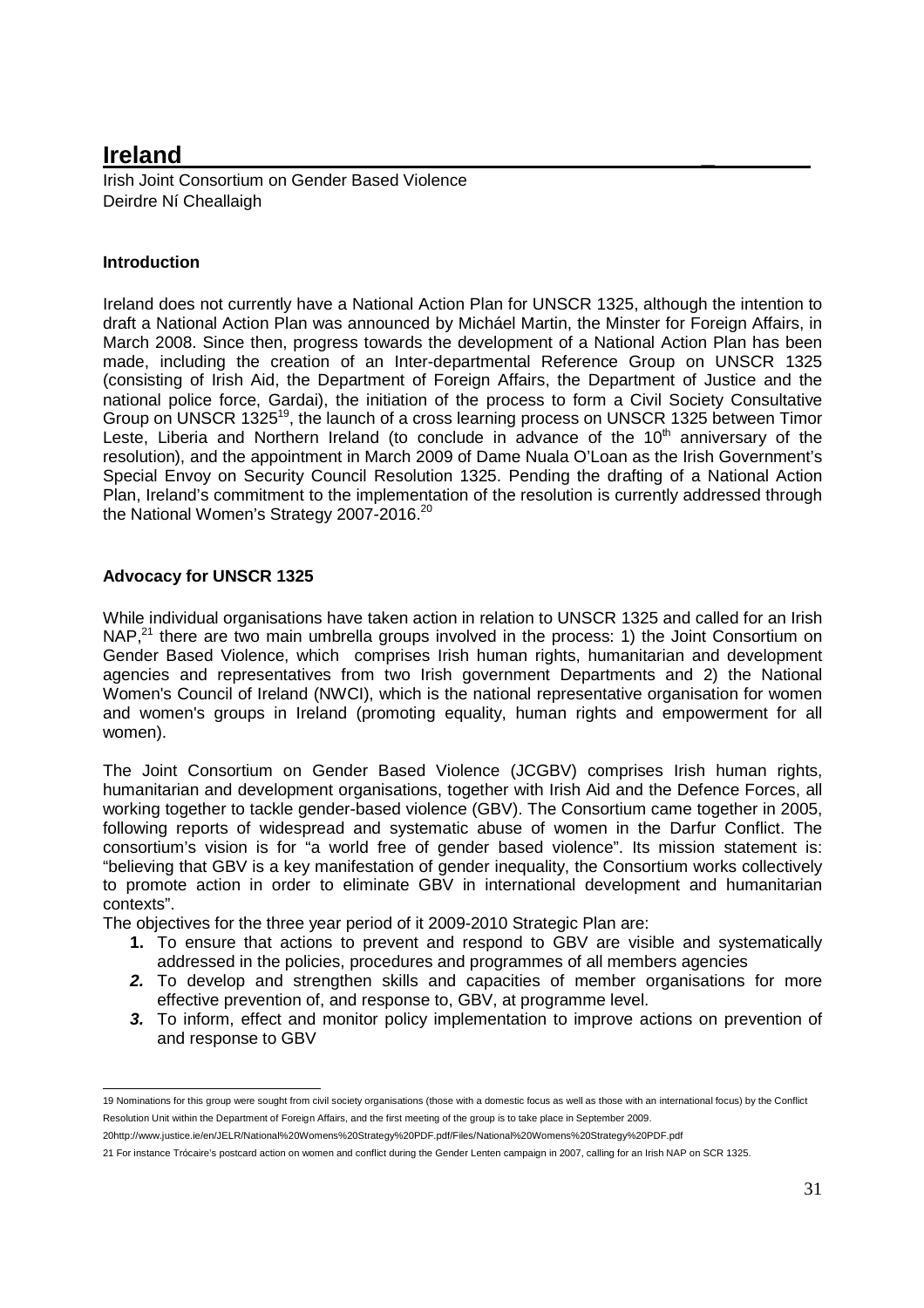The JCGBV prioritised UNSCR 1325 as an advocacy issue in October 2007, during its annual action planning process, and began to work on it in earnest in 2008. Initial actions focused on engagement with the Conflict Resolution Unit (CRU)<sup>22</sup> within the Department of Foreign Affairs. Newly established at the time, the Consortium felt that the CRU was well placed to drive the NAP process and that our efforts to promote a NAP for Ireland should begin there. The Consortium sought and attended a number of meetings and remained engaged with the CRU throughout 2008 and into the early part of 2009.

Given the absence of formal guidance in relation to the drafting of NAPs, and believing that the process and consultation in relation to a NAP would contribute directly to the quality of the plan itself, the Consortium commissioned, in the Spring of 2008, an extensive piece of research examining existing NAPs (their content, the process by which they had been drafted, the levels of consultation that had taken place, and their implementation to date). The purpose of this research was to ascertain what had worked well elsewhere and how a NAP for Ireland could replicate and/or build on the positive dimensions of other plans while addressing gaps and weaknesses that had been identified through the research. This process culminated in a report entitled Stepping up Ireland's Response to Women, Peace and Security: United Nations Security Council Resolution 1325.<sup>23</sup> The report was launched by the Consortium at an international conference on Women, Peace and Security in November 2008 which not only brought UNSCR 1325 and the reports recommendations to both a domestic and international audience but also provided a forum for further debate from diverse perspectives. The outcome of the international conference was a further report intended to inform the NAP process ahead as well as a statement calling for increased and sustained efforts to implement resolution 1325. $^{24}$ 

In 2009 and 2010, the Consortium has continued to use the report's recommendations to guide its advocacy efforts on Women, Peace and Conflict. The group has continued to engage with the CRU in relation to UNSCR 1325 and the development of a National Action Plan; it has nominated four members to represent the Consortium in the NAP consultative group; and it attended the plenary sessions of the UNSCR 1325 cross-learning event which took place in Belfast in June. This meeting was part of an on-going cross-learning initiative undertaken by the Irish Department of Foreign Affairs which brings together women from Timor Leste, Northern Ireland and Liberia to share their experiences and learn from one another as well as to inform the drafting of Ireland's own NAP. The Consortium has also begun to develop links with like-minded networks and working groups in Ireland (the National Women's Council<sup>25</sup> of Ireland and Hanna's House) and elsewhere in Europe (for instance EPLO-GPS, VAWIC and the Dutch 1325 Network in Belgium and the Netherlands) to enhance our collective voice in relation to Women, Peace and Security. Beyond Europe, the Consortium has aimed to contribute to the wider international debate again through communication with the Conflict Resolution Unit and Human Rights Unit with the Department of Foreign Affairs in advance of the open debate on resolution 1820 (7 August 2009) and Dame Nuala O'Loan in her capacity as the Government of Ireland's Special Envoy on Security Council Resolution 1325. The Consortium also presented to the Human Security Network (HSN), a group of like-minded countries from all regions of the world that, at the level of Foreign Ministers, maintains dialogue on questions pertaining to human security.<sup>26</sup> The Consortium spoke on the role of the Joint Consortium and civil society more generally in promoting UNSCR 1325. This was in the context of a conference organised by the Human Rights

 22 Founded in 2007, funded through Irish Aid and located in the political division of the Department of Foreign Affairs, the Conflict Resolution Unit work encompasses three core areas; peacemaking, peacebuilding, peace lesson sharing and is under-pinned by three cross-cutting themes; human rights and conflict, women peace and security and climate change and conflict.

<sup>23</sup> http://www.gbv.ie/wp-content/uploads/2008/11/stepping-up-irelands-response-to-women-peace-and-security-united-nations-security-council-resolution-1325.pdf 24 For more information, plea<sub>S</sub>e visit http://www.gbv.ie/wp-content/uploads/2009/11/Conference-report-Large.pdf

<sup>25</sup> www.nwci.ie & http://www.hannashouse.net/

<sup>26</sup> http://www.humansecuritynetwork.org/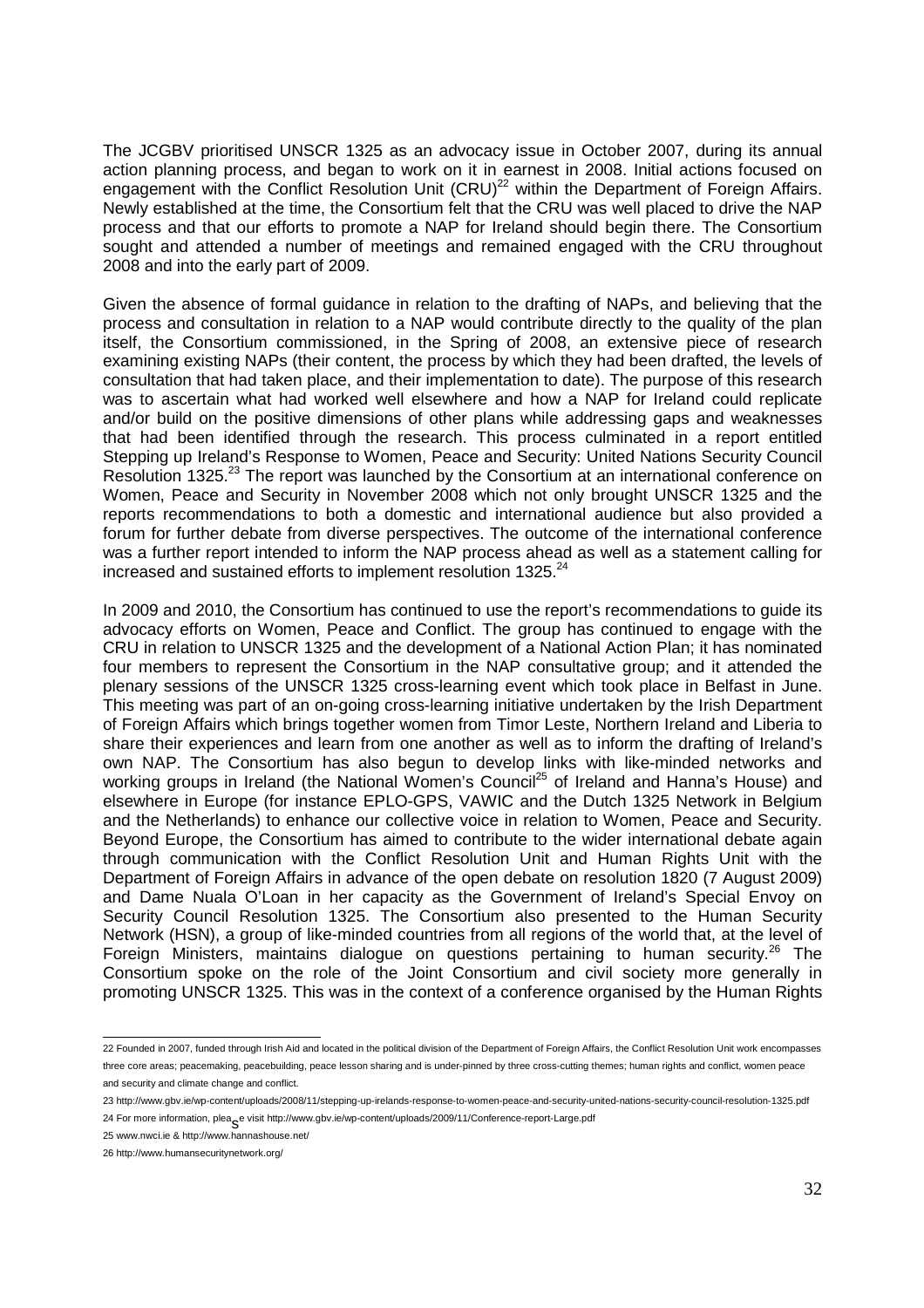Unit of the Irish Government, as chair of the HSN, to highlight the importance of addressing women, peace and security in the work of the HSN.

The government's reaction to civil society and the Consortium's advocacy was largely positive throughout 2008. The reason for this could be interpreted as being twofold. In the first instance, the government seemed to have reached a point where they themselves wanted to scale-up their efforts in relation to UNSCR 1325 and it had been included as an issue to be "mainstreamed" across the Conflict Resolution Unit's programme of work. Secondly, given the membership of the Consortium and the mandates of the individual organisations, there are styles and types of advocacy where we can be more effective than others. As such, a more collaborative approach (rather than an adversarial approach) was employed and this had an impact on the way in which efforts were received.

Key strategies of the Consortium include:

- Deepening our own understanding of NAP experiences to date (CSO, government and partners perspectives) and using the findings (the report) as our evidence base for advocating on this issue.
- Taking a collaborative approach to our advocacy work and sharing the learning from our efforts (though our advocacy work, through the groups own capacity building initiatives and through the forum of our website) with as wide a range of partners and stakeholders (government department, political figures, other civil society organisations, partner organisation, networks etc).
- Holding ourselves accountable also for the implementation of UNSCR 1325 in our own organisations' work.
- Not necessarily a key strategy in convincing decision-makers to develop a NAP, but one that we hope will influence the way in which a NAP is developed, has been our focus throughout on maximising participation and ensuring that women's voices were central to all of our initiatives (advocacy, research, learning etc.).
- Making timely submissions and recommendations, including suggested objectives, indicators and targets, in advance of the NAP being drafted.

### **Engaging with the NAP Process**

For the moment, the drafting of the NAP itself has not yet begun. To date, as outlined above, a governmental inter-departmental reference group has been established to undertake the work and a civil society consultative group is also being established to take part in this process. An internal audit of government departments – to establish exactly what is already happening in relation to the implementation of 1325 – is almost complete.

The Consortium has launched two reports and held an international conference (including a statement from participants) with recommendations for Ireland's NAP (process, content and implementation).

To date, civil society has focused its efforts on informing the process and structures by which the NAP will be developed. Although the Consortium's mandate is broader than UNSCR 1325, by prioritising it as an advocacy issue since late 2007, the group has managed to raise the profile of the resolution, its basis and its objectives. Through research and the conference, the Consortium consulted with and involved other civil society actors (as well as academics, civil servants, political figures, activists and so on) to build momentum around the resolution. The CRU, which is driving the NAP, is in the process of establishing a consultative group for civil society organisations, however, the details of how CSOs will feed into the NAP has yet to be established.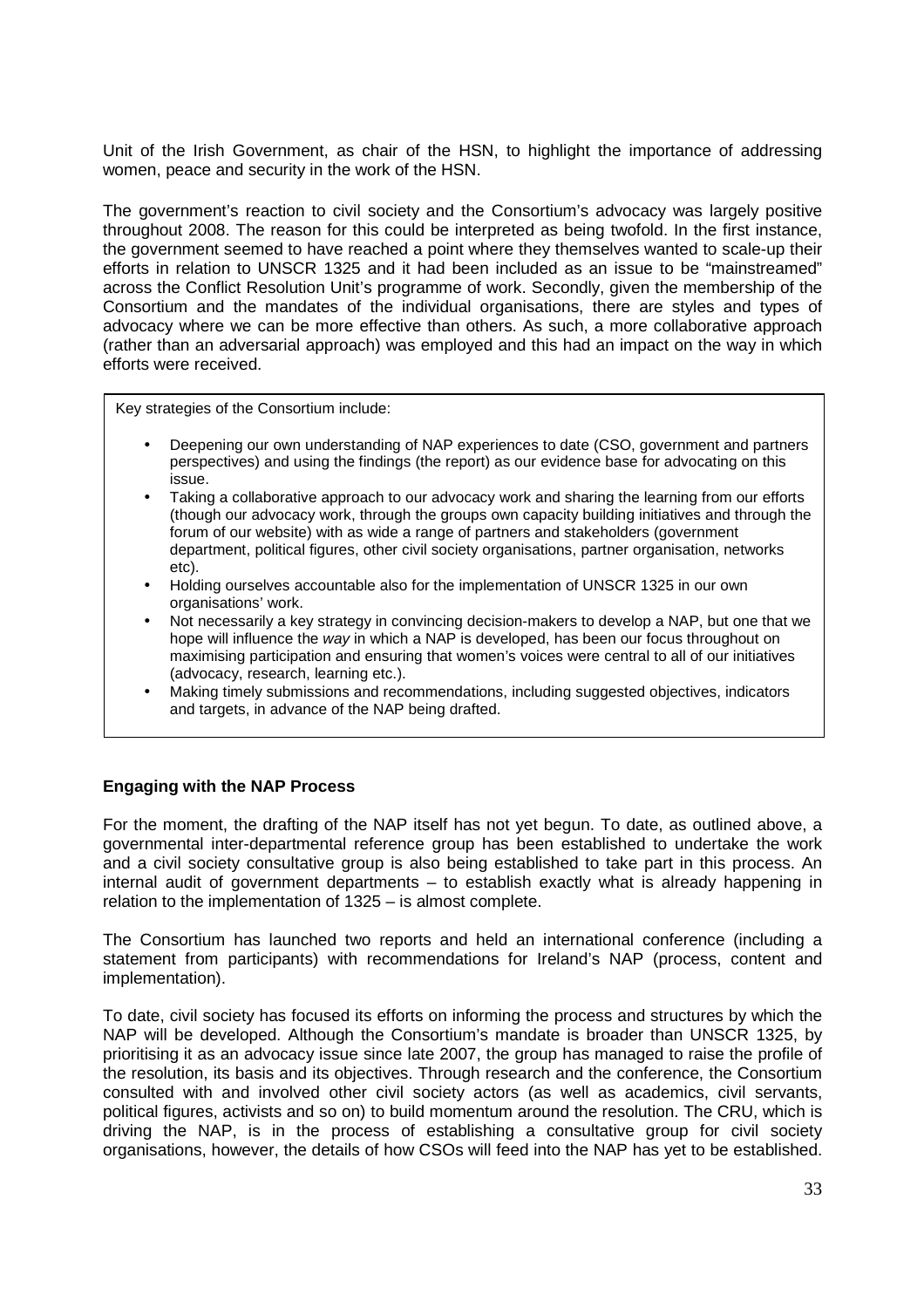It is envisaged that such a group will consist of Consortium members, member of the National Women's Council of Ireland, as well as wide representation from a broad spectrum of relevant stakeholders.

Representatives from conflict-affected communities from Northern Ireland, Timor Leste and Liberia are presently engaged in a series of cross-learning exercises with Government and wider civil society in these same three countries and Ireland. Regrettably, however, while initially designed to share learning and ensure the groundedness and relevance of Ireland's NAP, the cross-learning initiative has developed in parallel to the NAP process and there are no formal links between the two. Ireland's focus is on concluding the cross-learning initiative in order to make recommendations to the UN in advance of the  $10<sup>th</sup>$  anniversary and the final report seems unlikely to include recommendations for Ireland itself, other member states, or provisions for follow-up in the countries which participated in the cross learning initiative.

#### Update on Engagement/ more recent engagement

More recently, additional changes in the approach being employed to develop the NAP have led to a number of concerns among civil society organisations active on UNSCR 1325 in Ireland. Long delays in convening the first meeting of the Civil Society Consultative Group<sup>27</sup>

and the lack of a formal role for Irish civil society in the cross learning initiative has meant that civil society increasingly feels excluded from the processes which will inform Ireland's NAP.

Civil society does not have a role in drafting the NAP and the timeline for both the drafting and finalisation of the NAP is of serious concern as it is anticipated that the NAP is to be finalised within 6 weeks of the first draft being circulated. Additionally, despite repeated requests to do so, there appears to be no plan to consult with women in Northern Ireland, women from conflictaffected countries and a wider cross-section of civil society in Ireland on the draft NAP. All consultations will take place within the Civil Society Consultative Group which is limited to fewer than ten civil society and academic representatives.

### **Concluding Remarks**

The Consortium, through its three-year strategic plan has committed itself to continued advocacy and lobbying in relation to the delivery of the Irish National Action Plan. It is also firm in relation to the need for the Consortium and CSOs (both those with a domestic focus as well as those with an international focus) to be involved in the drafting and the subsequent monitoring of a NAP. The Consortium had hoped that the process would have been initiated sooner and that civil society would have had the opportunity to expand the terms of reference, to clarify the modalities of working, including the proposed links with the reference group, the timeline, the points of contact and communication with the team responsible for drafting the action plan. The absence of this process and the limited conception of how this forum should function have resulted in a lack of meaningful and constructive dialogue in the formulation of an Irish NAP. Additionally, the failure to realise the importance of and value in creating formal links between the CLI and the NAP development processes, and among the participants of each process, is considered a wasted opportunity for Ireland to demonstrate vision and commitment to the advancement of the aims of UNSCR 1325 through participation and meaningful consultation in the formulation of an Irish NAP.

<sup>-</sup><sup>27</sup> Although nominations were sought for this group in mid 2009, the group itself did not meet until Feb 8<sup>th</sup> 2010 and at the time of writing has only met twice. This group is chaired by the Conflict Resolution Unit and the agenda pre-determined by CRU. There is a lack of space for critical dialogue and discussion of substantive issues and little scope for decisions affecting the NAP content to be made within this forum.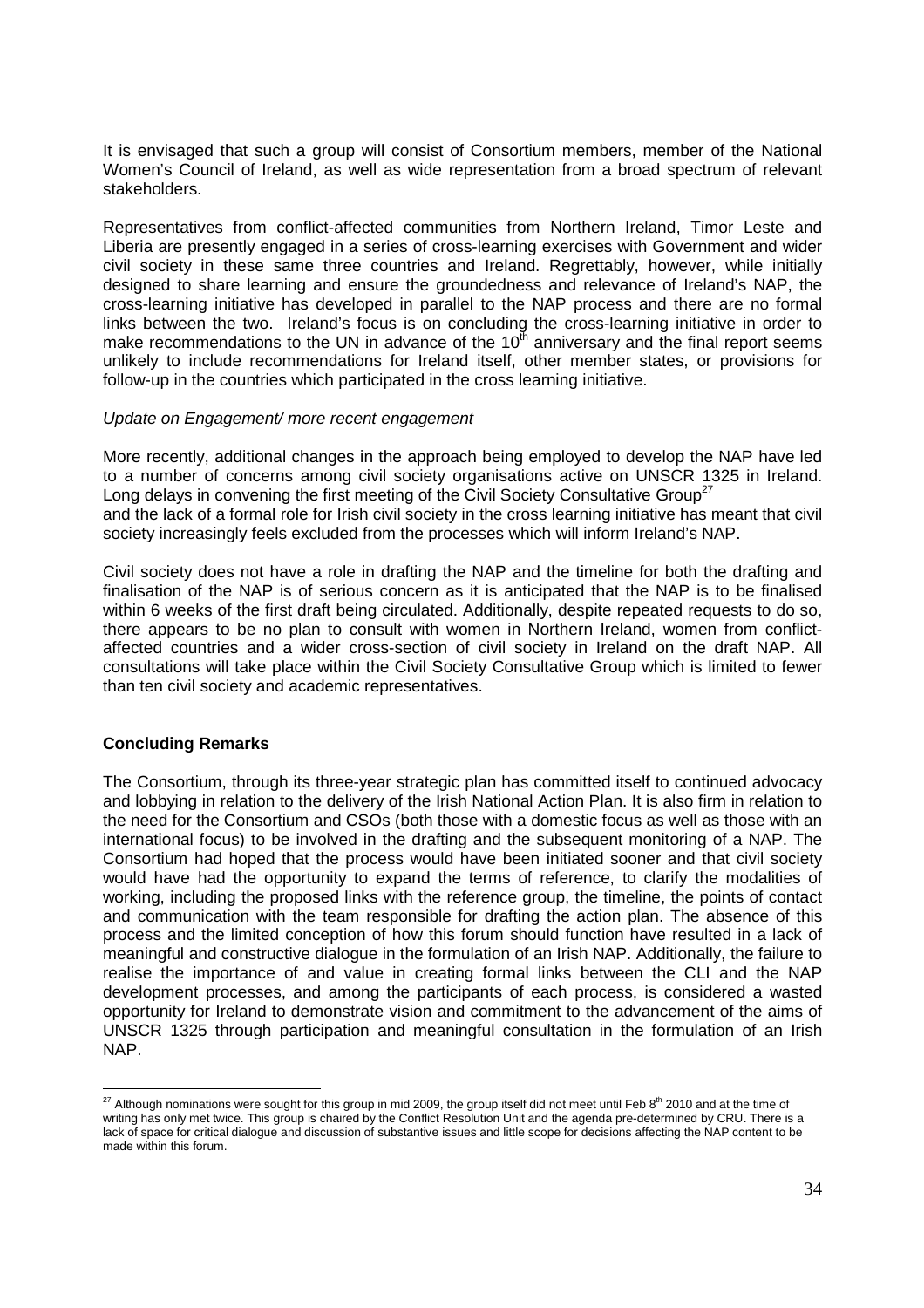Nonetheless the JCBGV is committed to the ideals of UNSCR 1325 and the work of the JCGBV will continue towards a comprehensive NAP on Women, Peace and Security for Ireland and for the meaningful inclusion of CSOs and women's voices in the development, monitoring of implementation and review of an Irish NAP.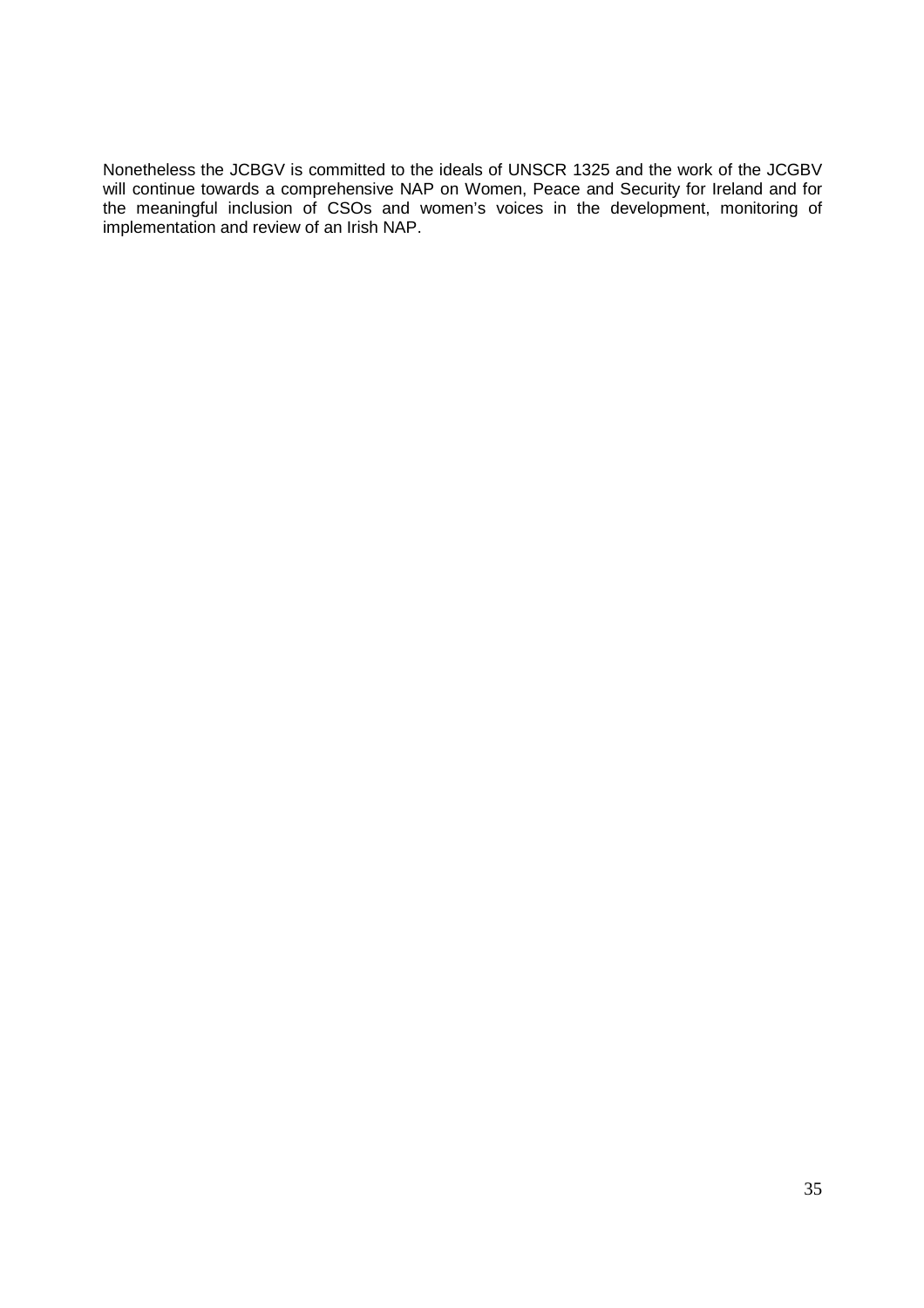### **Italy**

Civilian Defence Research Centre (CSDC) and the European Network for Civil Peace Services (EN.CPS) in consultation with the Italian Gender Working Group Luisa Del Turco

### **Introduction**

The Italian government is currently in the process of developing a National Action Plan (NAP) for the implementation of United Nations Security Council Resolution (UNSCR) 1325 on women, peace and security. The overall framework of the plan (structure and contents) is being drafted by an inter-departmental committee which was instituted in the first months of 2009. A timeframe, specific budget for implementation and references to the EU are not yet available.

There are several reasons why Italy has not yet developed a NAP, including a lack of political stability, a lack of information/awareness among civil society organisations (CSOs) and a lack of funding and resources (i.e. specialised or specifically dedicated staff for gender in peace and security issues).

### **Advocacy for UNSCR 1325**

### Actions and results

The most recent and relevant experience of advocacy for UNSCR 1325 was developed in 2007 within the framework of a general CSO effort to reform the overall Italian development assistance system, including the legal framework which is already more than 20 years old.

Following a public conference organised by the Ministry of Foreign Affairs (MFA) on gender issues (one of a series on priority issues), a gender working group – also open to NGO representatives, practitioners and experts – was set up. A study mission assigned to task of collecting proposals and providing a common draft agenda for future developments and planning. Among the various NGOs and women's organisations which provided recommendations, significant input came from the international development NGO forum's gender working group. This group's submission called for an enhanced, more inclusive and sustainable approach to gender in development assistance, including specific references to UNSCR 1325. An individual briefing note was also submitted which aimed to extend the focus on conflict situations and referred to several important actors working in conflict areas (e.g. the military, the Italian Red Cross, academic institutions, NGOs, foundations, etc.) which were interested in integrating a gender perspective into their work.

Consultations were held between the gender working group and the then Deputy Minister for Foreign Affairs, Patrizia Sentinelli, who was supportive of development assistance reform. Unfortunately, the outcome of the consultations was very limited: the consultation system failed to be institutionalised as requested and the study mission's outcome document failed to incorporate all input and requests. However, the gender working group decided to continue its monitoring and networking activities and to reorganise. The group also decided to reinforce advocacy on UNSCR 1325 and an updated document was addressed to the MFA with a more detailed section on UNSCR 1325.

With the collapse of the Prodi government a few months later, this process stopped abruptly. This political event deeply troubled the whole CSO community which was worried about redefining its advocacy strategy. However, the launch of a project on a civil peace corps during summer 2008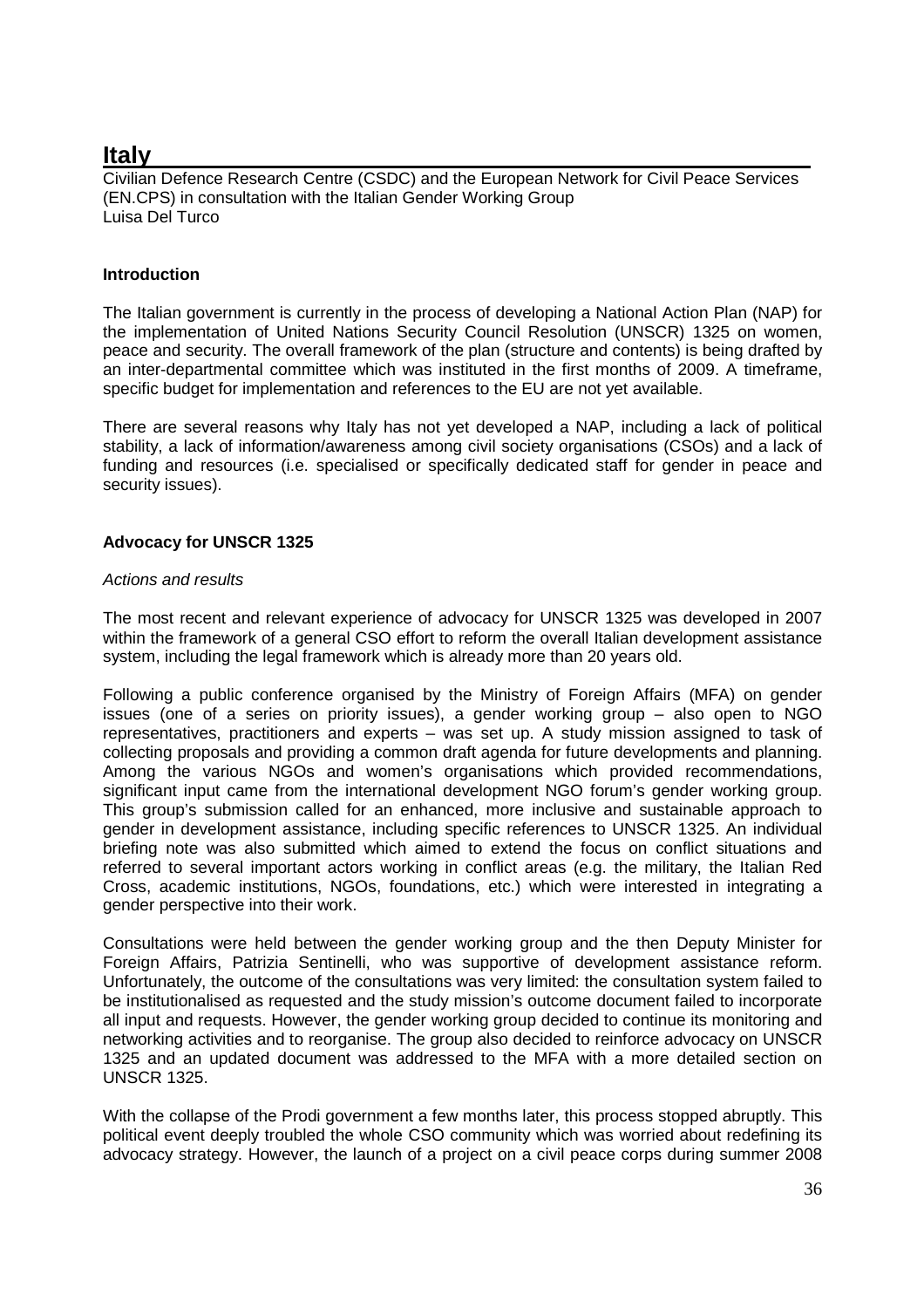created the opportunity to speak out once again on the issue of UNSCR 1325 during a national conference.

The gender working group adopted a pragmatic approach to advocacy, developing a series of initiatives, some of which were specifically related to UNSCR 1325. They wrote to Prodi, who was now leading the high-level panel on peacekeeping in Africa, to recommend that he took the gender perspective into account in his work. References to UNSCR 1325 were included in advocacy papers whenever opportune, including in a letter to the Ministry of Equal Opportunities and Women's Affairs. The gender working group, which is still working primarily on gender and development, also became an associate member of the Women in Development Europe (WIDE) network.

Although there is not yet a specific UNSCR 1325 platform/network in Italy, several structures and NGOs exist which are receptive to and supportive of advocacy in this area.

In terms of academic institutions, the University of Padua (Interdepartmental Centre on Human Rights and the Rights of Peoples) and the University of Rome (postgraduate course in Peace Education) deserve a special mention.

At the CSO level, in addition to the Centro Studi Difesa Civile (Civilian Defence Research Centre - CSDC) the organisations most involved in advocacy on UNSCR 1325 have been the Fondazione Pangea Onlus and ActionAid-Italy. During the annual human rights weeks in December 2007, 2008 and 2009, CSDC, together with Fondazione Pangea Onlus and other partners, has organised public events on the theme of women, peace and security. These events have been sponsored by the Province of Rome and supported by the CSO and NGO city forum. In March 2009, ActionAid Italy published a report entitled Is the G8 a business for women? for submission to the G8. This report included a specific section on gender and conflict in which the author calls for the adoption of NAPs in Italy and the other G8 countries. The importance of this issue was stressed during the launch of the report on International Women's Day in March 2009 by Rosa Calipari MP from the Italian Chamber of Deputies' Defence Committee. In June 2009, during a parliamentary debate on the theme Women's Rights and Equal Opportunities towards the G8, Ms Calipari submitted a motion, the wording of which drew on the NGO report's demand for the development of an Italian NAP. The motion was adopted by an overwhelming majority, albeit with certain amendments. When she reported the Italian government's decision regarding Ms Calipari's motion, Minister of Equal Opportunities and Women's Affairs, Mara Carfagna, confirmed that a working group was already engaged in drafting of a NAP.

#### **Challenges**

There are numerous obstacles to successful advocacy action on UNSCR 1325 in Italy. Firstly, there is a lack of knowledge of UNSCR 1325, even among development and peacebuilding experts and practitioners. Although it appears that there is relatively widespread interest in the issue of women, peace and security, it is difficult to garner support for advocacy on UNSCR 1325. Secondly, the advocacy initiatives which are described in the previous section are often the result of the personal commitment of a single individual while advocacy action on UNSCR 1325 continues to be perceived as optional - a difficult, voluntary task to be conducted by individuals with extremely limited resources. Thirdly, gender is often parcelled together with other issues. In this regard, it is difficult to mainstream both peace and security perspectives in the work of women's groups or gender in civilian peacebuilding constituencies. Fourthly, the multiple topics and levels of action which are covered by UNSCR 1325 (humanitarian and conflict resolution, institutional, CSO and grassroots organisations, military and civilian, protection and participation) combined with its lack of prioritisation, means that every potential supporter of UNSCR 1325 is able to adopt their own strategy and focus. This may hinder the process of building partnerships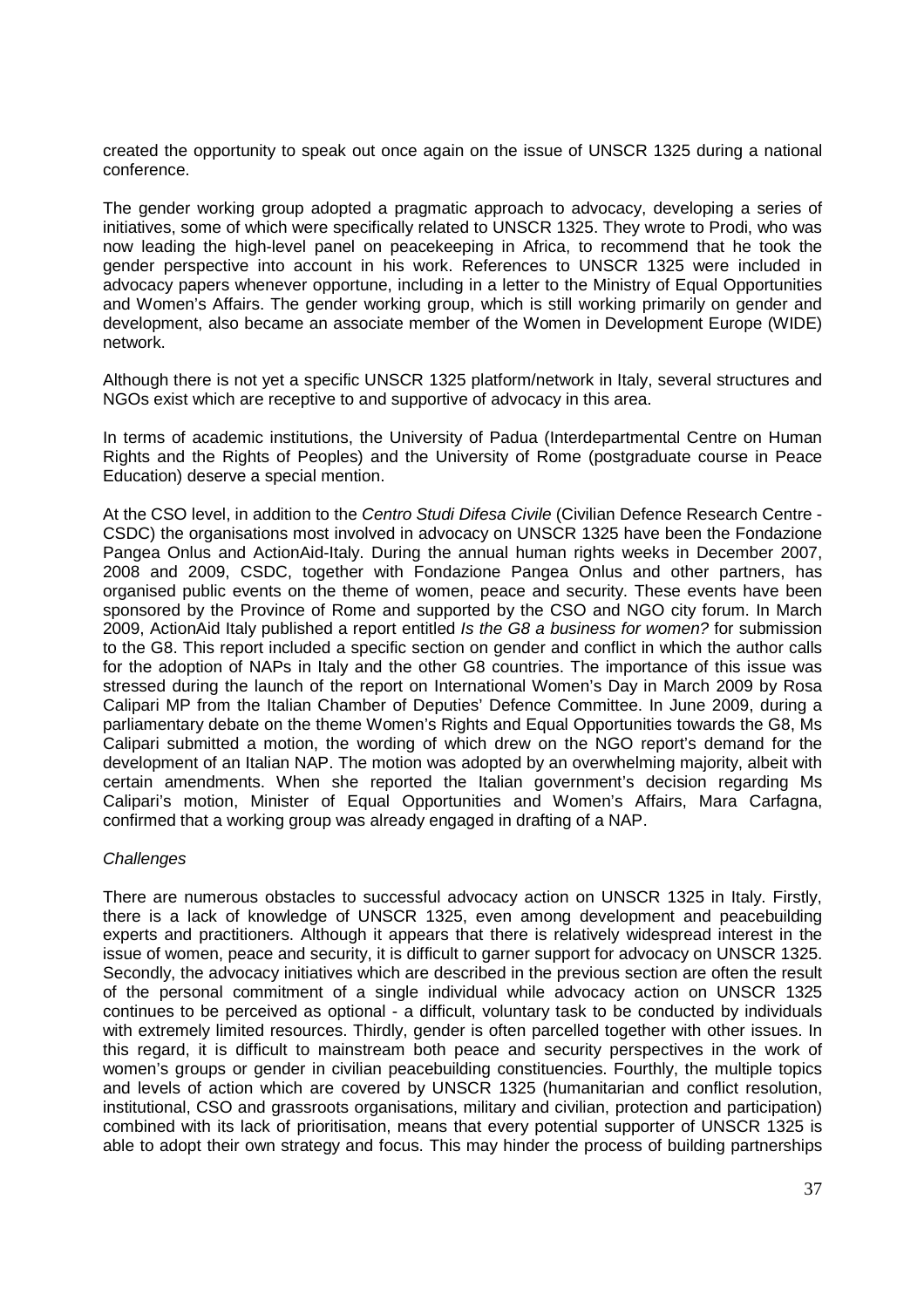and coalitions and, as a result, in the Italian context, no shared objectives regarding UNSCR 1325 in general or the development of a NAP exist on the CSO level.

#### **Engaging with the NAP Process**

Thanks to input from the NGO Working Group on Women, Peace and Security in New York**,** the Gender Working Group was informed that the Italian government had acknowledged interest in drafting a NAP. Contact was established with the MFA's Human Rights Office, which provided assurances to the group that it would be kept abreast of future developments and which announced that it was ready to receive input from CSOs as soon as draft structure and content of the NAP structure had been defined.

A relevant improvement could be achieved by making the process more inclusive before the implementation stage. Consultations with civil society can provide expertise, bring in the views of women from conflict areas and ensure that the institutional mechanisms for gender equality and protection are able to take into account grassroots peacebuilding practices as a means of contributing to a more sustainable and effective approach to conflict.

### **Concluding Remarks**

The 10<sup>th</sup> anniversary of the adoption of 1325 represents a unique opportunity for building interest and momentum for the adoption of the Italian NAP. Thanks to the valuable support of international CSO networks (i.e. EPLO Gender, Peace and Security Working Group), activists working on national-level implementation of the resolution have shaped and better defined their advocacy strategy. Ongoing contacts with decision-makers, UN entities, universities and NGOs are improving the general understanding of a gender perspective in peace and security issues, and will hopefully support the development of solid political will, in order to bring about concrete and timely results.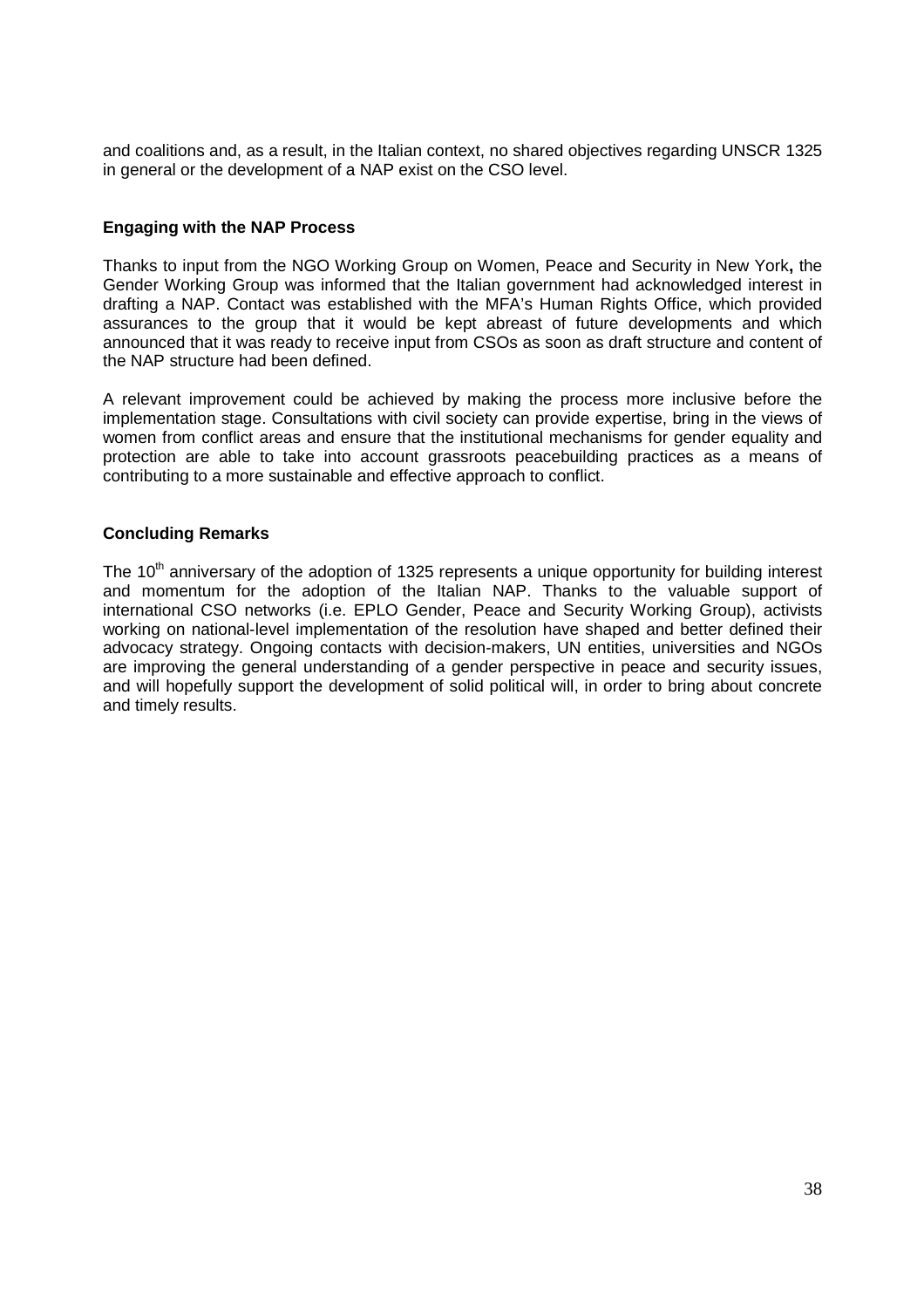# **Kosovo**

Kosova Women's Network (KWN) Igballe Rogova and Nicole Farnsworth

# **Introduction**

Kosovo does not have a National Action Plan (NAP) for the implementation of United Nations Security Council Resolution (UNSCR) 1325 on women, peace and security. To date, there has been little talk of establishing such a plan, possibly because it may not be considered a priority among the numerous other laws and action plans on which the government is currently working following Kosovo's declaration of independence. However, the NAP for the Achievement of Gender Equality (2004) and later the Kosovo Program for Gender Equality (2008) address some issues which are relevant to UNSCR 1325.

# **Advocacy for UNSCR 1325**

Based on recommendations made in the Kosova Women's Network's (KWN) baseline report, Monitoring implementation of United Nations Security Council Resolution 1325 in Kosovo (2007), KWN, together with its member organisations, has advocated for the government of Kosovo, particularly the Women's Caucus, to draft a NAP for implementing UNSCR 1325. Following the release of this report, KWN formed a working group comprised of gender experts from key institutions and organisations, including KWN members, the Organisation for Security and Cooperation in Europe (OSCE), the UN Development Fund for Women (UNIFEM), the UN Development Programme (UNDP), the Agency for Gender Equality in the Office of the Prime Minister and the National Democratic Institute, to draft a work plan for the implementation of UNSCR 1325 in Kosovo.<sup>28</sup> The working group established an initial work plan, but progress in securing commitment from relevant institutions for its implementation was slowed by Kosovo's declaration of independence and the related political attention given to other governmental priorities.<sup>29</sup>

Various other efforts have also been undertaken by civil society representatives to advocate for the implementation of UNSCR 1325. Kosovar women leaders in civil society have been organising around UNSCR 1325 and advocating for its implementation since the resolution was passed in 2000.<sup>30</sup> Organisations have had focus on both women's issues and peacebuilding. In this context, the Women's Peace Coalition (WPC) brought together women's organisations from Serbia (as part of the Women in Black Network) and Kosovo (as part of KWN) in joint advocacy efforts where women used UNSCR 1325 to advocate for a greater role in the negotiations over Kosovo's political status. Similarly, Kosovar women have been active in the Regional Women's Lobby (RWL) for Peace and Security in Southeast Europe, which unites leading women in politics and civil society throughout the region in making joint statements on pertinent issues. Both WPC and RWL have used UNSCR 1325 as a guiding force in their work and as an advocacy tool, particularly in demanding that women be included in negotiations over Kosovo's political status. In general, UNSCR 1325 has been most often used by women's groups, particularly KWN and its members, to demand greater participation for women in decision-making in post-conflict Kosovo.

<sup>-</sup><sup>28</sup> The draft work plan is in KWN (2009). Monitoring implementation of United Nations Security Council Resolution 1325 in Kosovo (2nd Ed.). Pristina, Kosovo: KWN. Appendix 4, pp.77-87. Available at www.womensnetwork.org.

The initial draft plan was foreseen to cover the period 2008–2010 and had responsibilities assigned to particular actors. However, the plan was neither finalised nor formally adopted by the stakeholders involved in its creation.

<sup>&</sup>lt;sup>30</sup> For examples of their work and use of UNSCR 1325, see KWN (2009). Op. cit. Appendix 3: 'Initiatives towards implementing UNSCR 1325 in Kosova 2001-2007'. pp.75-77.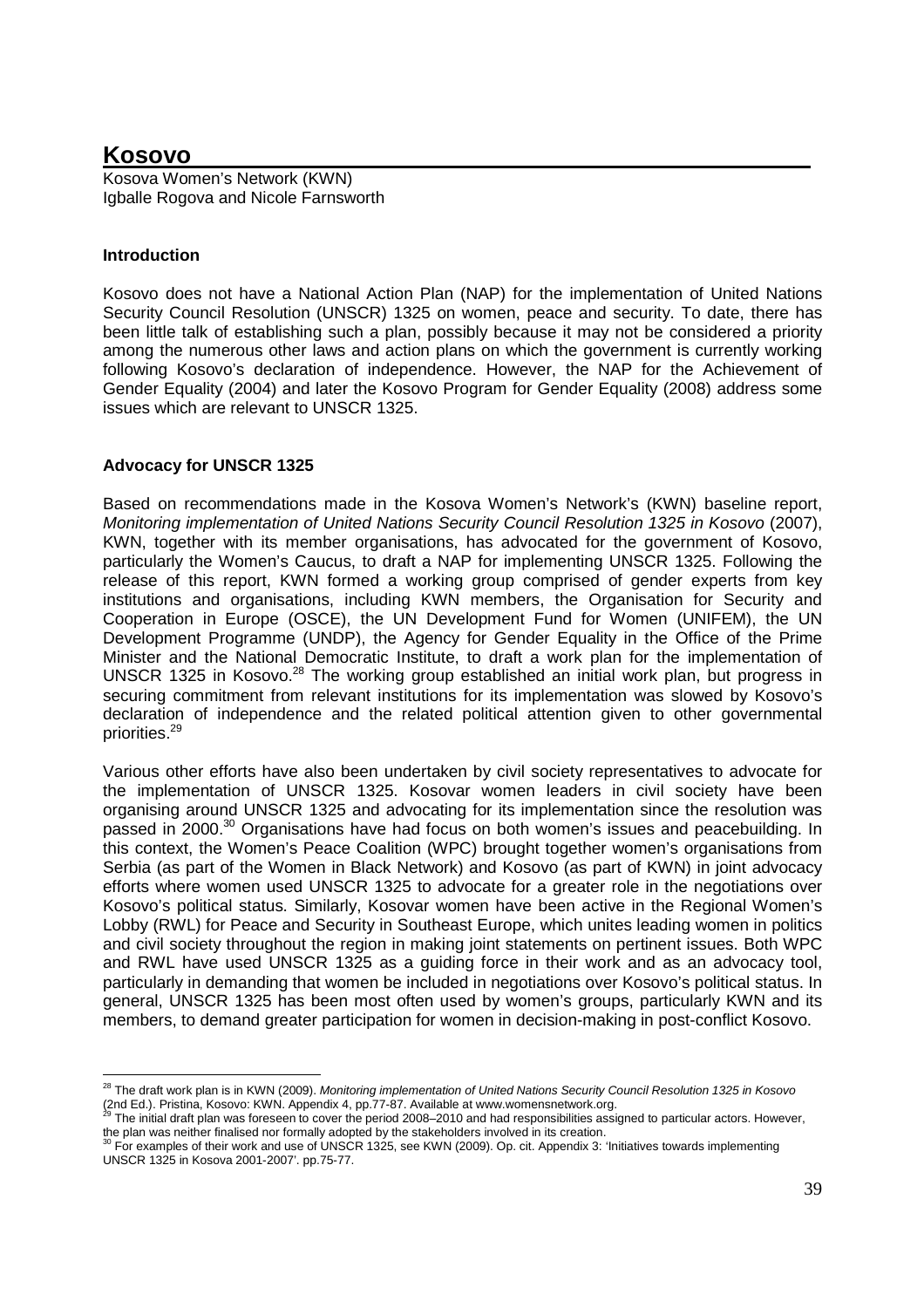The advocacy efforts of female representatives from civil society organisations in Kosovo on UNSCR 1325 have resulted in women leaders being invited to meetings with key decisionmakers, including Martti Ahtisaari, the former Special Envoy of the Secretary-General of the UN, the "Troika" (EU, Russia and US), UN Security Council (UNSC) fact-finding missions, the European Commission (EC), the European Parliament and the UN Interim Administration Mission in Kosovo (UNMIK) Special Representative of the Secretary-General (SRSG). However, beyond these initial meetings there have been few concrete results. Despite the numerous advocacy efforts of KWN, WPC and RWL, women were not invited to participate in the negotiations concerning Kosovo's final political status. Nor were the statements that they wrote on issues such as cultural heritage sites, the Government of Serbia presenting censored documents and being transparent in regards to negotiations, or on the proposed Six Point Plan, taken seriously or addressed by international or local decision-makers.<sup>31</sup>

While there have not been any formal initiatives to create a NAP, as stated above, KWN, in consultation with a diverse group of gender experts from various institutions and organisations, has drafted a work plan to inform future efforts toward the implementation of a NAP. The priorities set out in this initial plan included: the implementation of existing gender equality mechanisms in law and policy at all levels; increasing the level of women's public and political engagement; and reducing gender inequalities in rural and minority populations, simultaneously improving their access to basic goods and services and reducing poverty.

KWN's key strategies include:

- Improving the effectiveness of the Agency for Gender Equality in the Prime Minister's Office with training and the establishment of clearer procedures;
- Advocating for the implementation of the Law on Gender Equality;
- Awareness-raising about UNSCR 1325 among political and civil administrators and citizens;
- Creating mechanisms to that ensure regular consultations between international bodies (including the EU and UN) and civil society groups on all matters of mutual concern, as set out in UNSCR 1325;
- Advocating for ministries and institutions within their area of responsibility to set aside funds from the Kosovo Consolidated Budget for: (i) implementing the provisions of UNSCR 1325 and related instruments on women's human rights; and (ii) activities which raise awareness across sectors about the provisions of UNSCR 1325 and related instruments on women's human rights;
- Analysing, proposing recommendations for, and advocating for changes to existing gender equality legislation so that it further reflects the international human rights standards of the EU, the Convention on the Elimination of Discrimination against Women (CEDAW) and other bodies and legislation on gender equality;
- Monitoring government, Agency for Gender Equality, Kosovar and international institutions' implementation of UNSCR 1325 and producing annual reports;
- Organising training for governmental institutions on monitoring the implementation of women's human rights and gender equality mechanisms and laws;
- Establishing a group for monitoring and ensuring the implementation of CEDAW, the Beijing Platform for Action, the Millennium Development Goals (MDGs), UNSCR 1325 and the European partnership document in the EU; and
- Organising meetings of MPs, municipal officers for gender equality (MOGEs) and municipal assembly members with women in rural areas, including all minorities, in which politicians learn about people's needs and discuss potential solutions (organised by women's NGOs).

In co-operation with the working group, KWN is in the process of revising the work plan to fit better with the current political situation in Kosovo. The group then plans to undertake efforts to advocate for its implementation as well as the eventual creation and adoption of a NAP for the implantation of UNSCR 1325.

<sup>-</sup> $31$  For all RWL and WPC statements, see www.rwlsee.org and www.womensnetwork.org.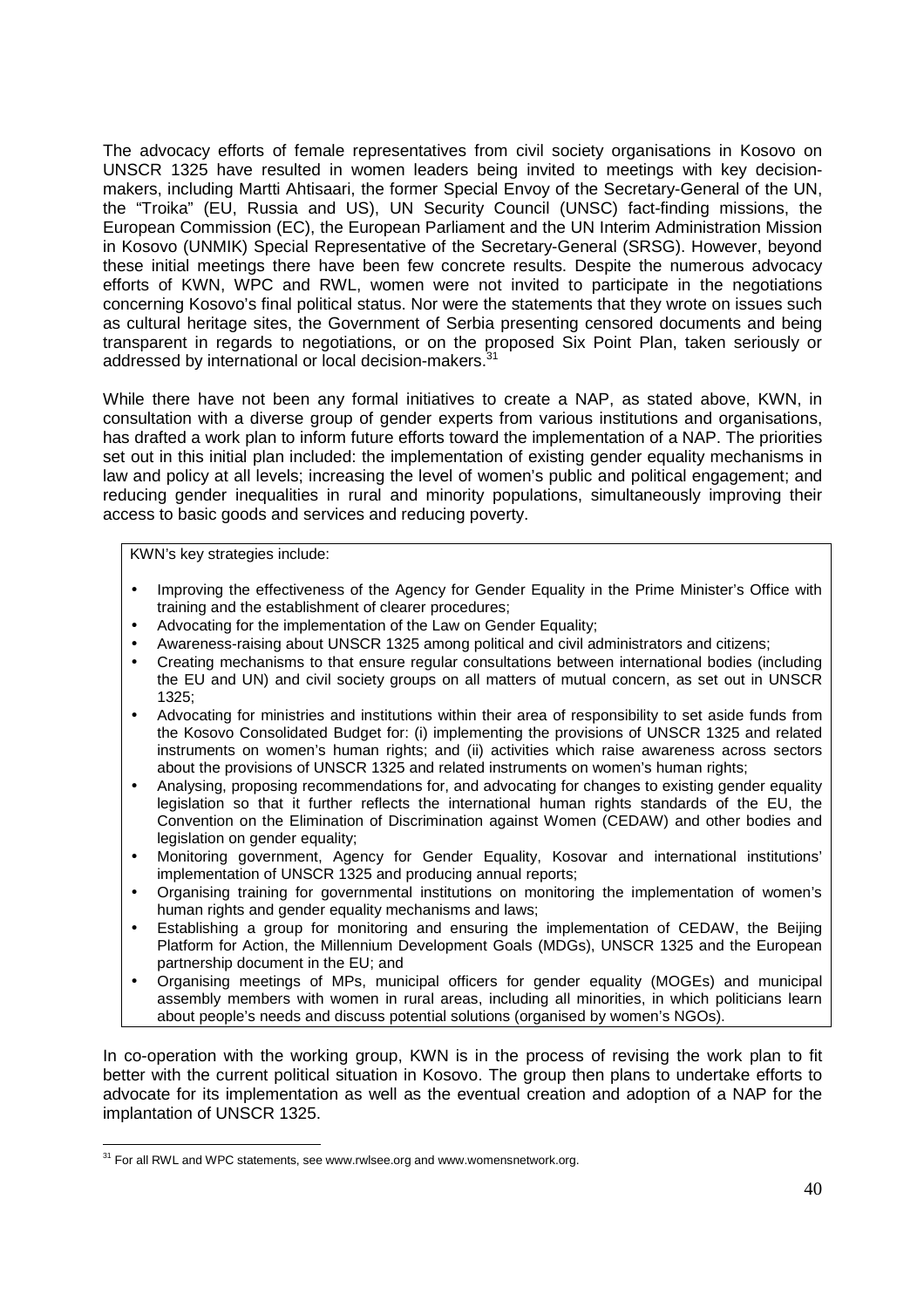### **Concluding Remarks**

Kosovo does not yet have a NAP to be monitored. However, KWN has researched and produced two reports which monitor progress towards the implementation of UNSCR 1325 in Kosovo.<sup>32</sup> KWN plans to continue to monitor independently the implementation of UNSCR 1325 in Kosovo.

<sup>-</sup> $32$  The reports are available on the KWN website: www.womensnetwork.org.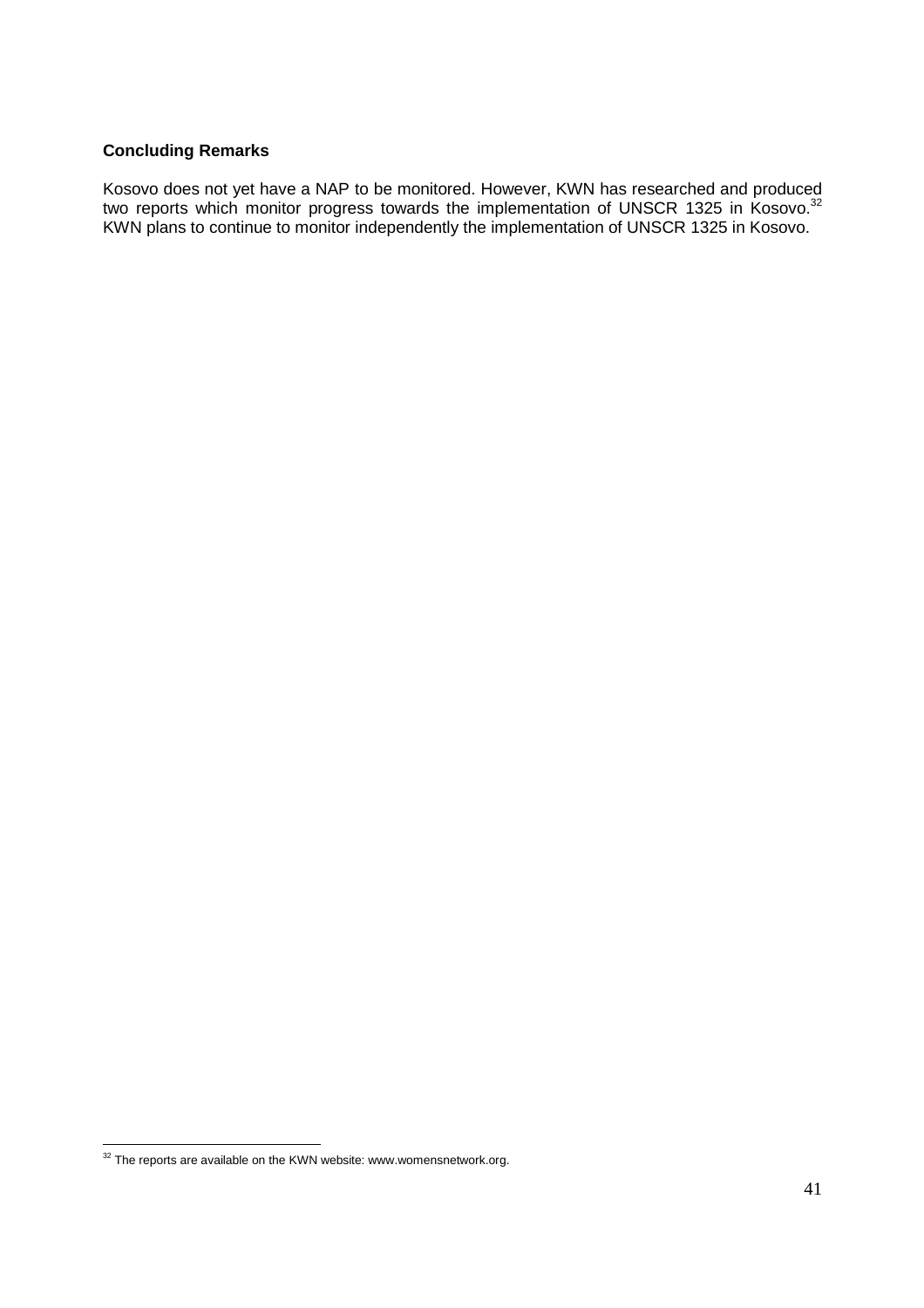# **Latvia**

Women's NGO Network of Latvia and Coalition for Gender Equality in Latvia Inete Ielite (Coordinator of Latvian Network of International Humanitarian Law Experts)

# **Introduction**

Latvia has no National Action Plan (NAP) for United Nations Security Council Resolution (UNSCR) 1325 on women, peace and security. This is in part because Latvia is a new EU and NATO member state with limited experience in military missions, peacebuilding and humanitarian assistance, and with a relatively small number of civil society organisations (CSOs) addressing these issues. In addition, its expertise on women, peace and security remains limited and is considered as a low policy priority. The development of a NAP is not currently envisaged.

# **Advocacy for UNSCR 1325**

Civil society in Latvia first became involved in lobbying for the implementation of UNSCR 1325 in 2000 with the establishment of the Coalition of Gender Equality in Latvia. The Coalition is the government's lead partner in the development of gender equality policies, programmes and actions. However, at the time, peace and security were still not policy priorities.

Since then, CSOs have been gaining competence, exchanging information and organising information events, some of them on peace and security issues. Gender equality organisations and women's groups have joined together and engaged with formal and informal networks in the EU and around the world. While Latvian CSOs do not always refer UNSCR 1325 in matters concerning the national government, international organisations or foreign governments, certain proposals contain provisions of UNSCR 1325. For example, the well-publicised appeal to Russian president, Dmitry Medvedev, and Georgian president, Mikheil Saakashvili, by the Women's NGO Network of Latvia on 18 August 2008 referred to the provisions of UNSCR 1325. However, the majority of CSOs advocating for the implementation of UNSCR 1325 in Latvia are focused on women's issues and their highest concern is peacebuilding and post-conflict humanitarian assistance. Other CSOs do not have an identifiable gender focus. The Latvian Transatlantic Organisation, for example, was established in 2001 to promote the Latvian membership of NATO. It has since developed into a professional organisation providing expertise and training to various target groups on security, peacebuilding and NATO's role, as well as on lobbying. However it has not been active in promoting gender equality.

The second important step taken by Latvian CSOs advocating for the implementation of UNSCR 1325 was to gather together interested parties and to involve state institutions. In late 2007, representatives of the Coalition for Gender Equality in Latvia, welcomed and supported by the Latvian Red Cross, took the initiative of widening their partnerships. The Latvian Red Cross took a leading role, inviting state institutions, CSOs, universities, companies, individual experts and other actors with an interest in humanitarian affairs, peacebuilding and development co-operation to come together to discuss UNSCR 1325. The group agreed to establish regular opportunities for academics and practitioners from the Baltic region and national Red Cross societies to meet and exchange knowledge and experience, as well as to react to emerging challenges to the law and policies.

More than 50 state and non-state actors, are involved in this expert group. The activities of the Latvian Network of International Humanitarian Law Experts have been strengthened by the establishment of a Steering Committee consisting of the Latvian Red Cross, the Ministry of Foreign Affairs (MFA), the Ministry of Defence (MOD), the Riga Graduate School of Law as well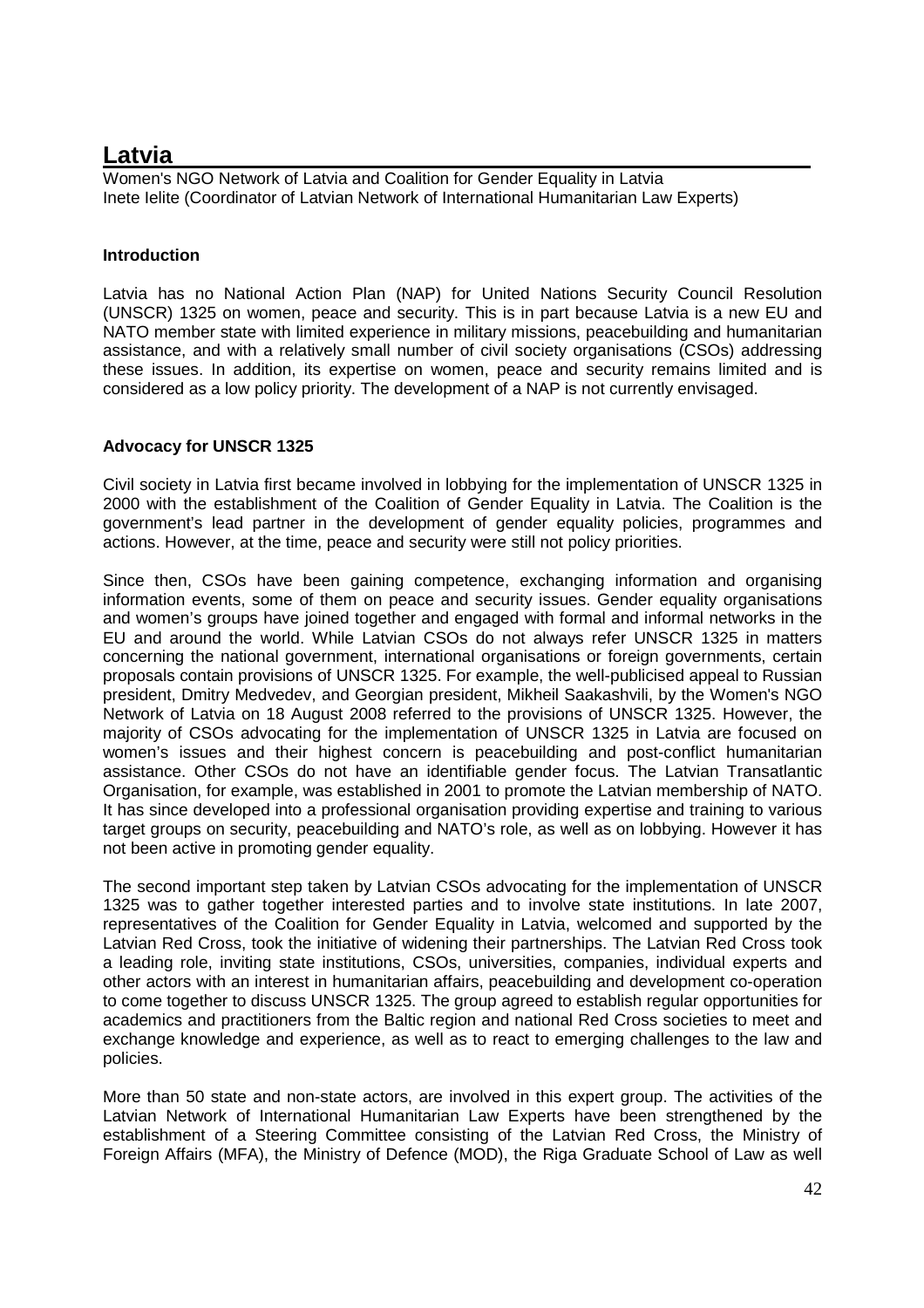as independent experts. During the last two years, the network has organised two roundtables and an international conference entitled A Sea of Peace in an Ocean of Conflict: The Baltic region and international humanitarian law in October 2008. The purpose of the conference was to analyse the existing regulatory context for Baltic military missions at the national, EU and international levels; to identify the binding legal obligations for military missions sent by governments and to assess the practical aspects of the application of international humanitarian law during armed conflict and afterwards. Speakers elaborated on the role of civilian missions and non-governmental organisations (NGOs), including with regard to UNSCR 1325. All of the events have addressed practical experiences and possible further co-operation between Baltic Red Cross societies, other NGOs and governments.

The Latvian Network of International Humanitarian Law Experts could be a possible tool to advocate for the process of developing a NAP in Latvia. To date, successful lobbying strategies in Latvia have been based on the consistently professional performance of CSOs, which need to be strengthened by the allocation of external resources for coordination, public activities such as roundtables and meetings of experts; and office costs.

Civil society is both monitoring the development of Latvia's foreign policy and actively lobbying for new steps. The position which has been communicated during the last two years to parliament, government, other civil society umbrella organisations and higher education establishments, including the Academy of Defence, the Academy of Police, the Riga Graduate School of Law and University of Latvia, has been to urge full compliance with UNSCR 1325, as well as promotion through teaching students, training as part of preparation for missions in post-conflict areas, and providing in-service training for teaching staff to prepare training courses and to develop programmes. A specific UNSCR 1325 training programme, including women in missions, is on the agenda.

The Latvian MFA has developed a consultancy mechanism on EU matters which regularly consult with the six most competent and wide umbrella organisations, including the Coalition for Gender Equality. The co-operation, which concerns both internal European issues and external policies, has led to an increased understanding of gender issues within the ministry and to proposals on national positions, which have been adopted by the government.

The Latvian government has also recognised the Women's NGO Network of Latvia and the Coalition for Gender Equality in Latvia and their contribution by including representatives of both CSO umbrellas in the state delegation to the UN's 53rd Session of the Commission on the Status of Women. The co-operation of gender CSOs with the Permanent Mission of the Republic of Latvia to the UN will be extended, including with regard to UNSCR 1325, mostly through providing expertise, training and translation of the resolution into local languages.

#### **Concluding Remarks**

It is very important that those CSOs which are active in conflict-affected areas are either members of the Women's NGO Network of Latvia and the Coalition for Gender Equality in Latvia, or have joined the Latvian Network of International Humanitarian Law Experts.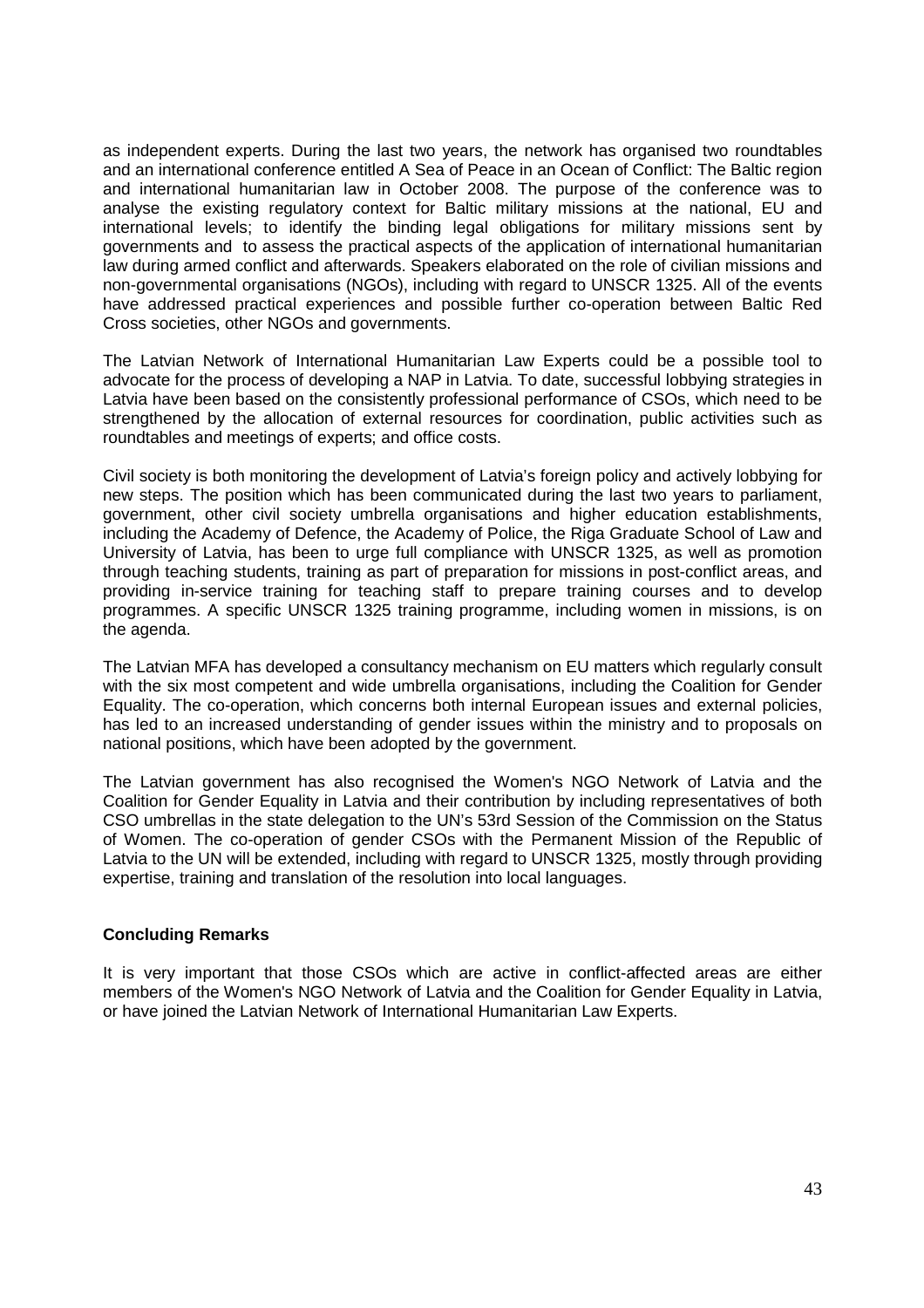# **The Republic of Macedonia**

Blagorodna Shopova (National Council of Women of Republic of Macedonia – UWOM)

## **Introduction**

Macedonia does not have a specific National Action Plan (NAP) for UNSCR 1325 on women, peace and security however the NAP for gender equality (2007–2012), prepared by the Ministry of Labour and Social Policy, contains a strategic goal which should cover implementation of some parts of UNSCR 1325 by incorporating a gender perspective in peace and security policy.

### **Advocacy for UNSCR 1325**

In the strategic goal of the NAP for gender and equality there are five key areas: organising campaigns and educational activities for public promotion of UNSCR 1325; producing educational programmes to promote a culture of peace, non-violence and multi-ethnical dialogue; forming teams for training on promotion of UNSCR 1325, gender perspectives, women's rights and nonviolent communication (with the representatives from the governmental institutions and nongovernmental organisations); designing training programmes on gender equality and women's human rights for safety officers and representatives of peace missions; and analysing the need to adjust the relevant domestic legal regulations in accordance with the articles of UNSCR 1325.

While a lot is done in Macedonia to support gender equality (for example, the participation of women in parliament is 32.8 percent and in the municipality councils 27 percent), very little effort has been undertaken to implement UNSCR 1325 – even though the country is situated in a postconflict region and in 2001 there was an armed conflict in Macedonia. In reality most of the public and the employees in relevant state institutions are not well enough informed about the existence of UNSCR 1325 and its content and very few women are employed in the Ministry of Defence (MOD) and Ministry of the Interior (MOI).

The National Council of Women of Republic of Macedonia (NCWM–UWOM) is a member of the Regional Women's Lobby for Peace. Between April and July 2009, NCWM–UWOM implemented a project on UNSCR 1325 entitled There are 1325 Reasons for Implementation of 1325 Resolution, as a part of its programme on peace and conflict resolution. This project was one of the first steps undertaken by civil society towards promotion of UNSCR 1325.

NCWM–UWOM organised 12 trainings in 12 municipalities all around Macedonia. The project was designed to inform representatives of state institutions (including the MOD, MOI, Ministry of External Affairs, Ministry of Justice, Women's Parliamentarian Club, Military Academy, Police Academy, Macedonian Army and Centre for Crisis Management), representatives and gender commissions from municipality councils, and women's non-governmental organisations (NGOs) from Macedonia that are working on peace activities, about the existence and content of UNSCR 1325. NCWM – UWOM expects a positive reaction from the government and to have good cooperation with officials during the development of a NAP for implementation of UNSCR 1325 in Macedonia.

During the trainings women had the opportunity to hear more about UNSCR 1325 and initiate inter-sectional cooperation between those women working in state institutions responsible for implementation of UNSCR 1325, as well as cooperation between women's NGOs. The trainings also provided the initiative for establishing a women's peace coalition in Macedonia.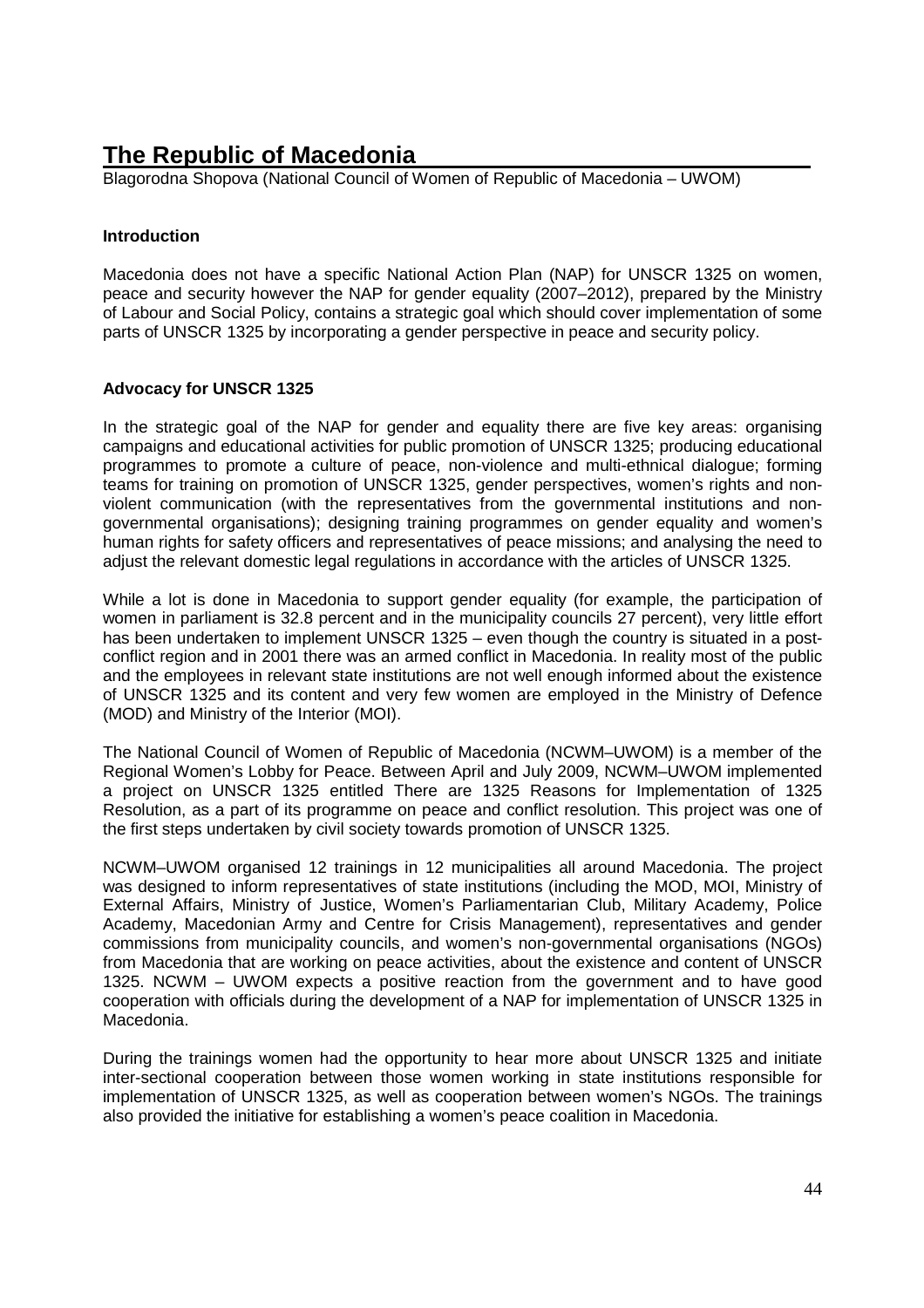## **Concluding Remarks**

Although the NCWM–UWOM project was one of the first steps undertaken by civil society in Macedonia to promote UNSCR 1325 and to inform people about the content of the resolution, it provides a very good basis for further activities, such as advocating and lobbying for the development of a NAP for UNSCR 1325 and for its implementation in the country.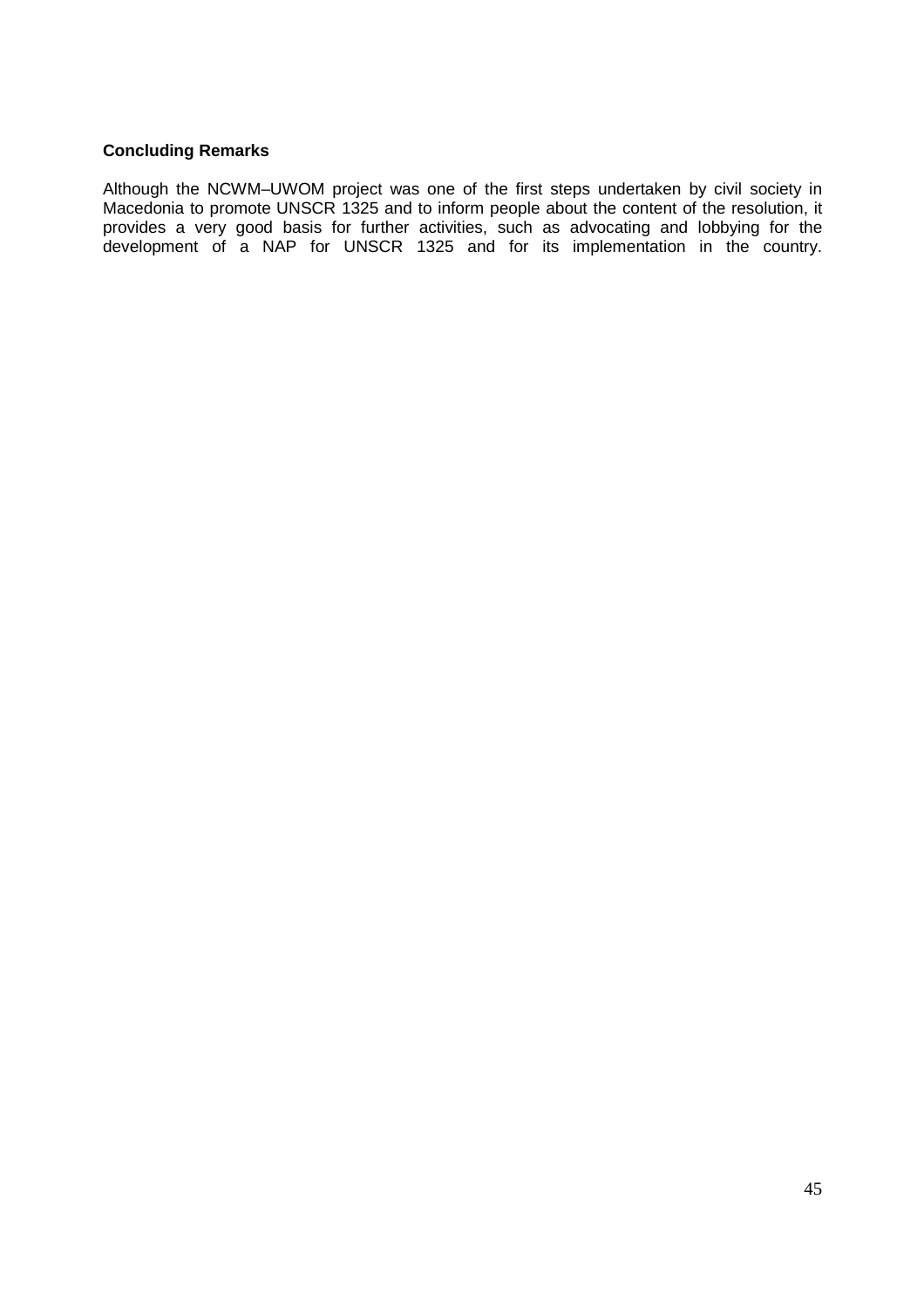# **Netherlands**

Dutch Working Group 1325 (WG 1325) Zairah Khan, WO=MEN (with inputs from Ted Strop, Dewi Suralaga, Steven Schoofs and other WG members)

# **Introduction**

The Dutch government launched the National Action Plan (NAP) for the implementation of United Nations Security Council Resolution (UNSCR) 1325 on 4 December 2007. The NAP has been signed by three ministries and a broad range of civil society partners, thus committing the signatories to implementing the plan. It is a public document which covers a wide range of themes, including legal frameworks, conflict prevention, mediation and reconstruction, international co-operation, peace missions, and harmonisation and coordination. A matrix of action points containing aims, activities and implementing bodies is annexed to the NAP.

The NAP is a comprehensive document covering the period 2008 to 2012. It does not, however, include a timeframe for activities and no specific budget has been allocated. The Dutch NAP, like other NAPs, also lacks benchmarks and clear targets. In addition, although the Dutch participated in EU efforts to finalise the Comprehensive Approach and the NAP includes specific references to harmonisation at the European and international levels ("the establishment of a European national action plan on 1325 is crucial"), it does not include any specific references to EU action itself. Civil society is unaware of any Dutch government support for action at the EU level.

# **Advocacy for UNSCR 1325**

The Dutch NAP is both the result of ongoing civil society lobbying since the Fourth World Conference on Women in Beijing in 1995 and renewed gender commitment from the current minister for development co-operation, Bert Koenders, who was appointed in 2007.<sup>33</sup>

From 2005, (women's) peace organisations and development organisations carried out joint advocacy on the drafting of the NAP. Civil society organisations  $(CSOS)^{34}$  have been an integral part of the drafting process since 2007. The initiative was taken by an ad hoc coalition (now Working Group 1325 (WG 1325)) to provide consolidated inputs to the plan, which were then incorporated into the text. However, the requests for clear timelines and budgets were not incorporated. The plan is considered a living document which needs further development.

The government has reacted positively to this consolidated effort and has described civil society as a key factor in the success of the plan.

For the follow-up process and to lobby for further implementation, WG 1325 has formed a lobby (sub-)group. One of the key targets for this group is the establishment of benchmarks and the inclusion of clear targets in the NAP.

Some of the successes of WG 1325's advocacy include the following:

• The issuance of a Motion form the Parliament (Motie Diks c.s. 31 700 V, nr. 53) requesting the government to include an update on the implementation of UNSCR 1325 when updating the

<sup>-</sup> $33$  The Dutch government made some movement toward focusing on UNSCR 1325 in the period 2004-2006 with the establishment of the Task Force on Women, Security and Conflict. However, while the group produced some reports, there was no follow-up.

Women's, development co-operation and migrant NGOs, as well as scientific institutes.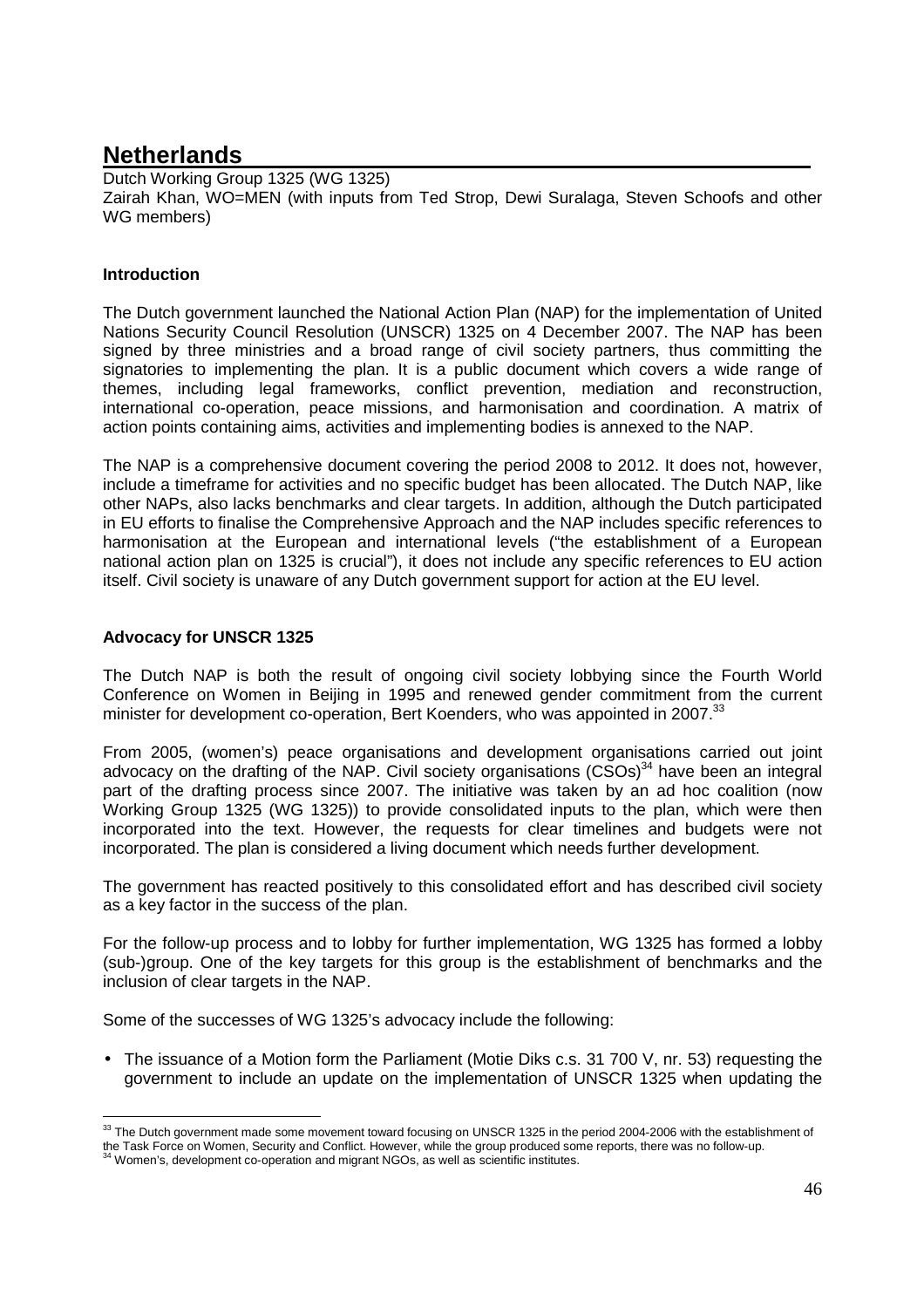parliament about conflict affected countries. The government has taken this up, for example in their latest report on Afghanistan (10 April, 2010).

- The inclusion of a gender paragraph in the framework for evaluating peace missions. This has had some positive effects on reporting by the Ministry of Defence (MOD).
- The establishment of a monitoring and evaluation (M&E) group with representatives from different stakeholders (Ministry of Foreign Affairs (MFA), MOD and civil society). This newlyformed group will hopefully contribute to better reporting and communication of results by all stakeholders.
- The announcement of the then Development Cooperation Minister, Bert Koenders, to engage in an 'intensive partnership' with Afghanistan in supporting them to implement UNSCR 1325.

# **Engaging with the NAP process**

Civil society took the initiative of helping to produce the NAP after agreeing with the government at the Schokland Agreements in mid-2007 that such a plan was necessary. The collective input from the current WG 1325 was coordinated by the Dutch gender platform, Platform Women and Sustainable Peace (VDV), and the Dutch Women's Council (NVR). A number of individual actors also provided input. The co-operation of these platforms and other actors was later consolidated further, something which has enabled civil society to "speak with one voice" on common issues relating to the Dutch NAP and to further coordinate their individual activities. Since the platform is a loose coalition and does not guide or limit individual actions, some fragmentation still exists. Coordination at a programme/project level between CSOs is taking place, but there is still room for improvement. Although there was no input from southern partners in drafting the NAP, diaspora groups were represented by the VDV platform. They are now represented in WG 1325 where they provide a link to realities in developing countries. This has reinforced their position visà-vis the Ministry of Foreign Affairs (MFA).

The NAP is highly ambitious but lacking in benchmarks and joint activity. The latter is a shortcoming which has already been highlighted by civil society, particularly the lack of budget allocated for UNSCR 1325 activities. Four ministries are involved in implementing the NAP: MFA, MOD, the Ministry of Interior Affairs, and the Ministry of Education, Culture and Sciences (whose portfolio includes emancipation). There are focal points in both the MFA and MOD although their mandate and responsibilities for implementation are unclear. There is no focal point in either the Ministry of Interior Affairs or the Ministry of Education, Culture and Sciences, and thus their role is even more unclear. However, the Dutch government assumes that implementation of UNSCR 1325 is a joint responsibility for all the co-signatories<sup>35</sup> which further complicates challenges around mandates and responsibilities. This is the fundamental weakness of the current "joint approach" to the implementation of the NAP and an important lesson to be learned.

#### **Monitoring Implementation at National Level**

Civil society is consulted three times per year on its role in the implementation of the NAP. Nevertheless, the respective roles of civil society and government remain unclear, despite the triannual consultations. One of the outcomes of these meetings to date was the establishment of Taskforce 1820 to give input on Dutch foreign policy regarding UNSCR 1820 on women, peace and security. An M&E group has also started its work.

<sup>-</sup><sup>35</sup> See also the text of the NAP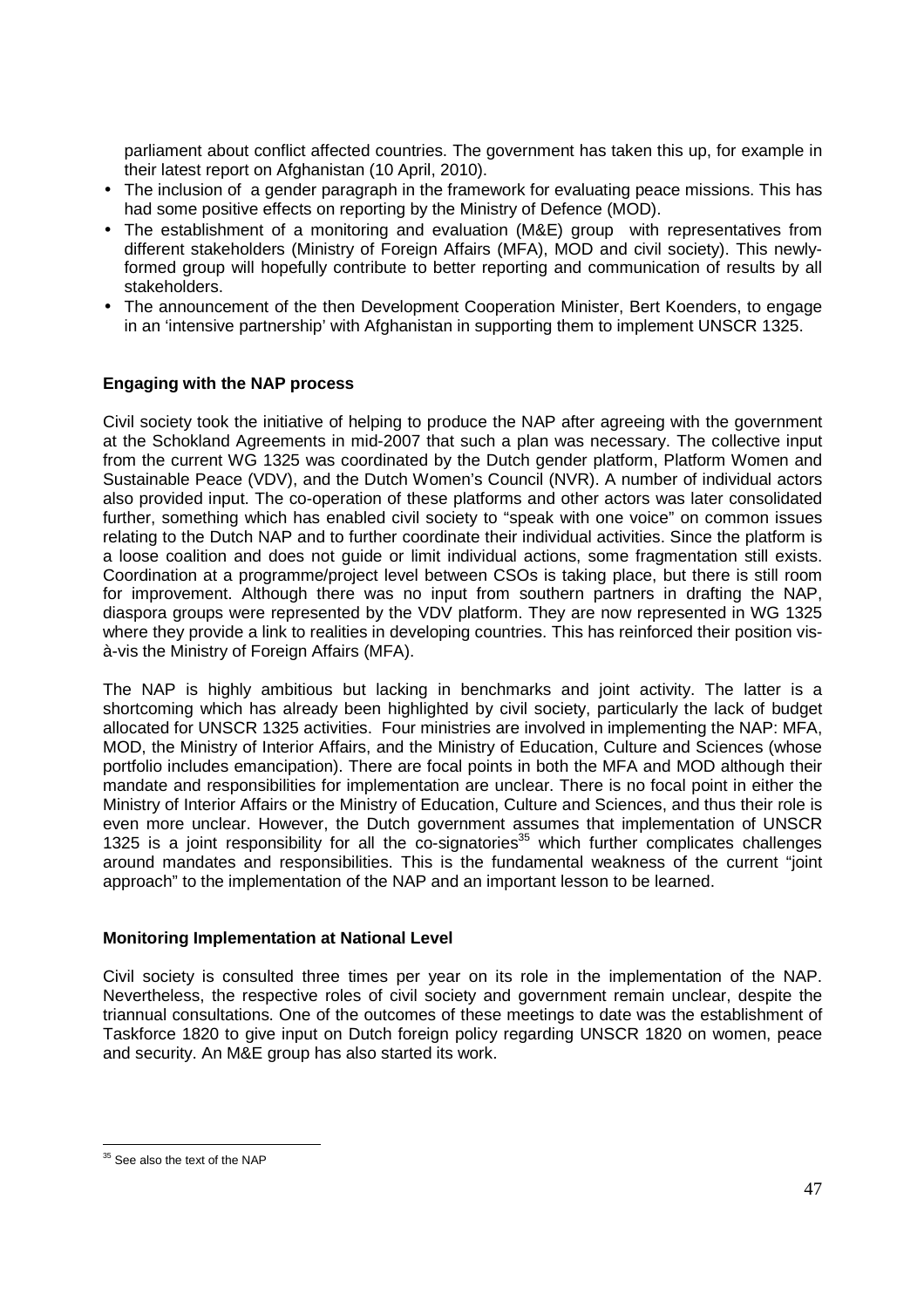However, questions have been raised in parliament over what is considered insufficient reporting on the NAP. In a motion, parliament calls for mission papers to include reports on progress on UNSCR 1325 with a women's section in its update letters "if there exists a reason for it" 36

No M&E mechanisms were included at the start of the NAP. The newly-formed sub-group on M&E is now active and consists of representatives of civil society, the MFA and MOD. However, since no clear indicators were formulated for 2009, the M&E group started by tracking what had already been done. This will be based on a matrix devised by the MFA for reporting on UNSCR 1325 to different stakeholders. CSOs are hopeful that some evaluation will take place in 2010 based on common activities and priorities formulated in late 2009. The MFA has suggested that it is more realistic to have set common priorities and indicators by the mid-term review in 2010, which coincides with the tenth anniversary of UNSCR 1325.

Civil society performed the first fact-finding mission in December 2008 on the occasion of the first anniversary of the NAP. The CSO report which was produced showed substantial progress, in certain activities in three specific countries at both embassy and civil society levels. However, it also highlighted the need for more structural information sharing, ideally based on a set of common priorities. In addition, efforts are still patchy. The Dutch government should consider whether or not to focus on a specific country in order to improve genuine implementation. WG 1325 is currently looking into "twinning".<sup>37</sup> This type of intensified partnership with one or two countries is intended to stimulate bilateral co-operation on both the drafting and implementation of NAPs. It involves a broad range of stakeholders both at government and civil society levels and particularly at the cross-roads between the two. The forging of intensified partnerships is seen by WG 1325 as a potential way forward to tackle some of the obstacles which have been identified. By adopting this approach, WG 1325 hopes to get a better view on the relationship between the output of Dutch activities and the outcome/effects in the (post-)conflict country selected. It is hoped that international advocacy for twinning will result in the adoption of twinning by the Dutch government and others, and will ultimately increase the number of NAPs worldwide and the effectiveness of their implementation.

# **Concluding Remarks**

In April 2010, a midterm review of the Dutch NAP was held. The outcome of it is the decision to concentrate on three themes until the end of 2011:

- strengthening female leadership and political participation in 3 to 4 countries, on the basis of local initiatives;
- expanding capacity both within the Netherlands and internationally;
- internal organization and the management of the network.

Working groups will be formed to further elaborate these aims.

The M&E group decided not to develop its own indicators as long as work on development of indicators was taking place in the UN and the EU. Now there is more clarity, the group can start working on the Dutch indicators.

In the meantime, proposals for the future of the NAP after 2011 have to be developed.

<sup>-</sup> $36$  This is a rather light formulation. This might be taken up for lobbying in 2010. The new gender paragraph in the 'Toetsingkader 2009' (Checklist 2009) for military missions abroad is the result of previous lobbying.<br><sup>37</sup> In August 2009, the working group produced a concept pate on twinning as no def

<sup>37</sup> In August 2009, the working group produced a concept note on twinning as no definition of this concept was available. Later on, the concept of twinning was rephrased as "intensified partnership", to stress that this type of partnership is based on the implementation of existing agreements in the Dutch NAP. The same concept may be applied more broadly.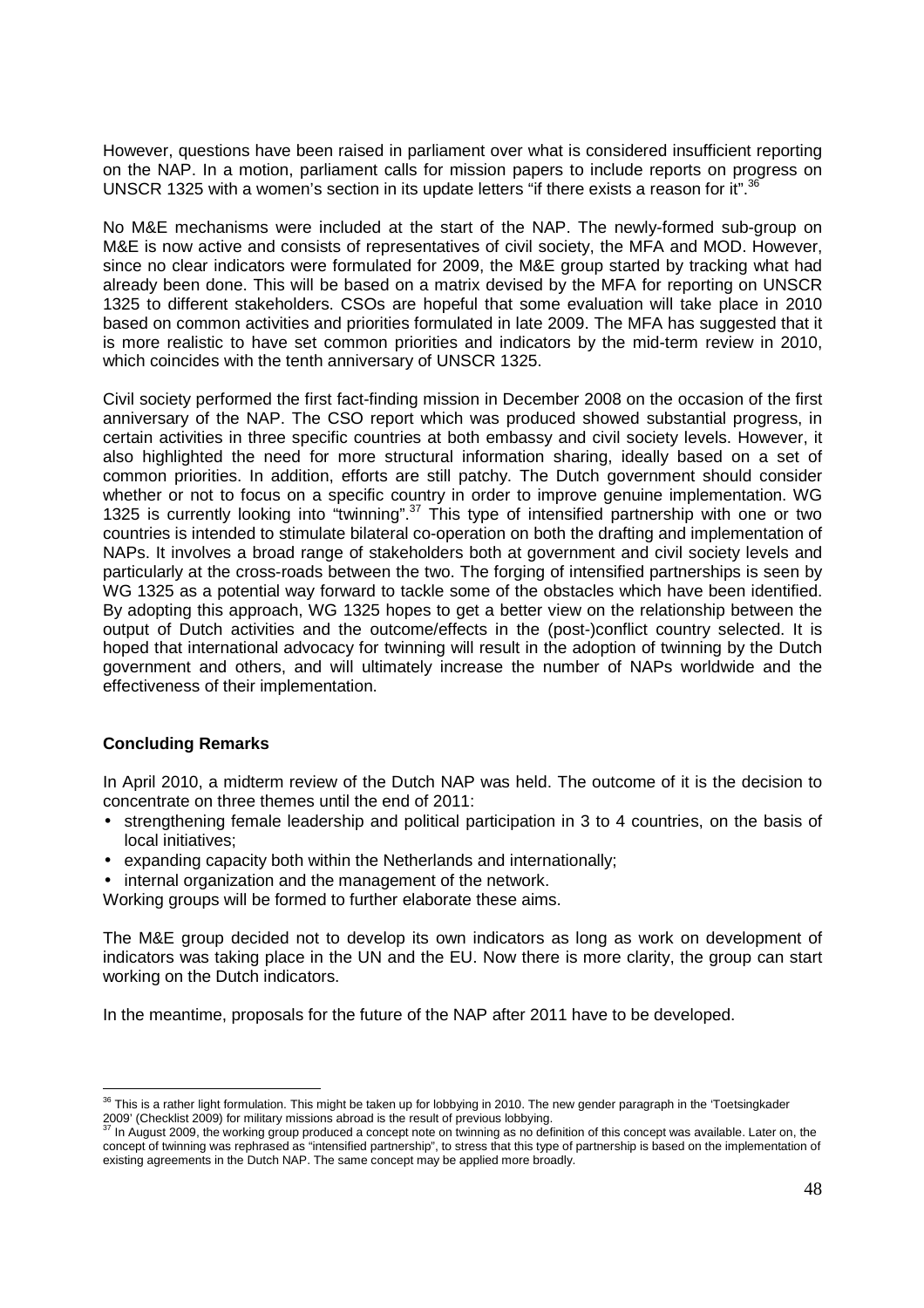# **Northern Ireland**

Northern Ireland Women's European Platform (NIWEP) Irene Miskimmon and Kate McCullough

# **Introduction**

Northern Ireland is a unique part of the UK in that it recently came out of a period of more than three decades of violent conflict. Although Northern Ireland is now in a post-conflict situation and has its own devolved government (the Northern Ireland Executive), certain issues continue to be decided in London. These include European and International Agreements, and social security and military matters. The UK government is also responsible for the development and implementation of the UK's National Action Plan (NAP) for the implementation of United Nations Security Council Resolution (UNSCR) 1325. However, Northern Ireland, although having had a conflict, and now being in a post-conflict situation, is not included in the UK NAP.

Although Northern Ireland should understand and adhere to the UK's NAP it is unlikely that it would be recognised by the Northern Ireland Executive as a priority or be adopted fully into its actions.

The UK NAP was introduced in 2006 and is to be evaluated regularly in order for any necessary revisions. It is a 12-point action plan which "links humanitarian, conflict, defence and diplomacy work, all-important to conflict resolution and Peacebuilding".<sup>38</sup> Although the plan seems to have a structure, the impact of the actions would be viewed as weak and insufficient for addressing the needs for women and girls in conflict and post-conflict situations.

# **Advocacy for UNSCR 1325**

The Northern Ireland Women's European Platform (NIWEP)<sup>39</sup> is the main civil society actor raising awareness of UNSCR 1325, and has been engaged in lobbying, training and hosting conferences since 2000. The focus of NIWEP's work is largely gender but, given the peacemaking work done by many women's groups during "The Troubles", during this current post-conflict process it also includes peacebuilding.

NIWEP is an umbrella organisation which represents many women's groups in Northern Ireland. Since 2005, NIWEP has also been part of Gender Action for Peace and Security (GAPS UK) with whom NIWEP continues to share information and experience. NIWEP is also a member of the UK Associate Parliamentary Group on Women, Peace and Security. NIWEP has consultative status at the UN and produced a shadow report for the Committee on the Elimination of Discrimination against Women (CEDAW) session on the UK in July 2008.<sup>40</sup> In its concluding observations, the CEDAW made particular reference to the fact that UNSCR 1325 should apply to Northern Ireland. NIWEP has produced a further shadow report on the progress so far. Attendance at the Commission on the Status of Women (CSW) and representation on the European Women's Lobby (EWL) are further tools used by NIWEP to raise the position of Northern Ireland in relation to the UK NAP.

Awareness raising about and monitoring of UNSCR 1325 have been carried out by the dissemination of user-friendly information on the Resolution to men and women in Northern

-

 $38$  For the full text, see: www.fco.gov.uk.

<sup>&</sup>lt;sup>39</sup> For more information, see: www.niwep.org.uk.

<sup>40</sup> This is available at http://blog.niwep.org/wp-content/uploads/2009/06/cedaw-9-may-2008-report.pdf.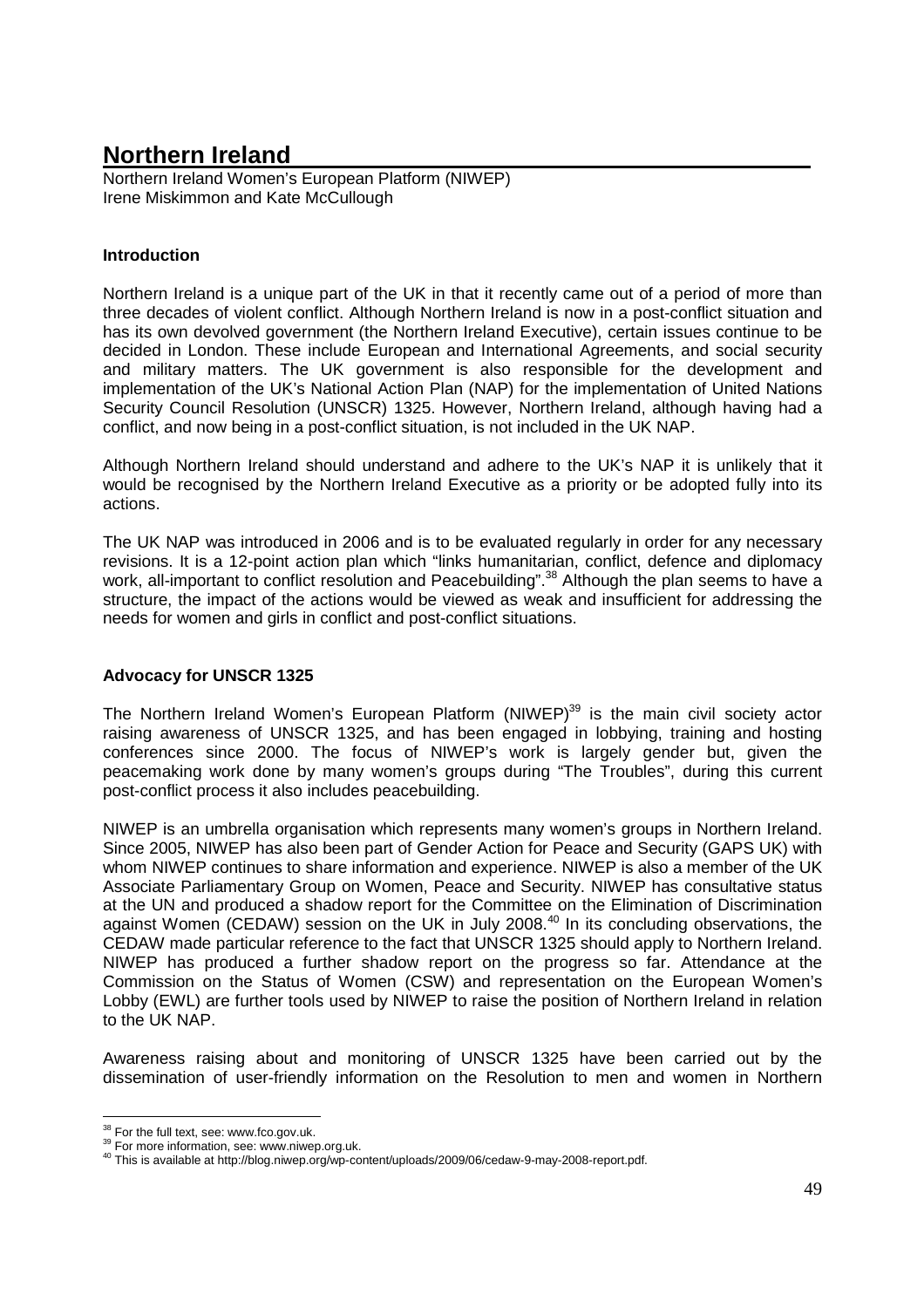Ireland, including members of the NI Assembly and Executive. This has included, for example, a mock trial of UNSCR 1325 held in the Northern Ireland Assembly and the production of alternative reports. NIWEP has continually lobbied the Northern Ireland Executive, the UK government, the UN and the EU on behalf of women in Northern Ireland on the need to adopt the recommendations from UNSCR 1325. In 2006, a representative from NIWEP attended and produced a report on the Wilton Park Conference on UNSCR 1325 organised by the UK government, and to which no one from Northern Ireland was formally invited.

In July 2009 Baroness Nuala O'Loan, Ireland's Special Envoy on UNSCR 1325, headed a Cross-Learning Conference on UNSCR 1325 in Northern Ireland with representatives from Liberia and Timor-Leste to explore common issues and to share experiences with women in the province. The conclusions from that conference will be taken to the UN to be used as part of the evaluation of the Resolution on the occasion of its tenth anniversary in 2010.

The application of UNSCR 1325 to Northern Ireland will necessitate the consultation of all parts of civil society in order to prioritise the goals for the province.

NIWEP's key recommendations include:

- Government officials in Northern Ireland should be given training on UNSCR 1325, its effect and implementation;
- All structures and bodies created in the post-conflict period (e.g. PSNI, Policing Board, Victims Commission, Parades Commission, North-South bodies, Local Government Councils etc.) should be gender-proofed and made aware of the impact of the conflict on women and girls;
- New structures developed to review gender issues in public administration should reflect the recommendations of UNSCR 1325, CEDAW and the Beijing Platform for Action. This should include gender-proofing the Development Board, implementation by the board, a gender budget for the implementation of key issues in local areas and a 50-50 election of local women and men to councils;
- Northern Ireland officials should be more involved in diplomatic negotiations, even as observers, to understand international commitments made by the UK government;
- The Gender Unit of the Northern Ireland Executive should be given more resources to ensure the continuous monitoring and training on issues such as UNSCR 1325, CEDAW, CSW, etc; and
- The UN must strengthen UNSCR 1325 with a budget for implementation and an effective body for monitoring and evaluation. Governments should be examined regularly on their implementation as is the case with CEDAW and action taken against those countries which fail to implement the Resolution.

# **Engaging with the NAP process**

The lead departments on the UK's NAP are the Foreign and Commonwealth Office (FCO), the Ministry of Defence (MOD) and the Department for International Development (DflD). However, all UK government departments are equal stakeholders in the plan including, therefore, by definition, the Northern Ireland Office.

Despite devolution, Northern Ireland continues to be included in the UK's acceptance of international treaties. The Northern Ireland Assembly was not consulted about the UK's NAP, and there has been no attempt to promote specifically UNSCR 1325 in the peace process or in this post-conflict phase. Similarly, the development of the UK's NAP did not include any formal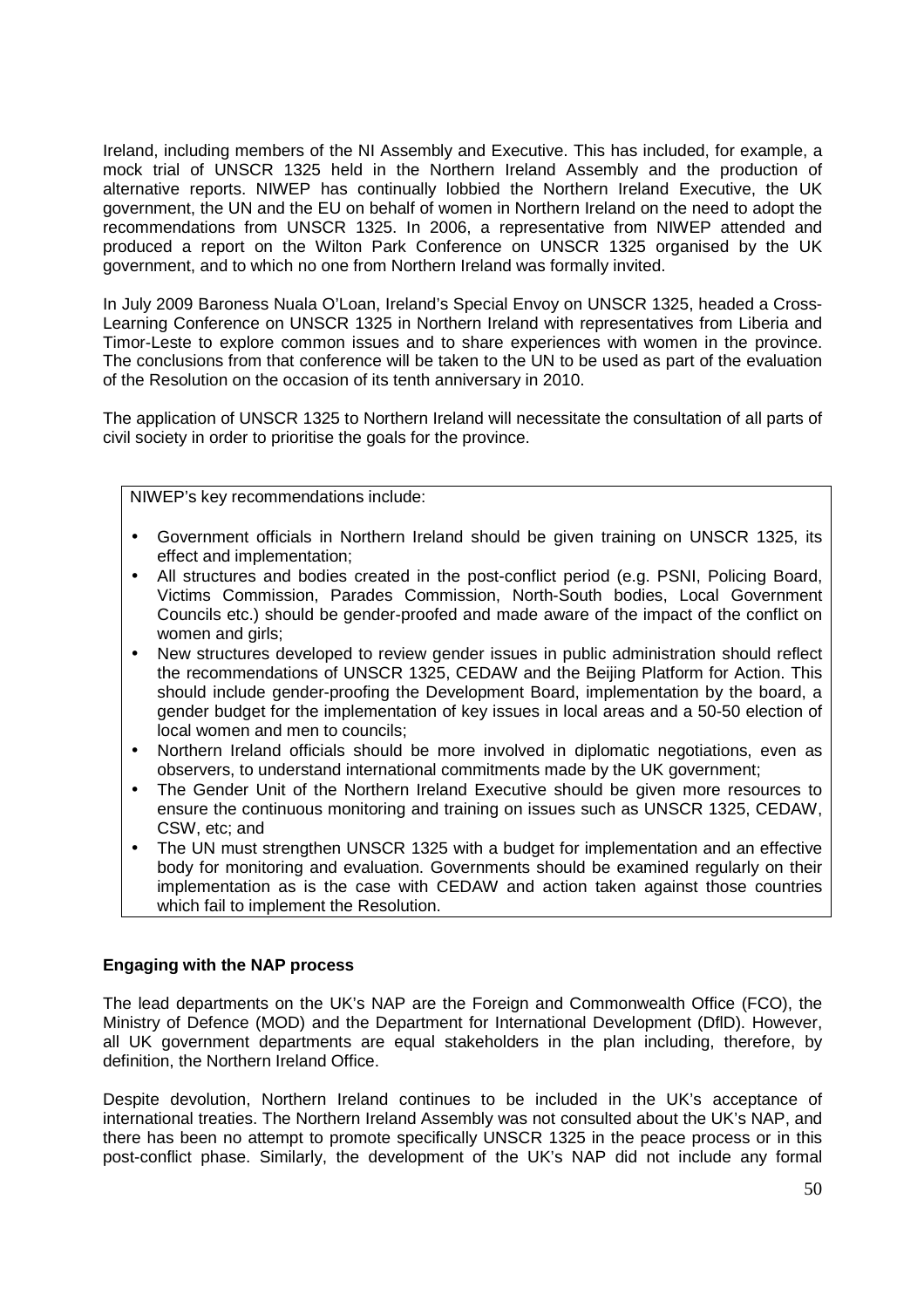representation from civil society in Northern Ireland. Government ministers and Assembly committees should be given the opportunity to discuss and debate the UK's NAP and its impact and implementation on the devolved government in Northern Ireland. A Northern Ireland Assembly All Party Group on UNSCR1325 should be established.

The EU has supported Northern Ireland through the Peace Funds, and while many women's organisations have benefited from this money, there has been no attempt to address the gender deficit. The Northern Ireland government body with responsibility for gender issues has a budget of only £25,000, which is shared also with sexual orientation groups.

The UK government has shown commitment to the gender training of its troops in conflict areas and to encouraging UN and EU member states to be aware of gender issues in countries where their troops are deployed. However, this commitment has not been extended to Northern Ireland.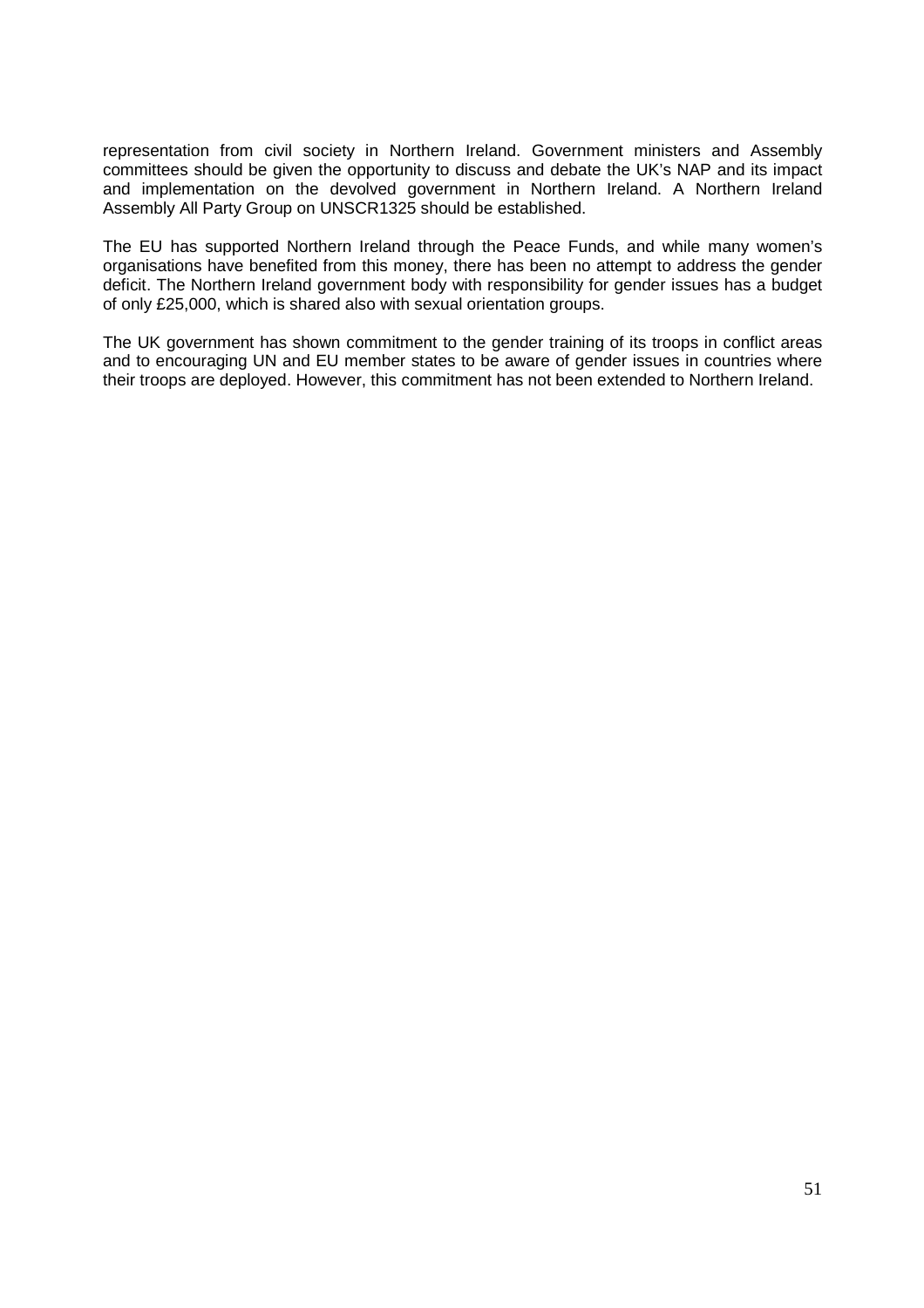# **Norway**

Forum Norway 1325 (FN 1325) and Forum for Women and Development (FOKUS) Sidsel Aas and Toiko Tõnisson Kleppe

# **Introduction**

Norway adopted a National Action Plan (NAP) for the implementation of United Nations Security Council Resolution (UNSCR) 1325 in March 2006. The NAP was followed up in May 2007.<sup>41</sup> It does not have a timeframe, but rather it is a "living document" and, as such, is open to revision. The NAP also does not have a stated overall budget. However, the budget for its implementation in 2007 alone was 130 million Norwegian kroner (approximately € 15 million).

The Norwegian NAP is comprehensive in content but the most concrete focus of the plan is on international peace operations. According to the plan, Norway "stress[es] the importance of integrating a gender perspective into all aspects of crisis management operations" in its relations with the EU Presidency and individual EU Member States, as well as in the EU-led crisis management operations in which Norway participates. However, except for this section on international peace operations, the NAP seems to be more of a policy paper which indicates Norway's intentions rather than a genuine action plan. The NAP often uses the wording "Norway will seek to..." or "Norway will support..." without providing any more specific details on how this action will be taken or by whom. In this regard, the NAP lacks concrete indicators and a proper division of responsibilities to hold the stakeholders and respective government ministries accountable for its implementation. These and other suggestions such as having annual independent assessments of the implementation process of the NAP, were made by Forum Norway 1325 (FN 1325) but were not adequately taken into account in the NAP.

# **Advocacy for UNSCR 1325**

The mobilisation of the NGO community around the development of a NAP began in 2001 when Norway was a member of the UN Security Council. The Centre for Gender Equality (then called Likestillingssentret) sent a number of proposals to the Ministry of Foreign Affairs (MFA) on measures for following up the Resolution. They proposed the creation of a UN monitoring and reporting mechanism for the measures that member states should put in place, a separate Norwegian expert committee to follow the work of the Security Council while Norway was a member and efforts to increase the representation of women in Norwegian-supported peace processes, if necessary by affirmative action or, alternatively, with special forms of inquiries and negotiations targeting women. They also proposed gender budgeting for Norwegian funds for peacebuilding, collaboration with the voluntary sector to make maximum use of women's expertise and commitment to peace, and policies against sexual exploitation and abuses committed by UN forces.

In 2002, the Women's International League for Peace and Freedom (IKFF/WILPF Norway) received US \$50,000 from the MFA for information initiatives on UNSCR 1325. Some of the money was used to translate the text of the resolution into Norwegian. In the summer of 2003, a meeting was organised to launch the UN Development Fund for Women (UNIFEM) report Women, War and Peace: The Independent Experts' Assessment on the Impact of Armed Conflict on Women and Women's Role in Peacebuilding with one of the authors, Elisabeth Rehn as the main speaker. The meeting received widespread support and press coverage, and it enabled

<sup>-</sup><sup>41</sup> For the full report, see: http://www.regjeringen.no/upload/UD/Vedlegg/FN/Framdriftsrapport%20SR%201325%20mai%202007.pdf.<sup>41</sup> For the full report, see: http://www.regjeringen.no/upload/UD/Vedlegg/FN/Framdriftsrapport%20SR%201325%20mai%202007.pdf.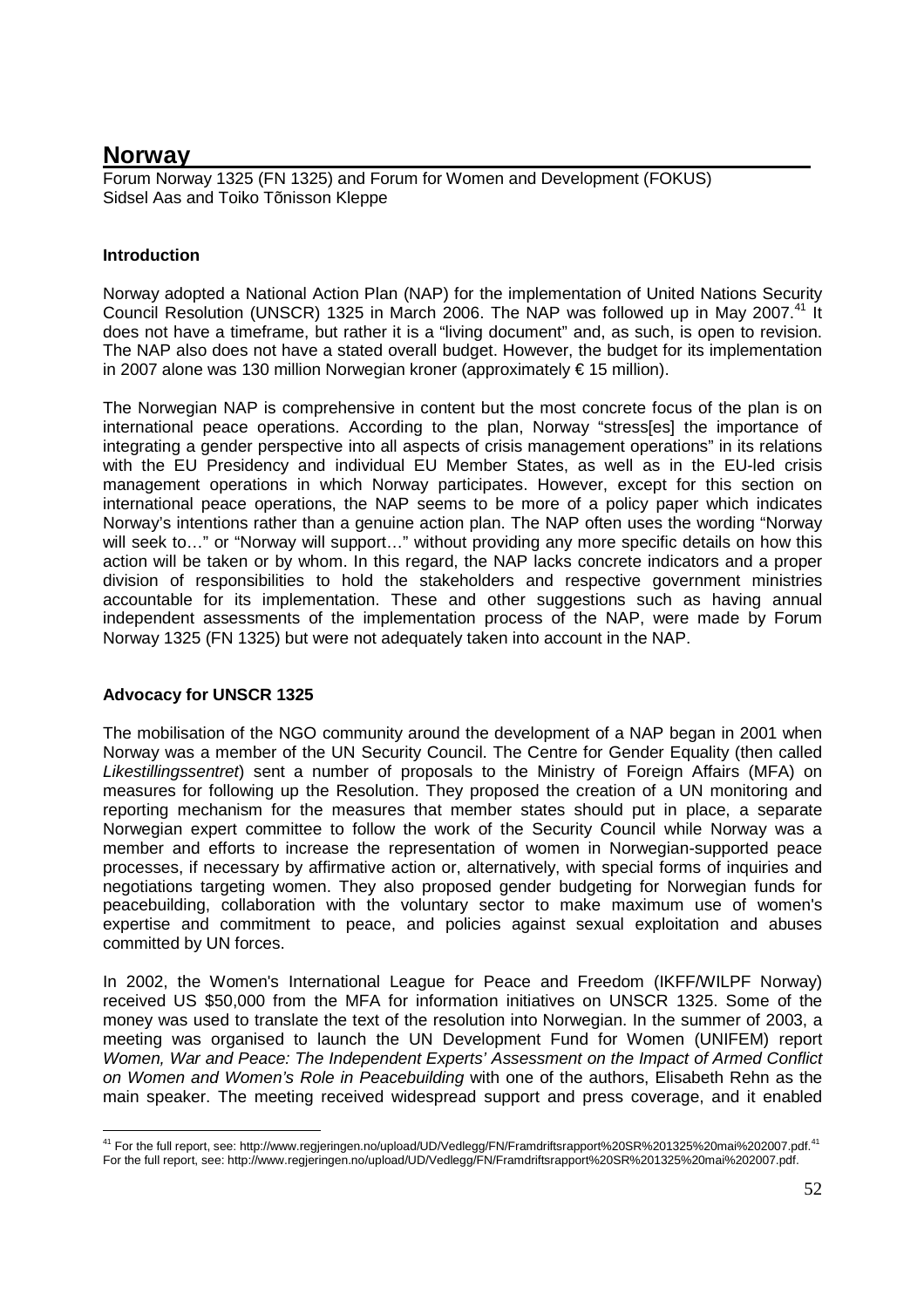NGOs to establish a dialogue with the MFA's political leadership on this issue. The event was also the beginning of collaboration between Likestillingssentret, IKFF, Amnesty and FOKUS to raise awareness of the Resolution known and to transform it into a political instrument.

This collaboration has since been formalised in the network FN 1325. FN 1325 was established in 2004 to lobby the Norwegian authorities for committed implementation of UNSCR 1325. A number of organisations have since joined the network including Care Norway, Norwegian Church Aid, Norwegian People's Aid, Norwegian Council for Africa and the Norwegian Peace Council. The eight civil society organisations (CSOs) that are members of FN 1325 all work the fields of humanitarian aid, peacebuilding or women's issues. However, the key advocating persons within these organisations and the abovementioned research institutions are generally gender experts or work as gender advisors within their respective organisations.

#### **Engaging with the NAP process**

The Norwegian NAP was written in approximately four months and FN 1325 was asked to provide input.<sup>42</sup> In the autumn of 2005, FN 1325 presented a concept note to the MFA with concrete input for the Norwegian NAP. The concept note was developed for a workshop organised by FN 1325 on 18 October 2005.<sup>43</sup> The Peace Research Institute of Norway (PRIO) was also a key actor in the lobbying process to adopt the NAP.<sup>44</sup> The proposal which FN 1325 submitted was much more detailed and concrete than the final NAP. The issue was also discussed at a meeting with the MFA on 24 January 2006 and on 7 February 2006 at the annual conference for CSOs and government ministries to address issues regarding gender equality (Milepælkonferansen).

The network has also conducted lobbying, media actions, and continuous input and comments to the MFA, for example on the sixth anniversary of UNSCR 1325,<sup>45</sup> in addition to a report with recommendations which was presented to the MFA after a networking conference held in 2007 by FOKUS in Thailand with the organisation's local partners.<sup>46</sup>

The Norwegian government, and especially the MFA as the main coordinator for the NAP, is very open and positive to CSO advocacy on the NAP. The MFA's gender ambassador has played an especially important role in this regard and has hosted meetings to discuss Norwegian action on UNSCR 1325 and measures for coordinating efforts. The Gender Ambassador and his unit at the MFA are, however, extremely short of resources. They are, therefore, limited in terms of time and possibilities to respond adequately to the suggestions made by civil society – especially regarding monitoring the implementation of the NAP.

The MFA has provided important support for CSO activities around UNSCR 1325 and the Norwegian NAP and the resolution. For instance, the MFA funded an international conference in November 2008 which looked at the processes and achievements related to the UNSCR 1325. It also funded a conference in November 2009 on indicators for monitoring the implementation of NAPs organised by the Forum for Women and Development (FOKUS) and International Research and Training Institute for the Advancement of Women (INSTRAW).

-

 $42$  For more information, see: http://www.fn1325.no/Artikler\_innlegg/Innspill/5637.

<sup>43</sup> To read this proposal, see: http://www.fn1325.no/484/4907Innspill\_FN\_1325\_til\_norsk\_handlingsplan\_1325.pdf.

<sup>44</sup> For more information about the documents submitted (in Norwegian) by Forum Norway 1325 for input to the NAP, see: http://www.fokuskvinner.no/484/Innspill\_handlingplan1325\_UD.pdf.

<sup>&</sup>lt;sup>45</sup> For more information, see: http://www.fn1325.no/Artikler\_innlegg/Innspill/5632.

<sup>46</sup> For more information, see: http://www.fokuskvinner.no/484/Rapport\_til\_UD.pdf.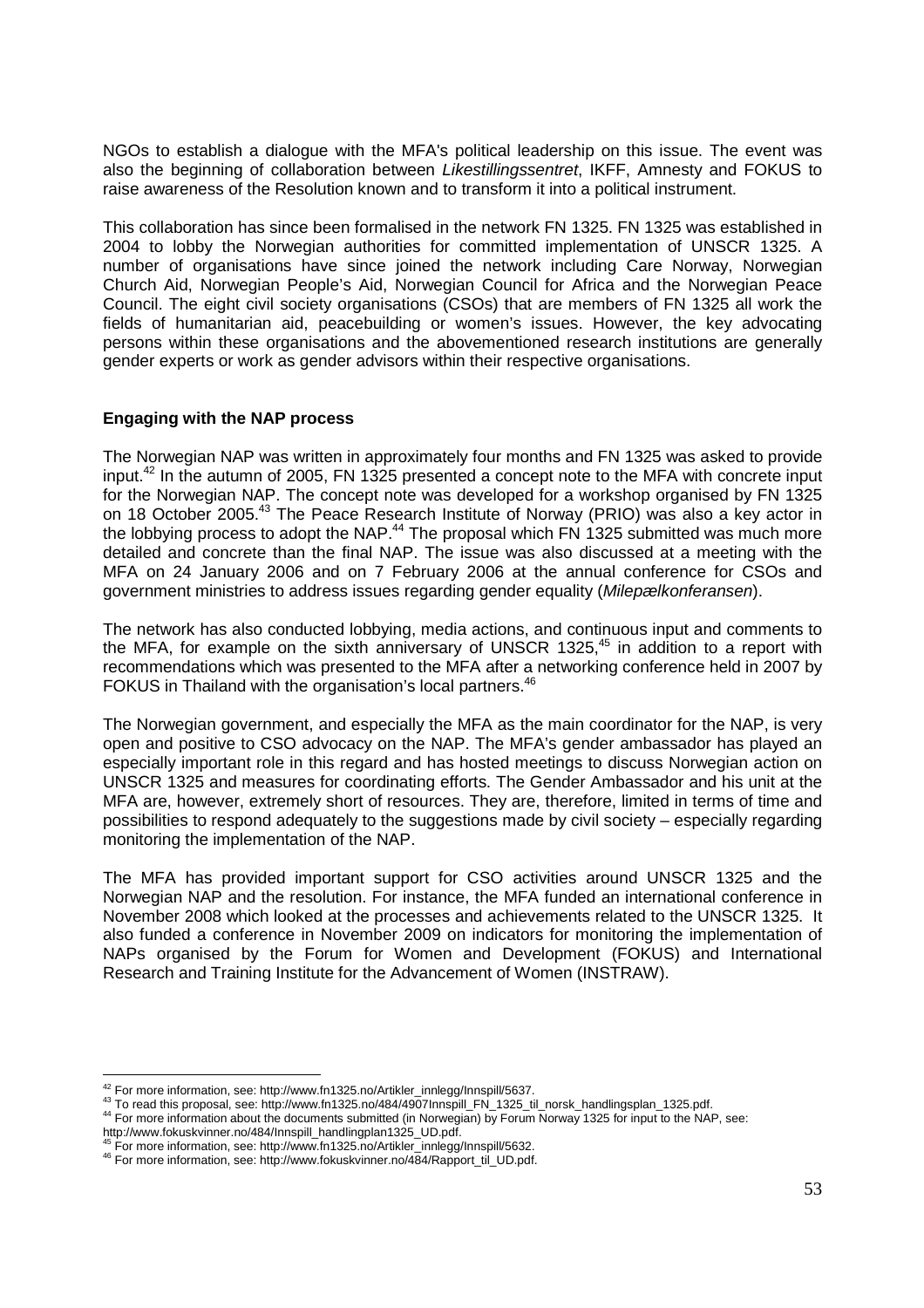## **Monitoring Implementation at National Level**

FN 1325 has proposed the establishment of a Norwegian UNSCR 1325 committee, composed of scientists, politicians, bureaucrats and NGO representatives. It is envisaged that the committee would prepare an annual report on UNSCR 1325 work in Norway, based, inter alia among other things on reports from all relevant authorities and organisations. The Norwegian parliament would conduct an annual public hearing on the basis of the report.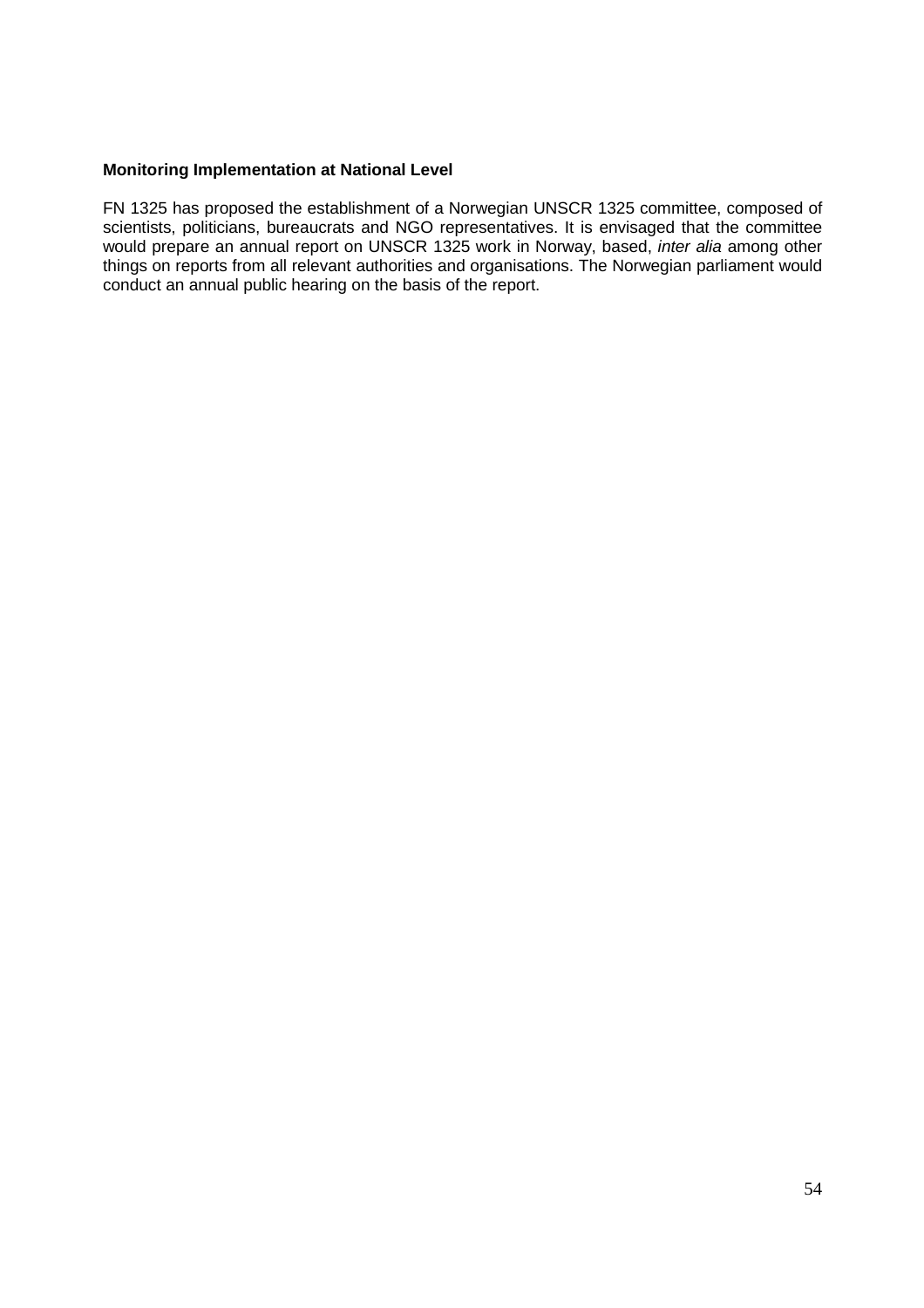# **Portugal**

Portuguese Platform for Women's Rights<sup>47</sup>

# **Introduction**

-

Portugal has a national action plan (NAP) for the implementation of UNSCR 1325. The plan was launched in 2009 for the period 2009 to 2013. The NAP was approved by a resolution of the Council of Ministers (71/2009) on 25 August 2009, just before UNSCRs 1888 and 1889 and it has a strong mandate when it comes to implementation.

The Portuguese NAP focuses on strengthening women's participation and representation in all efforts to promote peace and security, promoting gender mainstreaming in the sectors of security (peacekeeping missions, security system reform), justice, development aid and reinforcing protection of women and girls in conflict and post-conflict areas. Specifically, the Portuguese NAP has five strategic objectives:

- (1) To increase the participation of women and integrate gender equality into every phase of peacebuilding, including all levels of decision-making;
- (2) To ensure the training on gender equality, gender-related violence and other relevant aspects of SCRs 1325 and 1820 of personnel involved in peacebuilding processes;
- (3) To promote and protect the respect for the human rights of women and girls in areas of conflict and post-conflict, regarding the need for (a) Prevention and elimination of genderrelated violence against them, (b) Promotion of the empowerment of women;
- (4) To deepen and diffuse awareness of women, peace and security, including training and awareness-raising of decision-making entities and public opinion;
- (5) To promote the participation of civil society in the implementation of SCR 1325.

The NAP is comprehensive. That said, given that the Portuguese NAP states that the government "interprets the resolution as extending beyond armed conflicts and humanitarian aid to include the promotion of policy coherence at a national level concerning issues such as disarmament and weapons control, public security and the elimination of gender-based violence'', the final version of the plan falls short when it comes to meeting the expectations raised by this acknowledgment.

The Portuguese NAP does not include an overall budget nor does it mention how measures will be funded. This poses a huge constraint on actual implementation of the plan.

The NAP refers to the international and European legislative framework for action, but does not explain the links between the international/European level and the national level.

The Portuguese NAP has only been in place for a few months. It has several positive aspects, including reference to the encompassing legislative framework for action at the international, European and national levels on women's human rights and gender equality, as mentioned above, and the thematic areas of intervention it covers. Unfortunately, the NAP does not include a

 $47$  The Portuguese Platform for Women's Rights is a social, cultural and humanist umbrella non-governmental organisation, independent from political parties, religious institutions or governmental structures, whose members are women's rights NGOs. It was created in 2004 and its main objective is to foster cooperation for collective reflection and action in the promotion of women's rights and gender equality through several means, such as research, lobbying, dissemination of information, awareness-raising and training, therefore contributing to the implementation of gender mainstreaming in all areas. The Platform's goals are to contribute to the empowerment, articulation and mobilisation of Portuguese Women's Rights NGOs; the reinforcement of its networking and cooperation relations with European and international NGOs working in this field in order to strengthen and support these NGOs' important social role as actors in the process of implementation of gender equality. PpDM represents Portugal in the European Women's Lobby and in the Association des Femmes de l'Europe Méridionale. For more information, please visit www.plataformamulheres.org.pt or e-mail to plataforma@plataformamulheres.org.pt.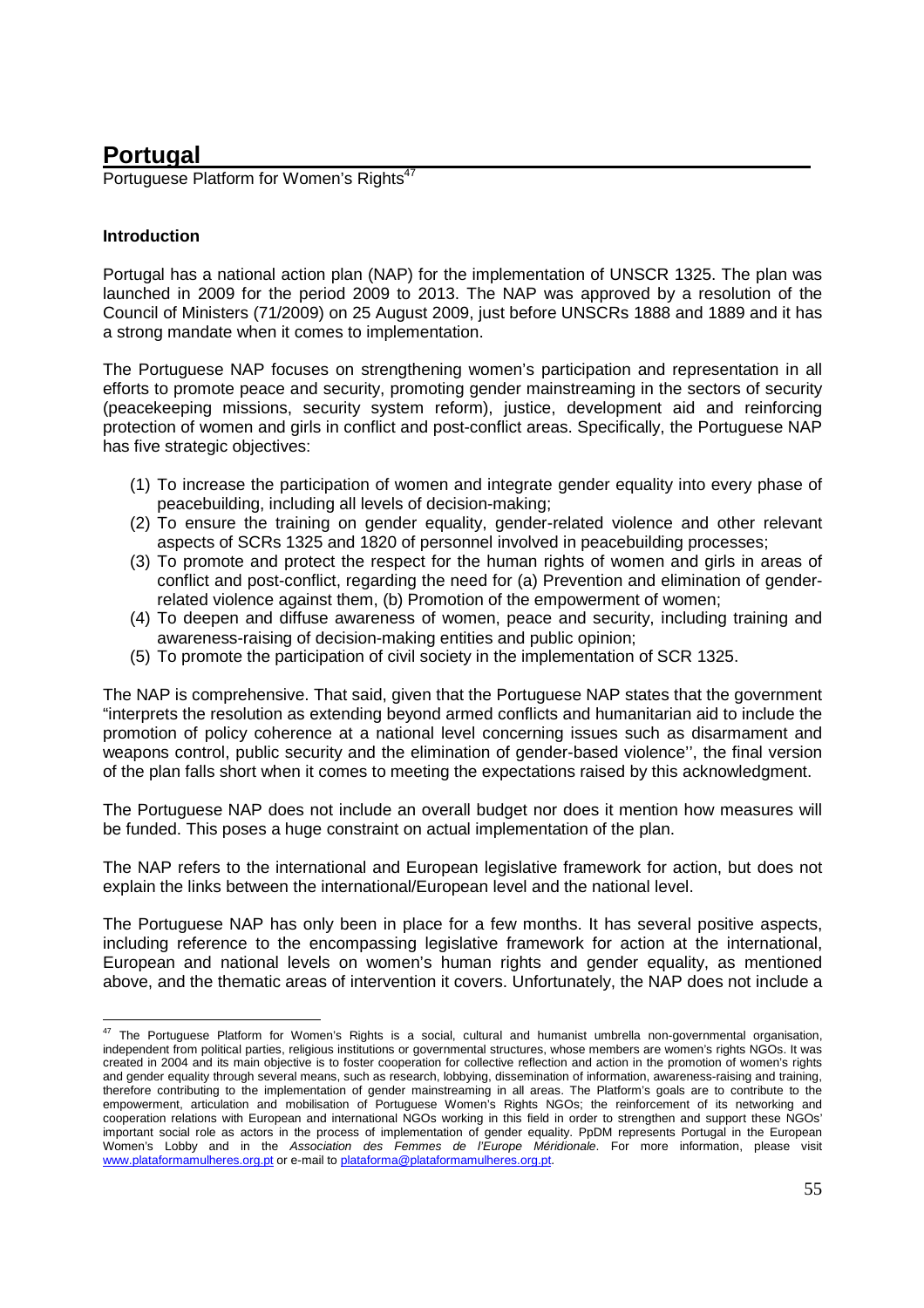budget, specific reference to bodies responsible for the implementation of the actions, a timeline, pace and sequence for the actions mentioned or wording on how the participation of civil society in monitoring and evaluation will concretely take place. In short, the NAP looks promising but needs further clarification regarding actual implementation. Hopefully the proposed working group will provide clarification on these matters, including ensuring participation of and cooperation with civil society actors.

## **Advocacy for UNSCR 1325**

Civil society organisations advocating for the implementation of UNSCR 1325 in Portugal focus on women's issues, although other sectors, such as humanitarian and development NGOs, and also research centers, participated in public consultation processes on the adoption of a Portuguese plan of action. Women's human rights NGOs have been involved in women, peace and security advocacy since 2000, participating in the global campaigns for a UN SC resolution on the issue. No national CSO platform exists but a coordinated approach has been developed by women rights and development NGOs – and this coordination is now being (re)fostered by the Portuguese Platform for Women's Rights. Specific mention should be made of the international women's rights movement the GRAIL which assumed a key role in generating momentum and lobbying for action in Portugal at the time.

### **Engaging with the NAP Process**

The drafting of the Portuguese NAP has been coordinated by the National Mechanism for Equality – Commission for Citizenship and Gender Equality (CIG), a government body under the direct supervision of the minister attached to the Presidency of the Council of Ministers who plays a coordinating role in the Portuguese government. In order to ensure mainstreaming of gender equality, the CIG is assisted by a Consultative Council in which all relevant ministries are represented (including the Ministries of Foreign Affairs, Defence, Interior and Justice).

The Portuguese NAP, adopted by the Council of Ministers in August 2009, lists five strategic objectives (see introduction), all including sub-objectives and specific actions.

In 2008, in light of the creation of the Portuguese NAP, a first consultation of civil society organisations, individual persons and research centres was undertaken by the National Mechanism for Equality – the Commission for Citizenship and Gender Equality (CIG). In July 2009, a second public consultation took place, in advance of the final discussion on the NAP by the Council of Ministers. As this second process occurred during the summer vacation, the possibility for civil society to contribute in a meaningful way was seriously hampered. In fact, the final version of the NAP adopted in August 2009 does not seem to differ from the draft NAP which was put forward at the beginning of the public consultation process in the summer of 2009. In addition, people from conflict-affected areas were not involved in the development of the action plan.

Although the NAP does specify key actors responsible for implementation (the Ministries of Foreign Affairs, Defence, Interior and Justice), it fails to indicate which actor is responsible for implementation of each specific measure. The plan also lacks a clear timeline for implementation, a specific budget, specific steps to be taken and sequencing.

The Portuguese NAP stresses the need to consult civil society on implementation of the plan, and it includes the possibility of modifications of the plan in cooperation with civil society actors by confirming the importance of the feedback given by NGOs, research centres and other civil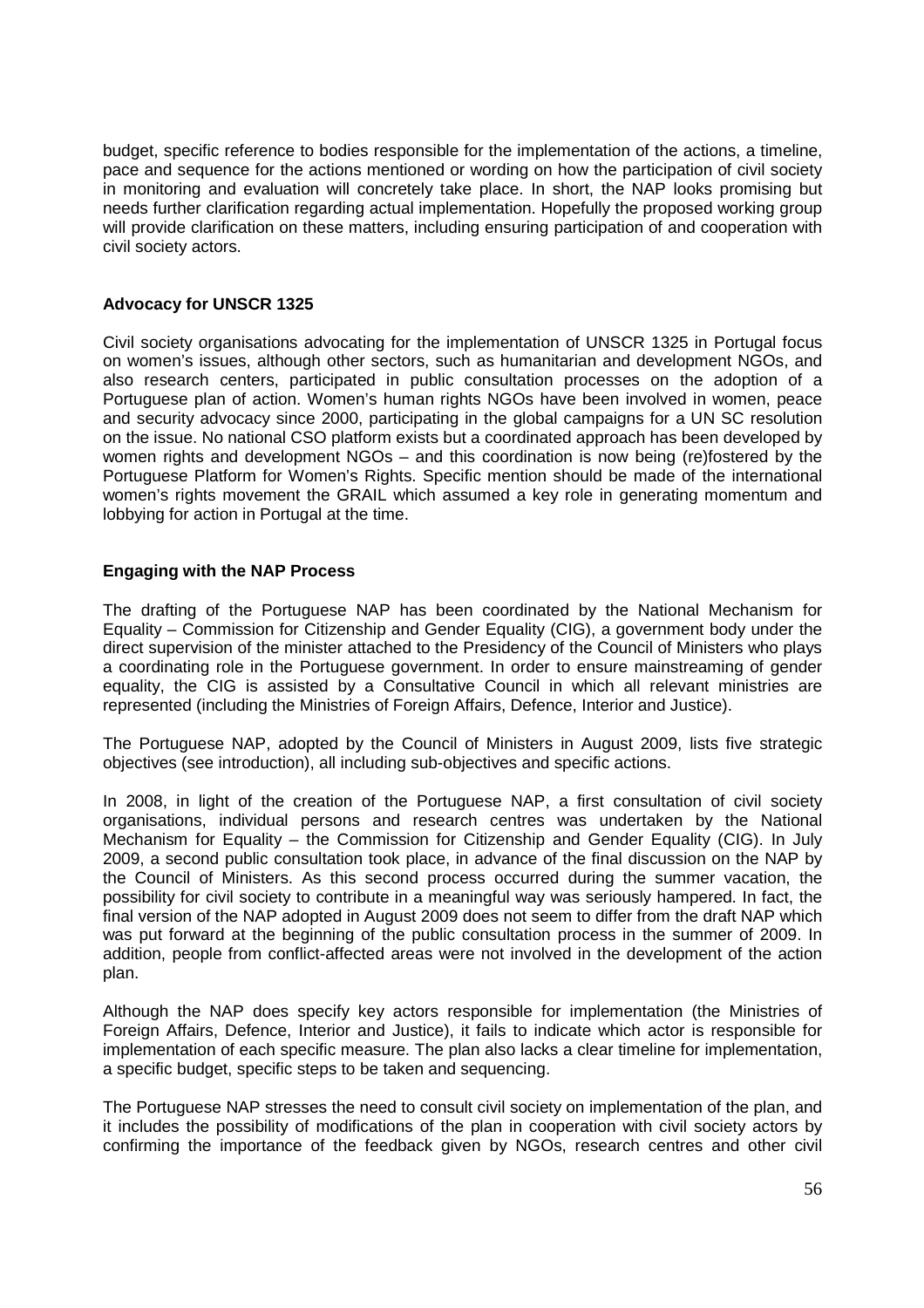society actors (objective 5). However, the plan does not talk about a mechanism for civil society participation. It leaves a decision on this matter to the future members of the official working group. No consultation or information on implementation of the Portuguese plan has been provided up till now. There are also no specific mechanisms for accountability included in the plan. The only existing reference is to annual reports and two evaluation reports (mid-term and end) – failing to mention a date or methodology for these reports.

It is probably too early to speak about impact of the Portuguese NAP; an official working group still needs to be formed.

### **Monitoring Implementation at National Level**

The Portuguese NAP emphasises the need for efficient monitoring and evaluation mechanisms. However, the only concrete measure envisaged to achieve this is the creation of a working group composed of representatives from each ministry involved in the implementation of the plan. This group is to be responsible for coordinating the implementation of the plan, for the actions to achieve their specific objectives, close cooperation with the institutions and organs taking part in its implementation, deciding on the possibility of the inclusion of other bodies, mobilising financial resources for implementation and producing annual and two evaluation reports. Up to now there is no information on whether this working group has actually been created, which raises serious concerns about the state of implementation of the Portuguese NAP.

The NAP does include a list of indicators, linked to the plan's activities and specific objectives. These indicators include for example the number of workshops and meetings on women, peace and security held. However, there is no base-line assessment and there is also a lack of clarity on the exact monitoring and evaluation processes.

#### **Concluding Remarks**

The plan includes wording on the need for civil society to be included in the monitoring mechanism, but lacks detail. The Portuguese Platform for Women's Rights is (re)establishing contacts with the civil society stakeholders that contributed to the consultation phase of the Portuguese NAP to follow-up together on monitoring the implementation of the plan. The Portuguese Platform for Women's Rights has also already expressed its availability to cooperate with the relevant authorities in the NAP's implementation.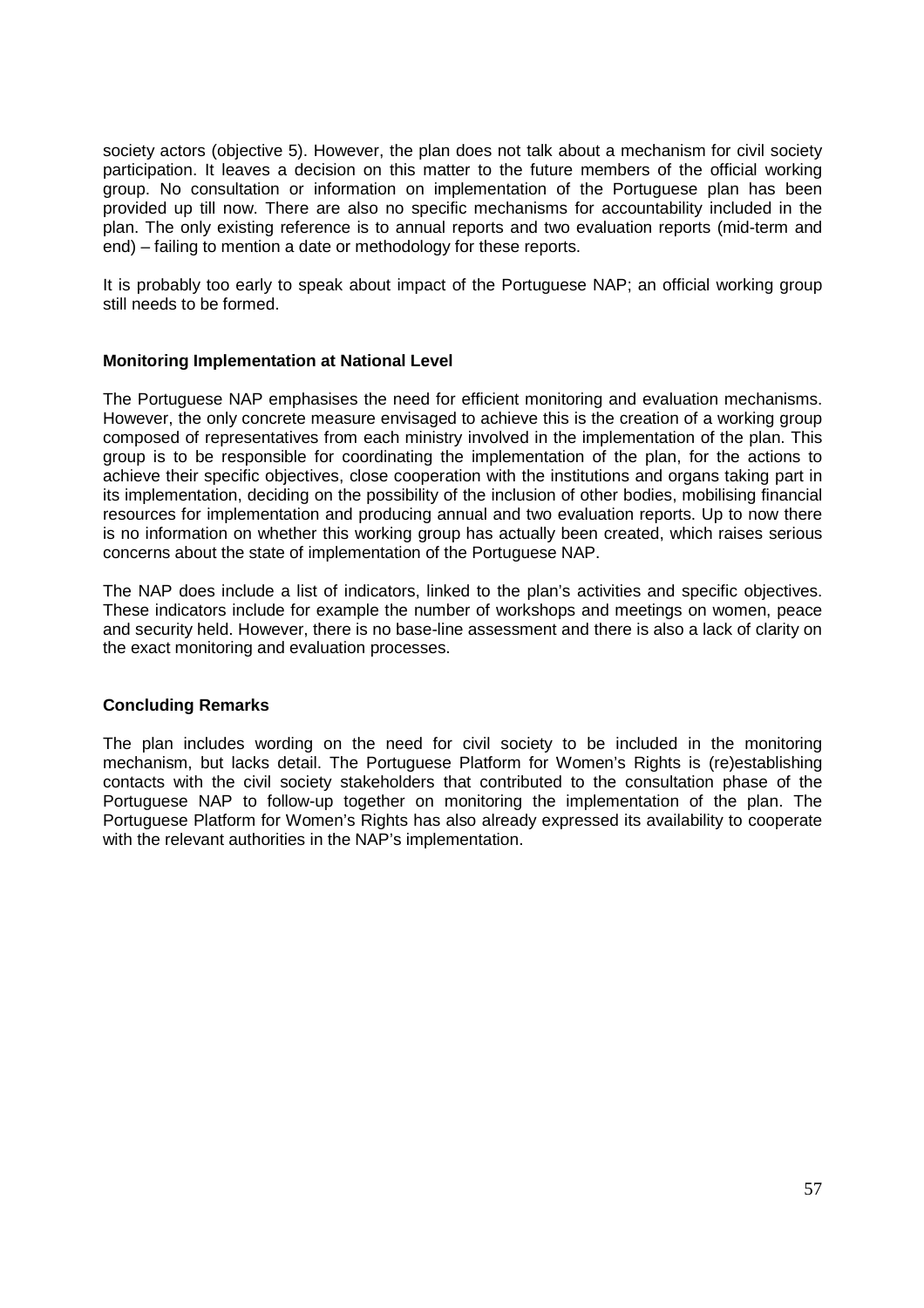# **Slovenia**

CEE Network for Gender Issues Sonja Lokar and Mija Javornik

# **Introduction**

Until June 2008 the Slovenian government had not undertaken any steps to implement United Nations Security Council Resolution (UNSCR) 1325 on women, peace and security. The document had not even been translated into Slovenian. The Ministry of Defence (MOD) was not aware of the adoption of the resolution, while the Ministry of Foreign Affairs (MFA) did not have the documents relating to either UNSCR 1325 or UNSCR 1820. The CEE Network for Gender Issues therefore provided them with copies of all the relevant material in May 2009. Now the government is to form an inter-ministerial group to discuss the production of a National Action Plan (NAP) on implementation of UNSCR 1325.

# **Advocacy for UNSCR 1325**

In June 2008 the CEE Network for Gender Issues, an association of progressive women from different walks of life working together in 21 former transition countries, organised a Balkan conference on the women's peace movement and implementation of UNSCR 1325 in order to evaluate the experience of women pacifists and activists in pre-conflict, conflict and post-conflict situations. The MOD showed an interest in participating and contributed a Slovenian translation of UNSCR 1325.

The outcome of the conference was an overview of the implementation of UNSCR 1325 in southeastern Europe. This made very clear that the only country with any kind of coherent approach to the resolution was Kosovo. Some initial action had also been taken – mostly information campaigns – in Croatia and Bosnia and Herzegovina yet all-in-all activities were limited.

Therefore, in September 2008, just before Slovenia's general election, a group of students led by project manager Mija Javornik, under the auspices of the CEE Network for Gender Issues and supported by the Mayor of Ljubljana Zoran Jankovič, organised a roundtable on the need to prepare a NAP on UNSCR 1325 and invited women parliamentary candidates from all political parties and all respective ministries.

At that time Slovenia already had a gender-blind parliamentary resolution on development aid and no activity plan for its implementation. After the election, the CEE Network for Gender Issues started lobbying for a NAP on UNSCR 1325 in Slovenia. The network gathered existing NAPs from Austria, Iceland, Norway and Sweden, analysed them and prepared a proposal for the implementation of a similar plan in Slovenia.

The CEE Network for Gender Issues publicly asked Minister of Defence, Ljubica Jelušič, whether it could count on her to initiate and help to implement a NAP on UNSCR 1325 and gave her the afore-mentioned project proposal along with all the relevant materials.

Due to the Network's persistence, a special inter-ministerial group was formed in late 2009 to produce a NAP to implement UNSCR 1325 in Slovenia. However, despite several requests for further information, the composition of the group, in terms of the ministries and ministers involved, is unknown. The group does not appear to have taken any initiative to include civil society in the process of drafting a Slovenian NAP.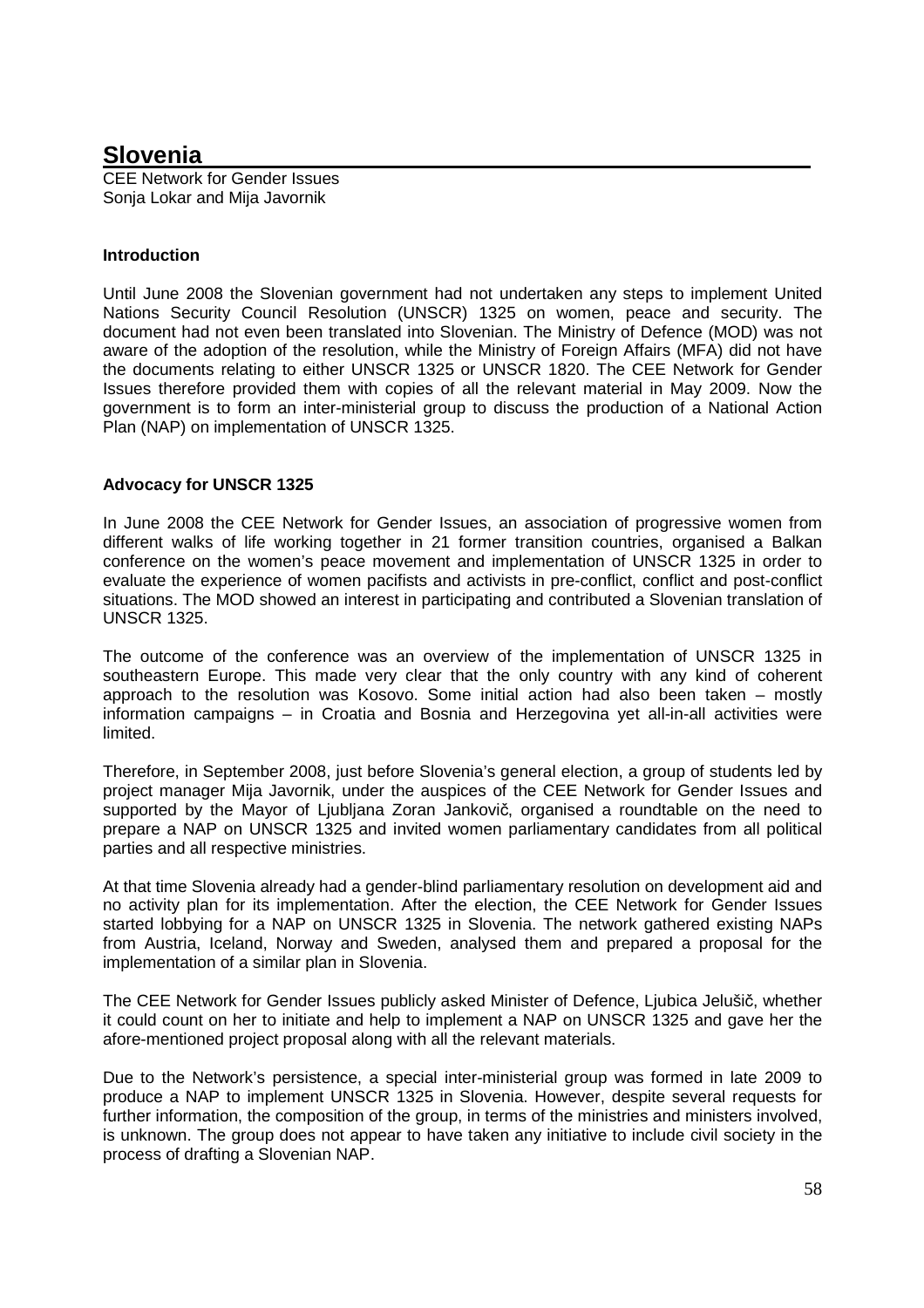# **Concluding Remarks**

The CEE Network for Gender Issues will seek international support in order to prepare a shadow proposal for a Slovenian NAP to implement UNSCR 1325, which will be released in conjunction with the draft report produced by the inter-ministerial group.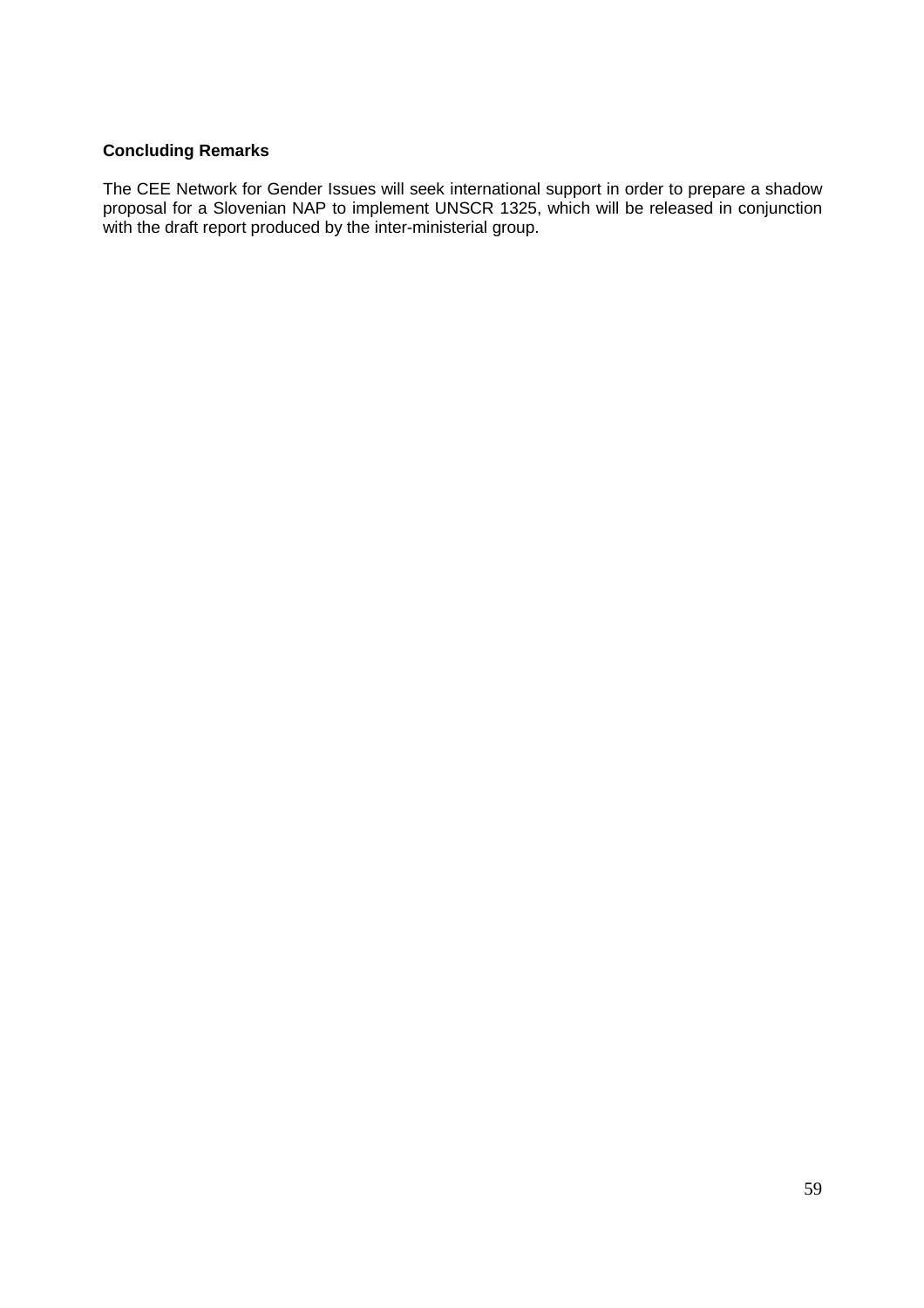# **Spain**

Spanish Association of Peace Research (AIPAZ) Manuela Mesa

# **Introduction**

Spain's national action plan (NAP) for the implementation of United Nations Security Council Resolution (UNSCR) 1325 was approved by the Council of Ministers on 31 November 2007. Under the plan, the State Secretariat for International Co-operation in the Ministry of Foreign Affairs adopted a specific action plan on gender and peacebuilding within the framework of development co-operation. The NAP highlights the need to promote women as indispensable actors in peacebuilding processes, in conflict prevention and in post-conflict rehabilitation and reconstruction activities. It takes a comprehensive approach, including reference to development, security, peace negotiations and political participation. The NAP also includes references to EU action. It highlights the European Common Security and Defence Policy (CSDP) and development co-operation. The Spanish NAP is a working document and, as such, it is open to amendments and additions. The main problem with the Spanish NAP is that there is no specific allocated budget for the implementation of the NAP as UNSCR 1325 is considered a cross-cutting issue. Overall, the Spanish NAP is quite ambitious. However, the key question of implementation remains.

# **Advocacy for UNSCR 1325**

Following the adoption of UNSCR 1325, only a few civil society organisations (CSOs), mostly peace research and peace education groups, actively lobbied for a Spanish NAP. Although gender and peace issues have been on the agenda of some groups for a long time, the actual development of a NAP was initially more of a governmental initiative.

Certain NGOs and women's groups are sceptical about UNSCR 1325 and do not consider it a useful area of work. NGOs working on gender are more interested in development and rarely include peace as a dimension of their work. Feminist groups tend to be sceptical about the role which the United Nations (UN) can play. They do not consider the UN to be the place where their demands can be met. As a result, feminist groups are not really involved in this kind of initiative. Interest in working on UNSCR 1325 comes from peace research and peace education organisations as well as a few NGOs which are active in conflict-affected countries (e.g. Colombia and the Palestinian Territories).

Over the past ten years, civil society has carried out many different activities related to UNSCR 1325, including the Seminario de Investigación para la Paz (Peace Research Seminar) in Zaragoza. This culminated in the conference entitled Women in Peace Processes: Security Council Resolution 1325 in 2007, which brought together researchers and activists from throughout Spain. CEIPAZ in Madrid has organised awareness-raising activities on UNSCR 1325. In Catalonia, the organisation Dones x Dones, the Escola de Cultura de Pau, the Institut Català de les Dones and the Agència Catalana de Cooperació al Desenvolupament have organised various conferences on women's participation in peace processes. In 2005, a conference was organised on the theme Women's Mediation: A peace practice, which aimed at analysing women's participation in peace processes. Participants in these conferences included women who had been directly involved in peace negotiations in South Africa, Sri Lanka, Guatemala and Northern Ireland, as well as representatives from UNIFEM, leading international analysts and activists from the Palestinian Territories, Israel, Northern Ireland, Afghanistan, Iraq, Guatemala, the United States, Serbia, Bosnia and Herzegovina and the Western Sahara. In 2006, a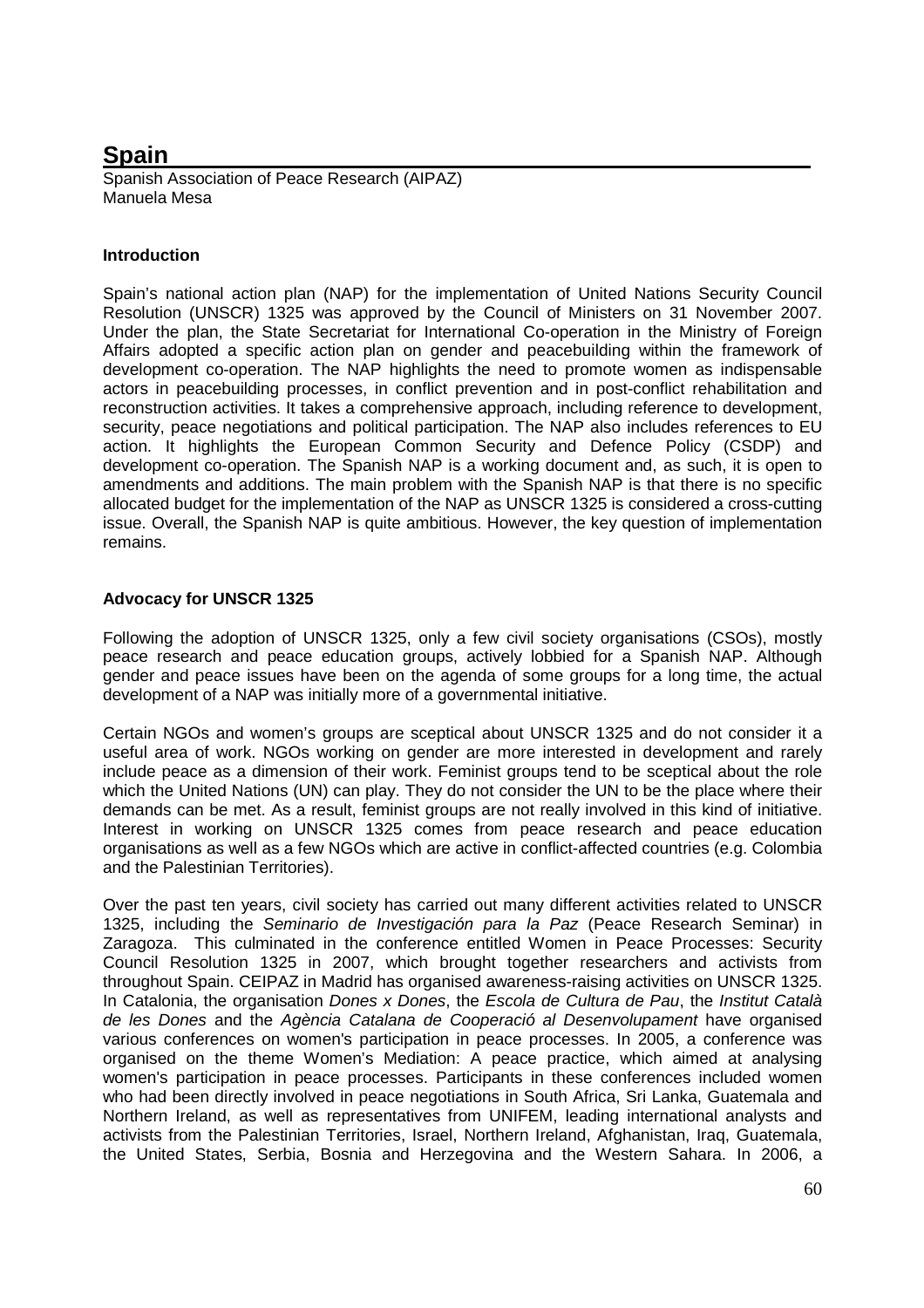conference entitled African Women: Builders of peace, brought together women involved in the peace processes in Burundi and Sierra Leone. Apart from the afore-mentioned conferences, the campaign Move Yourself for Equality, which was organised by a consortium of NGOs, also included numerous activities on UNSCR 1325. In addition to these conferences and campaigns, various other seminars, debates and meetings have been organised on the subject of women and peace and on the gender dimension of armed conflict and peacebuilding. They were promoted by organisations such as ACSUR, HEGOA, Mujeres de Negro, Entrepueblos and Unesco Etxea, Prosalus, Mujeres en Zona de Conflicto, Solidaridad Internacional and Amnesty International, as well as other Spanish NGOs, town councils and universities.<sup>48</sup> In addition, most of the peace research centres in Spain include lines of research and specialists in the area of women, peace and security. Research projects have resulted in the publication of books and articles, as well as the inclusion of pieces in various periodicals and yearbooks in different research centres.<sup>49</sup>

### **Engaging with the NAP Process**

Several gender initiatives have been launched by Spain in recent years. In 2004, the Socialist government adopted a law on Comprehensive Protective Measures against Gender Violence (Act N<sup>a</sup>1/2004). In 2007, a law for the Effective Equality of Women and Men (Act Nº 3/2007) was adopted by the Parliament. In 2007, a NAP for the implementation of UNSCR 1325 was also adopted. Finally, in 2008 the Action Plan: Spanish Development Co-operation, Women and Peacebuilding was adopted, which focuses on gender and peacebuilding within development cooperation.

The Spanish Ministry of Foreign Affairs (MFA) was responsible for taking the initiative for developing a NAP for the implementation of UNSCR 1325. At the time, the MFA was developing a peacebuilding strategy for development co-operation, and as part of the process, a NAP was developed. Several ministries were involved in the Spanish NAP process, including the Ministry of Foreign Affairs and Co-operation with the Spanish Agency for International Co-operation for Development as its main executive arm in the realm of development co-operation; the Ministry of Defence; the Ministry of Labour and Social Affairs, including the Women's Institute; the Ministry of Home Affairs; the Ministry of Justice; the Ministry of Education and Science; and the Ministry of Health and Consumer Affairs) as well as areas of the public administration.

The first draft of the NAP was elaborated by a peace research organisation. It was subsequently discussed by NGOs and peace research centres. A number of consultative meetings were held with ministerial representatives, NGOs and experts on gender, development and peacebuilding. The Spanish NAP revolves around the following objectives:

- 1. To strengthen participation by women in peace missions, including in their decisionmaking bodies.
- 2. To promote the inclusion of a gender perspective in all peacebuilding activities.
- 3. To ensure specific training for personnel participating in peace operations on matters of equality and on the different aspects of UNSCR 1325 and to increase knowledge of and awareness of UNSCR 1325.
- 4. To protect the human rights of women and girls in conflict and post-conflict areas, including camps for refugees and displaced persons, and to foster women's empowerment and participation in processes through which peace accords are negotiated and applied.
- 5. To incorporate the principle of equal treatment and opportunities for women and men in the planning and execution of activities for disarmament, demobilisation and reintegration

<sup>-</sup><sup>48</sup> Villellas, Maria (2010). Bakground Paper: The role of women in peacebuilding. Proposals for the implementation of 1325 resolution. Disponible en: http://www.ceipaz.org/base\_datos.php

Magallón, Carmen (2006) Mujeres en pie de paz, Madrid: Siglo XXI y Mesa, Manuela (dir.) y Laura Alonso (coord.) 1325 mujeres tejiendo la paz, Barcelona, Madrid: CEIPAZ-Fundación Cultura de Paz, Icaria.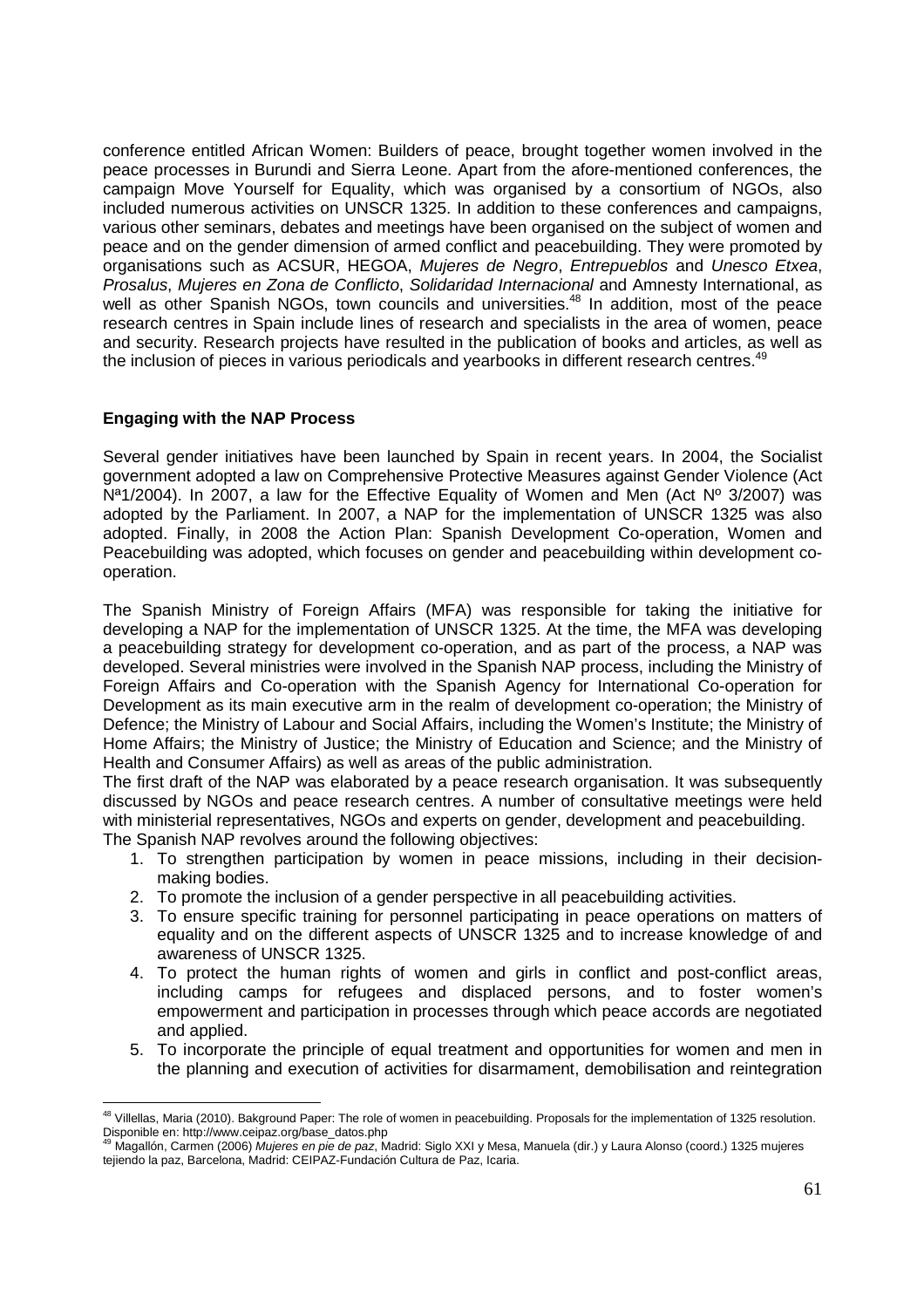(DDR), as well as specialised skills training in that regard for all personnel participating in those processes.

6. To foster Spanish civil society's participation regarding UNSCR 1325.

The Spanish NAP does not identify a clear timeline nor does it include a specific budget. Given that it includes numerous priorities, it will be difficult to implement them all. A realistic calendar with clear priorities and budget lines is required.

An inter-ministerial group has been created to ensure full implementation of the NAP. However, coordination remains a significant problem. In theory, leadership lies with the Unit for Fostering Equality Policies within the Ministry of Foreign Affairs and Development Cooperation. However, the fact that the unit is relatively new and limited in scope and responsibilities hinders its ability to ensure the implementation of the NAP. The Ministry for Foreign Affairs and the Ministry of Defence are the main actors at the institutional level for the implementation of the NAP. However, there is a lack of transparency regarding the actions adopted.

The current structure lacks mechanisms for participation of civil society. The NAP gives the task force the responsibility for establishing coordination mechanisms with civil society in order to exchange information on actions taken in connection with UNSCR 1325. In practice, the consultation procedures with CSOs are scarce and limited to development NGOs.

Regarding implementation, Spain has incorporated a gender perspective into peacebuilding through support for NGO projects, particularly in Colombia, the Palestinian Territories and the Balkans, as well as through multilateral actions, especially with UNIFEM, INSTRAW, UNDP and humanitarian action programmes. The third General Plan for Spanish Development Co-operation (2009-2012) includes priorities such as the eradication of gender-based violence. Similarly, the Africa Plan 2009-2010 includes commitments such as promoting equality in the sphere of peacebuilding. In addition, the Ministry of Defence now possesses an Observatory of Women which has played an active role in promoting the participation of women in peace missions, including in their decision-making organisations. To a lesser extent, other ministries such as those for justice, equality and education have also implemented actions within the framework of the NAP.

# **Monitoring Implementation at National Level**

The Spanish NAP provides that the inter-ministerial group will be responsible for submitting annual reports on actions taken. An annual evaluation report on the implementation of the NAP is planned. There is currently no independent civil society monitoring process for the implementation of the Spanish NAP.

# **Concluding Remarks**

Firstly, there needs to be further dissemination of UNSCR 1325 and the Spanish NAP among the major governmental and non-governmental actors in Spain. Secondly, the development of NAPs should be promoted in the priority countries for Spanish development co-operation, especially those where there is a situation of serious socio-political crisis with the risk of escalation into violence, and those currently or recently affected by armed conflict. Finally, a forum for debate and exchange between institutions and civil society on UNSCR 1325 should be created.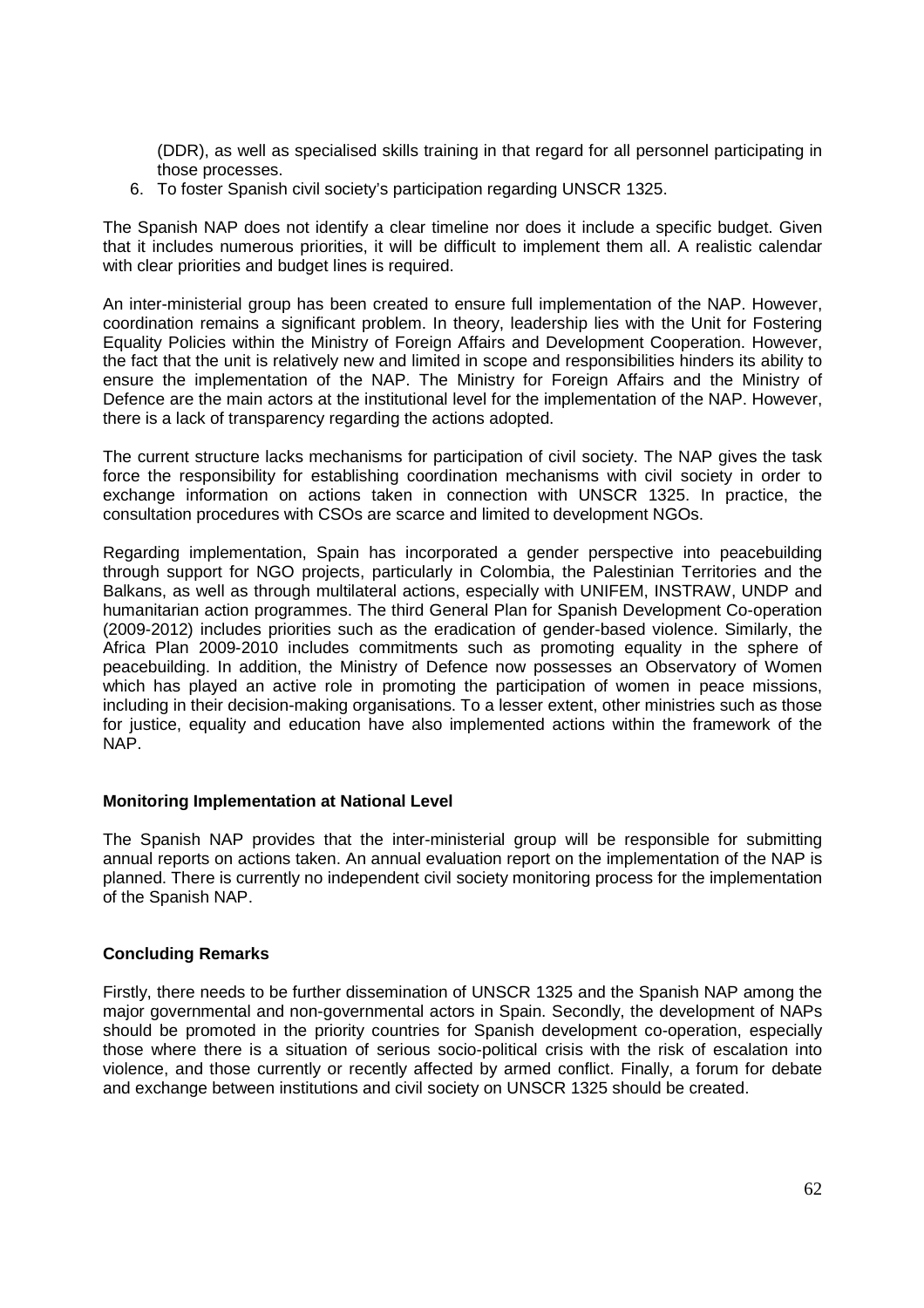# **Sweden**

Internationella Kvinnoförbundet för Fred och Frihet (IKFF) / Women's International League for Peace and Freedom (WILPF) Sweden, Operation 1325, Kvinna till Kvinna Isabelle Nilsson (Kvinna till Kvinna)

# **Introduction**

Sweden has National Action Plan (NAP) for the implementation of United Nations Security Council Resolution (UNSCR) 1325 on women, peace and security which also relates to UNSCR 1820. Sweden's NAP was first launched in 2006 and covered the period 2006–2008. In 2008, the Swedish government initiated a process to develop a second NAP, which was adopted in 2009 and covers the period 2009–2012.

The main focuses of the NAP are: to increase the number of women who participate in international peace and security missions and elevate the importance of a gender perspective in those missions; to increase the protection of women and girls in conflict situations; and to increase the participation of women in conflict areas at all levels in the prevention and resolution of conflicts and in peacebuilding.

These goals are to be realised at three levels: national; regional, including the EU, the Organisation for Security and Cooperation in Europe (OSCE), NATO/the Euro-Atlantic Partnership Council (EAPC), the Council of Europe and co-operation between Nordic countries; and global, with a focus on the UN. The Swedish government representative has stressed that Sweden will focus more on the national level, where they have greater power of influence. At the EU level, the aims are: to significantly increase the participation of women in civilian and military missions (e.g. Common Security and Defence Policy (CSDP) missions), particularly in senior and decision-making positions; to make UNSCR 1325 a natural component in the planning, assessment, implementation and evaluation of EU civilian and military crisis management missions and other peacebuilding efforts; and to secure sufficient resources, powers and support for gender advisors in CSDP missions.

A major weakness of the Swedish NAP is that it mainly focuses on the actions which need to be taken but fails to set out how those actions will be implemented as funding provisions and follow up mechanisms are lacking. This is a serious weakness in terms of the need to secure a resultorientated plan. There is, furthermore, a lack of operational guidelines on implementing UNSCR 1325 and insufficient measures to strengthen the participation of women from civil society organisations (CSOs) in these processes.

# **Advocacy for UNSCR 1325**

The Swedish government's decision to develop a NAP was preceded by lobbying efforts from a wide range of CSOs, most of which focus on women and peacebuilding but also with a development focus, and some of which were also working specifically on sexual and reproductive rights.

Operation 1325, which was formed as a network of five organisations in 2003, was one of the first groups to start lobbying for a NAP in Sweden.

# Capacity-building on UNSCR 1325

From 2004 onwards, Kvinna till Kvinna was the civil society counterpart in Genderforce, a joint project of the Swedish Armed Forces, the Police Service, the National Rescue Services Agency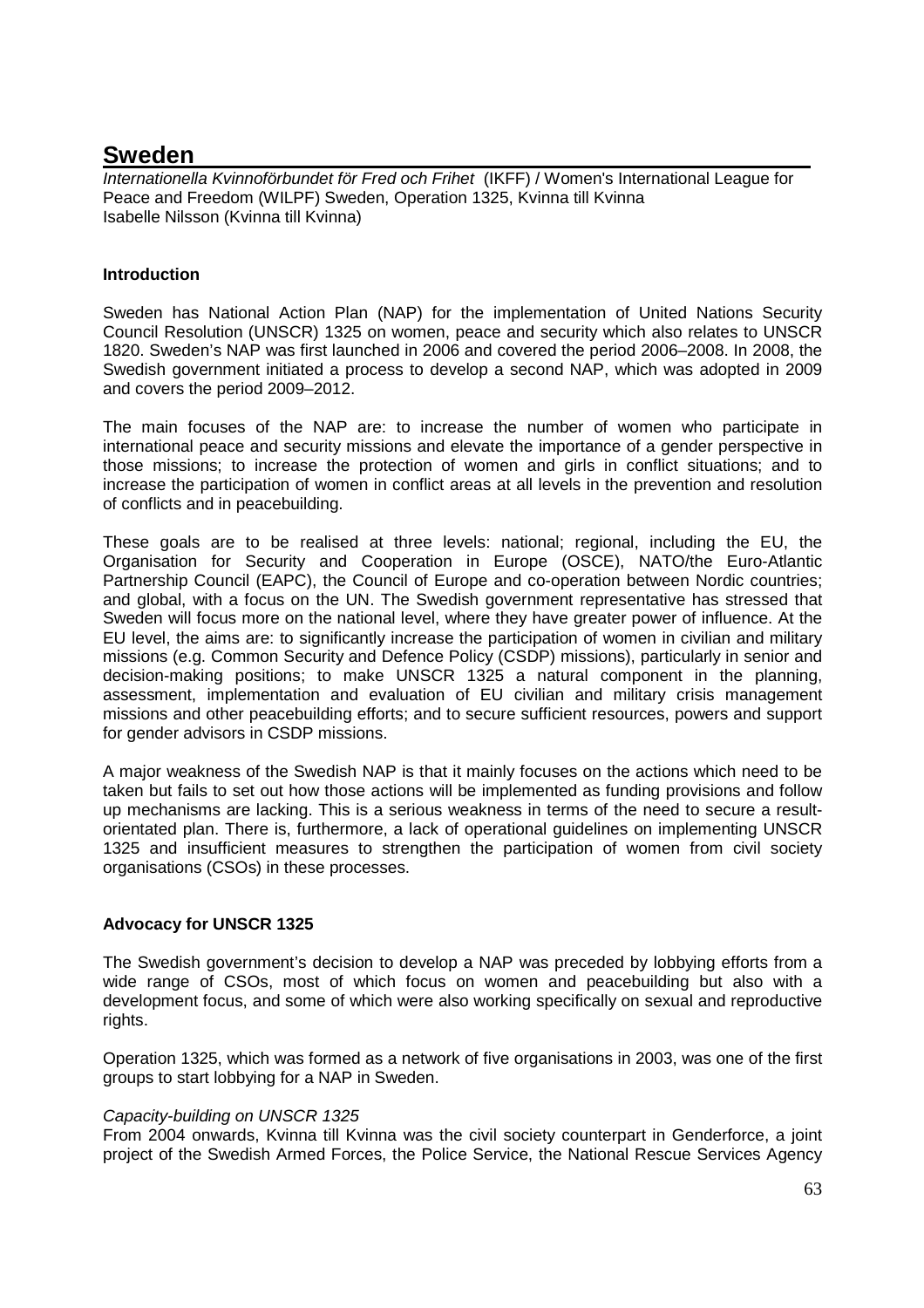and two associations closely linked to the military structures: the Swedish Women's Voluntary Defence Service and the Association of Military Officers. The aim of Genderforce was to transform UNSCR 1325 and gender perspectives into practice through knowledge-sharing and capacity building in the security sector operating in international missions.

Sweden has a relatively large number of CSOs active on issues relating to security politics, particularly focusing on women in conflict areas. This has created a strong awareness of the importance of the inclusion of women in security politics in Swedish policy. However, there is still significant room for improvement in terms of including civil society in conflict areas in the civilian, non-military sector.

### **Engaging with the NAP Process**

CSOs were invited to participate in the process of drafting the NAP in both 2005 and 2008. In 2005 CSOs and all relevant actors in the Ministries and authorities were invited to a workshop organised by the Collegium for Development Studies as part of their ongoing study of other countries' strategies for implementing UNSCR 1325 (for which Kvinna till Kvinna provided input into the terms of reference). The study was initiated by the Swedish Ministry of Foreign Affairs (MFA) as a fact-finding exercise in the early stages of drafting the first NAP. Later that year a large group of CSOs (including Internationella Kvinnoförbundet för Fred och Frihet [IKFF]/Women's International League for Peace and Freedom [WILPF], Operation 1325 and Kvinna till Kvinna) and governmental organisations were invited to a consultative seminar at the MFA. The aim was to discuss and scrutinise the draft NAP which had been sent out to all participants beforehand with an invitation to provide input prior to the seminar. Kvinna till Kvinna held regular meetings with government representatives in charge of the plan, including specific meetings with the drafter of the EU-level actions. Kvinna till Kvinna focused its efforts on changing the focus from women as victims to women as actors

In the six-month process of developing the second NAP, which was adopted at the beginning of 2009, CSOs were once again invited to contribute to the content of the plan. However, the dialogue was not as interactive as it had been in 2005. The MFA received written opinions from organisations who wished to submit such input, whereas the MFA had invited CSOs and governmental organisations responsible for implementation to a dialogue seminar on the first NAP. The monitoring group which was foreseen in the first NAP was never appointed and was not included in the second action plan (2009-2012). Representatives from the different ministries, departments and authorities had separate meetings with the MFA ambassador in charge of the process but there were no opportunities for all of the involved actors to come together to discuss the development of the new NAP. CSOs are, therefore, in regular private contact with the government and concerned ministries and authorities, as well as with parliamentarians who can present questions to ministers.

No people or organisations from conflict-affected areas were consulted by the government in either drafting process, although Swedish CSOs involved in the process were able to consult with their partners in conflict areas.

The process of drafting the first NAP was, therefore, much more transparent and open to CSOs compared to the process of drafting the second. There have not been any announcements on launching regular joint assessments of the implementation of the NAP by government and civil society. During the Swedish EU Presidency in the second half of 2009, the government initiated a dialogue with other EU Member States and the EU institutions (i.e. European Commission and the Council of the EU) to strengthen training on UNSCR 1325 in CSDP missions. Civil society was not, however, invited to participate in those meetings.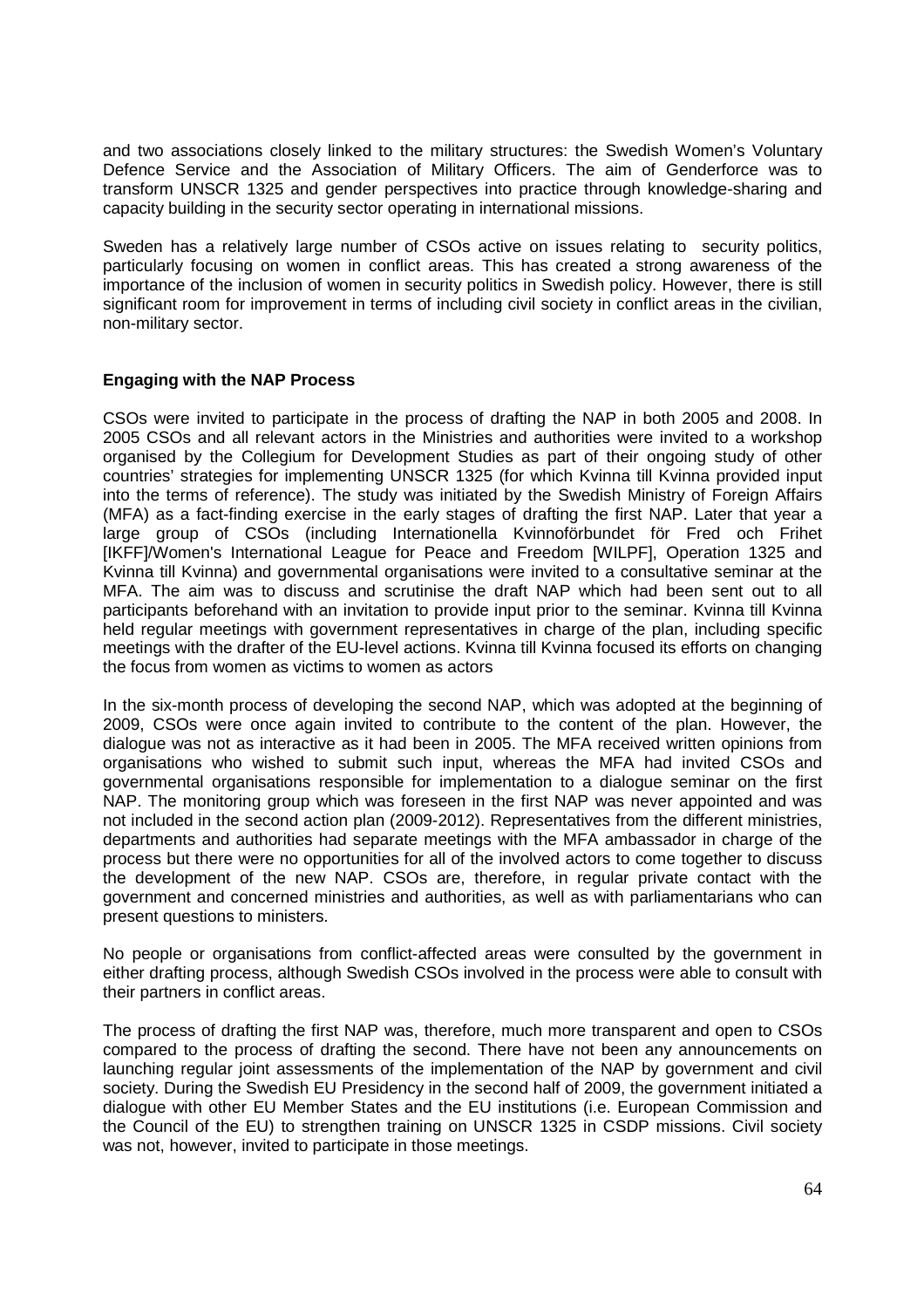Numerous issues proposed by CSOs were unfortunately not included in the final version of the NAP. First, there is no specific budget or timeline for implementing the proposed actions. Second, the NAP does not include sufficient measurable goals or clear priorities among the numerous proposed actions. Third, and perhaps most importantly, there are no monitoring or control mechanisms for assessing results and thereby ensuring accountability. While the Government Office has overall responsibility for implementing the NAP, that responsibility is shared with concerned departments, ministries and authorities in Sweden and its foreign delegations.

The level of awareness of UNSCR 1325 and the NAP within the relevant authorities and ministries is quite high. However, gender analysis and UNSCR 1325 are still considered as separate from mainstream security politics and their implementation is often limited to the occasional appointment of a gender advisor or the sporadic inclusion of a gender perspective or UNSCR 1325 in pre-mission training. Work on UNSCR 1325 has been largely focused on implementing it in military structures and increasing the number of women participating in international missions. The role and use of consulting civil society, including women's and women's rights organisations in actual conflict regions, is not an operationalised priority. This is problematic for the relevance, effectiveness and legitimacy of the NAP in relation to the core message of the UNSCR 1325.

The NAP may receive greater recognition in terms of security and political decision-making if it were assigned to the Foreign Minister instead of, as now, being part of the portfolio of the Minister for Development Cooperation.

#### **Monitoring Implementation at National Level**

National authorities in Sweden are obliged to report annually to the Government on their actions related to UNSCRs 1325 and UNSCR 1820. However, there are no specific measures to indicate whether the implementation is effective or successful. Similarly, it is not immediately clear who is responsible for monitoring and evaluation.

There are also no formal structures for CSOs to be included in monitoring the implementation of the NAP.

In 2007, Operation 1325 conducted a study of UNSCR 1325-related training courses carried out by national authorities, including the police force and the Folke Bernadotte Academy. They also scrutinised the gender balance within the civilian sections of EU missions in 2008 and recommended actions to be taken. On the occasion of the tenth anniversary of UNSCR 1325, Operation 1325 is planning to undertake a comprehensive study of the implementation of the NAP at the national, regional and international levels.

In 2008, Kvinna till Kvinna scrutinised Foreign Minister Carl Bildt's words and actions in relation to the implications of UNSCR 1325 and communicated the results through national media channels. The results showed that not only did Mr Bildt never meet any representatives from women's organisations during his trips abroad, 90 percent of the ministers and other dignitaries whom he met during his trips were men. Furthermore, although the Minister has a personal blog to which the MFA often refers in response to questions about foreign policy priorities, Mr Bildt had never mentioned the role of women in peace and security. The same was true of his press releases. The past year, a slight change in a positive direction has been identified in terms of speeches, even though meetings with women's organisations in conflict areas remain a blind spot on the Foreign Minister's agenda.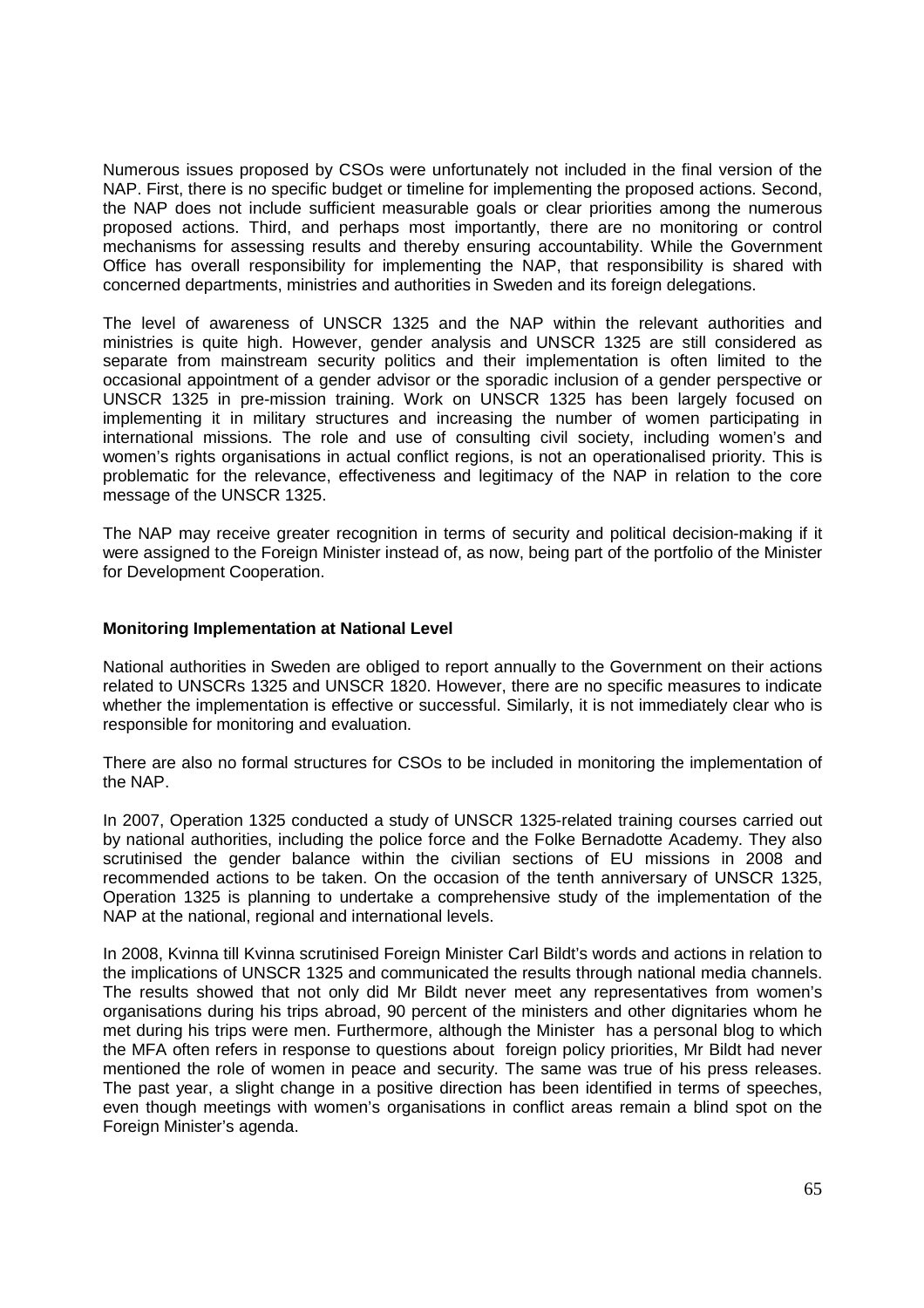# **Switzerland**

Ursula Keller (Christlicher Friedensdienst - The Feminist Peace Organisation or CFD, and KOFF Center for Peacebuilding) $50$ 

# **Introduction**

The Swiss National Action Plan (NAP) for the implementation of United Nations Security Council Resolution (UNSCR) was adopted by the Swiss Federal Council in January 2007 and officially launched by Swiss Foreign Minister, Micheline Calmy Rey, on 8 March 2007. The Swiss NAP covers the period 2007–2009. UNSCR 1325 is regarded as a fundamental reference document for the country's peace policies and Switzerland also participates in the informal intergovernmental UN working group, Group of Friends of the Resolution 1325.

Switzerland's NAP can be deemed satisfactory in that it outlines concrete measures on institutional and operational levels and defines actors and responsibilities for implementation and monitoring within the government administration. Furthermore, it gives due recognition to all elements of UNSCR 1325, including the crucial demand for the increased participation of women at decision-making levels on peace and security issues. According to the gender advisor in charge of the Swiss NAP, the plan has served as an excellent instrument for promoting and steering an inter-departmental gender mainstreaming process on peace and security issues.

Certain NGOs have been critical of the lack of tangible indicators and monitoring mechanisms included in the NAP. This weakness reduces accountability regarding the implementation of the plan. NGOs have also criticised the lack of clear references and commitments to the Convention on the Elimination of Discrimination against Women (CEDAW) and the Beijing Platform for Action, as well as the lack of analysis of the significance and implications of UNSCR 1325 for Swiss internal policies (e.g. domestic violence, arms exports, etc). Finally, certain NGOs have indicated that gender mainstreaming in military institutions and military peace missions, as set out in UNSCR 1325 and consequently in the Swiss NAP, remains a challenge.

# **Advocacy for UNSCR 1325**

Advocacy for UNSCR 1325 and the development of the Swiss NAP took place on several levels and in several stages.

In 2003, the KOFF Center for Peacebuilding (KOFF) took up UNSCR 1325 as a key issue for the Gender Roundtable – a platform for exchange which brings together NGOs and government ministries. In the same year, Christlicher Friedensdienst (The Feminist Peace Organisation (CFD), in partnership with the Swiss Development Cooperation (SDC), issued a newsletter on the content and meaning of UNSCR 1325. It was also a topic of discussion at an international conference organised by CFD (womenoevre) in May 2003, while some of CFD's partner organisations used UNSCR 1325 to lobby for the participation of women in peace processes, particularly in Kosovo and Israel. CFD also referred to UNSCR 1325 in the Swiss shadow reports of the Post-Beijing Coalition.

In 2004, Swiss Member of Parliament, Barbara Häring, in close consultation with KOFF, introduced an interpellation asking the government how it intended to implement UNSCR 1325.

<sup>-</sup> $^{50}$  Other important organisations advocating for Resolution 1325 are Amnesty International Switzerland and Hilfswerk der Evangelischen Kirchen Schweiz (Swiss Protestant Church Aid, or HEKS). Due to the short timeframe and holiday period, it was not possible to organise a systematic consultation process; hence the paper reflects the opinion of CFD, with KOFF/Cordula Reimann consulted as a resource person.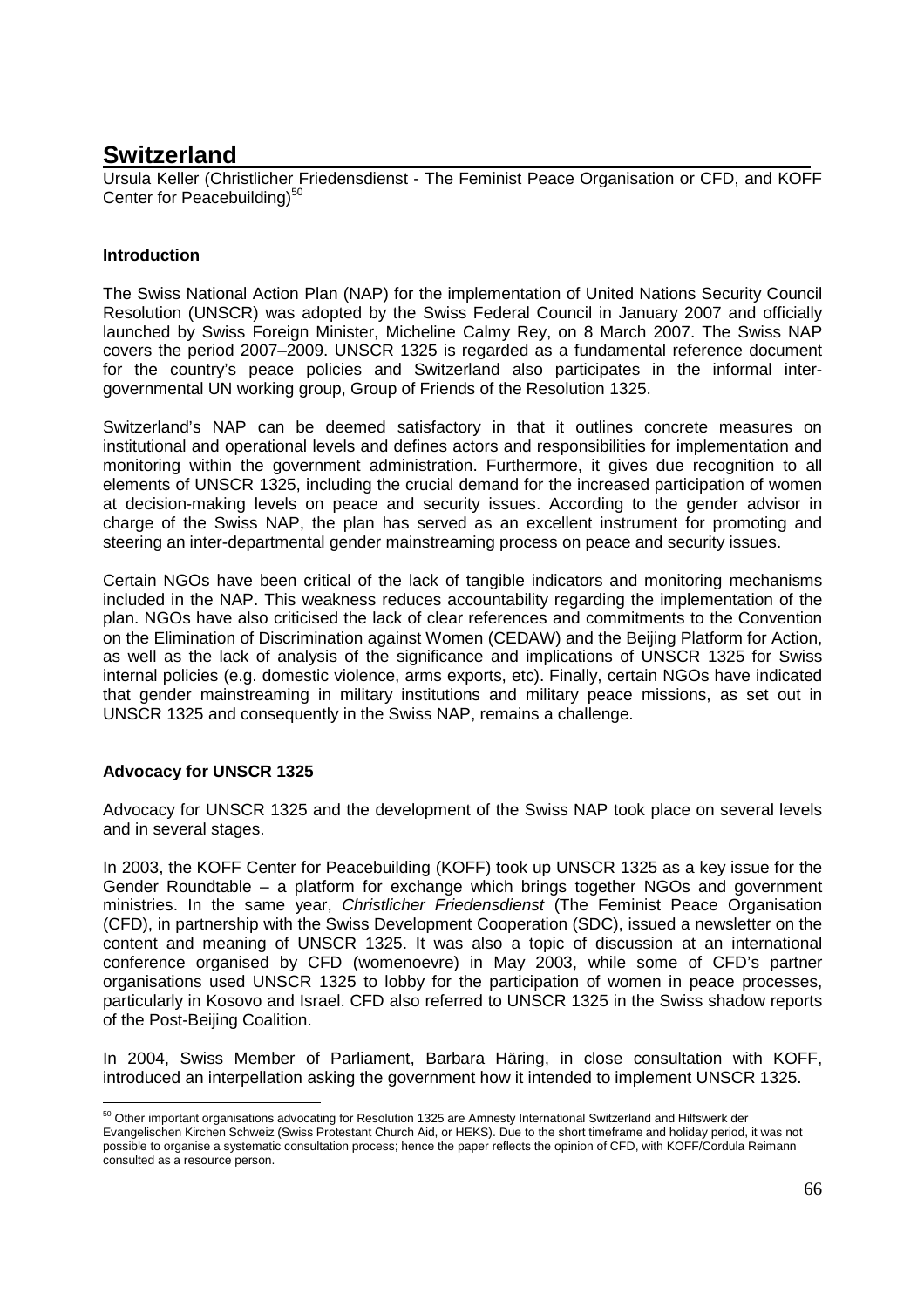In 2005, a coalition of NGOs<sup>51</sup> led by CFD launched the postcard campaign  $1325 -$  der code ist nicht geheim (1325 – The Code is not a Secret). The campaign called for women to be better integrated into Swiss peace, development and economic policies, an end to arms deals with states which violate the rights of girls and women, and for at least 50 percent of peace and security funds to be allocated to the prevention of gender-specific violence and women's participation in peace processes. On 8 March 2005, almost 7,000 postcards were handed over to the Federal Council.

Later that year, the Department for Civilian Peacebuilding and Human Security of the Ministry of Foreign Affairs (MFA), the so-called PDIV, was instructed by the Minister of Foreign Affairs to develop a NAP. In spring 2006, the first draft was presented to NGOs for consultation in a special KOFF Gender Roundtable. The Swiss NAP was officially launched one year later on 8 March 2007.

The Swiss NGOs which were involved and most active in advocacy on UNSCR 1325 included peace and women's rights, human rights and development organisations. While a larger number of NGOs were regularly present at the KOFF gender roundtables and supportive of UNSCR 1325 activities, it was mainly CFD, Amnesty International Switzerland and Hilfswerk der Evangelischen Kirchen Schweiz (Swiss Protestant Church Aid (HEKS)) which put UNSCR 1325 on the NGO agenda while KOFF provided the platform for exchange and steered dialogue with the government.

The government's decision to develop a NAP was a result of several factors and political events:

- The agenda-setting activities by CFD and KOFF created awareness and interest among NGOs, which led to the postcard campaign, which in turn created pressure and prepared the ground for public support;
- The interpellation by Barbara Häring MP laid the political ground, reminding Switzerland of its responsibility to implement UNSCR 1325. Moreover, Sweden and Norway, both of which already had NAPs, served as important models and benchmarks as "like-minded states"; and
- The strong political will of the government, namely the feminist, social democrat Foreign Minister, who gave the NAP high priority.

# **Engaging with the NAP Process**

Based on UNSCR 1325, the Swiss NAP lays out three main action lines with the following objectives:

- Greater involvement/participation of women in peacebuilding;
- Prevention of gender-specific violence and protection of the rights and needs of women and girls during and after conflicts; and
- A gender-sensitive approach to all peacebuilding projects and programmes.

Each action line defines objectives with concrete measures and priority areas for the period 2007–9 at a policy/institutional, operational and human resources/personnel levels.

The involvement of civil society was limited during this process and consisted mainly of a consultation meeting organised by KOFF, in which NGOs were invited to comment on the first draft of the NAP. The main points raised by NGOs were as follows:

<sup>-</sup><sup>51</sup> CFD, Amnesty International Switzerland and HEKS.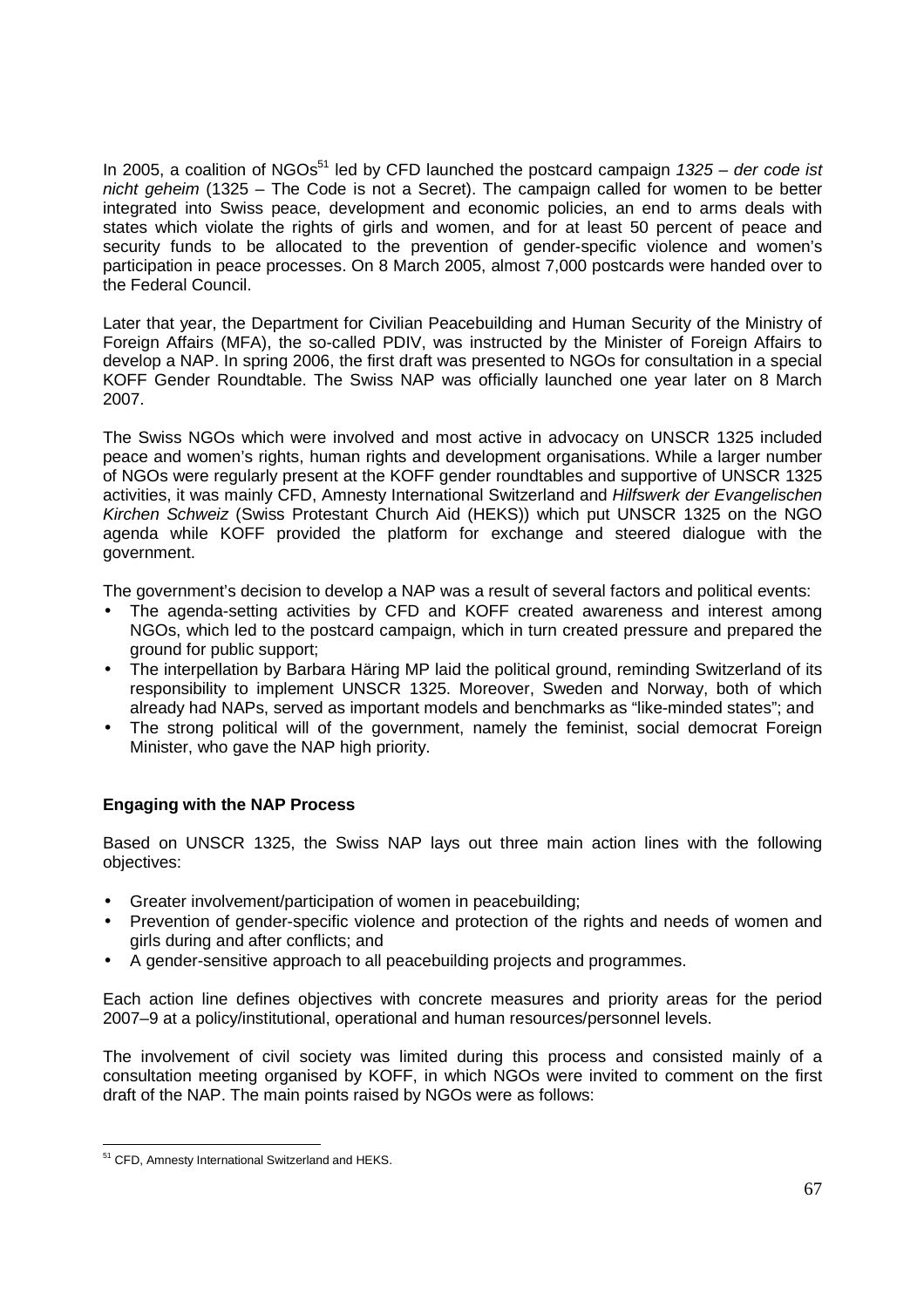- The need to come up with specific quotas and time-bound targets. In terms of quotas, the dilemma of bringing women into male-dominated (military) structures as a strategy for gender equality was a particularly controversial issue;
- The draft provides that civil society will only be informed about the status of implementation;
- The need for a comprehensive and coherent Swiss foreign policy in which the relevance of UNSCR 1325 is not limited to peace politics, but applies to all fields including humanitarian aid, migration and trade policies;
- There is no reference to non-state actors, either in terms of civil society actors as partners for implementation, or economic actors and private security firms as actors in conflict contexts; and
- The NAP does not specify the budget to be allocated for implementation.

The final draft did not take into account these criticisms. However, a new section was included on "Further Development of the NAP 1325". This section outlines possibilities and procedures for individuals and organisations to submit requests for review of additional measures. To date, no one has made use of this paragraph and NGOs have not insisted further on integrating their concerns. NGOs largely welcomed the fact that the NAP has been adopted at a high level. They considered it important that the Swiss government should be held accountable for the implementation of its NAP and that civil society should play an active role in monitoring.<sup>52</sup>

While the preparatory work on the Swiss NAP was an inclusive process, the actual development of the NAP in terms of form and content was largely an internal governmental affair. The task was delegated to the Coordination Committee for Peace Policy,<sup>53</sup> which created a special interdepartmental working group called WG 1325. The group is led by a highly-motivated gender advisor from the PDIV and includes representatives from the ministries of defence and foreign affairs,<sup>54</sup> the latter being in charge of the project. The NAP has strong inter-departmental support and the necessary agenda setting role within different parts of the administration, as well as the legitimacy to demand co-operation and resources in order to move it forward. Through the various working groups, a network of gender-aware people has evolved who promote UNSCR 1325 and gender mainstreaming in their offices, many of them were not in touch before the NAP. Monitoring and evaluation is conducted internally by the administration. To date, there has been no defined role for NGOs in this process. Instead, it is left up to the goodwill of the administration to share its results with civil society.

Although civil society participation in the formulation of the NAP was limited, KOFF has been an important interlocutor<sup>55</sup> liaising between governmental and non-governmental contacts concerning the plan. For instance, the government worked closely with KOFF to organise a conference in August 2007 designed to increase awareness of the Swiss NAP and UNSCR 1325 both publicly and among stakeholders in the Swiss government. NGOs were actively involved in drafting the conference programme, which included speakers and panels from NGOs and politics, as well as high-level staff from the ministries of foreign affairs and defence, and the selection of

-

 $52$  NAPs are developed and implemented in the complex institutional environments of government administrations. CSOs promoting UNSCR 1325 have to navigate between an advocacy approach to make their concerns heard and supporting those within the administration in charge of a NAP. In the case of Switzerland, it was clear that too far-reaching demands could have jeopardised the project. Consequently, Swiss CSOs looked at the NAP not so much as a joint project, but rather as a government project for which

they extended their support and demanded accountability.<br><sup>53</sup> The Coordination Committee for Peace Policy includes various offices of the Ministry of Defence (MOD) and Ministry of Foreign Affairs (MFA) as well as the Federal Police Office, Office of Migration and State Secretariat for Economic Affairs.<br><sup>54</sup> From the MOD: the Office of the State Secretariat for Chief of the Armod Faxces International Delatio

<sup>54</sup> From the MOD: the Office of the Staff to the Chief of the Armed Forces, International Relations Defence, Armed Forces Joint Staff and Directorate for Security Policy; from the MFA: the Directorate of Political Affairs (PDI/OSCE, PDIII/UN, PDIV/Human Security and Peacebuilding), Directorate of International Law, Centre for International Security Policy and Swiss Agency for Development.<br><sup>55</sup> Although the Swiss NGOs had a good platform in KOFF and publicly mobilised for UNSCR 1325, t

been on an ad hoc basis. There was no NGO working group with a specific mandate for UNSCR 1325. This weak organisational basis may have hampered the NGOs' influence on the development and monitoring of the Swiss NAP.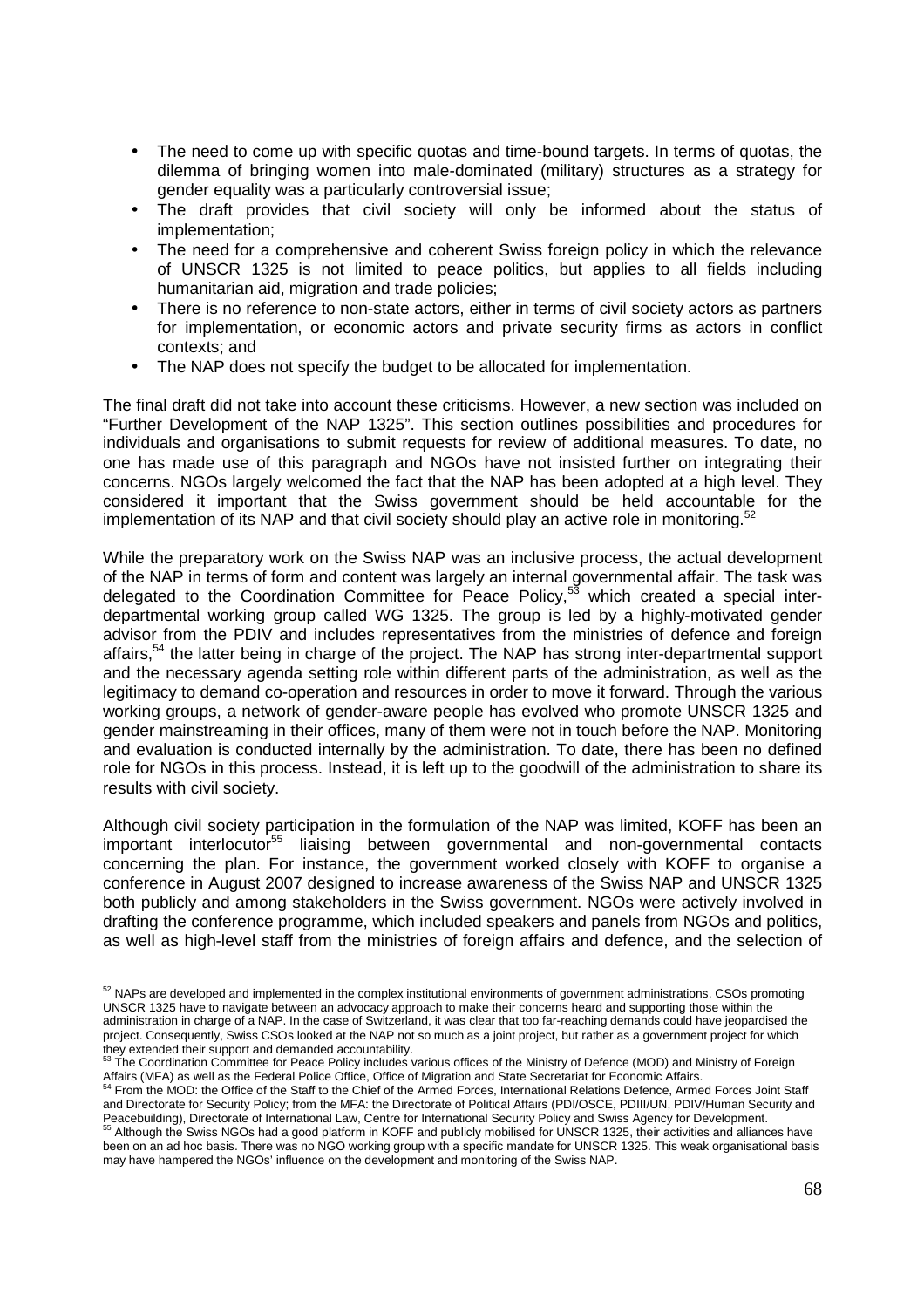international guest speakers, many of whom were partners of Swiss NGOs working in conflict regions such as Columbia, Israel, Nepal and Sudan. The conference not only allowed for an exchange among various Swiss actors but it was also the first example of the involvement of women from conflict-affected areas.

#### **Monitoring Implementation at National Level**

WG 1325 has since presented its first evaluation report for the period 2007–2008 to NGOs in a special session of the KOFF Gender Roundtable. Besides the institutional impact of the NAP, Switzerland made visible efforts to promote female candidates for high-level positions within the UN, the Organisation for Security and Cooperation in Europe (OSCE) and other international organisations, increased the deployment of women to military and civilian peacekeeping missions and supported initiatives to promote women's participation in conflict resolution and peacebuilding in conflict regions, including Burundi, Columbia, Nepal and the Palestinian territories. Moreover, Switzerland has had a special focus on gender and transitional justice and has supported several programmes for the prevention of and protection from sexual violence.

However, no systematic evaluation has been conducted on the implementation of the NAP in conflict-affected regions in which Switzerland has peacebuilding or development programmes. Swiss NGOs could consider drafting shadow reports but this would demand too many additional resources. KOFF, NGOs and PDIV have, therefore, launched a common learning process and held a country analysis workshop in October 2009 to assess strategies, instruments and lessons learnt among various Swiss actors and their partners on UNSCR 1325. Colombia was chosen as a pilot country because various different Swiss actors, including PDIV, SDC and various NGOs, are active at different levels there.

# **Concluding Remarks**

The first phase of the Swiss NAP finished at the end of 2009 and a new action plan needs to be developed and adopted for the coming years. Swiss NGOs are asking to be partners in this process and to lead a dialogue on previous experiences and the challenges of implementation. Furthermore, they are seeking a more prominent role in the monitoring and evaluation of the new plan. As a first step, NGOs have written to the government to request the inclusion of civil society in the upcoming development process referring to the Civil society recommendations on the implementation of UNSCR 1325 in Europe. Meanwhile, this process is well underway, with the KOFF Gender Platform serving once more as interlocutor for dialogue and consultation between government and NGOs. This time, however, the NGOs are actively involved in the development of the new NAP and there is a common understanding as to the importance of measurable results and indicators.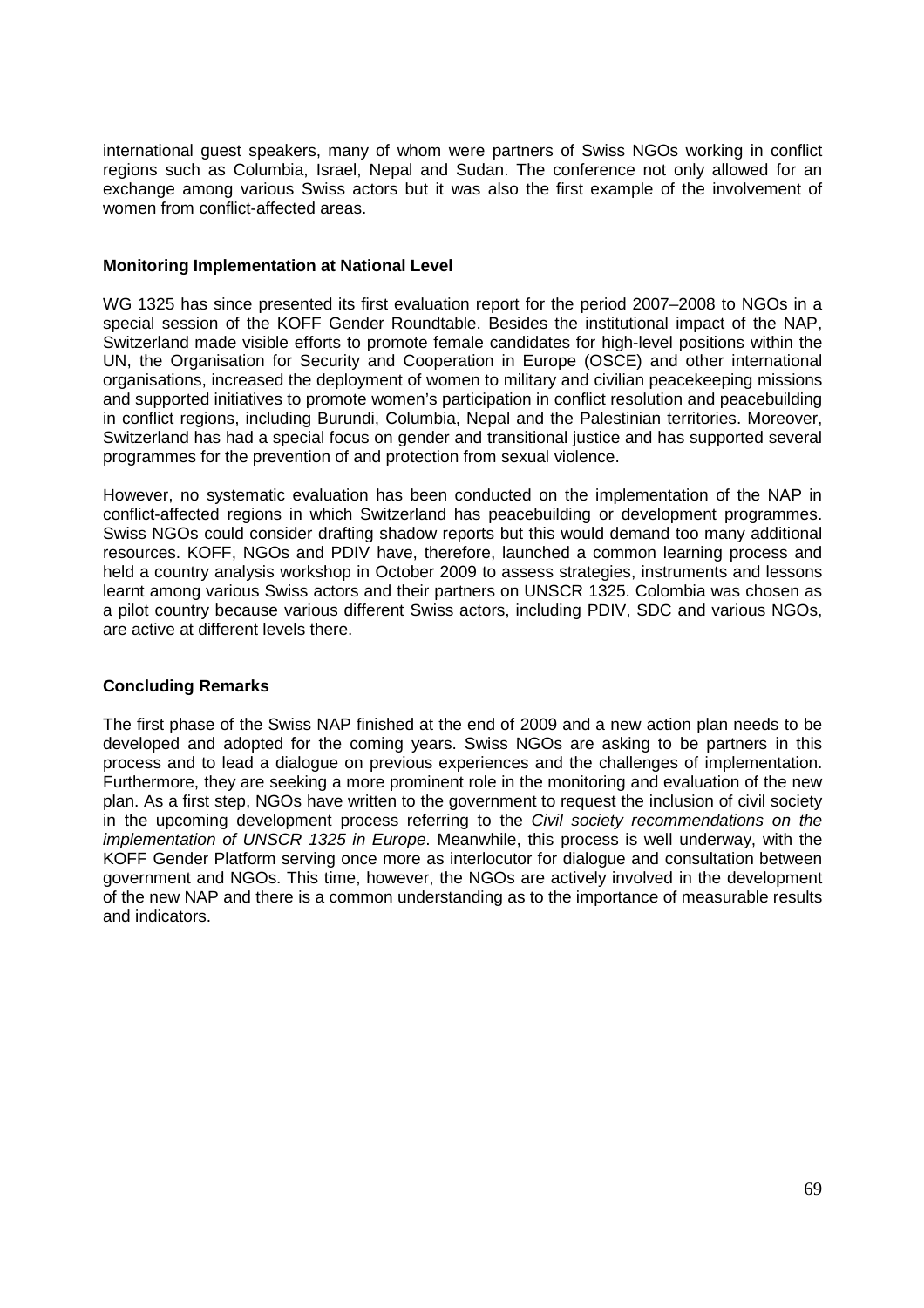# **United Kingdom**

Gender Action for Peace and Security (GAPS) Charlotte Onslow

# **Introduction**

The UK government launched a National Action Plan (NAP) on United Nations Security Council Resolution (UNSCR) 1325 on women, peace and security on 8th March 2006. It was the second country to launch such a report. Although the 14-page document is accessible to the public on request, the UK NAP generally functions as an internal governmental document and has been classified as a "low-level action plan". There is no timeframe for the NAP. It is considered a living document and is currently being reviewed and updated in advance of the tenth anniversary of UNSCR 1325. It has proved difficult for the UK (government and civil society) to measure the impact of the plan's implementation to date given its lack of built-in reporting mechanisms and indicators for success.

# **Advocacy for UNSCR 1325**

A key contributing factor leading to the UK committing resources to UNSCR 1325 and the development of a NAP were individual high-level civil servants who understood the importance of UNSCR 1325 to UK engagement in post-conflict reconstruction and peacebuilding, coupled with pressure from a small group of UK civil society experts and activists.

Gender Action for Peace and Security UK (GAPS), then known as the UK Working Group on Women, Peace and Security, was a loose informal group of individuals and organisations with knowledge and experience in gender and conflict issues, women's rights and in lobbying for UNSCR 1325 at the UN, who coalesced around the UN Secretary General's 2004 call for NAPs. Many experts already had good relations with the UK's Foreign and Commonwealth Office (FCO) team leading on the UK NAP process and with parliamentarians interested in the issue. They met informally with key government officials and parliamentarians to advise on the content of the plan.

GAPS remains the only UK organisation working exclusively to promote women's rights in the context of conflict, raise awareness and monitor the UK's policies and actions on women, peace and security. The group is now a formal organisation with a diverse membership of peacebuilding, development, humanitarian, women's rights and human rights organisations. GAPS is currently working towards a coordinated campaign of public awareness and improved government commitment on women, peace and security to coincide with the tenth anniversary of UNSCR 1325 in October 2010.

# **Engaging with the NAP Process**

There was no formal or public consultation process during the development and drafting of the first UK NAP, rather it was drafted by civil servants, with feedback sought from GAPS members.

In general, GAPS members felt that their input was not especially well integrated into the plan. Those in government who led on the plan had difficulty in negotiating content and ensuring its adequacy due to internal resistance. GAPS continued its open dialogue with government actors and pushed for the development of the parliamentary forum, the Associate Parliamentary Group on Women, Peace and Security (APG-WPS). Parliamentarians and civil society were able to continue a transparent dialogue with civil servants and monitor the plan's implementation.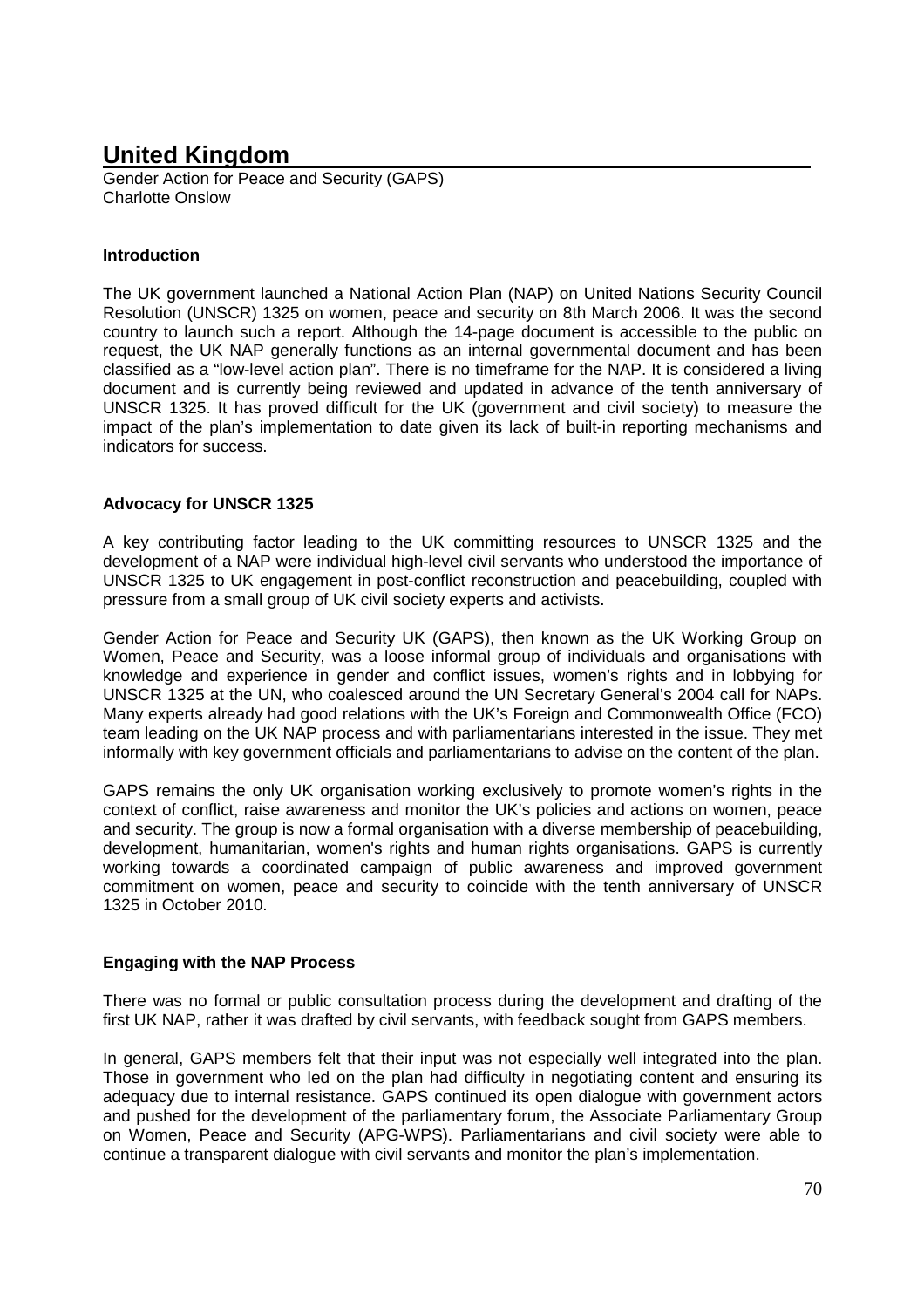The 12-point plan is focused on five key areas: (i) support for mainstreaming of gender perspectives at the UN in peace and security policy; (ii) training and policy within the UK government; (iii) gender justice, including gender-based violence (GBV); (iv) disarmament, demobilisation and reintegration (DDR); and (v) working with non-governmental organisations (NGOs). There is no explicit reference to UK interventions in conflict-affected countries, such as Afghanistan, Nepal or Sri Lanka – and most conspicuous of all is the absence of Northern Ireland from the plan. With respect to the EU, the UK commits to working alongside the EU on the promotion of gender justice (GBV prevention) in EU peacekeeping missions and the promotion of gender aspects in EU DDR guidelines.

The lead departments for the NAP are the FCO, Ministry of Defence (MOD) and Department for International Development (DFID), which form the UK Cross-Whitehall Group on UNSCR 1325. The UK government committed itself to evaluating the NAP "regularly" with a view to updating its action points and focus areas. However, it does not specify when and how often the evaluations should be carried out; how they should be done; what mechanisms will be used to evaluate the plan and which indicators will be reported against; and who should form part of the evaluation process. The NAP does however specify outputs with action points, but there are no timelines, no indicators for success, no clear lines of responsibility, and no specified budget for its implementation.

### **Monitoring Implementation at National Level**

The UK government has produced two narrative reports (most recently in 2007) listing activities undertaken during implementation of the NAP. The reports list activities according to specific action points and outputs; however, they do not demonstrate impact. In addition to reporting, informal annual consultations with GAPS and the Cross-Whitehall Group have continued over the three-and-a-half-year lifespan of the NAP. These consultations are useful in maintaining open dialogue between civil servants charged with coordinating implementation and civil society. They provide insight into government progress and provide a space for technical advice to be offered.

To date, the Associate Parliamentary Group on Women, Peace and Security (APG-WPS), the parliamentary forum in the UK for the discussion and critical analysis of issues relating to UNSCR 1325, has proved the most useful monitoring mechanism and tool for ensuring the government complies with its UNSCR 1325 commitments. GAPS provides the secretariat and coordinates the group, which has continued to grow in importance since 2006. The group is essential for maintaining productive relationships between the different government ministries, MPs and the NGO community, as well as encouraging increased awareness in parliamentary debate.

Since 2006 GAPS has monitored the UK and others' activities on women, peace and security and recently researched and published the first Global Monitoring Checklist on women, peace and security. The checklist covered the conflict-affected regions of Afghanistan, Democratic Republic of Congo (DRC), Northern Ireland, Nepal and Sri Lanka, and used indicators specifically developed from the UK NAP and UNSCR 1325 for measuring progress for women in the regions concerned and identified country-specific achievements, good practice and obstacles. The research has been received with interest by the UK government and is providing UK and international civil society with vital evidence for lobbying.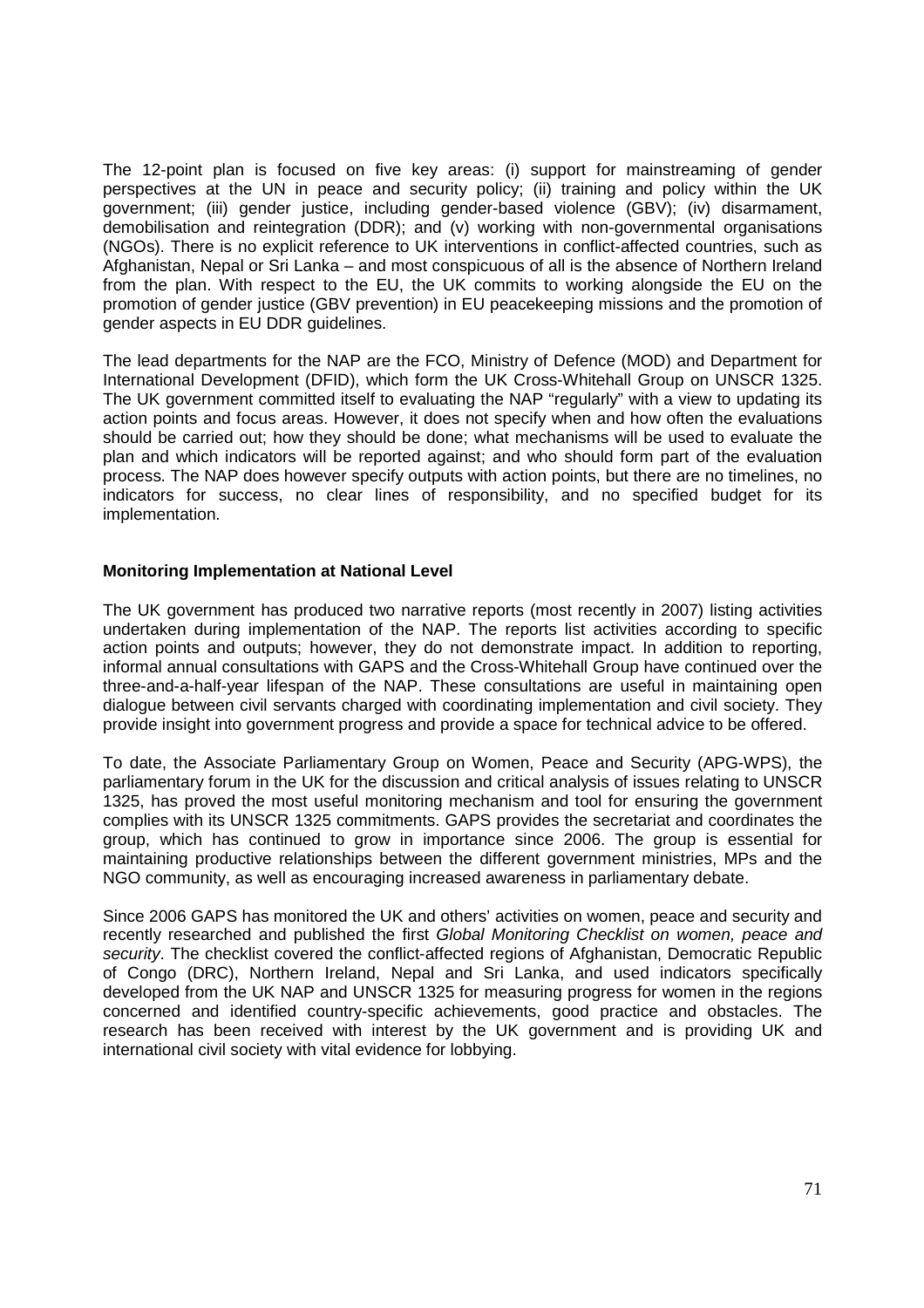## **Concluding Remarks**

Through continued pressure from the APG-WPS and UK civil society, the UK government has agreed to review its NAP in advance of the  $10<sup>th</sup>$  Anniversary of UNSCR 1325. Following an internal government review of activities and progress on NAP implementation since 2007, an informal public consultation was carried out on UK implementation of UNSCR 1325. The Foreign and Commonwealth Office will work with civil society to consult on women, peace and security indicators and a renewed version of the UK NAP. Given the economic climate and limitation on government funds, it appears unlikely that the plan will be expanded dramatically or have a dedicated budget. GAPS is advocating for, amongst other things, clear lines of responsibility across the three government departments to ensure improved accountability, realistic and measurable indicators for success, as well as an annual report to parliament on women, peace and security.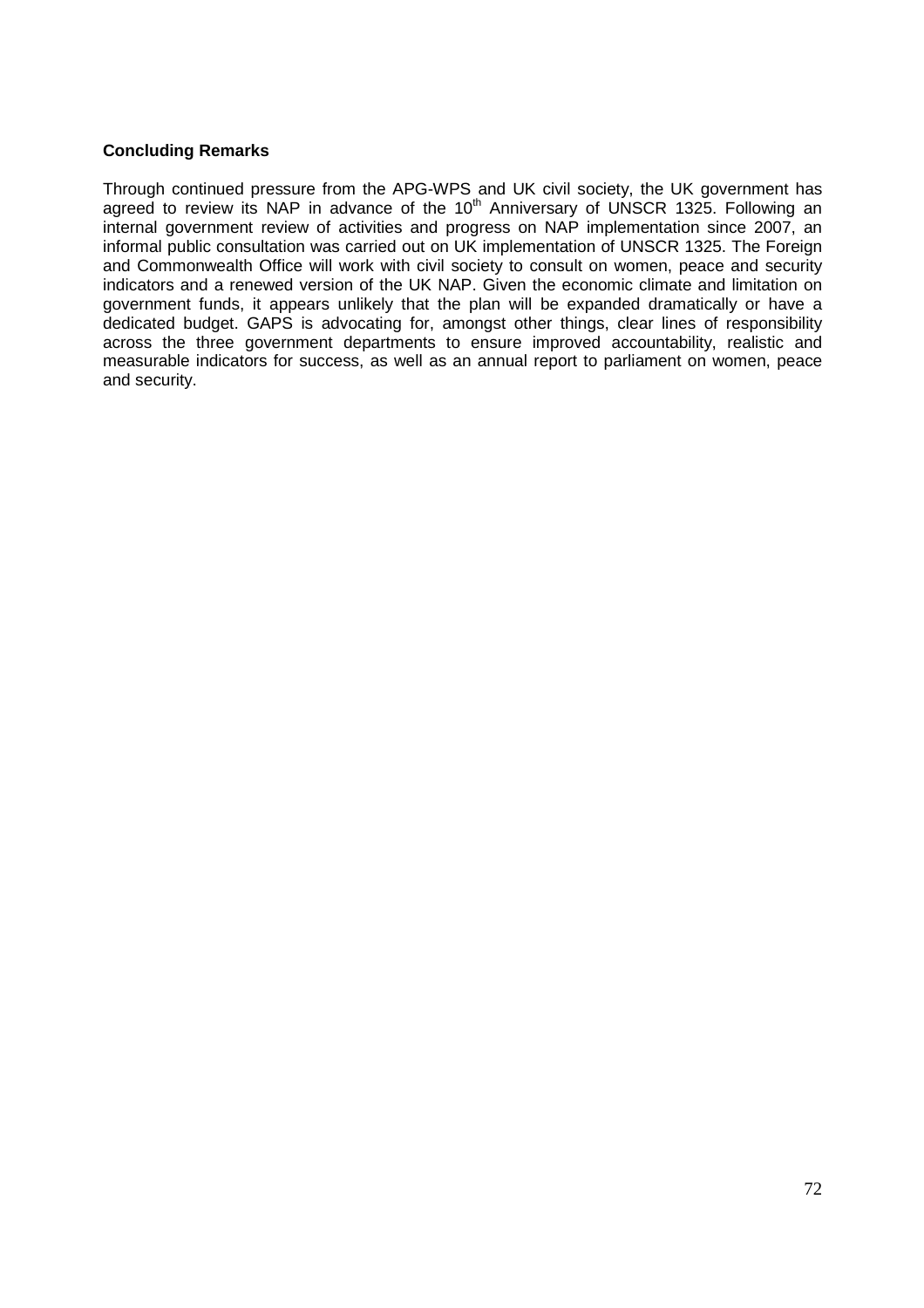# **Action Plans on Women Peace and Security in Europe (June 2010)**

#### **National Action Plans**

## **Austria**

The Austrian Action Plan on Implementing UN Security Council Resolution 1325 (2000)

August 2007

For the Austrian NAP, please visit: http://www.bmeia.gv.at/index.php?id=64673&L=1

#### **Belgium**

Women, Peace and Security: Belgian National Action Plan on the implementation of UN Security Council Resolution 1325

May 2009

For the Belgian NAP, please visit: http://diplomatie.belgium.be/en/policy/policy\_areas/human\_rights/specific\_issues/gender\_and\_women\_rights/women\_in\_armed\_conflicts/

# **Denmark**

Denmark's National Action Plan for implementation of Security Council Resolution 1325 on Women and Peace and Security (2008-2013)

May 2008 (First plan in June 2005)

For the Danish NAP, please visit: http://www.um.dk/NR/rdonlyres/59C4AD51-7FDB-47E3-BFFC-66342CD27DD9/0/NAPResolution1325.pdf

# **Finland**

UN Security Council Resolution 1325 (2000) 'Women, Peace and Security' Finland's National Action Plan (2008-2011)

September 2008

For the Finnish NAP, please visit: http://formin.finland.fi/public/download.aspx?ID=32702&GUID={6E789E51-2C81-4F67-B12D-23E7389922F4}

#### **Iceland**

Women, Peace and Security: Iceland's Plan of Action for the Implementation of United Nations Security Council Resolution 1325 (2000)

March 2008

For the Icelandic NAP, please visit: http://eng.utanrikisraduneyti.is/media/utgafa/women\_peace\_security.pdf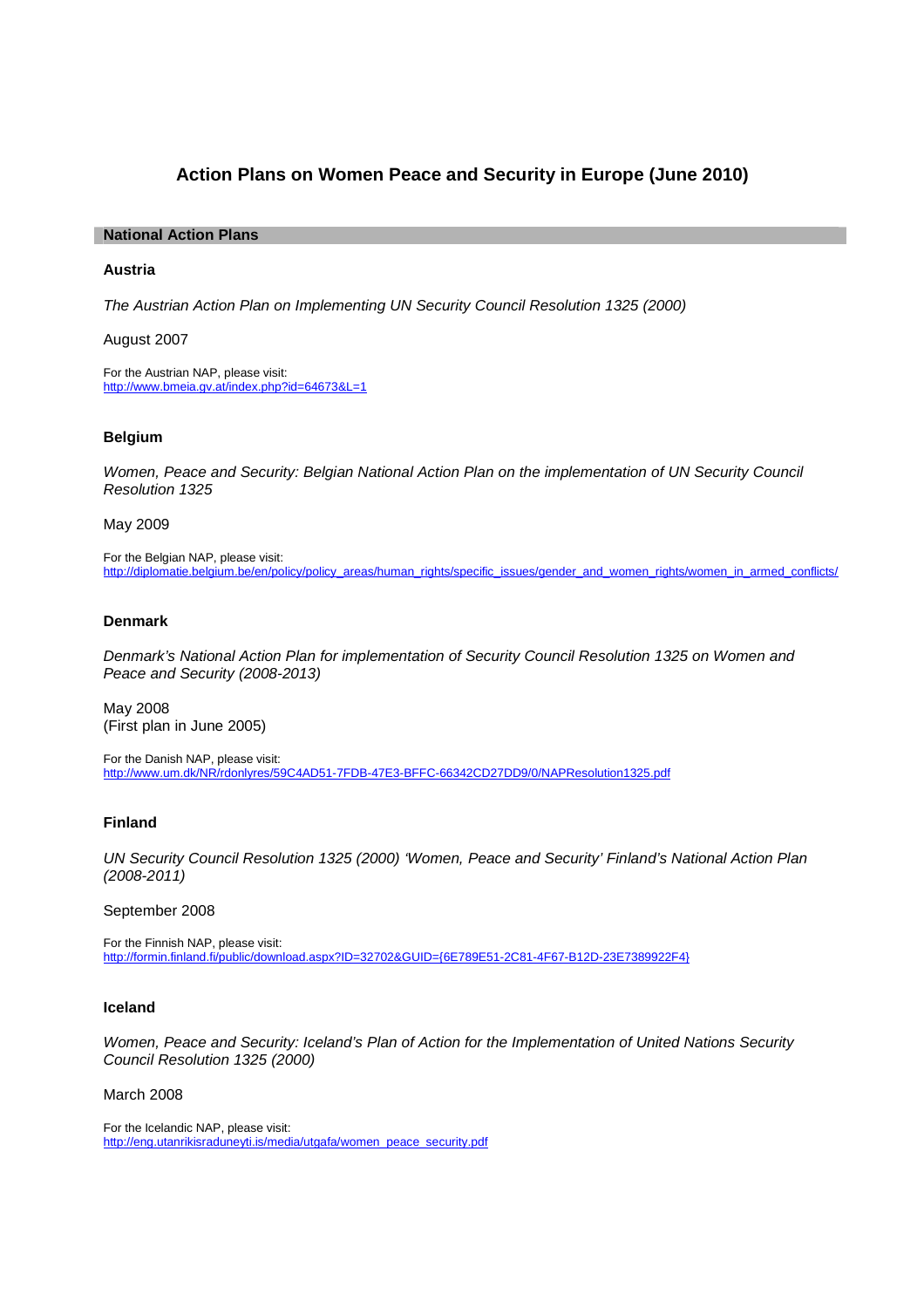#### **Netherlands**

Dutch National Action Plan on Resolution 1325: Taking a stand for women, peace and security

#### December 2007

For the Dutch NAP, please visit: http://www.mfa.nl//aspx/download.aspx?file=/contents/pages/50897/nap1325-en.pdf

#### **Norway**

The Norwegian Government's Action Plan for the Implementation of UN Security Council Resolution 1325 (2000) on Women, Peace and Security

#### March 2006

For the Norwegian NAP, please visit: http://www.regjeringen.no/upload/kilde/ud/rap/2006/0004/ddd/pdfv/279831-actionplan\_resolution1325.pdf

#### **Portugal**

Plano Nacional de Acção para implementação da Resolução CSNU 1325 (2000) sobre Mulheres, Paz e Segurança (2009 – 2013)

#### August 2009

For the Portuguese NAP (in Portuguese), please visit: http://www.igualdade.gov.pt/images/stories/documentos/legislacao/legislacao/Planos\_Nacionais/PNA1325.pdf

## **Spain**

Plan de Acción del Gobierno de España para la Aplicación de la Resolución 1325 del Consejo de Seguridad de las Naciones Unidas (2000), Sobre Mujeres, Paz y Seguridad

#### November 2007

For the Spanish NAP, please visit: http://www.maec.es/es/MenuPpal/Asuntos/Polticasigualdaddegenero/Paginas/Polticas%20de%20igualdad%20de%20gnero.aspx

## **Sweden**

The Swedish Government's action plan for 2009-2012 to implement Security Council Resolution 1325 (2000) on women, peace and security

February 2009 (First plan in March 2007)

For the Swedish NAP, please visit: http://www.operation1325.se/images/stories/svenska\_handlingsplanen\_p\_eng.pdf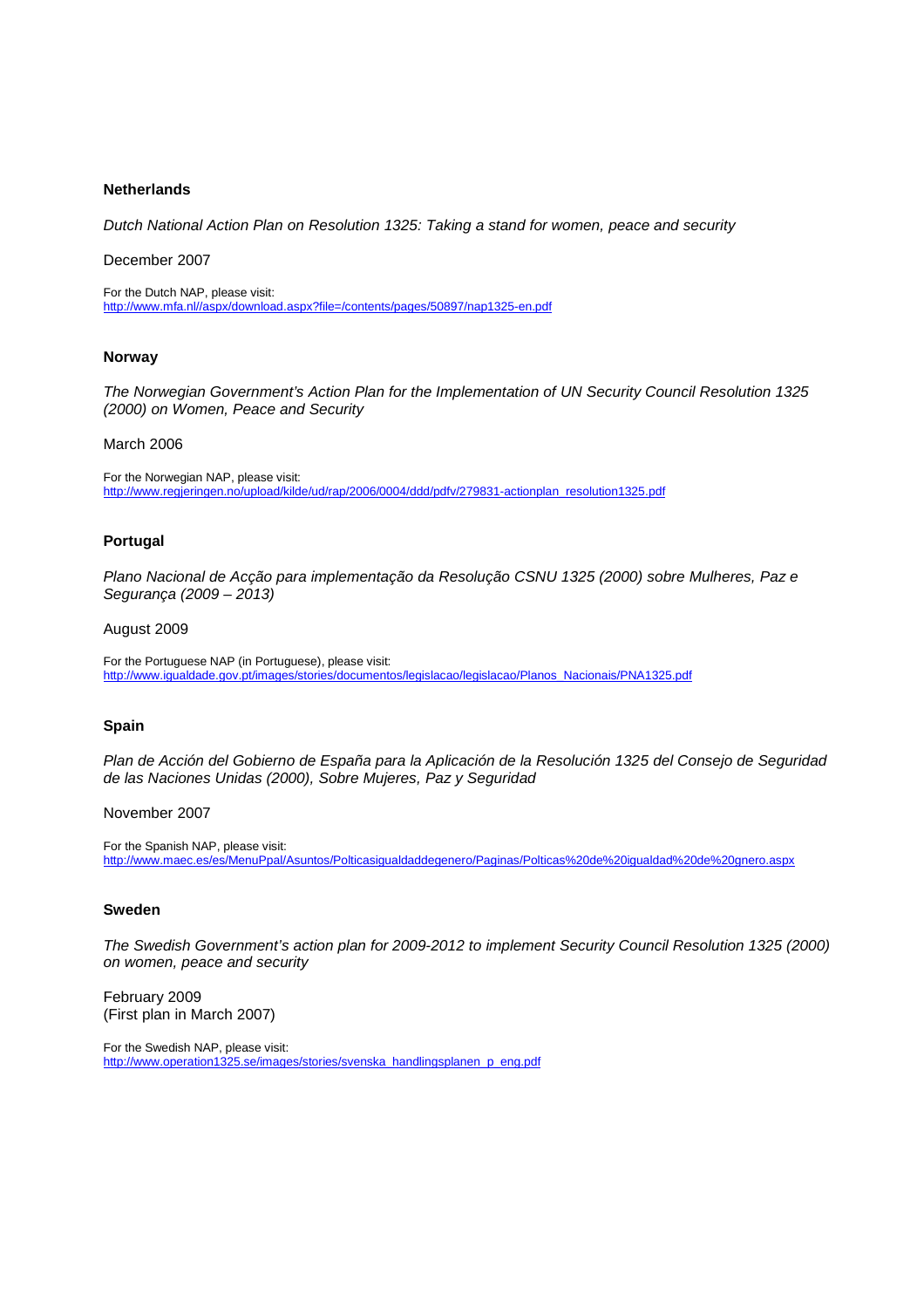#### **Switzerland**

National Action Plan for the implementation of UN Security Council Resolution 1325 (2000) on Women, Peace and Security

February 2007

For the Swiss NAP, please visit: http://www.eda.admin.ch/eda/en/home/topics/peasec/peac/confre/congen.html

#### **United Kingdom**

UK National Action Plan to Implement UNSCR1325

March 2006

For the UK NAP, please visit: http://www.gaps-uk.org/img\_uploaded/1325%20NAP%20UK.pdf

#### **EU WPS Policy Framework**

**'Comprehensive EU Approach to the Implementation of UNSCR 1325 and 1820 on Women, Peace and Security'** 

December 2008

For the 'Comprehensive Approach', please visit: http://register.consilium.europa.eu/pdf/en/08/st15/st15671-re01.en08.pdf

#### **Operational Paper 'Implementation of UNSCR 1325 as reinforced by UNSCR 1820 in the context of ESDP'**

December 2008

For the ESDP (now CSDP) operational paper, please visit: http://register.consilium.europa.eu/pdf/en/08/st15/st15782-re03.en08.pdf

#### **'EU Guidelines on violence against women and girls and combating all forms of discrimination against them'**

December 2008

For the Guidelines, please visit: http://register.consilium.europa.eu/pdf/en/08/st16/st16173.en08.pdf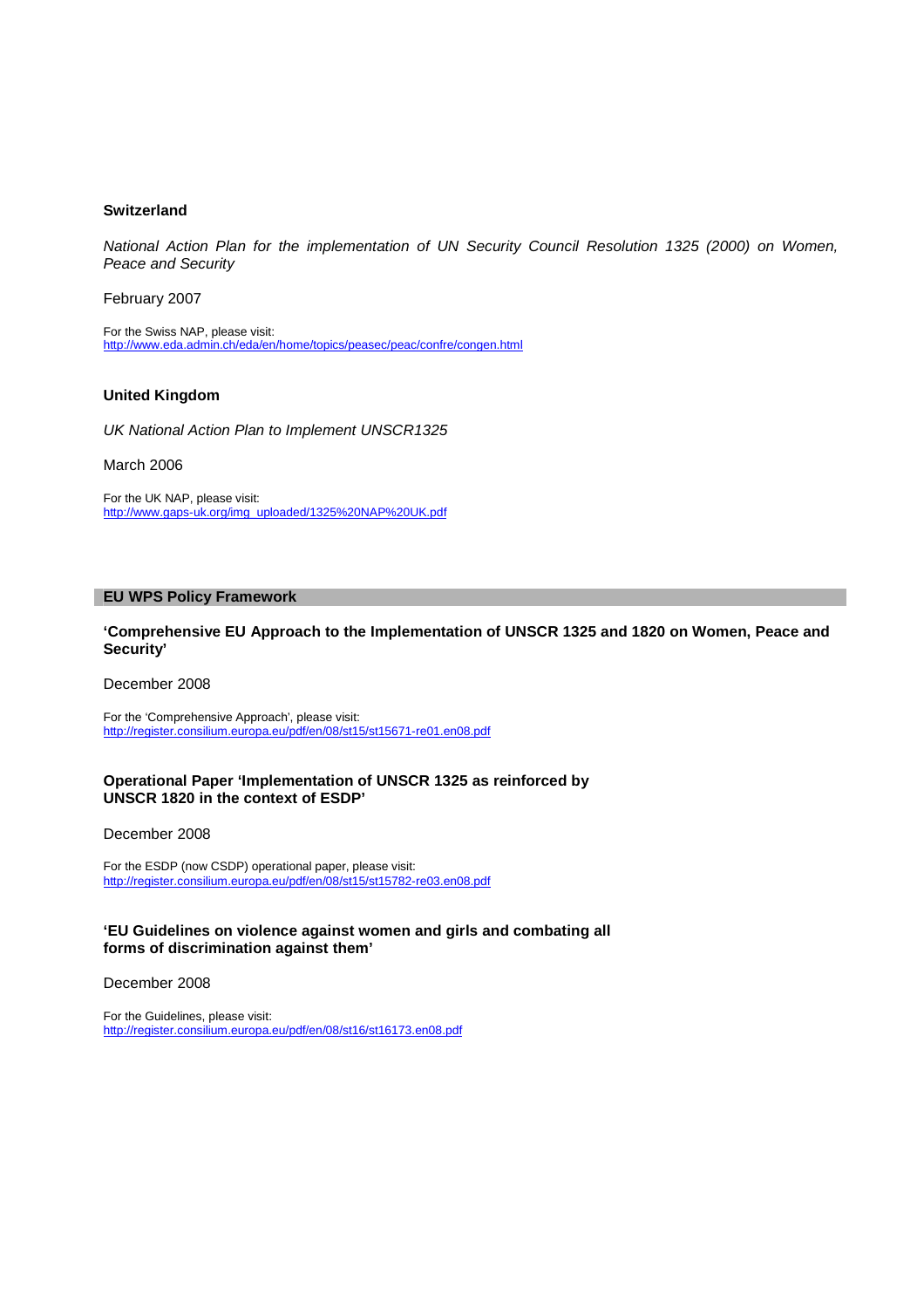

**INITIATIVE FOR PEACEBUILDING** 

# Civil Society Recommendations on the Implementation of UN SCR 1325 in Europe

On 7th–8th September 2009 under the Initiative for Peacebuilding (IfP), the European Peacebuilding Liaison Office (EPLO) and International Alert jointly organised a civil society conference on the implementation of UN Security Council Resolution 1325 in Europe.<sup>1</sup> The conference brought together representatives of civil society organisations from 18 countries across Europe – from Norway to Cyprus, and from Northern Ireland to Latvia – to share good practices and experiences of how they have advocated for SCR 1325 at the national level and, in some cases, played a role in the development, implementation and monitoring of national action plans.<sup>2</sup> The following list of recommendations is in two parts, with the first part focusing on the issue of National Action Plans, and the second part addressing the EU institutions more specifically. These recommendations were drafted during the civil society conference, and have also benefitted from wide consultation with civil society networks in Europe and beyond.

International Alert is grateful for the financial support of the European Commission, through the Initiative for Peacebuilding, and the Government of Denmark.

<sup>2</sup> SCR 1325 was complimented in June 2008 by SCR 1820, which focuses for specifically on sexual violence in conflict. SCR 1820 and SCR 1888 adopted on 30 September 2009, along with any other future related Security Council resolutions should all<br>be considered part of the body of commitments on Women, Peace and Security, and therefore incorpor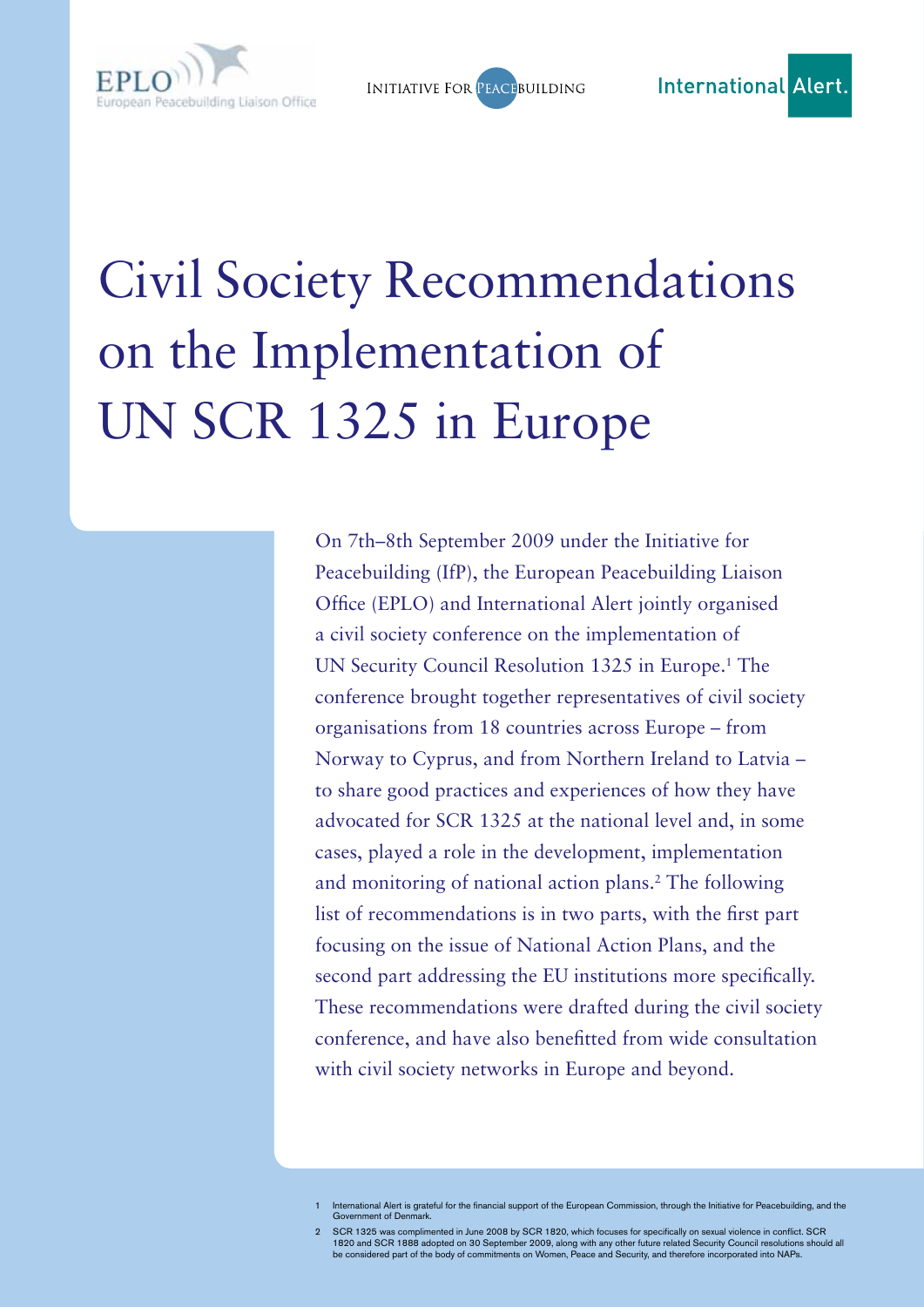# Recommendations on National Action Plans

An important mechanism for translating SCR 1325 and 1820 into reality is through the creation of National Action Plans (NAPs). Most European countries are strong supporters of the resolutions, and to date, 12 plans for national-level implementation of SCR 1325 have been developed in Europe. Of these, nine are in EU Member States.<sup>3</sup> National Action Plans can be developed in many different ways, depending on each country's specific national context, structures and priorities in relation to SCR 1325 and 1820, and the resources that are available for the process. However, despite these differences, there are several core elements and underlying principles that should be incorporated into the development of all NAPs as a matter of good practice.

# **Core Principles**

- All NAPs should contain as standard the following key components: specific and realistic goals, objectives and priority actions, timelines, a dedicated budget, indicators, benchmarks and targets, and clear lines of responsibility to specific individuals, units or functions. They should also include a results-oriented and transparent reporting and monitoring mechanism, including a system for tracking funds allocated to the implementation of the action plan.
- NAPs should reflect a holistic consideration of women, peace and security issues, as outlined in SCR 1325. This includes acknowledging women's role and agency in conflict and all aspects of peacemaking, peacekeeping and peacebuilding. Women must be supported to participate in decision-making and as peacebuilding actors, in addition to the much-needed focus on protecting them from sexual violence. NAPs should therefore incorporate a focus on **conflict** prevention and civilian crisis management, human security, and democracy and human rights.
- Member States should ensure that civil society organisations (CSOs), including women's organisations, in their own country as well as in conflictaffected third countries, are actively engaged throughout the development, implementation, monitoring and review of NAPs.
- The process of developing a NAP is as important as the final plan itself. The partnerships, coordination and consultation mechanisms that are established in this process should be as broad as possible, and should be sustained throughout and into the implementation phase

to ensure the full participation and engagement of all relevant stakeholders.

• NAPs should be linked up with and reinforce national strategies and commitments, including security, defence and development policies.

# **General Recommendations on National-level Implementation of SCR 1325 and 1820**

In addition to these core elements that should underpin NAP processes, we recommend that Member States take the following actions to strengthen their implementation of SCR 1325 and 1820 at the national level. These recommendations are also relevant for regional and international bodies with their own action plans for implementation.

# *Leadership*

- 1. Provide leadership on women, peace and security issues by promoting and supporting SCR 1325 and 1820 at the regional and international levels, particularly within the EU and the UN. In line with current progress at the UN level, we urge Member States to support the appointment of an EU Special Representative on Women Peace and Security, with the mandate to integrate SCR 1325 and 1820 into EU common foreign and security policy, crisis management, and development cooperation, and to monitor the effective implementation of European NAPs.
- 2. Give women, peace and security commitments highlevel visibility and backing by adopting champions at highest levels of national government and ensure sufficient funds are allocated for the implementation of SCR 1325 and 1820.
- 3. Identify, nominate and appoint women to senior-level positions at the national, regional and international level, including as EU Special Representatives, in ESDP missions and in mediation and negotiation teams.
- 4. All stakeholders should use the **10th anniversary of** SCR 1325 in October 2010 as an opportunity to take stock of their efforts and report formally on progress. We urge all Member States to identify two concrete actions that they will undertake in support of their women, peace and security commitments over the next year.

<sup>3</sup> For an analysis of the existing European NAPs, please see http://www.eplo.org/documents/CT.pdf.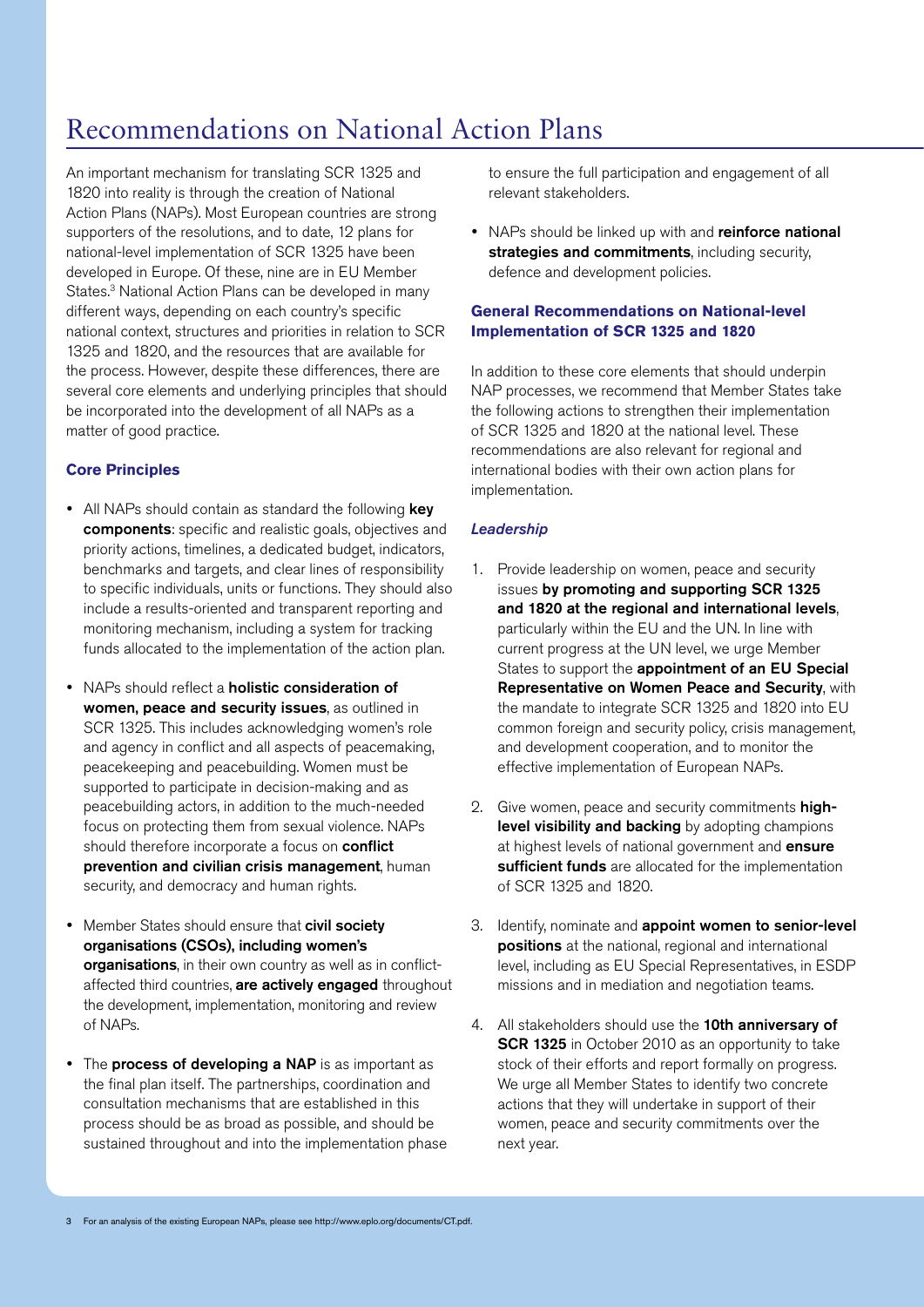# *Accountability*

- 5. Undertake periodic formal peer reviews at the European level to monitor Member State progress and performance in the implementation of SCR 1325 and 1820. This could be modelled on the OECD DAC peer review mechanism on development cooperation.
- 6. Recommend that CEDAW4 incorporates women, peace and security issues into its monitoring process to assess implementation of Women, Peace and Security commitments in the context of reports to the CEDAW Committee. It should be part of the CEDAW Committee's mandate to highlight weaknesses in countries' implementation of women, peace and security resolutions.
- 7. Strengthen the role of **national parliaments** in monitoring national-level implementation of SCR 1325 and 1820. National parliaments should consider establishing a forum on women, peace and security issues bringing parliamentarians together with civil servants and CSOs.
- 8. Develop clear reporting structures with representative monitoring bodies at the national level and support the establishment of similar bodies at regional and international levels.
- 9. Establish a national Women, Peace and Security Taskforce with representatives from all relevant government departments and institutions responsible for implementation, reporting, and monitoring and evaluation of the NAP. The Taskforce should meet at regular intervals and include CSOs.

# *Monitoring*

- 10. Ensure *impact-oriented* monitoring and evaluation. This would require concrete, SMART (specific, measurable, attainable, relevant and time-bound) objectives, timelines, budgets, indicators attached to activities and outputs, and official annual reporting and review mechanisms. The plan should also indicate which units and departments are responsible for each aspect of the plans, including for the monitoring process.
- 11. Include civil society organisations in Member States and in conflict-affected countries in monitoring processes as they are an important source of

information and increase the transparency and accountability of the monitoring process. Mechanisms for civil society participation in monitoring should be outlined in the NAP and institutionalised by identifying the government unit or department responsible.

12. Increase financial commitments for the implementation of SCR 1325 and 1820 and ensure that these resources are easily traceable so that changes in financial allocations can be monitored. Specific mention of budget lines and allocation of financial resources should be made in the NAP as well as in follow-up reports.

# *Partnership and Consultation*

- 13. Involve civil society actors at all levels in both EU and third countries during the development, implementation and monitoring of NAPs. Sharing information with and consulting CSOs, including women's organisations, in conflict-affected countries prioritised for action would ensure relevance of the action plan and support stronger monitoring processes. It is important to provide specific funds to support the participation of women from conflictaffected countries in European NAP processes.
- 14. Consider forming partnerships with conflict-affected countries to develop, implement and monitor NAPs, with the full inclusion and consultation of CSOs in the conflict-affected country as well as the EU Member State. This would enable the participating parties to strengthen their capacities through joint learning initiatives as well as potential peer review mechanisms.
- 15. Provide core funding to support women's organisations in conflict-affected countries and provide them with opportunities for capacity building and networking with donors.

<sup>4</sup> The Convention on the Elimination of All Forms of Discrimination Against Women (CEDAW) is a binding human rights treaty which all EU Member States have ratified.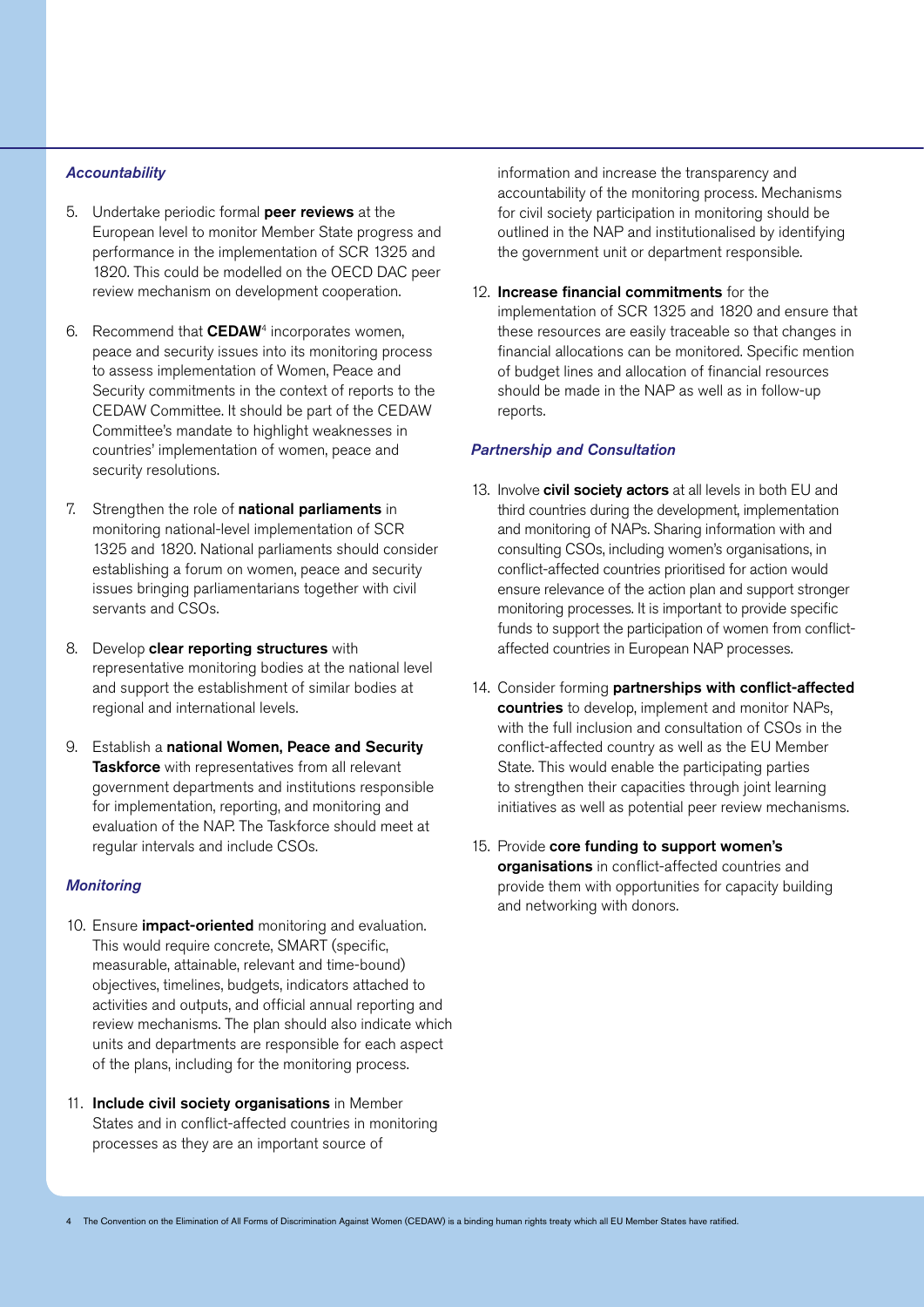# Recommendations for EU Institutions

With the adoption of the *Comprehensive Approach to the EU implementation of UN Security Council Resolutions 1325 and 1820 on women, peace and security* by the Council on 8th December 2008, the EU now has a more coherent policy framework to guide its actions on gender and peacebuilding issues. The European Union institutions can therefore play an important role in implementing SCR 1325 and 1820 in Europe, in addition to supporting individual EU Member State actions. In particular, they should consider the following recommendations:

- 16. The EU Task Force on Women, Peace and Security should actively follow up on its commitment to **develop** indicators on the protection and empowerment of women in conflict settings and post-conflict situations, as outlined in the Comprehensive Approach.
- 17. EC delegations should share information and **consult with** civil society organisations, including local women's groups, where they are active in countries affected by conflict.
- 18. Integrate SCR 1325 and 1820 into the analysis for country strategy papers in conflict and post-conflict countries, and include earmarked financial resources to support local women's organisations.
- 19. The European Parliament should monitor the implementation of the *Comprehensive Approach* and the upcoming *Action Plan on Gender Equality and Women's Empowerment in EU External Action*. It can also help to ensure the implementation of the EU Guidelines on Violence Against Women and Girls.
- 20. Ensure that SCR 1325 and 1820 are prioritised in EC financial instruments to ensure adequate funding for gender issues and support for CSOs in conflict-affected contexts.

# **The following civil society organisations align themselves with these recommendations:**

1325 Network of Finland Broederlijk Delen, Belgium Bund für Soziale Verteidigung, Germany CARE Austria CEE Network, Slovenia Centro Studi Difesa Civile, Italy Club of Madrid Crisis Management Initiative CORDAID (Catholic Organization for Relief and Development Aid), The Netherlands Cyprus Women's Lobby European Centre for Conflict Prevention (ECCP) European Contact Group in the Czech Republic FOKUS Forum for Women and Development, Norway Fondazione Pangea Onlus, Italy Forum 50%, Czech Republic Gender Action for Peace and Security UK (GAPS) Gender Concerns International, The Netherlands Gender Task Force, Slovenia German Women Security Council IFOR Women Peacemakers Program IKV Pax Christi, the Netherlands International Alert International Women's Tribune Centre (IWTC) Irish Joint Consortium on Gender Based Violence

KATU, Finland Kvinna till Kvinna, Sweden Life & Peace Institute, Sweden Marie Stopes International National Council of Women of Republic of Macedonia (UWOM) NEAG Alternatives to Violence, The Netherlands Northern Ireland Women's European Platform Operation 1325, Sweden Oxfam Novib Pax Christi Vlaanderen, Belgium ProEquality Centre of the Open Society, p.b.c., Czech Republic Swiss NGO Coalition for 1325 (KOFF Center for Peacebuilding, cfd feminist peace organisation, HEKS Interchurch Aid, Amnesty Swiss Section) UNIFEM Finland VOND (Women's Organisation Netherlands-Darfur) War Child Holland WILPF France WILPF Netherlands WILPF Norway WILPF Germany WILPF Sweden WILPF UK Working Group on 1325 of WO=MEN, Dutch Gender Platform

# **For more information, please contact:**

**Sanne Tielemans** European Peacebuilding Liaison Office stielemans@eplo.org

## **Minna Lyytikäinen** International Alert

mlyytikainen@international-alert.org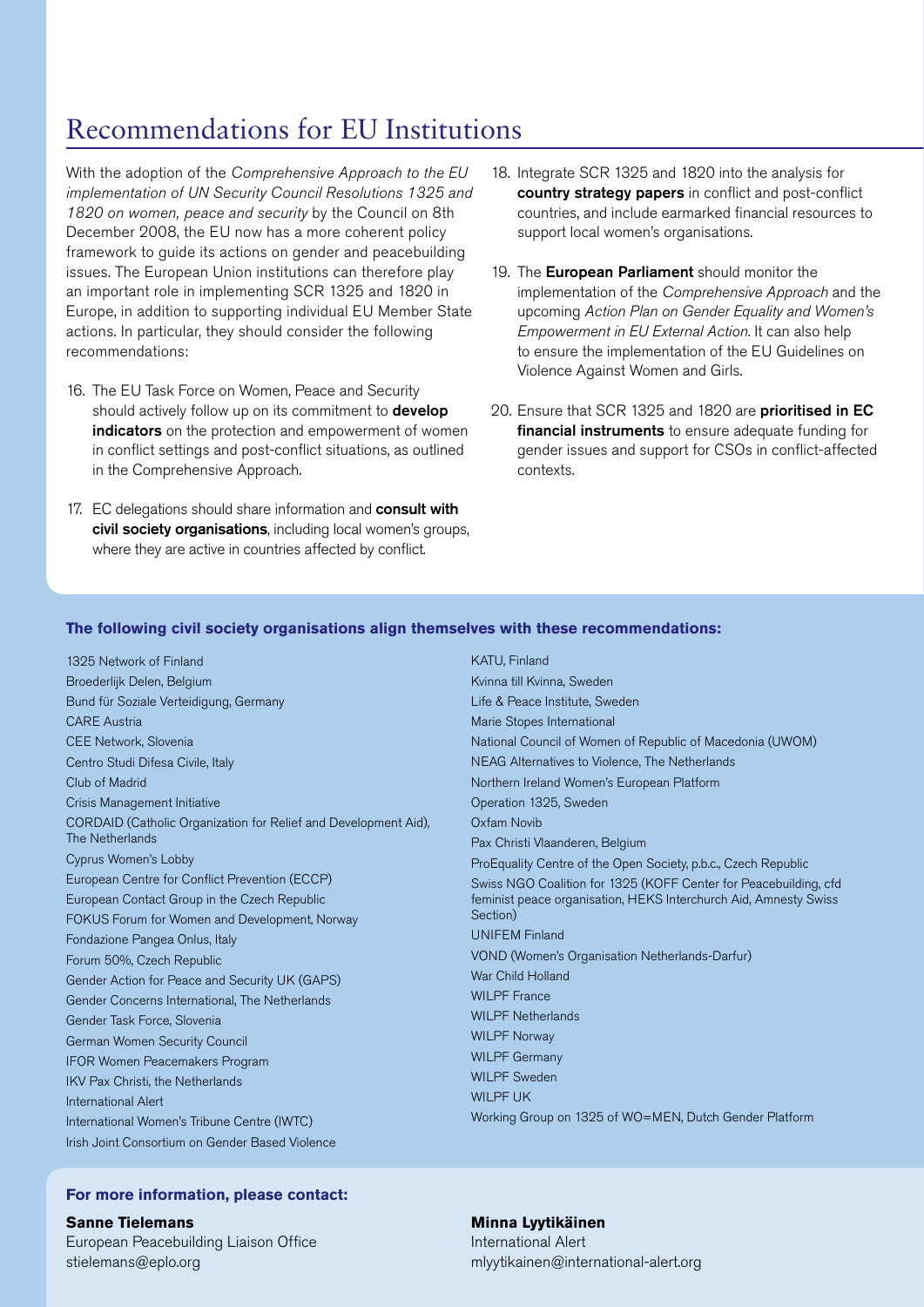



# **NATIONAL IMPLEMENTATION OF UNSCR 1325 IN EUROPE**

# *Country Case Study Guidelines*

Please use these guidelines to assist you when drafting the case study of SCR 1325 implementation in your country (2-3 pages). The country case studies aim at shedding light on civil society's perspective on national implementation of UNSCR 1325 in Europe – and more precisely, the process of advocating for and developing, implementing and monitoring National Action Plans (NAP). The case studies will be combined into a conference package that will be distributed to all members.

Please note that participants from countries that do not yet have or are currently in the process of developing a NAP might not be able to answer all the questions. Similarly, you may not feel that all questions are relevant to your country's experience even where NAP's exist. Feel free to make any additional comments, suggestions or remarks in the final section of your paper.

We would appreciate it if you could coordinate with other civil society organisations so as to have one case study per country.

Please send your case study, along with any supporting documents (e.g. advocacy material, reviews, etc.), to Sanne Tielemans ([stielemans@eplo.org](mailto:stielemans@eplo.org)).

# **Deadline for submissions is 1 September 2009.**

# **Thank you in advance!**

\* \* \*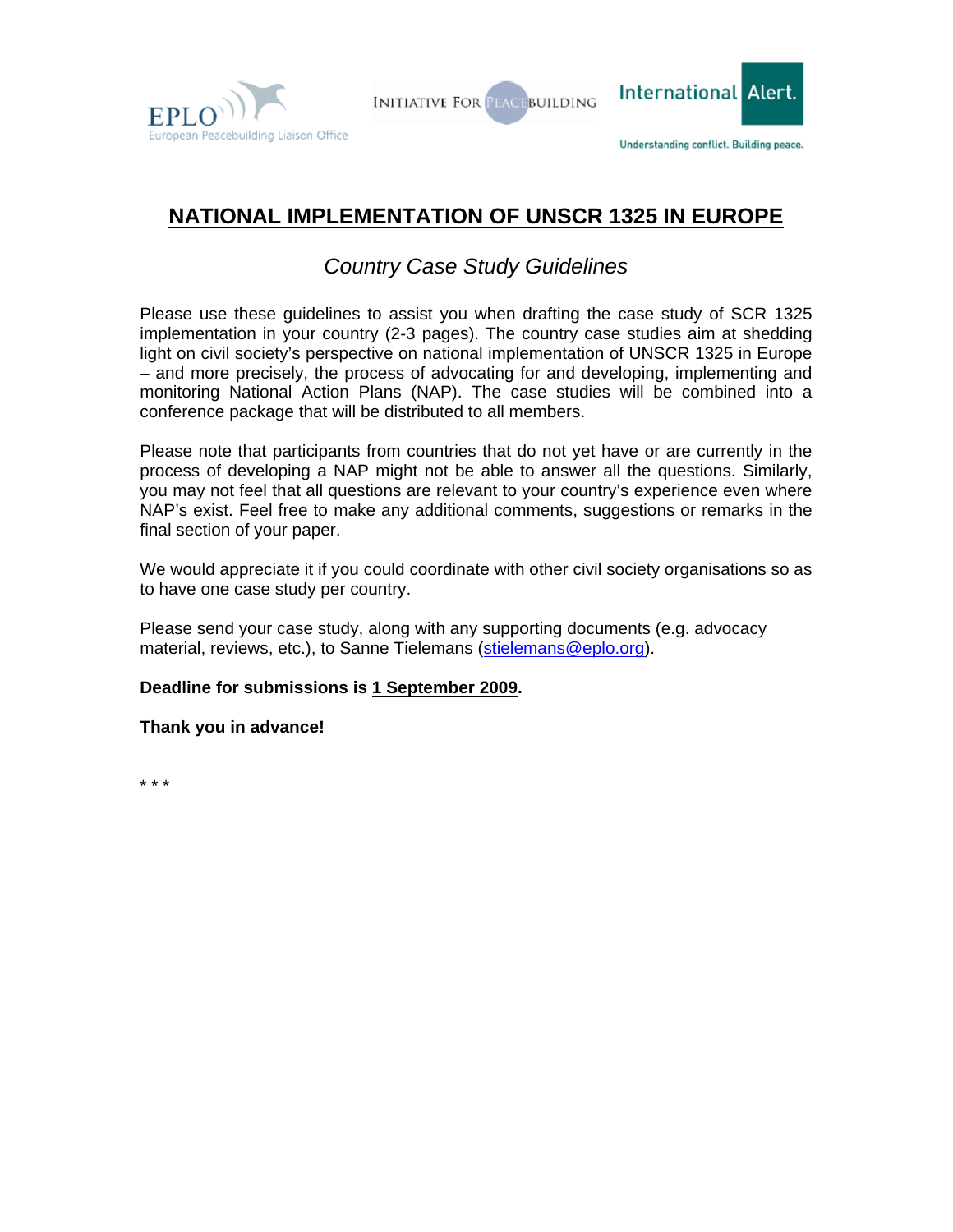# **CASE STUDY GUIDELINES**

**Country Organisation(s) Main Author** 

# **Section 1: General Information**

- $\triangleright$  Does your country have a National Action Plan (NAP) for United Nations Security Council resolution (UNSCR) 1325 on women, peace and security? If not, are you aware of the reasons why the government has not yet developed a NAP?
- $\triangleright$  When did your country launch its (first) NAP and what is its status (e.g. internal working document)?
- $\triangleright$  What is the main focus of your country's NAP? Do you think it is comprehensive or are there other focus areas that you feel should have been included or highlighted?
- $\triangleright$  Is there a timeframe for the NAP? If so, how many years does the NAP cover?
- $\triangleright$  What is the overall budget for the NAP?
- ▶ Does your NAP include any reference to EU action?
- $\triangleright$  How would you rate the quality of your country's NAP (1=terrible; 10=fantastic)? Please explain briefly.

# **Section 2: Advocacy for UNSCR 1325 at the National Level**

- $\triangleright$  How did civil society in your country first get organised to lobby for a NAP, and what advocacy actions did you individually or collectively take?
- $\triangleright$  Are civil society organisations advocating for implementation of UNSCR 1325 in your country more humanitarian, peacebuilding or women-issues oriented?
- $\triangleright$  How has the government reacted to CSO advocacy around the NAP?
- $\triangleright$  If your country launched, or is currently in the process of developing a NAP, what strategies do think were key in convincing decision-makers to develop a NAP?

# **Section 3: Development of UNSCR 1325 NAP**

- $\triangleright$  What was the process for developing the NAP in your country (e.g. conference followed by gender audit)? What actors were involved during the different stages, and what kind of coordination mechanisms exist?
- $\triangleright$  How was civil society involved in the development of the NAP (e.g. consultations, working group, etc.)? Was there already a national platform / working group on UNSCR 1325 in place before the development of the NAP started?
- $\triangleright$  How were people from conflict-affected areas involved in the development of the NAP, if at all?
- $\triangleright$  What are the priorities / goals / actions set out in the action plan?
- $\triangleright$  Do you feel that the final draft of the NAP represented the views of civil society? If not, what actions did you take?